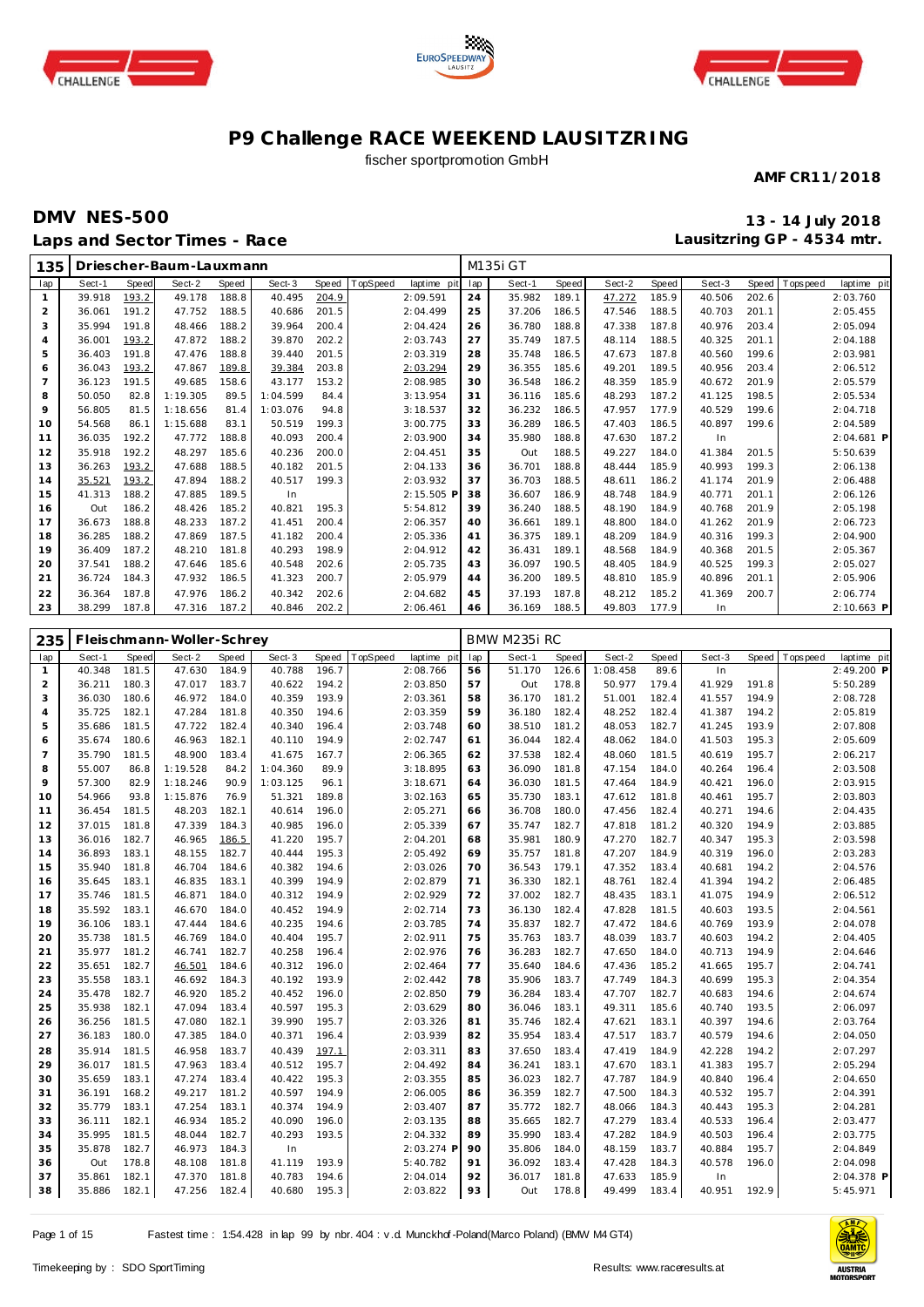





## fischer sportpromotion GmbH

#### **AMF CR11/2018**

## **DMV NES-500 13 - 14 July 2018**

# **Lausitzring GP - 4534 mtr.**

|    |        |       | Laps and Sector Times - Race |       |          |       |          |     |        |       |        |       |        |       | Lausitzring GP - 4534 mtr. |
|----|--------|-------|------------------------------|-------|----------|-------|----------|-----|--------|-------|--------|-------|--------|-------|----------------------------|
| 39 | 35.916 | 181.8 | 47.498                       | 182.7 | 40.333   | 195.3 | 2:03.747 | 94  | 36.215 | 182.7 | 49.027 | 183.1 | 40.797 | 192.5 | 2:06.039                   |
| 40 | 35.645 | 183.4 | 47.619                       | 184.9 | 40.561   | 193.5 | 2:03.825 | 95  | 35.839 | 182.1 | 47.556 | 184.6 | 40.360 | 192.9 | 2:03.755                   |
| 41 | 35.744 | 180.0 | 47.358                       | 183.4 | 40.648   | 193.9 | 2:03.750 | 96  | 35.542 | 183.1 | 47.373 | 184.0 | 39.970 | 193.9 | 2:02.885                   |
| 42 | 35.902 | 182.4 | 47.409                       | 183.7 | 40.468   | 190.1 | 2:03.779 | 97  | 35.589 | 183.4 | 47.159 | 184.9 | 40.227 | 194.2 | 2:02.975                   |
| 43 | 35.798 | 181.2 | 47.732                       | 182.1 | 40.551   | 194.9 | 2:04.081 | 98  | 35.303 | 183.4 | 47.042 | 184.9 | 39.967 | 193.5 | 2:02.312                   |
| 44 | 35.828 | 180.9 | 47.295                       | 184.6 | 40.512   | 193.9 | 2:03.635 | 99  | 35.465 | 184.3 | 46.985 | 185.6 | 39.788 | 193.9 | 2:02.238                   |
| 45 | 35.841 | 182.1 | 47.000                       | 184.0 | 40.361   | 196.0 | 2:03.202 | 100 | 35.244 | 182.7 | 47.067 | 183.7 | 40.083 | 194.2 | 2:02.394                   |
| 46 | 35.835 | 183.1 | 47.258                       | 181.5 | 40.341   | 194.9 | 2:03.434 | 101 | 35.367 | 182.7 | 46.909 | 184.3 | 40.114 | 194.6 | 2:02.390                   |
| 47 | 35.790 | 182.1 | 47.387                       | 183.7 | 40.560   | 195.3 | 2:03.737 | 102 | 35.610 | 182.7 | 47.090 | 185.6 | 40.096 | 193.9 | 2:02.796                   |
| 48 | 35.831 | 181.8 | 47.416                       | 182.1 | 40.525   | 194.2 | 2:03.772 | 103 | 35.477 | 183.7 | 46.815 | 186.2 | 40.021 | 194.2 | 2:02.313                   |
| 49 | 36.107 | 181.8 | 47.117                       | 185.6 | 40.873   | 194.9 | 2:04.097 | 104 | 35.391 | 183.1 | 46.870 | 184.6 | 40.023 | 194.2 | 2:02.284                   |
| 50 | 35.784 | 182.7 | 47.391                       | 184.3 | 41.323   | 194.2 | 2:04.498 | 105 | 35.359 | 182.4 | 47.066 | 183.1 | 39.913 | 194.9 | 2:02.338                   |
| 51 | 35.998 | 182.7 | 47.860                       | 182.4 | 40.485   | 194.6 | 2:04.343 | 106 | 35.586 | 183.1 | 46.923 | 184.6 | 40.197 | 194.2 | 2:02.706                   |
| 52 | 35.640 | 183.7 | 47.305                       | 186.2 | 40.940   | 193.9 | 2:03.885 | 107 | 35.330 | 183.4 | 46.969 | 186.2 | 39.917 | 195.3 | 2:02.216                   |
| 53 | 36.188 | 179.1 | 47.826                       | 183.4 | 40.517   | 194.9 | 2:04.531 | 108 | 35.243 | 184.0 | 47.170 | 184.6 | 39.909 | 194.9 | 2:02.322                   |
| 54 | 35.915 | 182.4 | 47.971                       | 180.9 | 41.166   | 193.5 | 2:05.052 | 109 | 35.226 | 184.9 | 47.251 | 185.6 | 41.975 | 146.1 | 2:04.452                   |
| 55 | 47.759 | 108.7 | 1:09.228                     | 97.0  | 1:03.291 | 82.9  | 3:00.278 | 110 |        |       |        |       |        |       |                            |

| 330            | Falk-Falk |       |        |              |          |       |          |             |     | <b>BMW 330i</b> |              |        |       |        |       |          |             |
|----------------|-----------|-------|--------|--------------|----------|-------|----------|-------------|-----|-----------------|--------------|--------|-------|--------|-------|----------|-------------|
| lap            | Sect-1    | Speed | Sect-2 | <b>Speed</b> | Sect-3   | Speed | TopSpeed | laptime pit | lap | Sect-1          | <b>Speed</b> | Sect-2 | Speed | Sect-3 | Speed | Topspeed | laptime pit |
| $\mathbf{1}$   | 39.209    | 167.4 | 51.122 | 170.9        | 43.029   | 180.9 |          | 2:13.360    | 47  | Out             | 164.9        | 52.630 | 163.6 | 43.943 | 178.8 |          | 5:53.312    |
| 2              | 38.245    | 168.8 | 50.635 | 171.7        | 43.293   | 181.2 |          | 2:12.173    | 48  | 38.744          | 168.5        | 50.727 | 169.8 | 43.896 | 179.1 |          | 2:13.367    |
| 3              | 38.039    | 168.5 | 51.337 | 168.8        | 43.835   | 180.6 |          | 2:13.211    | 49  | 38.124          | 168.8        | 51.116 | 172.0 | 43.624 | 176.5 |          | 2:12.864    |
| $\overline{4}$ | 38.184    | 169.5 | 51.139 | 169.3        | 43.564   | 180.3 |          | 2:12.887    | 50  | 38.527          | 167.2        | 51.286 | 170.1 | 43.938 | 177.3 |          | 2:13.751    |
| 5              | 38.320    | 168.8 | 50.341 | 170.6        | 43.202   | 180.0 |          | 2:11.863    | 51  | 38.557          | 164.9        | 50.975 | 169.0 | 43.866 | 180.0 |          | 2:13.398    |
| 6              | 23:53.108 | 164.6 | 53.867 | 164.9        | 45.075   | 179.4 |          | 25:32.050   | 52  | 38.260          | 168.8        | 50.225 | 173.6 | 43.706 | 179.1 |          | 2:12.191    |
| $\overline{7}$ | 39.145    | 166.7 | 52.439 | 170.9        | 45.438   | 177.0 |          | 2:17.022    | 53  | 38.258          | 168.2        | 50.516 | 171.2 | 44.135 | 179.7 |          | 2:12.909    |
| 8              | 39.481    | 167.7 | 51.250 | 170.3        | 44.123   | 178.2 |          | 2:14.854    | 54  | 38.802          | 168.0        | 51.259 | 170.3 | In     |       |          | 2:16.910 P  |
| $\circ$        | 39.051    | 167.7 | 51.011 | 170.3        | 43.450   | 179.1 |          | 2:13.512    | 55  | Out             | 162.4        | 54.194 | 164.1 | 46.023 | 178.8 |          | 6:03.136    |
| 10             | 38.476    | 166.9 | 50.990 | 168.5        | 43.619   | 179.4 |          | 2:13.085    | 56  | 40.570          | 166.4        | 52.422 | 168.2 | 44.706 | 180.6 |          | 2:17.698    |
| 11             | 39.709    | 164.6 | 53.631 | 170.9        | 44.997   | 176.8 |          | 2:18.337    | 57  | 39.363          | 166.7        | 52.514 | 170.3 | 44.560 | 179.1 |          | 2:16.437    |
| 12             | 39.498    | 166.2 | 50.946 | 170.3        | 43.394   | 179.4 |          | 2:13.838    | 58  | 40.398          | 168.0        | 52.109 | 170.9 | 45.273 | 180.6 |          | 2:17.780    |
| 13             | 39.283    | 168.0 | 51.289 | 171.2        | 43.400   | 179.4 |          | 2:13.972    | 59  | 39.478          | 167.2        | 52.161 | 170.3 | 44.509 | 179.1 |          | 2:16.148    |
| 14             | 38.625    | 167.7 | 51.316 | 170.3        | 43.617   | 180.3 |          | 2:13.558    | 60  | 40.195          | 168.0        | 52.873 | 169.3 | 44.300 | 180.6 |          | 2:17.368    |
| 15             | 38.990    | 167.2 | 52.633 | 169.5        | 43.472   | 180.0 |          | 2:15.095    | 61  | 39.456          | 169.0        | 52.452 | 172.0 | 44.332 | 180.9 |          | 2:16.240    |
| 16             | 38.451    | 165.6 | 52.454 | 170.1        | 43.830   | 181.2 |          | 2:14.735    | 62  | 38.623          | 168.8        | 52.596 | 170.1 | 43.965 | 180.3 |          | 2:15.184    |
| 17             | 38.491    | 164.6 | 52.090 | 170.1        | 43.981   | 177.9 |          | 2:14.562    | 63  | 38.940          | 167.7        | 51.443 | 169.5 | 44.867 | 179.4 |          | 2:15.250    |
| 18             | 38.272    | 166.7 | 50.929 | 169.0        | 45.068   | 178.2 |          | 2:14.269    | 64  | 38.889          | 169.5        | 51.342 | 170.9 | 44.394 | 179.7 |          | 2:14.625    |
| 19             | 39.170    | 168.0 | 50.626 | 168.2        | 43.995   | 180.0 |          | 2:13.791    | 65  | 41.399          | 167.4        | 53.150 | 167.4 | 46.247 | 178.2 |          | 2:20.796    |
| 20             | 38.369    | 166.9 | 51.041 | 169.3        | 43.399   | 180.3 |          | 2:12.809    | 66  | 40.029          | 168.0        | 54.668 | 169.8 | 44.911 | 179.4 |          | 2:19.608    |
| 21             | 38.302    | 164.6 | 50.895 | 168.2        | 44.040   | 177.3 |          | 2:13.237    | 67  | 38.764          | 169.8        | 51.657 | 168.0 | 44.020 | 180.0 |          | 2:14.441    |
| 22             | 40.972    | 166.7 | 51.370 | 171.2        | 44.010   | 177.9 |          | 2:16.352    | 68  | 39.857          | 169.0        | 50.946 | 172.8 | 44.136 | 180.6 |          | 2:14.939    |
| 23             | 38.614    | 165.9 | 50.632 | 168.5        | 44.214   | 177.0 |          | 2:13.460    | 69  | 38.902          | 169.0        | 50.697 | 171.7 | 44.003 | 181.2 |          | 2:13.602    |
| 24             | 39.545    | 167.4 | 50.955 | 170.3        | 44.560   | 180.6 |          | 2:15.060    | 70  | 38.827          | 169.0        | 51.018 | 172.0 | 43.633 | 180.9 |          | 2:13.478    |
| 25             | 38.108    | 167.7 | 50.809 | 171.2        | 43.676   | 179.7 |          | 2:12.593    | 71  | 38.643          | 169.0        | 51.344 | 169.8 | 43.853 | 180.3 |          | 2:13.840    |
| 26             | 39.508    | 167.7 | 50.500 | 172.5        | 44.490   | 179.1 |          | 2:14.498    | 72  | 39.808          | 166.9        | 51.188 | 170.1 | 43.986 | 180.3 |          | 2:14.982    |
| 27             | 38.459    | 165.1 | 51.520 | 170.1        | 43.774   | 179.4 |          | 2:13.753    | 73  | 38.963          | 168.0        | 52.613 | 168.8 | 44.375 | 179.4 |          | 2:15.951    |
| 28             | 38.445    | 168.0 | 51.070 | 169.3        | 43.887   | 179.1 |          | 2:13.402    | 74  | 39.943          | 166.9        | 54.653 | 166.9 | In     |       |          | 2:30.696 P  |
| 29             | 38.839    | 167.2 | 51.028 | 170.1        | 43.637   | 175.3 |          | 2:13.504    | 75  | Out             | 165.4        | 52.345 | 167.4 | 44.522 | 180.0 |          | 6:06.613    |
| 30             | 39.445    | 164.6 | 51.318 | 170.1        | 43.323   | 179.4 |          | 2:14.086    | 76  | 41.500          | 169.0        | 53.584 | 168.2 | 45.965 | 177.9 |          | 2:21.049    |
| 31             | 38.794    | 167.2 | 51.326 | 168.8        | 43.499   | 180.6 |          | 2:13.619    | 77  | 39.757          | 167.4        | 52.082 | 169.3 | 44.521 | 179.7 |          | 2:16.360    |
| 32             | 39.027    | 168.2 | 50.743 | 171.4        | 43.830   | 179.7 |          | 2:13.600    | 78  | 39.459          | 169.5        | 54.970 | 168.8 | 44.333 | 180.3 |          | 2:18.762    |
| 33             | 38.674    | 167.2 | 50.742 | 169.3        | 44.193   | 177.9 |          | 2:13.609    | 79  | 39.254          | 169.0        | 51.956 | 171.4 | 44.459 | 180.6 |          | 2:15.669    |
| 34             | 38.525    | 167.2 | 51.952 | 163.4        | 45.608   | 175.3 |          | 2:16.085    | 80  | 38.424          | 169.5        | 51.273 | 171.2 | 43.663 | 180.9 |          | 2:13.360    |
| 35             | 43.523    | 158.4 | 51.355 | 171.2        | 44.205   | 177.6 |          | 2:19.083    | 81  | 40.033          | 168.0        | 51.587 | 172.0 | 43.629 | 180.6 |          | 2:15.249    |
| 36             | 38.586    | 167.7 | 51.017 | 170.3        | 43.965   | 178.5 |          | 2:13.568    | 82  | 39.451          | 167.7        | 54.887 | 163.9 | 45.515 | 178.8 |          | 2:19.853    |
| 37             | 38.323    | 168.0 | 50.832 | 167.7        | 43.962   | 179.7 |          | 2:13.117    | 83  | 40.000          | 168.0        | 56.836 | 165.9 | 45.814 | 177.6 |          | 2:22.650    |
| 38             | 38.190    | 168.0 | 50.517 | 172.8        | 43.056   | 179.4 |          | 2:11.763    | 84  | 40.496          | 166.9        | 53.898 | 168.5 | 45.426 | 180.0 |          | 2:19.820    |
| 39             | 38.035    | 167.7 | 50.765 | 171.2        | 43.703   | 177.3 |          | 2:12.503    | 85  | 42.978          | 165.4        | 54.076 | 168.8 | 45.203 | 179.4 |          | 2:22.257    |
| 40             | 39.022    | 168.0 | 50.288 | 171.2        | 44.049   | 180.9 |          | 2:13.359    | 86  | 39.997          | 167.2        | 53.466 | 169.0 | 45.322 | 180.0 |          | 2:18.785    |
| 41             | 38.282    | 168.5 | 51.885 | 166.9        | 45.503   | 178.2 |          | 2:15.670    | 87  | 39.729          | 168.2        | 51.537 | 168.0 | 44.680 | 181.2 |          | 2:15.946    |
| 42             | 38.275    | 169.0 | 52.128 | 170.9        | 44.332   | 179.1 |          | 2:14.735    | 88  | 40.544          | 164.6        | 54.539 | 168.0 | 44.930 | 179.7 |          | 2:20.013    |
| 43             | 38.223    | 156.7 | 52.046 | 170.1        | 46.902   | 158.4 |          | 2:17.171    | 89  | 40.104          | 167.4        | 53.586 | 169.8 | 45.755 | 179.7 |          | 2:19.445    |
| 44             | 40.569    | 164.9 | 52.910 | 168.5        | 47.223   | 132.2 |          | 2:20.702    | 90  | 41.130          | 161.7        | 54.157 | 166.9 | 46.638 | 178.8 |          | 2:21.925    |
| 45             | 51.038    | 142.3 | 56.836 | 111.1        | 1:02.549 | 163.6 |          | 2:50.423    | 91  | 41.632          | 167.7        | 54.121 | 159.3 | 49.586 | 151.9 |          | 2:25.339    |
| 46             | 40.944    | 168.2 | 51.833 | 170.6        | In       |       |          | 2:24.788 P  | 92  | 46.714          | 148.1        | 57.207 | 160.0 | 47.626 | 145.6 |          | 2:31.547    |

Page 2 of 15 Fastest time : 1:54.428 in lap 99 by nbr. 404 : v .d. Munckhof -Poland(Marco Poland) (BMW M4 GT4)

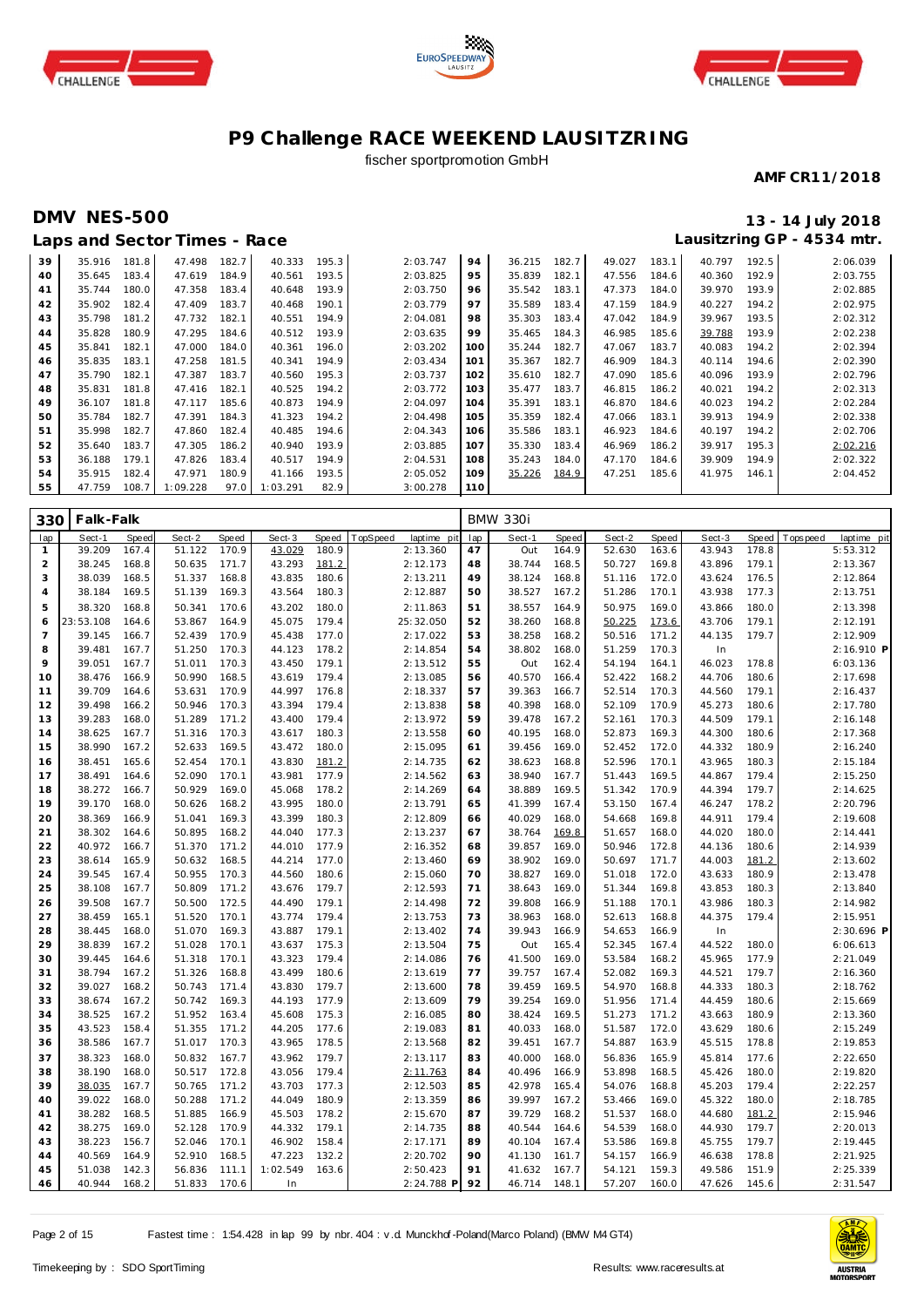





fischer sportpromotion GmbH

**AMF CR11/2018**

## **DMV NES-500 13 - 14 July 2018 Laps and Sector Times - Race**

**Lausitzring GP - 4534 mtr.**

| 404            |                        |                | v.d. Munckhof-Poland         |                |                  |                |                         |            | BMW M4 GT4       |                |                  |                |                  |                |                            |
|----------------|------------------------|----------------|------------------------------|----------------|------------------|----------------|-------------------------|------------|------------------|----------------|------------------|----------------|------------------|----------------|----------------------------|
| lap            | Sect-1                 | <b>Speed</b>   | Sect-2                       | Speed          | Sect-3           | Speed          | TopSpeed<br>laptime pit | lap        | Sect-1           | Speed          | Sect-2           | Speed          | Sect-3           | Speed          | T ops pee d<br>laptime pit |
| $\mathbf{1}$   | 37.852                 | 194.2          | 46.473                       | 196.0          | 38.868           | 207.3          | 2:03.193                | 59         | 41.189           | 123.7          | 53.611           | 152.3          | 44.981           | 133.0          | 2:19.781                   |
| $\overline{a}$ | 35.022                 | 197.1          | 45.507                       | 200.0          | 38.298           | 210.5          | 1:58.827                | 60         | 40.455           | 154.5          | 53.003           | 128.3          | 44.689           | 169.5          | 2:18.147                   |
| 3              | 33.848                 | 199.6          | 44.364                       | 199.6          | 38.158           | 210.5          | 1:56.370                | 61         | 35.759           | 198.9          | 45.848           | 194.2          | 38.725           | 210.9          | 2:00.332                   |
| $\overline{4}$ | 33.581                 | 199.6          | 45.108                       | 197.8          | 38.720           | 208.1          | 1:57.409                | 62         | 34.017           | 200.7          | 44.610           | 199.6          | 38.185           | 213.0          | 1:56.812                   |
| 5              | 33.825                 | 199.6          | 44.919                       | 197.4          | 38.230           | 210.5          | 1:56.974                | 63         | 33.606           | 201.9          | 45.485           | 195.3          | 38.601           | 210.5          | 1:57.692                   |
| 6              | 33.438                 | 199.6          | 44.304                       | 199.6          | 38.095           | 205.3          | 1:55.837                | 64         | 33.604           | 201.1          | 45.173           | 201.1          | 38.279           | 210.9          | 1:57.056                   |
| $\overline{7}$ | 33.610                 | 198.9          | 45.019                       | 198.9          | 37.796           | 210.5          | 1:56.425                | 65         | 34.153           | 200.4          | 45.444           | 198.9          | 38.588           | 212.6          | 1:58.185                   |
| 8<br>9         | 33.626                 | 199.6          | 49.787                       | 171.4<br>144.6 | 41.803<br>47.350 | 198.5<br>90.6  | 2:05.216                | 66<br>67   | 34.247           | 199.6<br>198.9 | 44.672           | 201.5<br>199.6 | 38.554           | 212.6          | 1:57.473                   |
| 10             | 36.098<br>58.179       | 157.0<br>77.5  | 52.345<br>1:18.311           | 83.0           | 1:03.313         | 83.2           | 2:15.793<br>3:19.803    | 68         | 34.167<br>33.963 | 200.4          | 44.247<br>44.661 | 198.5          | 38.223<br>38.240 | 212.2<br>213.0 | 1:56.637<br>1:56.864       |
| 11             | 55.273                 | 100.3          | 1:13.420                     | 76.4           | 50.301           | 189.1          | 2:58.994                | 69         | 33.785           | 201.1          | 44.463           | 198.2          | 38.037           | 213.0          | 1:56.285                   |
| 12             | 36.572                 | 196.7          | 46.621                       | 193.5          | 38.684           | 209.3          | 2:01.877                | 70         | 33.823           | 199.3          | 44.749           | 200.0          | 38.409           | 212.6          | 1:56.981                   |
| 13             | 34.100                 | 198.5          | 46.501                       | 197.1          | 38.239           | 210.1          | 1:58.840                | 71         | 34.263           | 200.7          | 44.483           | 200.7          | 38.264           | 213.4          | 1:57.010                   |
| 14             | 34.936                 | 199.3          | 46.310                       | 196.0          | 37.816           | 210.5          | 1:59.062                | 72         | 34.585           | 200.4          | 44.482           | 198.2          | In               |                | 2:00.031 P                 |
| 15             | 33.357                 | 200.4          | 44.436                       | 201.1          | 37.691           | 208.9          | 1:55.484                | 73         | Out              | 141.5          | 50.881           | 180.9          | 39.888           | 207.7          | 6:02.144                   |
| 16             | 33.316                 | 199.6          | 44.079                       | 200.7          | 37.490           | 211.8          | 1:54.885                | 74         | 34.568           | 198.5          | 45.397           | 199.3          | 37.863           | 210.9          | 1:57.828                   |
| 17             | 33.642                 | 200.4          | 44.503                       | 197.8          | 38.207           | 212.2          | 1:56.352                | 75         | 33.737           | 200.4          | 44.547           | 200.7          | 37.770           | 210.1          | 1:56.054                   |
| 18             | 33.408                 | 200.7          | 44.471                       | 201.1          | 37.827           | 210.9          | 1:55.706                | 76         | 33.469           | 201.5          | 44.540           | 201.9          | 37.957           | 211.4          | 1:55.966                   |
| 19             | 33.406                 | 200.7          | 44.599                       | 201.1          | 38.011           | 210.1          | 1:56.016                | 77         | 33.850           | 197.4          | 45.104           | 200.4          | 37.753           | 210.9          | 1:56.707                   |
| 20             | 33.632                 | 200.0          | 43.973                       | 202.6          | 37.928           | 211.4          | 1:55.533                | 78         | 33.702           | 199.3          | 44.258           | 201.1          | 37.757           | 212.2          | 1:55.717                   |
| 21             | 33.964                 | 198.2          | 44.304                       | 201.1          | 37.435           | 212.6          | 1:55.703                | 79         | 33.573           | 199.6          | 45.104           | 200.0          | 38.498           | 210.5          | 1:57.175                   |
| 22             | 33.362                 | 201.5          | 46.345                       | 195.7          | 38.288           | 213.4          | 1:57.995                | 80         | 33.677           | 201.1          | 44.495           | 200.7          | 37.797           | 211.8          | 1:55.969                   |
| 23             | 33.473                 | 199.3          | 47.564                       | 196.7          | 38.037           | 211.8          | 1:59.074                | 81         | 33.886           | 199.6          | 44.310           | 202.2          | 37.701           | 211.8          | 1:55.897                   |
| 24             | 33.695                 | 200.7          | 44.543                       | 200.7          | 38.217           | 212.6          | 1:56.455                | 82         | 33.632           | 201.1          | 44.444           | 201.9          | 40.228           | 210.1          | 1:58.304                   |
| 25             | 33.516                 | 201.9          | 44.719                       | 200.4          | 37.978           | 211.8          | 1:56.213                | 83         | 33.884           | 200.4          | 44.744           | 201.1          | 38.030           | 210.5          | 1:56.658                   |
| 26             | 35.250                 | 198.2          | 44.650                       | 200.7          | 37.499           | 212.2          | 1:57.399                | 84         | 33.556           | 201.1          | 44.534           | 201.1          | 38.085           | 210.5          | 1:56.175                   |
| 27             | 34.760                 | 200.0          | 45.289                       | 200.7          | 38.778           | 211.8          | 1:58.827                | 85         | 33.633           | 200.7          | 44.564           | 201.5          | 38.049           | 211.8          | 1:56.246                   |
| 28             | 35.828                 | 200.4          | 44.515                       | 200.0          | 37.649           | 212.6          | 1:57.992                | 86         | 33.837           | 200.0          | 45.025           | 202.2          | 38.202           | 208.5          | 1:57.064                   |
| 29             | 35.896<br>33.919       | 198.5<br>198.9 | 44.526<br>45.024             | 200.0<br>196.0 | 37.838<br>39.051 | 212.6<br>210.5 | 1:58.260<br>1:57.994    | 87<br>88   | 33.945<br>33.991 | 199.6<br>199.6 | 44.915<br>44.400 | 201.9<br>201.5 | 37.817<br>37.668 | 210.9<br>210.9 | 1:56.677<br>1:56.059       |
| 30<br>31       | 35.137                 | 191.5          | 45.528                       | 199.3          | 37.924           | 210.9          | 1:58.589                | 89         | 33.500           | 201.5          | 44.317           | 201.1          | 38.722           | 211.4          | 1:56.539                   |
| 32             | 33.624                 | 199.6          | 44.760                       | 171.7          | 40.460           | 207.7          | 1:58.844                | 90         | 33.709           | 201.1          | 44.462           | 202.2          | 37.661           | 211.4          | 1:55.832                   |
| 33             | 34.089                 | 198.5          | 44.769                       | 198.9          | 38.161           | 210.1          | 1:57.019                | 91         | 33.602           | 200.4          | 44.636           | 201.1          | 37.990           | 212.6          | 1:56.228                   |
| 34             | 34.370                 | 192.5          | 45.158                       | 197.1          | In               |                | 2:03.563 F              | 92         | 33.943           | 201.9          | 44.365           | 201.1          | 37.785           | 213.4          | 1:56.093                   |
| 35             | Out                    | 193.2          | 45.273                       | 197.1          | 38.412           | 210.1          | 5:36.902                | 93         | 34.839           | 199.6          | 44.852           | 200.0          | 38.503           | 210.5          | 1:58.194                   |
| 36             | 33.924                 | 198.5          | 44.415                       | 197.8          | 38.498           | 210.1          | 1:56.837                | 94         | 34.086           | 200.4          | 44.684           | 200.0          | 37.767           | 213.4          | 1:56.537                   |
| 37             | 33.541                 | 199.3          | 44.127                       | 200.0          | 37.832           | 212.2          | 1:55.500                | 95         | 34.286           | 201.1          | 44.766           | 202.2          | 38.696           | 212.6          | 1:57.748                   |
| 38             | 33.618                 | 198.2          | 43.851                       | 200.0          | 38.809           | 210.5          | 1:56.278                | 96         | 34.751           | 201.1          | 45.469           | 193.5          | In               |                | 2:05.006 P                 |
| 39             | 33.866                 | 198.5          | 44.057                       | 199.3          | 38.524           | 210.5          | 1:56.447                | 97         | Out              | 198.9          | 44.546           | 198.9          | 38.377           | 211.8          | 5:39.158                   |
| 40             | 33.545                 | 200.0          | 44.115                       | 200.4          | 38.351           | 210.9          | 1:56.011                | 98         | 33.688           | 201.1          | 44.091           | 201.5          | 38.079           | 213.0          | 1:55.858                   |
| 41             | 34.381                 | 197.4          | 44.164                       | 199.6          | 38.070           | 211.8          | 1:56.615                | 99         | 33.413           | 201.5          | 43.372           | 201.5          | 37.643           | 213.0          | 1:54.428                   |
| 42             | 33.530                 | 198.5          | 44.452                       | 198.2          | 38.206           | 211.8          | 1:56.188                | 100        | 33.352           | 202.2          | 46.083           | 199.3          | 38.050           | 213.4          | 1:57.485                   |
| 43             | 33.564                 | 199.6          | 44.616                       | 198.2          | 38.233           | 212.2          | 1:56.413                | 101        | 33.281           | 201.5          | 44.578           | 192.5          | 38.460           | 213.0          | 1:56.319                   |
| 44             | 34.101                 | 200.7          | 44.915                       | 197.8          | 38.540           | 211.8          | 1:57.556                | 102        | 33.302           | 201.9          | 44.266           | 199.3          | 38.019           | 213.0          | 1:55.587                   |
| 45             | 33.541                 | 200.7          | 44.529                       | 197.4          | 38.478           | 211.4          | 1:56.548                | 103        | 33.273           | 200.7          | 43.733           | 201.9          | 37.947           | 212.6          | 1:54.953                   |
| 46             | 33.772                 | 198.5          | 44.361                       | 198.5          | 38.449           | 211.8          | 1:56.582                | 104        | 33.170           | 201.9          | 43.787           | 201.9          | 38.227           | 212.6          | 1:55.184                   |
| 47             | 33.635 199.3           |                | 44.360 199.3                 |                | 38.033 212.6     |                | 1:56.028                | 105        | 33.553           | 202.6          | 43.840           | 201.1          | 38.049           | 214.3          | 1:55.442                   |
| 48<br>49       | 33.966 199.6<br>33.650 |                | 44.386 199.6<br>44.874 198.5 |                | 37.987<br>37.933 | 211.4          | 1:56.339                | 106        | 33.255 201.9     |                | 44.658<br>44.014 | 201.5          | 38.255<br>38.045 | 212.6          | 1:56.168                   |
| 50             | 33.732                 | 200.0          | 44.218 198.9                 |                |                  | 214.7          | 1:56.457<br>1:56.057    | 107<br>108 | 33.921<br>33.260 | 201.1          | 43.598           | 201.9          | 38.032           | 214.3<br>214.3 | 1:55.980<br>1:54.890       |
| 51             | 33.470                 | 198.9<br>200.0 | 44.151 199.3                 |                | 38.107<br>38.576 | 211.8<br>215.1 | 1:56.197                | 109        | 33.605           | 201.9<br>202.6 | 43.810           | 201.1<br>203.8 | 38.846           | 214.7          | 1:56.261                   |
| 52             | 33.580                 | 200.4          | 44.172 199.6                 |                | 38.642           | 210.9          | 1:56.394                | 110        | 33.765           | 202.2          | 44.230           | 202.2          | 38.362           | 215.1          | 1:56.357                   |
| 53             | 33.488                 | 201.1          | 44.238                       | 198.5          | 38.080           | 210.9          | 1:55.806                | 111        | 34.078           | 200.4          | 43.965           | 200.7          | 38.260           | 214.7          | 1:56.303                   |
| 54             | 33.297                 | 201.9          | 44.168                       | 199.3          | 38.199           | 213.0          | 1:55.664                | 112        | 33.494           | 201.5          | 43.829           | 201.5          | 38.095           | 214.3          | 1:55.418                   |
| 55             | 33.680                 | 199.6          | 44.405                       | 200.0          | 38.284           | 212.2          | 1:56.369                | 113        | 33.440           | 202.6          | 44.004           | 201.5          | 37.756           | 215.6          | 1:55.200                   |
| 56             | 33.513                 | 200.0          | 44.152                       | 201.5          | 38.288           | 210.9          | 1:55.953                | 114        | 33.503           | 203.8          | 44.098           | 200.4          | 38.165           | 214.3          | 1:55.766                   |
| 57             | 33.553                 | 200.4          | 44.154                       | 200.0          | 38.419           | 183.7          | 1:56.126                | 115        | 33.864           | 202.2          | 44.414           | 202.2          | 38.036           | 215.1          | 1:56.314                   |
| 58             | 47.050                 | 110.7          | 54.042 139.4                 |                | 46.854           | 142.7          | 2:27.946                | 116        | 33.707           | 203.4          | 44.062           | 203.0          | 39.043           | 211.8          | 1:56.812                   |
|                |                        |                |                              |                |                  |                |                         |            |                  |                |                  |                |                  |                |                            |

|     | 406   Clemm-Clemm |       |              |       |              |       |                       |                 |     | BMW M4 GT4   |       |                       |       |              |       |                       |             |
|-----|-------------------|-------|--------------|-------|--------------|-------|-----------------------|-----------------|-----|--------------|-------|-----------------------|-------|--------------|-------|-----------------------|-------------|
| lap | Sect-1            | Speed | Sect-2       | Speed |              |       | Sect-3 Speed TopSpeed | laptime pit lap |     | Sect-1       | Speed | Sect-2                | Speed |              |       | Sect-3 Speed Topspeed | laptime pit |
|     | 38.972 206.9      |       | 46.182 201.1 |       | 37.767       | 220.0 |                       | 2:02.921        | 59  |              |       | 50.197 120.9 1:09.510 | 85.5  | 52.385       | 158.6 |                       | 2:52.092    |
|     | 34.286 205.3      |       | 44.750 204.2 |       | 37.787 217.7 |       |                       | 1:56.823        | -60 | 35.787 208.5 |       | 44.587                | 204.9 | 38.806 221.3 |       |                       | 1:59.180    |
|     | 33.960 206.5      |       | 44.574 204.5 |       | 38.156 219.1 |       |                       | $1:56.690$ 61   |     | 35.081 207.7 |       | 44.264 205.7          |       | 38.027 219.1 |       |                       | 1:57.372    |

Page 3 of 15 Fastest time : 1:54.428 in lap 99 by nbr. 404 : v .d. Munckhof -Poland(Marco Poland) (BMW M4 GT4)

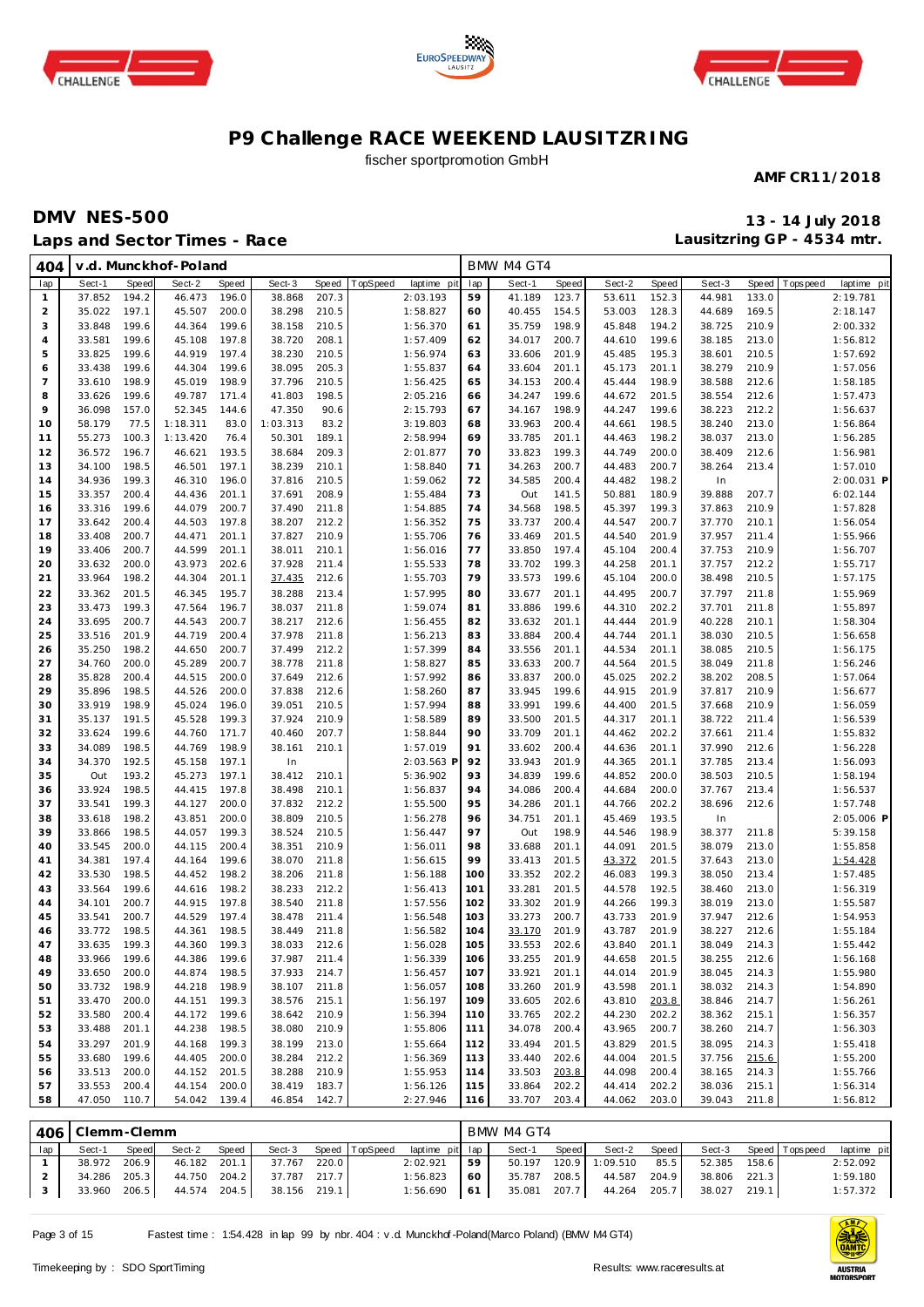





## fischer sportpromotion GmbH

#### **AMF CR11/2018**

## **DMV NES-500 13 - 14 July 2018**

| 206.1<br>44.999<br>201.9<br>37.689<br>218.2<br>1:56.355<br>62<br>33.639<br>208.9<br>44.837<br>206.5<br>39.424<br>215.6<br>1:57.900<br>33.667<br>4<br>204.9<br>203.4<br>219.1<br>206.9<br>204.2<br>219.5<br>1:57.523<br>5<br>33.632<br>44.063<br>37.101<br>1:54.796<br>63<br>34.138<br>45.378<br>38.007<br>33.981<br>205.7<br>44.637<br>203.8<br>38.486<br>217.3<br>1:57.104<br>33.732<br>206.9<br>44.272<br>204.2<br>38.039<br>218.6<br>1:56.043<br>6<br>64<br>205.3<br>45.355<br>202.6<br>217.3<br>1:56.395<br>206.9<br>199.6<br>38.347<br>219.1<br>1:57.508<br>$\overline{7}$<br>33.693<br>37.347<br>65<br>34.440<br>44.721<br>204.9<br>50.783<br>206.5<br>206.1<br>219.5<br>8<br>33.854<br>171.7<br>40.325<br>194.6<br>2:04.962<br>66<br>33.972<br>44.196<br>37.953<br>1:56.121<br>36.986<br>148.4<br>47.464<br>33.672<br>44.201<br>38.227<br>220.0<br>9<br>152.1<br>52.888<br>86.3<br>2:17.338<br>67<br>207.3<br>204.5<br>1:56.100<br>58.009<br>85.3<br>74.8<br>1:03.546<br>80.4<br>3:19.892<br>33.773<br>207.7<br>44.612<br>205.3<br>38.972<br>221.3<br>1:57.357<br>1:18.337<br>68<br>10<br>2:01.904 P<br>1:13.887<br>81.0<br>33.828<br>207.7<br>45.292<br>202.2<br>54.380<br>117.8<br>51.408<br>184.0<br>2:59.675<br>69<br>In<br>11<br>5:28.578<br>12<br>35.346<br>207.7<br>45.093<br>204.5<br>38.040<br>217.7<br>1:58.479<br>70<br>Out<br>203.0<br>46.355<br>202.2<br>37.828<br>219.1<br>33.920<br>206.1<br>45.954<br>201.5<br>219.5<br>1:57.535<br>35.037<br>204.2<br>46.797<br>203.0<br>39.099<br>218.6<br>2:00.933<br>13<br>37.661<br>71<br>33.952<br>206.1<br>44.506<br>201.5<br>218.2<br>72<br>34.477<br>204.5<br>44.859<br>203.8<br>37.730<br>220.4<br>1:57.066<br>14<br>37.318<br>1:55.776<br>34.409<br>205.7<br>203.4<br>218.6<br>34.375<br>44.827<br>202.2<br>38.005<br>217.7<br>15<br>44.220<br>37.234<br>1:55.863<br>73<br>205.3<br>1:57.207<br>1:55.213<br>219.1<br>33.761<br>204.9<br>44.150<br>203.0<br>37.302<br>219.1<br>74<br>33.715<br>204.9<br>44.561<br>203.0<br>37.696<br>1:55.972<br>16<br>33.882<br>203.8<br>44.210<br>202.6<br>37.689<br>218.2<br>1:55.781<br>75<br>33.993<br>206.1<br>46.237<br>201.1<br>39.586<br>213.9<br>1:59.816<br>17<br>33.673<br>206.5<br>203.4<br>37.298<br>219.1<br>1:55.536<br>34.855<br>45.460<br>201.9<br>37.756<br>218.6<br>1:58.071<br>18<br>44.565<br>76<br>203.4<br>33.692<br>205.3<br>44.303<br>203.4<br>37.514<br>218.6<br>1:55.509<br>77<br>34.229<br>204.2<br>44.804<br>203.4<br>37.984<br>218.6<br>1:57.017<br>19<br>34.491<br>203.4<br>44.576<br>204.2<br>37.849<br>219.1<br>1:56.916<br>78<br>34.848<br>204.2<br>44.730<br>203.4<br>37.971<br>218.2<br>1:57.549<br>20<br>34.184<br>205.7<br>44.290<br>204.9<br>38.526<br>219.1<br>1:57.000<br>79<br>204.5<br>44.613<br>203.0<br>37.617<br>218.2<br>1:56.471<br>34.241<br>21<br>205.7<br>204.2<br>37.965<br>1:56.521<br>35.532<br>44.508<br>203.4<br>37.960<br>218.6<br>22<br>34.067<br>44.489<br>219.1<br>80<br>204.5<br>1:58.000<br>33.614<br>207.3<br>44.461<br>203.0<br>37.620<br>220.4<br>1:55.695<br>81<br>34.354<br>205.3<br>44.576<br>203.8<br>38.500<br>217.7<br>1:57.430<br>23<br>34.023<br>206.5<br>45.062<br>202.2<br>37.740<br>220.9<br>1:56.825<br>82<br>35.603<br>204.2<br>45.290<br>202.6<br>38.207<br>217.7<br>1:59.100<br>24<br>34.868<br>205.7<br>44.992<br>203.8<br>37.685<br>219.5<br>1:57.545<br>83<br>34.569<br>206.1<br>44.792<br>203.8<br>38.411<br>218.6<br>25<br>1:57.772<br>34.046<br>206.5<br>205.3<br>214.7<br>1:57.118<br>84<br>44.609<br>203.4<br>37.657<br>218.6<br>44.440<br>38.632<br>35.487<br>203.8<br>1:57.753<br>26<br>34.116<br>206.1<br>44.678<br>203.4<br>37.516<br>220.4<br>1:56.310<br>85<br>34.351<br>205.7<br>45.823<br>204.2<br>38.097<br>218.6<br>1:58.271<br>27<br>202.6<br>44.494<br>217.7<br>35.356<br>205.3<br>44.672<br>37.713<br>220.9<br>1:57.741<br>86<br>34.465<br>205.7<br>205.3<br>38.456<br>1:57.415<br>28<br>34.217<br>205.3<br>44.386<br>205.3<br>37.781<br>219.1<br>1:56.384<br>87<br>34.420<br>205.3<br>45.396<br>203.4<br>38.181<br>217.7<br>1:57.997<br>29<br>205.3<br>38.003<br>1:56.985<br>203.4<br>218.2<br>33.842<br>206.5<br>45.140<br>220.4<br>88<br>34.531<br>203.8<br>44.733<br>38.249<br>1:57.513<br>30<br>203.0<br>2:02.761 P<br>44.804<br>217.7<br>35.050<br>206.1<br>45.865<br>In<br>89<br>34.735<br>205.3<br>204.2<br>38.087<br>1:57.626<br>31<br>175.0<br>90<br>201.1<br>47.594<br>38.982<br>219.5<br>6:24.190<br>34.474<br>204.9<br>45.687<br>204.5<br>38.497<br>219.1<br>1:58.658<br>32<br>Out<br>220.0<br>2:00.600 P<br>34.632<br>205.7<br>45.119<br>203.8<br>38.011<br>1:57.762<br>91<br>34.781<br>205.3<br>45.293<br>202.2<br>In<br>33<br>34.297<br>204.2<br>46.330<br>201.1<br>38.200<br>220.0<br>1:58.827<br>92<br>Out<br>206.1<br>47.146<br>203.0<br>38.273<br>219.1<br>5:45.552<br>34<br>204.2<br>218.6<br>1:57.790<br>218.6<br>34.149<br>205.7<br>44.693<br>38.948<br>93<br>33.984<br>205.7<br>44.061<br>206.1<br>38.190<br>1:56.235<br>35<br>33.813<br>206.1<br>44.487<br>203.4<br>38.549<br>217.7<br>1:56.849<br>94<br>34.458<br>204.9<br>44.209<br>205.3<br>37.751<br>219.5<br>1:56.418<br>36<br>33.936<br>204.9<br>44.866<br>204.5<br>38.036<br>220.4<br>1:56.838<br>95<br>33.498<br>207.3<br>44.427<br>206.1<br>37.779<br>222.2<br>1:55.704<br>37<br>34.036<br>205.7<br>44.299<br>204.9<br>219.1<br>1:57.008<br>96<br>204.2<br>44.865<br>203.4<br>38.593<br>218.6<br>1:57.847<br>38.673<br>34.389<br>38<br>34.012<br>205.7<br>201.5<br>220.0<br>44.762<br>205.3<br>218.2<br>39<br>44.692<br>38.112<br>1:56.816<br>97<br>33.864<br>206.9<br>38.751<br>1:57.377<br>205.7<br>205.3<br>38.188<br>34.408<br>44.618<br>38.575<br>219.5<br>34.430<br>44.382<br>219.1<br>1:57.000<br>98<br>204.9<br>204.5<br>1:57.601<br>40<br>35.776<br>204.2<br>44.319<br>197.1<br>218.6<br>1:58.842<br>99<br>206.9<br>44.314<br>202.2<br>38.313<br>218.6<br>38.747<br>34.046<br>1:56.673<br>41<br>35.074<br>197.1<br>201.1<br>217.3<br>205.3<br>39.327<br>218.6<br>1:57.080<br>44.722<br>38.633<br>1:58.429<br>100<br>33.621<br>205.3<br>44.132<br>42<br>219.1<br>38.076<br>34.047<br>203.0<br>45.255<br>203.0<br>37.913<br>1:57.215<br>101<br>33.953<br>206.5<br>44.482<br>204.5<br>218.6<br>1:56.511<br>43<br>35.019<br>204.9<br>44.423<br>204.5<br>37.689<br>218.2<br>1:57.131<br>102<br>34.332<br>197.1<br>45.201<br>204.9<br>38.508<br>214.7<br>1:58.041<br>44<br>33.827<br>206.1<br>44.077<br>204.9<br>218.6<br>1:56.048<br>103<br>33.978<br>206.1<br>44.569<br>204.9<br>38.160<br>219.1<br>1:56.707<br>38.144<br>45<br>33.393<br>206.5<br>219.1<br>1:55.570<br>44.799<br>204.5<br>37.894<br>218.6<br>205.7<br>43.866<br>38.311<br>104<br>33.749<br>206.5<br>1:56.442<br>46<br>39.299<br>1:57.734<br>217.7<br>47<br>33.959<br>205.3<br>44.476<br>206.1<br>217.7<br>105<br>33.733<br>204.5<br>44.580<br>203.0<br>38.344<br>1:56.657<br>33.729<br>204.5<br>206.9<br>37.932<br>220.9<br>1:55.710<br>33.918<br>206.9<br>44.809<br>202.2<br>38.405<br>218.6<br>48<br>44.049<br>106<br>1:57.132<br>34.066<br>206.9<br>205.3<br>38.230<br>219.1<br>1:56.953<br>107<br>201.5<br>37.892<br>219.1<br>1:56.299<br>49<br>44.657<br>33.686<br>206.5<br>44.721<br>35.120<br>205.7<br>44.412<br>203.8<br>38.067<br>218.6<br>1:57.599<br>108<br>33.869<br>206.9<br>44.299<br>205.7<br>37.834<br>220.0<br>1:56.002<br>50<br>34.653<br>205.3<br>44.622<br>201.5<br>38.113<br>220.0<br>1:57.388<br>109<br>34.353<br>206.5<br>44.950<br>204.2<br>38.178<br>220.0<br>1:57.481<br>51<br>219.5<br>33.796<br>207.3<br>45.569<br>201.9<br>38.449<br>218.2<br>1:57.814<br>110<br>33.823<br>207.7<br>44.477<br>205.7<br>38.449<br>1:56.749<br>52<br>33.782<br>206.5<br>202.2<br>38.483<br>216.9<br>1:56.869<br>44.529<br>204.2<br>38.234<br>220.0<br>1:56.372<br>53<br>44.604<br>111<br>33.609<br>206.1<br>33.672<br>206.9<br>44.450<br>203.0<br>37.855<br>219.1<br>1:55.977<br>112<br>33.528<br>206.9<br>44.507<br>206.1<br>37.950<br>222.2<br>1:55.985<br>54<br>33.645<br>208.5<br>44.700<br>204.9<br>37.623<br>219.5<br>1:55.968<br>113<br>33.782<br>207.3<br>44.161<br>204.9<br>38.019<br>221.3<br>1:55.962<br>55<br>33.731<br>206.9<br>37.982<br>219.5<br>1:56.278<br>114<br>34.329<br>207.7<br>44.681<br>204.5<br>38.050<br>220.9<br>204.5<br>44.565<br>1:57.060<br>56<br>207.3<br>204.5<br>180.3<br>1:59.901<br>33.576<br>206.9<br>44.979<br>204.2<br>38.536<br>219.5<br>57<br>33.668<br>44.708<br>41.525<br>115<br>1:57.091 |    |        |      | Laps and Sector Times - Race |      |          |      |          |     |        |       |        |       |        |       | Lausitzring GP - 4534 mtr. |
|----------------------------------------------------------------------------------------------------------------------------------------------------------------------------------------------------------------------------------------------------------------------------------------------------------------------------------------------------------------------------------------------------------------------------------------------------------------------------------------------------------------------------------------------------------------------------------------------------------------------------------------------------------------------------------------------------------------------------------------------------------------------------------------------------------------------------------------------------------------------------------------------------------------------------------------------------------------------------------------------------------------------------------------------------------------------------------------------------------------------------------------------------------------------------------------------------------------------------------------------------------------------------------------------------------------------------------------------------------------------------------------------------------------------------------------------------------------------------------------------------------------------------------------------------------------------------------------------------------------------------------------------------------------------------------------------------------------------------------------------------------------------------------------------------------------------------------------------------------------------------------------------------------------------------------------------------------------------------------------------------------------------------------------------------------------------------------------------------------------------------------------------------------------------------------------------------------------------------------------------------------------------------------------------------------------------------------------------------------------------------------------------------------------------------------------------------------------------------------------------------------------------------------------------------------------------------------------------------------------------------------------------------------------------------------------------------------------------------------------------------------------------------------------------------------------------------------------------------------------------------------------------------------------------------------------------------------------------------------------------------------------------------------------------------------------------------------------------------------------------------------------------------------------------------------------------------------------------------------------------------------------------------------------------------------------------------------------------------------------------------------------------------------------------------------------------------------------------------------------------------------------------------------------------------------------------------------------------------------------------------------------------------------------------------------------------------------------------------------------------------------------------------------------------------------------------------------------------------------------------------------------------------------------------------------------------------------------------------------------------------------------------------------------------------------------------------------------------------------------------------------------------------------------------------------------------------------------------------------------------------------------------------------------------------------------------------------------------------------------------------------------------------------------------------------------------------------------------------------------------------------------------------------------------------------------------------------------------------------------------------------------------------------------------------------------------------------------------------------------------------------------------------------------------------------------------------------------------------------------------------------------------------------------------------------------------------------------------------------------------------------------------------------------------------------------------------------------------------------------------------------------------------------------------------------------------------------------------------------------------------------------------------------------------------------------------------------------------------------------------------------------------------------------------------------------------------------------------------------------------------------------------------------------------------------------------------------------------------------------------------------------------------------------------------------------------------------------------------------------------------------------------------------------------------------------------------------------------------------------------------------------------------------------------------------------------------------------------------------------------------------------------------------------------------------------------------------------------------------------------------------------------------------------------------------------------------------------------------------------------------------------------------------------------------------------------------------------------------------------------------------------------------------------------------------------------------------------------------------------------------------------------------------------------------------------------------------------------------------------------------------------------------------------------------------------------------------------------------------------------------------------------------------------------------------------------------------------------------------------------------------------------------------------------------------------------------------------------------------------------------------------------------------------------------------------------------------------------------------------------------------------------------------------------------------------------------------------------------------------------------------------------------------------------------------------------------------------------------------------------------------------------------------------------------------------------------------------------------------------------------------------------------------------------------------------------------------------------------------------------------------------------------------------------------------------------------------------------------------------------------------------------------------------------------------------------------------------------------------------------------------------------------------------------------------------------------------------------------------------------------------------------------------------------------------------------------------------------------------------------------------------------------------------------------------------------------------------------------------------------------------------------------------------------------------------------------------------------------------------------------------------------------------------|----|--------|------|------------------------------|------|----------|------|----------|-----|--------|-------|--------|-------|--------|-------|----------------------------|
|                                                                                                                                                                                                                                                                                                                                                                                                                                                                                                                                                                                                                                                                                                                                                                                                                                                                                                                                                                                                                                                                                                                                                                                                                                                                                                                                                                                                                                                                                                                                                                                                                                                                                                                                                                                                                                                                                                                                                                                                                                                                                                                                                                                                                                                                                                                                                                                                                                                                                                                                                                                                                                                                                                                                                                                                                                                                                                                                                                                                                                                                                                                                                                                                                                                                                                                                                                                                                                                                                                                                                                                                                                                                                                                                                                                                                                                                                                                                                                                                                                                                                                                                                                                                                                                                                                                                                                                                                                                                                                                                                                                                                                                                                                                                                                                                                                                                                                                                                                                                                                                                                                                                                                                                                                                                                                                                                                                                                                                                                                                                                                                                                                                                                                                                                                                                                                                                                                                                                                                                                                                                                                                                                                                                                                                                                                                                                                                                                                                                                                                                                                                                                                                                                                                                                                                                                                                                                                                                                                                                                                                                                                                                                                                                                                                                                                                                                                                                                                                                                                                                                                                                                                                                                                                                                                                                                                                                                                                                                                                                                                                                                                                                                                                                                                                                                                                                                                                                                |    |        |      |                              |      |          |      |          |     |        |       |        |       |        |       |                            |
|                                                                                                                                                                                                                                                                                                                                                                                                                                                                                                                                                                                                                                                                                                                                                                                                                                                                                                                                                                                                                                                                                                                                                                                                                                                                                                                                                                                                                                                                                                                                                                                                                                                                                                                                                                                                                                                                                                                                                                                                                                                                                                                                                                                                                                                                                                                                                                                                                                                                                                                                                                                                                                                                                                                                                                                                                                                                                                                                                                                                                                                                                                                                                                                                                                                                                                                                                                                                                                                                                                                                                                                                                                                                                                                                                                                                                                                                                                                                                                                                                                                                                                                                                                                                                                                                                                                                                                                                                                                                                                                                                                                                                                                                                                                                                                                                                                                                                                                                                                                                                                                                                                                                                                                                                                                                                                                                                                                                                                                                                                                                                                                                                                                                                                                                                                                                                                                                                                                                                                                                                                                                                                                                                                                                                                                                                                                                                                                                                                                                                                                                                                                                                                                                                                                                                                                                                                                                                                                                                                                                                                                                                                                                                                                                                                                                                                                                                                                                                                                                                                                                                                                                                                                                                                                                                                                                                                                                                                                                                                                                                                                                                                                                                                                                                                                                                                                                                                                                                |    |        |      |                              |      |          |      |          |     |        |       |        |       |        |       |                            |
|                                                                                                                                                                                                                                                                                                                                                                                                                                                                                                                                                                                                                                                                                                                                                                                                                                                                                                                                                                                                                                                                                                                                                                                                                                                                                                                                                                                                                                                                                                                                                                                                                                                                                                                                                                                                                                                                                                                                                                                                                                                                                                                                                                                                                                                                                                                                                                                                                                                                                                                                                                                                                                                                                                                                                                                                                                                                                                                                                                                                                                                                                                                                                                                                                                                                                                                                                                                                                                                                                                                                                                                                                                                                                                                                                                                                                                                                                                                                                                                                                                                                                                                                                                                                                                                                                                                                                                                                                                                                                                                                                                                                                                                                                                                                                                                                                                                                                                                                                                                                                                                                                                                                                                                                                                                                                                                                                                                                                                                                                                                                                                                                                                                                                                                                                                                                                                                                                                                                                                                                                                                                                                                                                                                                                                                                                                                                                                                                                                                                                                                                                                                                                                                                                                                                                                                                                                                                                                                                                                                                                                                                                                                                                                                                                                                                                                                                                                                                                                                                                                                                                                                                                                                                                                                                                                                                                                                                                                                                                                                                                                                                                                                                                                                                                                                                                                                                                                                                                |    |        |      |                              |      |          |      |          |     |        |       |        |       |        |       |                            |
|                                                                                                                                                                                                                                                                                                                                                                                                                                                                                                                                                                                                                                                                                                                                                                                                                                                                                                                                                                                                                                                                                                                                                                                                                                                                                                                                                                                                                                                                                                                                                                                                                                                                                                                                                                                                                                                                                                                                                                                                                                                                                                                                                                                                                                                                                                                                                                                                                                                                                                                                                                                                                                                                                                                                                                                                                                                                                                                                                                                                                                                                                                                                                                                                                                                                                                                                                                                                                                                                                                                                                                                                                                                                                                                                                                                                                                                                                                                                                                                                                                                                                                                                                                                                                                                                                                                                                                                                                                                                                                                                                                                                                                                                                                                                                                                                                                                                                                                                                                                                                                                                                                                                                                                                                                                                                                                                                                                                                                                                                                                                                                                                                                                                                                                                                                                                                                                                                                                                                                                                                                                                                                                                                                                                                                                                                                                                                                                                                                                                                                                                                                                                                                                                                                                                                                                                                                                                                                                                                                                                                                                                                                                                                                                                                                                                                                                                                                                                                                                                                                                                                                                                                                                                                                                                                                                                                                                                                                                                                                                                                                                                                                                                                                                                                                                                                                                                                                                                                |    |        |      |                              |      |          |      |          |     |        |       |        |       |        |       |                            |
|                                                                                                                                                                                                                                                                                                                                                                                                                                                                                                                                                                                                                                                                                                                                                                                                                                                                                                                                                                                                                                                                                                                                                                                                                                                                                                                                                                                                                                                                                                                                                                                                                                                                                                                                                                                                                                                                                                                                                                                                                                                                                                                                                                                                                                                                                                                                                                                                                                                                                                                                                                                                                                                                                                                                                                                                                                                                                                                                                                                                                                                                                                                                                                                                                                                                                                                                                                                                                                                                                                                                                                                                                                                                                                                                                                                                                                                                                                                                                                                                                                                                                                                                                                                                                                                                                                                                                                                                                                                                                                                                                                                                                                                                                                                                                                                                                                                                                                                                                                                                                                                                                                                                                                                                                                                                                                                                                                                                                                                                                                                                                                                                                                                                                                                                                                                                                                                                                                                                                                                                                                                                                                                                                                                                                                                                                                                                                                                                                                                                                                                                                                                                                                                                                                                                                                                                                                                                                                                                                                                                                                                                                                                                                                                                                                                                                                                                                                                                                                                                                                                                                                                                                                                                                                                                                                                                                                                                                                                                                                                                                                                                                                                                                                                                                                                                                                                                                                                                                |    |        |      |                              |      |          |      |          |     |        |       |        |       |        |       |                            |
|                                                                                                                                                                                                                                                                                                                                                                                                                                                                                                                                                                                                                                                                                                                                                                                                                                                                                                                                                                                                                                                                                                                                                                                                                                                                                                                                                                                                                                                                                                                                                                                                                                                                                                                                                                                                                                                                                                                                                                                                                                                                                                                                                                                                                                                                                                                                                                                                                                                                                                                                                                                                                                                                                                                                                                                                                                                                                                                                                                                                                                                                                                                                                                                                                                                                                                                                                                                                                                                                                                                                                                                                                                                                                                                                                                                                                                                                                                                                                                                                                                                                                                                                                                                                                                                                                                                                                                                                                                                                                                                                                                                                                                                                                                                                                                                                                                                                                                                                                                                                                                                                                                                                                                                                                                                                                                                                                                                                                                                                                                                                                                                                                                                                                                                                                                                                                                                                                                                                                                                                                                                                                                                                                                                                                                                                                                                                                                                                                                                                                                                                                                                                                                                                                                                                                                                                                                                                                                                                                                                                                                                                                                                                                                                                                                                                                                                                                                                                                                                                                                                                                                                                                                                                                                                                                                                                                                                                                                                                                                                                                                                                                                                                                                                                                                                                                                                                                                                                                |    |        |      |                              |      |          |      |          |     |        |       |        |       |        |       |                            |
|                                                                                                                                                                                                                                                                                                                                                                                                                                                                                                                                                                                                                                                                                                                                                                                                                                                                                                                                                                                                                                                                                                                                                                                                                                                                                                                                                                                                                                                                                                                                                                                                                                                                                                                                                                                                                                                                                                                                                                                                                                                                                                                                                                                                                                                                                                                                                                                                                                                                                                                                                                                                                                                                                                                                                                                                                                                                                                                                                                                                                                                                                                                                                                                                                                                                                                                                                                                                                                                                                                                                                                                                                                                                                                                                                                                                                                                                                                                                                                                                                                                                                                                                                                                                                                                                                                                                                                                                                                                                                                                                                                                                                                                                                                                                                                                                                                                                                                                                                                                                                                                                                                                                                                                                                                                                                                                                                                                                                                                                                                                                                                                                                                                                                                                                                                                                                                                                                                                                                                                                                                                                                                                                                                                                                                                                                                                                                                                                                                                                                                                                                                                                                                                                                                                                                                                                                                                                                                                                                                                                                                                                                                                                                                                                                                                                                                                                                                                                                                                                                                                                                                                                                                                                                                                                                                                                                                                                                                                                                                                                                                                                                                                                                                                                                                                                                                                                                                                                                |    |        |      |                              |      |          |      |          |     |        |       |        |       |        |       |                            |
|                                                                                                                                                                                                                                                                                                                                                                                                                                                                                                                                                                                                                                                                                                                                                                                                                                                                                                                                                                                                                                                                                                                                                                                                                                                                                                                                                                                                                                                                                                                                                                                                                                                                                                                                                                                                                                                                                                                                                                                                                                                                                                                                                                                                                                                                                                                                                                                                                                                                                                                                                                                                                                                                                                                                                                                                                                                                                                                                                                                                                                                                                                                                                                                                                                                                                                                                                                                                                                                                                                                                                                                                                                                                                                                                                                                                                                                                                                                                                                                                                                                                                                                                                                                                                                                                                                                                                                                                                                                                                                                                                                                                                                                                                                                                                                                                                                                                                                                                                                                                                                                                                                                                                                                                                                                                                                                                                                                                                                                                                                                                                                                                                                                                                                                                                                                                                                                                                                                                                                                                                                                                                                                                                                                                                                                                                                                                                                                                                                                                                                                                                                                                                                                                                                                                                                                                                                                                                                                                                                                                                                                                                                                                                                                                                                                                                                                                                                                                                                                                                                                                                                                                                                                                                                                                                                                                                                                                                                                                                                                                                                                                                                                                                                                                                                                                                                                                                                                                                |    |        |      |                              |      |          |      |          |     |        |       |        |       |        |       |                            |
|                                                                                                                                                                                                                                                                                                                                                                                                                                                                                                                                                                                                                                                                                                                                                                                                                                                                                                                                                                                                                                                                                                                                                                                                                                                                                                                                                                                                                                                                                                                                                                                                                                                                                                                                                                                                                                                                                                                                                                                                                                                                                                                                                                                                                                                                                                                                                                                                                                                                                                                                                                                                                                                                                                                                                                                                                                                                                                                                                                                                                                                                                                                                                                                                                                                                                                                                                                                                                                                                                                                                                                                                                                                                                                                                                                                                                                                                                                                                                                                                                                                                                                                                                                                                                                                                                                                                                                                                                                                                                                                                                                                                                                                                                                                                                                                                                                                                                                                                                                                                                                                                                                                                                                                                                                                                                                                                                                                                                                                                                                                                                                                                                                                                                                                                                                                                                                                                                                                                                                                                                                                                                                                                                                                                                                                                                                                                                                                                                                                                                                                                                                                                                                                                                                                                                                                                                                                                                                                                                                                                                                                                                                                                                                                                                                                                                                                                                                                                                                                                                                                                                                                                                                                                                                                                                                                                                                                                                                                                                                                                                                                                                                                                                                                                                                                                                                                                                                                                                |    |        |      |                              |      |          |      |          |     |        |       |        |       |        |       |                            |
|                                                                                                                                                                                                                                                                                                                                                                                                                                                                                                                                                                                                                                                                                                                                                                                                                                                                                                                                                                                                                                                                                                                                                                                                                                                                                                                                                                                                                                                                                                                                                                                                                                                                                                                                                                                                                                                                                                                                                                                                                                                                                                                                                                                                                                                                                                                                                                                                                                                                                                                                                                                                                                                                                                                                                                                                                                                                                                                                                                                                                                                                                                                                                                                                                                                                                                                                                                                                                                                                                                                                                                                                                                                                                                                                                                                                                                                                                                                                                                                                                                                                                                                                                                                                                                                                                                                                                                                                                                                                                                                                                                                                                                                                                                                                                                                                                                                                                                                                                                                                                                                                                                                                                                                                                                                                                                                                                                                                                                                                                                                                                                                                                                                                                                                                                                                                                                                                                                                                                                                                                                                                                                                                                                                                                                                                                                                                                                                                                                                                                                                                                                                                                                                                                                                                                                                                                                                                                                                                                                                                                                                                                                                                                                                                                                                                                                                                                                                                                                                                                                                                                                                                                                                                                                                                                                                                                                                                                                                                                                                                                                                                                                                                                                                                                                                                                                                                                                                                                |    |        |      |                              |      |          |      |          |     |        |       |        |       |        |       |                            |
|                                                                                                                                                                                                                                                                                                                                                                                                                                                                                                                                                                                                                                                                                                                                                                                                                                                                                                                                                                                                                                                                                                                                                                                                                                                                                                                                                                                                                                                                                                                                                                                                                                                                                                                                                                                                                                                                                                                                                                                                                                                                                                                                                                                                                                                                                                                                                                                                                                                                                                                                                                                                                                                                                                                                                                                                                                                                                                                                                                                                                                                                                                                                                                                                                                                                                                                                                                                                                                                                                                                                                                                                                                                                                                                                                                                                                                                                                                                                                                                                                                                                                                                                                                                                                                                                                                                                                                                                                                                                                                                                                                                                                                                                                                                                                                                                                                                                                                                                                                                                                                                                                                                                                                                                                                                                                                                                                                                                                                                                                                                                                                                                                                                                                                                                                                                                                                                                                                                                                                                                                                                                                                                                                                                                                                                                                                                                                                                                                                                                                                                                                                                                                                                                                                                                                                                                                                                                                                                                                                                                                                                                                                                                                                                                                                                                                                                                                                                                                                                                                                                                                                                                                                                                                                                                                                                                                                                                                                                                                                                                                                                                                                                                                                                                                                                                                                                                                                                                                |    |        |      |                              |      |          |      |          |     |        |       |        |       |        |       |                            |
|                                                                                                                                                                                                                                                                                                                                                                                                                                                                                                                                                                                                                                                                                                                                                                                                                                                                                                                                                                                                                                                                                                                                                                                                                                                                                                                                                                                                                                                                                                                                                                                                                                                                                                                                                                                                                                                                                                                                                                                                                                                                                                                                                                                                                                                                                                                                                                                                                                                                                                                                                                                                                                                                                                                                                                                                                                                                                                                                                                                                                                                                                                                                                                                                                                                                                                                                                                                                                                                                                                                                                                                                                                                                                                                                                                                                                                                                                                                                                                                                                                                                                                                                                                                                                                                                                                                                                                                                                                                                                                                                                                                                                                                                                                                                                                                                                                                                                                                                                                                                                                                                                                                                                                                                                                                                                                                                                                                                                                                                                                                                                                                                                                                                                                                                                                                                                                                                                                                                                                                                                                                                                                                                                                                                                                                                                                                                                                                                                                                                                                                                                                                                                                                                                                                                                                                                                                                                                                                                                                                                                                                                                                                                                                                                                                                                                                                                                                                                                                                                                                                                                                                                                                                                                                                                                                                                                                                                                                                                                                                                                                                                                                                                                                                                                                                                                                                                                                                                                |    |        |      |                              |      |          |      |          |     |        |       |        |       |        |       |                            |
|                                                                                                                                                                                                                                                                                                                                                                                                                                                                                                                                                                                                                                                                                                                                                                                                                                                                                                                                                                                                                                                                                                                                                                                                                                                                                                                                                                                                                                                                                                                                                                                                                                                                                                                                                                                                                                                                                                                                                                                                                                                                                                                                                                                                                                                                                                                                                                                                                                                                                                                                                                                                                                                                                                                                                                                                                                                                                                                                                                                                                                                                                                                                                                                                                                                                                                                                                                                                                                                                                                                                                                                                                                                                                                                                                                                                                                                                                                                                                                                                                                                                                                                                                                                                                                                                                                                                                                                                                                                                                                                                                                                                                                                                                                                                                                                                                                                                                                                                                                                                                                                                                                                                                                                                                                                                                                                                                                                                                                                                                                                                                                                                                                                                                                                                                                                                                                                                                                                                                                                                                                                                                                                                                                                                                                                                                                                                                                                                                                                                                                                                                                                                                                                                                                                                                                                                                                                                                                                                                                                                                                                                                                                                                                                                                                                                                                                                                                                                                                                                                                                                                                                                                                                                                                                                                                                                                                                                                                                                                                                                                                                                                                                                                                                                                                                                                                                                                                                                                |    |        |      |                              |      |          |      |          |     |        |       |        |       |        |       |                            |
|                                                                                                                                                                                                                                                                                                                                                                                                                                                                                                                                                                                                                                                                                                                                                                                                                                                                                                                                                                                                                                                                                                                                                                                                                                                                                                                                                                                                                                                                                                                                                                                                                                                                                                                                                                                                                                                                                                                                                                                                                                                                                                                                                                                                                                                                                                                                                                                                                                                                                                                                                                                                                                                                                                                                                                                                                                                                                                                                                                                                                                                                                                                                                                                                                                                                                                                                                                                                                                                                                                                                                                                                                                                                                                                                                                                                                                                                                                                                                                                                                                                                                                                                                                                                                                                                                                                                                                                                                                                                                                                                                                                                                                                                                                                                                                                                                                                                                                                                                                                                                                                                                                                                                                                                                                                                                                                                                                                                                                                                                                                                                                                                                                                                                                                                                                                                                                                                                                                                                                                                                                                                                                                                                                                                                                                                                                                                                                                                                                                                                                                                                                                                                                                                                                                                                                                                                                                                                                                                                                                                                                                                                                                                                                                                                                                                                                                                                                                                                                                                                                                                                                                                                                                                                                                                                                                                                                                                                                                                                                                                                                                                                                                                                                                                                                                                                                                                                                                                                |    |        |      |                              |      |          |      |          |     |        |       |        |       |        |       |                            |
|                                                                                                                                                                                                                                                                                                                                                                                                                                                                                                                                                                                                                                                                                                                                                                                                                                                                                                                                                                                                                                                                                                                                                                                                                                                                                                                                                                                                                                                                                                                                                                                                                                                                                                                                                                                                                                                                                                                                                                                                                                                                                                                                                                                                                                                                                                                                                                                                                                                                                                                                                                                                                                                                                                                                                                                                                                                                                                                                                                                                                                                                                                                                                                                                                                                                                                                                                                                                                                                                                                                                                                                                                                                                                                                                                                                                                                                                                                                                                                                                                                                                                                                                                                                                                                                                                                                                                                                                                                                                                                                                                                                                                                                                                                                                                                                                                                                                                                                                                                                                                                                                                                                                                                                                                                                                                                                                                                                                                                                                                                                                                                                                                                                                                                                                                                                                                                                                                                                                                                                                                                                                                                                                                                                                                                                                                                                                                                                                                                                                                                                                                                                                                                                                                                                                                                                                                                                                                                                                                                                                                                                                                                                                                                                                                                                                                                                                                                                                                                                                                                                                                                                                                                                                                                                                                                                                                                                                                                                                                                                                                                                                                                                                                                                                                                                                                                                                                                                                                |    |        |      |                              |      |          |      |          |     |        |       |        |       |        |       |                            |
|                                                                                                                                                                                                                                                                                                                                                                                                                                                                                                                                                                                                                                                                                                                                                                                                                                                                                                                                                                                                                                                                                                                                                                                                                                                                                                                                                                                                                                                                                                                                                                                                                                                                                                                                                                                                                                                                                                                                                                                                                                                                                                                                                                                                                                                                                                                                                                                                                                                                                                                                                                                                                                                                                                                                                                                                                                                                                                                                                                                                                                                                                                                                                                                                                                                                                                                                                                                                                                                                                                                                                                                                                                                                                                                                                                                                                                                                                                                                                                                                                                                                                                                                                                                                                                                                                                                                                                                                                                                                                                                                                                                                                                                                                                                                                                                                                                                                                                                                                                                                                                                                                                                                                                                                                                                                                                                                                                                                                                                                                                                                                                                                                                                                                                                                                                                                                                                                                                                                                                                                                                                                                                                                                                                                                                                                                                                                                                                                                                                                                                                                                                                                                                                                                                                                                                                                                                                                                                                                                                                                                                                                                                                                                                                                                                                                                                                                                                                                                                                                                                                                                                                                                                                                                                                                                                                                                                                                                                                                                                                                                                                                                                                                                                                                                                                                                                                                                                                                                |    |        |      |                              |      |          |      |          |     |        |       |        |       |        |       |                            |
|                                                                                                                                                                                                                                                                                                                                                                                                                                                                                                                                                                                                                                                                                                                                                                                                                                                                                                                                                                                                                                                                                                                                                                                                                                                                                                                                                                                                                                                                                                                                                                                                                                                                                                                                                                                                                                                                                                                                                                                                                                                                                                                                                                                                                                                                                                                                                                                                                                                                                                                                                                                                                                                                                                                                                                                                                                                                                                                                                                                                                                                                                                                                                                                                                                                                                                                                                                                                                                                                                                                                                                                                                                                                                                                                                                                                                                                                                                                                                                                                                                                                                                                                                                                                                                                                                                                                                                                                                                                                                                                                                                                                                                                                                                                                                                                                                                                                                                                                                                                                                                                                                                                                                                                                                                                                                                                                                                                                                                                                                                                                                                                                                                                                                                                                                                                                                                                                                                                                                                                                                                                                                                                                                                                                                                                                                                                                                                                                                                                                                                                                                                                                                                                                                                                                                                                                                                                                                                                                                                                                                                                                                                                                                                                                                                                                                                                                                                                                                                                                                                                                                                                                                                                                                                                                                                                                                                                                                                                                                                                                                                                                                                                                                                                                                                                                                                                                                                                                                |    |        |      |                              |      |          |      |          |     |        |       |        |       |        |       |                            |
|                                                                                                                                                                                                                                                                                                                                                                                                                                                                                                                                                                                                                                                                                                                                                                                                                                                                                                                                                                                                                                                                                                                                                                                                                                                                                                                                                                                                                                                                                                                                                                                                                                                                                                                                                                                                                                                                                                                                                                                                                                                                                                                                                                                                                                                                                                                                                                                                                                                                                                                                                                                                                                                                                                                                                                                                                                                                                                                                                                                                                                                                                                                                                                                                                                                                                                                                                                                                                                                                                                                                                                                                                                                                                                                                                                                                                                                                                                                                                                                                                                                                                                                                                                                                                                                                                                                                                                                                                                                                                                                                                                                                                                                                                                                                                                                                                                                                                                                                                                                                                                                                                                                                                                                                                                                                                                                                                                                                                                                                                                                                                                                                                                                                                                                                                                                                                                                                                                                                                                                                                                                                                                                                                                                                                                                                                                                                                                                                                                                                                                                                                                                                                                                                                                                                                                                                                                                                                                                                                                                                                                                                                                                                                                                                                                                                                                                                                                                                                                                                                                                                                                                                                                                                                                                                                                                                                                                                                                                                                                                                                                                                                                                                                                                                                                                                                                                                                                                                                |    |        |      |                              |      |          |      |          |     |        |       |        |       |        |       |                            |
|                                                                                                                                                                                                                                                                                                                                                                                                                                                                                                                                                                                                                                                                                                                                                                                                                                                                                                                                                                                                                                                                                                                                                                                                                                                                                                                                                                                                                                                                                                                                                                                                                                                                                                                                                                                                                                                                                                                                                                                                                                                                                                                                                                                                                                                                                                                                                                                                                                                                                                                                                                                                                                                                                                                                                                                                                                                                                                                                                                                                                                                                                                                                                                                                                                                                                                                                                                                                                                                                                                                                                                                                                                                                                                                                                                                                                                                                                                                                                                                                                                                                                                                                                                                                                                                                                                                                                                                                                                                                                                                                                                                                                                                                                                                                                                                                                                                                                                                                                                                                                                                                                                                                                                                                                                                                                                                                                                                                                                                                                                                                                                                                                                                                                                                                                                                                                                                                                                                                                                                                                                                                                                                                                                                                                                                                                                                                                                                                                                                                                                                                                                                                                                                                                                                                                                                                                                                                                                                                                                                                                                                                                                                                                                                                                                                                                                                                                                                                                                                                                                                                                                                                                                                                                                                                                                                                                                                                                                                                                                                                                                                                                                                                                                                                                                                                                                                                                                                                                |    |        |      |                              |      |          |      |          |     |        |       |        |       |        |       |                            |
|                                                                                                                                                                                                                                                                                                                                                                                                                                                                                                                                                                                                                                                                                                                                                                                                                                                                                                                                                                                                                                                                                                                                                                                                                                                                                                                                                                                                                                                                                                                                                                                                                                                                                                                                                                                                                                                                                                                                                                                                                                                                                                                                                                                                                                                                                                                                                                                                                                                                                                                                                                                                                                                                                                                                                                                                                                                                                                                                                                                                                                                                                                                                                                                                                                                                                                                                                                                                                                                                                                                                                                                                                                                                                                                                                                                                                                                                                                                                                                                                                                                                                                                                                                                                                                                                                                                                                                                                                                                                                                                                                                                                                                                                                                                                                                                                                                                                                                                                                                                                                                                                                                                                                                                                                                                                                                                                                                                                                                                                                                                                                                                                                                                                                                                                                                                                                                                                                                                                                                                                                                                                                                                                                                                                                                                                                                                                                                                                                                                                                                                                                                                                                                                                                                                                                                                                                                                                                                                                                                                                                                                                                                                                                                                                                                                                                                                                                                                                                                                                                                                                                                                                                                                                                                                                                                                                                                                                                                                                                                                                                                                                                                                                                                                                                                                                                                                                                                                                                |    |        |      |                              |      |          |      |          |     |        |       |        |       |        |       |                            |
|                                                                                                                                                                                                                                                                                                                                                                                                                                                                                                                                                                                                                                                                                                                                                                                                                                                                                                                                                                                                                                                                                                                                                                                                                                                                                                                                                                                                                                                                                                                                                                                                                                                                                                                                                                                                                                                                                                                                                                                                                                                                                                                                                                                                                                                                                                                                                                                                                                                                                                                                                                                                                                                                                                                                                                                                                                                                                                                                                                                                                                                                                                                                                                                                                                                                                                                                                                                                                                                                                                                                                                                                                                                                                                                                                                                                                                                                                                                                                                                                                                                                                                                                                                                                                                                                                                                                                                                                                                                                                                                                                                                                                                                                                                                                                                                                                                                                                                                                                                                                                                                                                                                                                                                                                                                                                                                                                                                                                                                                                                                                                                                                                                                                                                                                                                                                                                                                                                                                                                                                                                                                                                                                                                                                                                                                                                                                                                                                                                                                                                                                                                                                                                                                                                                                                                                                                                                                                                                                                                                                                                                                                                                                                                                                                                                                                                                                                                                                                                                                                                                                                                                                                                                                                                                                                                                                                                                                                                                                                                                                                                                                                                                                                                                                                                                                                                                                                                                                                |    |        |      |                              |      |          |      |          |     |        |       |        |       |        |       |                            |
|                                                                                                                                                                                                                                                                                                                                                                                                                                                                                                                                                                                                                                                                                                                                                                                                                                                                                                                                                                                                                                                                                                                                                                                                                                                                                                                                                                                                                                                                                                                                                                                                                                                                                                                                                                                                                                                                                                                                                                                                                                                                                                                                                                                                                                                                                                                                                                                                                                                                                                                                                                                                                                                                                                                                                                                                                                                                                                                                                                                                                                                                                                                                                                                                                                                                                                                                                                                                                                                                                                                                                                                                                                                                                                                                                                                                                                                                                                                                                                                                                                                                                                                                                                                                                                                                                                                                                                                                                                                                                                                                                                                                                                                                                                                                                                                                                                                                                                                                                                                                                                                                                                                                                                                                                                                                                                                                                                                                                                                                                                                                                                                                                                                                                                                                                                                                                                                                                                                                                                                                                                                                                                                                                                                                                                                                                                                                                                                                                                                                                                                                                                                                                                                                                                                                                                                                                                                                                                                                                                                                                                                                                                                                                                                                                                                                                                                                                                                                                                                                                                                                                                                                                                                                                                                                                                                                                                                                                                                                                                                                                                                                                                                                                                                                                                                                                                                                                                                                                |    |        |      |                              |      |          |      |          |     |        |       |        |       |        |       |                            |
|                                                                                                                                                                                                                                                                                                                                                                                                                                                                                                                                                                                                                                                                                                                                                                                                                                                                                                                                                                                                                                                                                                                                                                                                                                                                                                                                                                                                                                                                                                                                                                                                                                                                                                                                                                                                                                                                                                                                                                                                                                                                                                                                                                                                                                                                                                                                                                                                                                                                                                                                                                                                                                                                                                                                                                                                                                                                                                                                                                                                                                                                                                                                                                                                                                                                                                                                                                                                                                                                                                                                                                                                                                                                                                                                                                                                                                                                                                                                                                                                                                                                                                                                                                                                                                                                                                                                                                                                                                                                                                                                                                                                                                                                                                                                                                                                                                                                                                                                                                                                                                                                                                                                                                                                                                                                                                                                                                                                                                                                                                                                                                                                                                                                                                                                                                                                                                                                                                                                                                                                                                                                                                                                                                                                                                                                                                                                                                                                                                                                                                                                                                                                                                                                                                                                                                                                                                                                                                                                                                                                                                                                                                                                                                                                                                                                                                                                                                                                                                                                                                                                                                                                                                                                                                                                                                                                                                                                                                                                                                                                                                                                                                                                                                                                                                                                                                                                                                                                                |    |        |      |                              |      |          |      |          |     |        |       |        |       |        |       |                            |
|                                                                                                                                                                                                                                                                                                                                                                                                                                                                                                                                                                                                                                                                                                                                                                                                                                                                                                                                                                                                                                                                                                                                                                                                                                                                                                                                                                                                                                                                                                                                                                                                                                                                                                                                                                                                                                                                                                                                                                                                                                                                                                                                                                                                                                                                                                                                                                                                                                                                                                                                                                                                                                                                                                                                                                                                                                                                                                                                                                                                                                                                                                                                                                                                                                                                                                                                                                                                                                                                                                                                                                                                                                                                                                                                                                                                                                                                                                                                                                                                                                                                                                                                                                                                                                                                                                                                                                                                                                                                                                                                                                                                                                                                                                                                                                                                                                                                                                                                                                                                                                                                                                                                                                                                                                                                                                                                                                                                                                                                                                                                                                                                                                                                                                                                                                                                                                                                                                                                                                                                                                                                                                                                                                                                                                                                                                                                                                                                                                                                                                                                                                                                                                                                                                                                                                                                                                                                                                                                                                                                                                                                                                                                                                                                                                                                                                                                                                                                                                                                                                                                                                                                                                                                                                                                                                                                                                                                                                                                                                                                                                                                                                                                                                                                                                                                                                                                                                                                                |    |        |      |                              |      |          |      |          |     |        |       |        |       |        |       |                            |
|                                                                                                                                                                                                                                                                                                                                                                                                                                                                                                                                                                                                                                                                                                                                                                                                                                                                                                                                                                                                                                                                                                                                                                                                                                                                                                                                                                                                                                                                                                                                                                                                                                                                                                                                                                                                                                                                                                                                                                                                                                                                                                                                                                                                                                                                                                                                                                                                                                                                                                                                                                                                                                                                                                                                                                                                                                                                                                                                                                                                                                                                                                                                                                                                                                                                                                                                                                                                                                                                                                                                                                                                                                                                                                                                                                                                                                                                                                                                                                                                                                                                                                                                                                                                                                                                                                                                                                                                                                                                                                                                                                                                                                                                                                                                                                                                                                                                                                                                                                                                                                                                                                                                                                                                                                                                                                                                                                                                                                                                                                                                                                                                                                                                                                                                                                                                                                                                                                                                                                                                                                                                                                                                                                                                                                                                                                                                                                                                                                                                                                                                                                                                                                                                                                                                                                                                                                                                                                                                                                                                                                                                                                                                                                                                                                                                                                                                                                                                                                                                                                                                                                                                                                                                                                                                                                                                                                                                                                                                                                                                                                                                                                                                                                                                                                                                                                                                                                                                                |    |        |      |                              |      |          |      |          |     |        |       |        |       |        |       |                            |
|                                                                                                                                                                                                                                                                                                                                                                                                                                                                                                                                                                                                                                                                                                                                                                                                                                                                                                                                                                                                                                                                                                                                                                                                                                                                                                                                                                                                                                                                                                                                                                                                                                                                                                                                                                                                                                                                                                                                                                                                                                                                                                                                                                                                                                                                                                                                                                                                                                                                                                                                                                                                                                                                                                                                                                                                                                                                                                                                                                                                                                                                                                                                                                                                                                                                                                                                                                                                                                                                                                                                                                                                                                                                                                                                                                                                                                                                                                                                                                                                                                                                                                                                                                                                                                                                                                                                                                                                                                                                                                                                                                                                                                                                                                                                                                                                                                                                                                                                                                                                                                                                                                                                                                                                                                                                                                                                                                                                                                                                                                                                                                                                                                                                                                                                                                                                                                                                                                                                                                                                                                                                                                                                                                                                                                                                                                                                                                                                                                                                                                                                                                                                                                                                                                                                                                                                                                                                                                                                                                                                                                                                                                                                                                                                                                                                                                                                                                                                                                                                                                                                                                                                                                                                                                                                                                                                                                                                                                                                                                                                                                                                                                                                                                                                                                                                                                                                                                                                                |    |        |      |                              |      |          |      |          |     |        |       |        |       |        |       |                            |
|                                                                                                                                                                                                                                                                                                                                                                                                                                                                                                                                                                                                                                                                                                                                                                                                                                                                                                                                                                                                                                                                                                                                                                                                                                                                                                                                                                                                                                                                                                                                                                                                                                                                                                                                                                                                                                                                                                                                                                                                                                                                                                                                                                                                                                                                                                                                                                                                                                                                                                                                                                                                                                                                                                                                                                                                                                                                                                                                                                                                                                                                                                                                                                                                                                                                                                                                                                                                                                                                                                                                                                                                                                                                                                                                                                                                                                                                                                                                                                                                                                                                                                                                                                                                                                                                                                                                                                                                                                                                                                                                                                                                                                                                                                                                                                                                                                                                                                                                                                                                                                                                                                                                                                                                                                                                                                                                                                                                                                                                                                                                                                                                                                                                                                                                                                                                                                                                                                                                                                                                                                                                                                                                                                                                                                                                                                                                                                                                                                                                                                                                                                                                                                                                                                                                                                                                                                                                                                                                                                                                                                                                                                                                                                                                                                                                                                                                                                                                                                                                                                                                                                                                                                                                                                                                                                                                                                                                                                                                                                                                                                                                                                                                                                                                                                                                                                                                                                                                                |    |        |      |                              |      |          |      |          |     |        |       |        |       |        |       |                            |
|                                                                                                                                                                                                                                                                                                                                                                                                                                                                                                                                                                                                                                                                                                                                                                                                                                                                                                                                                                                                                                                                                                                                                                                                                                                                                                                                                                                                                                                                                                                                                                                                                                                                                                                                                                                                                                                                                                                                                                                                                                                                                                                                                                                                                                                                                                                                                                                                                                                                                                                                                                                                                                                                                                                                                                                                                                                                                                                                                                                                                                                                                                                                                                                                                                                                                                                                                                                                                                                                                                                                                                                                                                                                                                                                                                                                                                                                                                                                                                                                                                                                                                                                                                                                                                                                                                                                                                                                                                                                                                                                                                                                                                                                                                                                                                                                                                                                                                                                                                                                                                                                                                                                                                                                                                                                                                                                                                                                                                                                                                                                                                                                                                                                                                                                                                                                                                                                                                                                                                                                                                                                                                                                                                                                                                                                                                                                                                                                                                                                                                                                                                                                                                                                                                                                                                                                                                                                                                                                                                                                                                                                                                                                                                                                                                                                                                                                                                                                                                                                                                                                                                                                                                                                                                                                                                                                                                                                                                                                                                                                                                                                                                                                                                                                                                                                                                                                                                                                                |    |        |      |                              |      |          |      |          |     |        |       |        |       |        |       |                            |
|                                                                                                                                                                                                                                                                                                                                                                                                                                                                                                                                                                                                                                                                                                                                                                                                                                                                                                                                                                                                                                                                                                                                                                                                                                                                                                                                                                                                                                                                                                                                                                                                                                                                                                                                                                                                                                                                                                                                                                                                                                                                                                                                                                                                                                                                                                                                                                                                                                                                                                                                                                                                                                                                                                                                                                                                                                                                                                                                                                                                                                                                                                                                                                                                                                                                                                                                                                                                                                                                                                                                                                                                                                                                                                                                                                                                                                                                                                                                                                                                                                                                                                                                                                                                                                                                                                                                                                                                                                                                                                                                                                                                                                                                                                                                                                                                                                                                                                                                                                                                                                                                                                                                                                                                                                                                                                                                                                                                                                                                                                                                                                                                                                                                                                                                                                                                                                                                                                                                                                                                                                                                                                                                                                                                                                                                                                                                                                                                                                                                                                                                                                                                                                                                                                                                                                                                                                                                                                                                                                                                                                                                                                                                                                                                                                                                                                                                                                                                                                                                                                                                                                                                                                                                                                                                                                                                                                                                                                                                                                                                                                                                                                                                                                                                                                                                                                                                                                                                                |    |        |      |                              |      |          |      |          |     |        |       |        |       |        |       |                            |
|                                                                                                                                                                                                                                                                                                                                                                                                                                                                                                                                                                                                                                                                                                                                                                                                                                                                                                                                                                                                                                                                                                                                                                                                                                                                                                                                                                                                                                                                                                                                                                                                                                                                                                                                                                                                                                                                                                                                                                                                                                                                                                                                                                                                                                                                                                                                                                                                                                                                                                                                                                                                                                                                                                                                                                                                                                                                                                                                                                                                                                                                                                                                                                                                                                                                                                                                                                                                                                                                                                                                                                                                                                                                                                                                                                                                                                                                                                                                                                                                                                                                                                                                                                                                                                                                                                                                                                                                                                                                                                                                                                                                                                                                                                                                                                                                                                                                                                                                                                                                                                                                                                                                                                                                                                                                                                                                                                                                                                                                                                                                                                                                                                                                                                                                                                                                                                                                                                                                                                                                                                                                                                                                                                                                                                                                                                                                                                                                                                                                                                                                                                                                                                                                                                                                                                                                                                                                                                                                                                                                                                                                                                                                                                                                                                                                                                                                                                                                                                                                                                                                                                                                                                                                                                                                                                                                                                                                                                                                                                                                                                                                                                                                                                                                                                                                                                                                                                                                                |    |        |      |                              |      |          |      |          |     |        |       |        |       |        |       |                            |
|                                                                                                                                                                                                                                                                                                                                                                                                                                                                                                                                                                                                                                                                                                                                                                                                                                                                                                                                                                                                                                                                                                                                                                                                                                                                                                                                                                                                                                                                                                                                                                                                                                                                                                                                                                                                                                                                                                                                                                                                                                                                                                                                                                                                                                                                                                                                                                                                                                                                                                                                                                                                                                                                                                                                                                                                                                                                                                                                                                                                                                                                                                                                                                                                                                                                                                                                                                                                                                                                                                                                                                                                                                                                                                                                                                                                                                                                                                                                                                                                                                                                                                                                                                                                                                                                                                                                                                                                                                                                                                                                                                                                                                                                                                                                                                                                                                                                                                                                                                                                                                                                                                                                                                                                                                                                                                                                                                                                                                                                                                                                                                                                                                                                                                                                                                                                                                                                                                                                                                                                                                                                                                                                                                                                                                                                                                                                                                                                                                                                                                                                                                                                                                                                                                                                                                                                                                                                                                                                                                                                                                                                                                                                                                                                                                                                                                                                                                                                                                                                                                                                                                                                                                                                                                                                                                                                                                                                                                                                                                                                                                                                                                                                                                                                                                                                                                                                                                                                                |    |        |      |                              |      |          |      |          |     |        |       |        |       |        |       |                            |
|                                                                                                                                                                                                                                                                                                                                                                                                                                                                                                                                                                                                                                                                                                                                                                                                                                                                                                                                                                                                                                                                                                                                                                                                                                                                                                                                                                                                                                                                                                                                                                                                                                                                                                                                                                                                                                                                                                                                                                                                                                                                                                                                                                                                                                                                                                                                                                                                                                                                                                                                                                                                                                                                                                                                                                                                                                                                                                                                                                                                                                                                                                                                                                                                                                                                                                                                                                                                                                                                                                                                                                                                                                                                                                                                                                                                                                                                                                                                                                                                                                                                                                                                                                                                                                                                                                                                                                                                                                                                                                                                                                                                                                                                                                                                                                                                                                                                                                                                                                                                                                                                                                                                                                                                                                                                                                                                                                                                                                                                                                                                                                                                                                                                                                                                                                                                                                                                                                                                                                                                                                                                                                                                                                                                                                                                                                                                                                                                                                                                                                                                                                                                                                                                                                                                                                                                                                                                                                                                                                                                                                                                                                                                                                                                                                                                                                                                                                                                                                                                                                                                                                                                                                                                                                                                                                                                                                                                                                                                                                                                                                                                                                                                                                                                                                                                                                                                                                                                                |    |        |      |                              |      |          |      |          |     |        |       |        |       |        |       |                            |
|                                                                                                                                                                                                                                                                                                                                                                                                                                                                                                                                                                                                                                                                                                                                                                                                                                                                                                                                                                                                                                                                                                                                                                                                                                                                                                                                                                                                                                                                                                                                                                                                                                                                                                                                                                                                                                                                                                                                                                                                                                                                                                                                                                                                                                                                                                                                                                                                                                                                                                                                                                                                                                                                                                                                                                                                                                                                                                                                                                                                                                                                                                                                                                                                                                                                                                                                                                                                                                                                                                                                                                                                                                                                                                                                                                                                                                                                                                                                                                                                                                                                                                                                                                                                                                                                                                                                                                                                                                                                                                                                                                                                                                                                                                                                                                                                                                                                                                                                                                                                                                                                                                                                                                                                                                                                                                                                                                                                                                                                                                                                                                                                                                                                                                                                                                                                                                                                                                                                                                                                                                                                                                                                                                                                                                                                                                                                                                                                                                                                                                                                                                                                                                                                                                                                                                                                                                                                                                                                                                                                                                                                                                                                                                                                                                                                                                                                                                                                                                                                                                                                                                                                                                                                                                                                                                                                                                                                                                                                                                                                                                                                                                                                                                                                                                                                                                                                                                                                                |    |        |      |                              |      |          |      |          |     |        |       |        |       |        |       |                            |
|                                                                                                                                                                                                                                                                                                                                                                                                                                                                                                                                                                                                                                                                                                                                                                                                                                                                                                                                                                                                                                                                                                                                                                                                                                                                                                                                                                                                                                                                                                                                                                                                                                                                                                                                                                                                                                                                                                                                                                                                                                                                                                                                                                                                                                                                                                                                                                                                                                                                                                                                                                                                                                                                                                                                                                                                                                                                                                                                                                                                                                                                                                                                                                                                                                                                                                                                                                                                                                                                                                                                                                                                                                                                                                                                                                                                                                                                                                                                                                                                                                                                                                                                                                                                                                                                                                                                                                                                                                                                                                                                                                                                                                                                                                                                                                                                                                                                                                                                                                                                                                                                                                                                                                                                                                                                                                                                                                                                                                                                                                                                                                                                                                                                                                                                                                                                                                                                                                                                                                                                                                                                                                                                                                                                                                                                                                                                                                                                                                                                                                                                                                                                                                                                                                                                                                                                                                                                                                                                                                                                                                                                                                                                                                                                                                                                                                                                                                                                                                                                                                                                                                                                                                                                                                                                                                                                                                                                                                                                                                                                                                                                                                                                                                                                                                                                                                                                                                                                                |    |        |      |                              |      |          |      |          |     |        |       |        |       |        |       |                            |
|                                                                                                                                                                                                                                                                                                                                                                                                                                                                                                                                                                                                                                                                                                                                                                                                                                                                                                                                                                                                                                                                                                                                                                                                                                                                                                                                                                                                                                                                                                                                                                                                                                                                                                                                                                                                                                                                                                                                                                                                                                                                                                                                                                                                                                                                                                                                                                                                                                                                                                                                                                                                                                                                                                                                                                                                                                                                                                                                                                                                                                                                                                                                                                                                                                                                                                                                                                                                                                                                                                                                                                                                                                                                                                                                                                                                                                                                                                                                                                                                                                                                                                                                                                                                                                                                                                                                                                                                                                                                                                                                                                                                                                                                                                                                                                                                                                                                                                                                                                                                                                                                                                                                                                                                                                                                                                                                                                                                                                                                                                                                                                                                                                                                                                                                                                                                                                                                                                                                                                                                                                                                                                                                                                                                                                                                                                                                                                                                                                                                                                                                                                                                                                                                                                                                                                                                                                                                                                                                                                                                                                                                                                                                                                                                                                                                                                                                                                                                                                                                                                                                                                                                                                                                                                                                                                                                                                                                                                                                                                                                                                                                                                                                                                                                                                                                                                                                                                                                                |    |        |      |                              |      |          |      |          |     |        |       |        |       |        |       |                            |
|                                                                                                                                                                                                                                                                                                                                                                                                                                                                                                                                                                                                                                                                                                                                                                                                                                                                                                                                                                                                                                                                                                                                                                                                                                                                                                                                                                                                                                                                                                                                                                                                                                                                                                                                                                                                                                                                                                                                                                                                                                                                                                                                                                                                                                                                                                                                                                                                                                                                                                                                                                                                                                                                                                                                                                                                                                                                                                                                                                                                                                                                                                                                                                                                                                                                                                                                                                                                                                                                                                                                                                                                                                                                                                                                                                                                                                                                                                                                                                                                                                                                                                                                                                                                                                                                                                                                                                                                                                                                                                                                                                                                                                                                                                                                                                                                                                                                                                                                                                                                                                                                                                                                                                                                                                                                                                                                                                                                                                                                                                                                                                                                                                                                                                                                                                                                                                                                                                                                                                                                                                                                                                                                                                                                                                                                                                                                                                                                                                                                                                                                                                                                                                                                                                                                                                                                                                                                                                                                                                                                                                                                                                                                                                                                                                                                                                                                                                                                                                                                                                                                                                                                                                                                                                                                                                                                                                                                                                                                                                                                                                                                                                                                                                                                                                                                                                                                                                                                                |    |        |      |                              |      |          |      |          |     |        |       |        |       |        |       |                            |
|                                                                                                                                                                                                                                                                                                                                                                                                                                                                                                                                                                                                                                                                                                                                                                                                                                                                                                                                                                                                                                                                                                                                                                                                                                                                                                                                                                                                                                                                                                                                                                                                                                                                                                                                                                                                                                                                                                                                                                                                                                                                                                                                                                                                                                                                                                                                                                                                                                                                                                                                                                                                                                                                                                                                                                                                                                                                                                                                                                                                                                                                                                                                                                                                                                                                                                                                                                                                                                                                                                                                                                                                                                                                                                                                                                                                                                                                                                                                                                                                                                                                                                                                                                                                                                                                                                                                                                                                                                                                                                                                                                                                                                                                                                                                                                                                                                                                                                                                                                                                                                                                                                                                                                                                                                                                                                                                                                                                                                                                                                                                                                                                                                                                                                                                                                                                                                                                                                                                                                                                                                                                                                                                                                                                                                                                                                                                                                                                                                                                                                                                                                                                                                                                                                                                                                                                                                                                                                                                                                                                                                                                                                                                                                                                                                                                                                                                                                                                                                                                                                                                                                                                                                                                                                                                                                                                                                                                                                                                                                                                                                                                                                                                                                                                                                                                                                                                                                                                                |    |        |      |                              |      |          |      |          |     |        |       |        |       |        |       |                            |
|                                                                                                                                                                                                                                                                                                                                                                                                                                                                                                                                                                                                                                                                                                                                                                                                                                                                                                                                                                                                                                                                                                                                                                                                                                                                                                                                                                                                                                                                                                                                                                                                                                                                                                                                                                                                                                                                                                                                                                                                                                                                                                                                                                                                                                                                                                                                                                                                                                                                                                                                                                                                                                                                                                                                                                                                                                                                                                                                                                                                                                                                                                                                                                                                                                                                                                                                                                                                                                                                                                                                                                                                                                                                                                                                                                                                                                                                                                                                                                                                                                                                                                                                                                                                                                                                                                                                                                                                                                                                                                                                                                                                                                                                                                                                                                                                                                                                                                                                                                                                                                                                                                                                                                                                                                                                                                                                                                                                                                                                                                                                                                                                                                                                                                                                                                                                                                                                                                                                                                                                                                                                                                                                                                                                                                                                                                                                                                                                                                                                                                                                                                                                                                                                                                                                                                                                                                                                                                                                                                                                                                                                                                                                                                                                                                                                                                                                                                                                                                                                                                                                                                                                                                                                                                                                                                                                                                                                                                                                                                                                                                                                                                                                                                                                                                                                                                                                                                                                                |    |        |      |                              |      |          |      |          |     |        |       |        |       |        |       |                            |
|                                                                                                                                                                                                                                                                                                                                                                                                                                                                                                                                                                                                                                                                                                                                                                                                                                                                                                                                                                                                                                                                                                                                                                                                                                                                                                                                                                                                                                                                                                                                                                                                                                                                                                                                                                                                                                                                                                                                                                                                                                                                                                                                                                                                                                                                                                                                                                                                                                                                                                                                                                                                                                                                                                                                                                                                                                                                                                                                                                                                                                                                                                                                                                                                                                                                                                                                                                                                                                                                                                                                                                                                                                                                                                                                                                                                                                                                                                                                                                                                                                                                                                                                                                                                                                                                                                                                                                                                                                                                                                                                                                                                                                                                                                                                                                                                                                                                                                                                                                                                                                                                                                                                                                                                                                                                                                                                                                                                                                                                                                                                                                                                                                                                                                                                                                                                                                                                                                                                                                                                                                                                                                                                                                                                                                                                                                                                                                                                                                                                                                                                                                                                                                                                                                                                                                                                                                                                                                                                                                                                                                                                                                                                                                                                                                                                                                                                                                                                                                                                                                                                                                                                                                                                                                                                                                                                                                                                                                                                                                                                                                                                                                                                                                                                                                                                                                                                                                                                                |    |        |      |                              |      |          |      |          |     |        |       |        |       |        |       |                            |
|                                                                                                                                                                                                                                                                                                                                                                                                                                                                                                                                                                                                                                                                                                                                                                                                                                                                                                                                                                                                                                                                                                                                                                                                                                                                                                                                                                                                                                                                                                                                                                                                                                                                                                                                                                                                                                                                                                                                                                                                                                                                                                                                                                                                                                                                                                                                                                                                                                                                                                                                                                                                                                                                                                                                                                                                                                                                                                                                                                                                                                                                                                                                                                                                                                                                                                                                                                                                                                                                                                                                                                                                                                                                                                                                                                                                                                                                                                                                                                                                                                                                                                                                                                                                                                                                                                                                                                                                                                                                                                                                                                                                                                                                                                                                                                                                                                                                                                                                                                                                                                                                                                                                                                                                                                                                                                                                                                                                                                                                                                                                                                                                                                                                                                                                                                                                                                                                                                                                                                                                                                                                                                                                                                                                                                                                                                                                                                                                                                                                                                                                                                                                                                                                                                                                                                                                                                                                                                                                                                                                                                                                                                                                                                                                                                                                                                                                                                                                                                                                                                                                                                                                                                                                                                                                                                                                                                                                                                                                                                                                                                                                                                                                                                                                                                                                                                                                                                                                                |    |        |      |                              |      |          |      |          |     |        |       |        |       |        |       |                            |
|                                                                                                                                                                                                                                                                                                                                                                                                                                                                                                                                                                                                                                                                                                                                                                                                                                                                                                                                                                                                                                                                                                                                                                                                                                                                                                                                                                                                                                                                                                                                                                                                                                                                                                                                                                                                                                                                                                                                                                                                                                                                                                                                                                                                                                                                                                                                                                                                                                                                                                                                                                                                                                                                                                                                                                                                                                                                                                                                                                                                                                                                                                                                                                                                                                                                                                                                                                                                                                                                                                                                                                                                                                                                                                                                                                                                                                                                                                                                                                                                                                                                                                                                                                                                                                                                                                                                                                                                                                                                                                                                                                                                                                                                                                                                                                                                                                                                                                                                                                                                                                                                                                                                                                                                                                                                                                                                                                                                                                                                                                                                                                                                                                                                                                                                                                                                                                                                                                                                                                                                                                                                                                                                                                                                                                                                                                                                                                                                                                                                                                                                                                                                                                                                                                                                                                                                                                                                                                                                                                                                                                                                                                                                                                                                                                                                                                                                                                                                                                                                                                                                                                                                                                                                                                                                                                                                                                                                                                                                                                                                                                                                                                                                                                                                                                                                                                                                                                                                                |    |        |      |                              |      |          |      |          |     |        |       |        |       |        |       |                            |
|                                                                                                                                                                                                                                                                                                                                                                                                                                                                                                                                                                                                                                                                                                                                                                                                                                                                                                                                                                                                                                                                                                                                                                                                                                                                                                                                                                                                                                                                                                                                                                                                                                                                                                                                                                                                                                                                                                                                                                                                                                                                                                                                                                                                                                                                                                                                                                                                                                                                                                                                                                                                                                                                                                                                                                                                                                                                                                                                                                                                                                                                                                                                                                                                                                                                                                                                                                                                                                                                                                                                                                                                                                                                                                                                                                                                                                                                                                                                                                                                                                                                                                                                                                                                                                                                                                                                                                                                                                                                                                                                                                                                                                                                                                                                                                                                                                                                                                                                                                                                                                                                                                                                                                                                                                                                                                                                                                                                                                                                                                                                                                                                                                                                                                                                                                                                                                                                                                                                                                                                                                                                                                                                                                                                                                                                                                                                                                                                                                                                                                                                                                                                                                                                                                                                                                                                                                                                                                                                                                                                                                                                                                                                                                                                                                                                                                                                                                                                                                                                                                                                                                                                                                                                                                                                                                                                                                                                                                                                                                                                                                                                                                                                                                                                                                                                                                                                                                                                                |    |        |      |                              |      |          |      |          |     |        |       |        |       |        |       |                            |
|                                                                                                                                                                                                                                                                                                                                                                                                                                                                                                                                                                                                                                                                                                                                                                                                                                                                                                                                                                                                                                                                                                                                                                                                                                                                                                                                                                                                                                                                                                                                                                                                                                                                                                                                                                                                                                                                                                                                                                                                                                                                                                                                                                                                                                                                                                                                                                                                                                                                                                                                                                                                                                                                                                                                                                                                                                                                                                                                                                                                                                                                                                                                                                                                                                                                                                                                                                                                                                                                                                                                                                                                                                                                                                                                                                                                                                                                                                                                                                                                                                                                                                                                                                                                                                                                                                                                                                                                                                                                                                                                                                                                                                                                                                                                                                                                                                                                                                                                                                                                                                                                                                                                                                                                                                                                                                                                                                                                                                                                                                                                                                                                                                                                                                                                                                                                                                                                                                                                                                                                                                                                                                                                                                                                                                                                                                                                                                                                                                                                                                                                                                                                                                                                                                                                                                                                                                                                                                                                                                                                                                                                                                                                                                                                                                                                                                                                                                                                                                                                                                                                                                                                                                                                                                                                                                                                                                                                                                                                                                                                                                                                                                                                                                                                                                                                                                                                                                                                                |    |        |      |                              |      |          |      |          |     |        |       |        |       |        |       |                            |
|                                                                                                                                                                                                                                                                                                                                                                                                                                                                                                                                                                                                                                                                                                                                                                                                                                                                                                                                                                                                                                                                                                                                                                                                                                                                                                                                                                                                                                                                                                                                                                                                                                                                                                                                                                                                                                                                                                                                                                                                                                                                                                                                                                                                                                                                                                                                                                                                                                                                                                                                                                                                                                                                                                                                                                                                                                                                                                                                                                                                                                                                                                                                                                                                                                                                                                                                                                                                                                                                                                                                                                                                                                                                                                                                                                                                                                                                                                                                                                                                                                                                                                                                                                                                                                                                                                                                                                                                                                                                                                                                                                                                                                                                                                                                                                                                                                                                                                                                                                                                                                                                                                                                                                                                                                                                                                                                                                                                                                                                                                                                                                                                                                                                                                                                                                                                                                                                                                                                                                                                                                                                                                                                                                                                                                                                                                                                                                                                                                                                                                                                                                                                                                                                                                                                                                                                                                                                                                                                                                                                                                                                                                                                                                                                                                                                                                                                                                                                                                                                                                                                                                                                                                                                                                                                                                                                                                                                                                                                                                                                                                                                                                                                                                                                                                                                                                                                                                                                                |    |        |      |                              |      |          |      |          |     |        |       |        |       |        |       |                            |
|                                                                                                                                                                                                                                                                                                                                                                                                                                                                                                                                                                                                                                                                                                                                                                                                                                                                                                                                                                                                                                                                                                                                                                                                                                                                                                                                                                                                                                                                                                                                                                                                                                                                                                                                                                                                                                                                                                                                                                                                                                                                                                                                                                                                                                                                                                                                                                                                                                                                                                                                                                                                                                                                                                                                                                                                                                                                                                                                                                                                                                                                                                                                                                                                                                                                                                                                                                                                                                                                                                                                                                                                                                                                                                                                                                                                                                                                                                                                                                                                                                                                                                                                                                                                                                                                                                                                                                                                                                                                                                                                                                                                                                                                                                                                                                                                                                                                                                                                                                                                                                                                                                                                                                                                                                                                                                                                                                                                                                                                                                                                                                                                                                                                                                                                                                                                                                                                                                                                                                                                                                                                                                                                                                                                                                                                                                                                                                                                                                                                                                                                                                                                                                                                                                                                                                                                                                                                                                                                                                                                                                                                                                                                                                                                                                                                                                                                                                                                                                                                                                                                                                                                                                                                                                                                                                                                                                                                                                                                                                                                                                                                                                                                                                                                                                                                                                                                                                                                                |    |        |      |                              |      |          |      |          |     |        |       |        |       |        |       |                            |
|                                                                                                                                                                                                                                                                                                                                                                                                                                                                                                                                                                                                                                                                                                                                                                                                                                                                                                                                                                                                                                                                                                                                                                                                                                                                                                                                                                                                                                                                                                                                                                                                                                                                                                                                                                                                                                                                                                                                                                                                                                                                                                                                                                                                                                                                                                                                                                                                                                                                                                                                                                                                                                                                                                                                                                                                                                                                                                                                                                                                                                                                                                                                                                                                                                                                                                                                                                                                                                                                                                                                                                                                                                                                                                                                                                                                                                                                                                                                                                                                                                                                                                                                                                                                                                                                                                                                                                                                                                                                                                                                                                                                                                                                                                                                                                                                                                                                                                                                                                                                                                                                                                                                                                                                                                                                                                                                                                                                                                                                                                                                                                                                                                                                                                                                                                                                                                                                                                                                                                                                                                                                                                                                                                                                                                                                                                                                                                                                                                                                                                                                                                                                                                                                                                                                                                                                                                                                                                                                                                                                                                                                                                                                                                                                                                                                                                                                                                                                                                                                                                                                                                                                                                                                                                                                                                                                                                                                                                                                                                                                                                                                                                                                                                                                                                                                                                                                                                                                                |    |        |      |                              |      |          |      |          |     |        |       |        |       |        |       |                            |
|                                                                                                                                                                                                                                                                                                                                                                                                                                                                                                                                                                                                                                                                                                                                                                                                                                                                                                                                                                                                                                                                                                                                                                                                                                                                                                                                                                                                                                                                                                                                                                                                                                                                                                                                                                                                                                                                                                                                                                                                                                                                                                                                                                                                                                                                                                                                                                                                                                                                                                                                                                                                                                                                                                                                                                                                                                                                                                                                                                                                                                                                                                                                                                                                                                                                                                                                                                                                                                                                                                                                                                                                                                                                                                                                                                                                                                                                                                                                                                                                                                                                                                                                                                                                                                                                                                                                                                                                                                                                                                                                                                                                                                                                                                                                                                                                                                                                                                                                                                                                                                                                                                                                                                                                                                                                                                                                                                                                                                                                                                                                                                                                                                                                                                                                                                                                                                                                                                                                                                                                                                                                                                                                                                                                                                                                                                                                                                                                                                                                                                                                                                                                                                                                                                                                                                                                                                                                                                                                                                                                                                                                                                                                                                                                                                                                                                                                                                                                                                                                                                                                                                                                                                                                                                                                                                                                                                                                                                                                                                                                                                                                                                                                                                                                                                                                                                                                                                                                                |    |        |      |                              |      |          |      |          |     |        |       |        |       |        |       |                            |
|                                                                                                                                                                                                                                                                                                                                                                                                                                                                                                                                                                                                                                                                                                                                                                                                                                                                                                                                                                                                                                                                                                                                                                                                                                                                                                                                                                                                                                                                                                                                                                                                                                                                                                                                                                                                                                                                                                                                                                                                                                                                                                                                                                                                                                                                                                                                                                                                                                                                                                                                                                                                                                                                                                                                                                                                                                                                                                                                                                                                                                                                                                                                                                                                                                                                                                                                                                                                                                                                                                                                                                                                                                                                                                                                                                                                                                                                                                                                                                                                                                                                                                                                                                                                                                                                                                                                                                                                                                                                                                                                                                                                                                                                                                                                                                                                                                                                                                                                                                                                                                                                                                                                                                                                                                                                                                                                                                                                                                                                                                                                                                                                                                                                                                                                                                                                                                                                                                                                                                                                                                                                                                                                                                                                                                                                                                                                                                                                                                                                                                                                                                                                                                                                                                                                                                                                                                                                                                                                                                                                                                                                                                                                                                                                                                                                                                                                                                                                                                                                                                                                                                                                                                                                                                                                                                                                                                                                                                                                                                                                                                                                                                                                                                                                                                                                                                                                                                                                                |    |        |      |                              |      |          |      |          |     |        |       |        |       |        |       |                            |
|                                                                                                                                                                                                                                                                                                                                                                                                                                                                                                                                                                                                                                                                                                                                                                                                                                                                                                                                                                                                                                                                                                                                                                                                                                                                                                                                                                                                                                                                                                                                                                                                                                                                                                                                                                                                                                                                                                                                                                                                                                                                                                                                                                                                                                                                                                                                                                                                                                                                                                                                                                                                                                                                                                                                                                                                                                                                                                                                                                                                                                                                                                                                                                                                                                                                                                                                                                                                                                                                                                                                                                                                                                                                                                                                                                                                                                                                                                                                                                                                                                                                                                                                                                                                                                                                                                                                                                                                                                                                                                                                                                                                                                                                                                                                                                                                                                                                                                                                                                                                                                                                                                                                                                                                                                                                                                                                                                                                                                                                                                                                                                                                                                                                                                                                                                                                                                                                                                                                                                                                                                                                                                                                                                                                                                                                                                                                                                                                                                                                                                                                                                                                                                                                                                                                                                                                                                                                                                                                                                                                                                                                                                                                                                                                                                                                                                                                                                                                                                                                                                                                                                                                                                                                                                                                                                                                                                                                                                                                                                                                                                                                                                                                                                                                                                                                                                                                                                                                                |    |        |      |                              |      |          |      |          |     |        |       |        |       |        |       |                            |
|                                                                                                                                                                                                                                                                                                                                                                                                                                                                                                                                                                                                                                                                                                                                                                                                                                                                                                                                                                                                                                                                                                                                                                                                                                                                                                                                                                                                                                                                                                                                                                                                                                                                                                                                                                                                                                                                                                                                                                                                                                                                                                                                                                                                                                                                                                                                                                                                                                                                                                                                                                                                                                                                                                                                                                                                                                                                                                                                                                                                                                                                                                                                                                                                                                                                                                                                                                                                                                                                                                                                                                                                                                                                                                                                                                                                                                                                                                                                                                                                                                                                                                                                                                                                                                                                                                                                                                                                                                                                                                                                                                                                                                                                                                                                                                                                                                                                                                                                                                                                                                                                                                                                                                                                                                                                                                                                                                                                                                                                                                                                                                                                                                                                                                                                                                                                                                                                                                                                                                                                                                                                                                                                                                                                                                                                                                                                                                                                                                                                                                                                                                                                                                                                                                                                                                                                                                                                                                                                                                                                                                                                                                                                                                                                                                                                                                                                                                                                                                                                                                                                                                                                                                                                                                                                                                                                                                                                                                                                                                                                                                                                                                                                                                                                                                                                                                                                                                                                                |    |        |      |                              |      |          |      |          |     |        |       |        |       |        |       |                            |
|                                                                                                                                                                                                                                                                                                                                                                                                                                                                                                                                                                                                                                                                                                                                                                                                                                                                                                                                                                                                                                                                                                                                                                                                                                                                                                                                                                                                                                                                                                                                                                                                                                                                                                                                                                                                                                                                                                                                                                                                                                                                                                                                                                                                                                                                                                                                                                                                                                                                                                                                                                                                                                                                                                                                                                                                                                                                                                                                                                                                                                                                                                                                                                                                                                                                                                                                                                                                                                                                                                                                                                                                                                                                                                                                                                                                                                                                                                                                                                                                                                                                                                                                                                                                                                                                                                                                                                                                                                                                                                                                                                                                                                                                                                                                                                                                                                                                                                                                                                                                                                                                                                                                                                                                                                                                                                                                                                                                                                                                                                                                                                                                                                                                                                                                                                                                                                                                                                                                                                                                                                                                                                                                                                                                                                                                                                                                                                                                                                                                                                                                                                                                                                                                                                                                                                                                                                                                                                                                                                                                                                                                                                                                                                                                                                                                                                                                                                                                                                                                                                                                                                                                                                                                                                                                                                                                                                                                                                                                                                                                                                                                                                                                                                                                                                                                                                                                                                                                                |    |        |      |                              |      |          |      |          |     |        |       |        |       |        |       |                            |
|                                                                                                                                                                                                                                                                                                                                                                                                                                                                                                                                                                                                                                                                                                                                                                                                                                                                                                                                                                                                                                                                                                                                                                                                                                                                                                                                                                                                                                                                                                                                                                                                                                                                                                                                                                                                                                                                                                                                                                                                                                                                                                                                                                                                                                                                                                                                                                                                                                                                                                                                                                                                                                                                                                                                                                                                                                                                                                                                                                                                                                                                                                                                                                                                                                                                                                                                                                                                                                                                                                                                                                                                                                                                                                                                                                                                                                                                                                                                                                                                                                                                                                                                                                                                                                                                                                                                                                                                                                                                                                                                                                                                                                                                                                                                                                                                                                                                                                                                                                                                                                                                                                                                                                                                                                                                                                                                                                                                                                                                                                                                                                                                                                                                                                                                                                                                                                                                                                                                                                                                                                                                                                                                                                                                                                                                                                                                                                                                                                                                                                                                                                                                                                                                                                                                                                                                                                                                                                                                                                                                                                                                                                                                                                                                                                                                                                                                                                                                                                                                                                                                                                                                                                                                                                                                                                                                                                                                                                                                                                                                                                                                                                                                                                                                                                                                                                                                                                                                                |    |        |      |                              |      |          |      |          |     |        |       |        |       |        |       |                            |
|                                                                                                                                                                                                                                                                                                                                                                                                                                                                                                                                                                                                                                                                                                                                                                                                                                                                                                                                                                                                                                                                                                                                                                                                                                                                                                                                                                                                                                                                                                                                                                                                                                                                                                                                                                                                                                                                                                                                                                                                                                                                                                                                                                                                                                                                                                                                                                                                                                                                                                                                                                                                                                                                                                                                                                                                                                                                                                                                                                                                                                                                                                                                                                                                                                                                                                                                                                                                                                                                                                                                                                                                                                                                                                                                                                                                                                                                                                                                                                                                                                                                                                                                                                                                                                                                                                                                                                                                                                                                                                                                                                                                                                                                                                                                                                                                                                                                                                                                                                                                                                                                                                                                                                                                                                                                                                                                                                                                                                                                                                                                                                                                                                                                                                                                                                                                                                                                                                                                                                                                                                                                                                                                                                                                                                                                                                                                                                                                                                                                                                                                                                                                                                                                                                                                                                                                                                                                                                                                                                                                                                                                                                                                                                                                                                                                                                                                                                                                                                                                                                                                                                                                                                                                                                                                                                                                                                                                                                                                                                                                                                                                                                                                                                                                                                                                                                                                                                                                                |    |        |      |                              |      |          |      |          |     |        |       |        |       |        |       |                            |
|                                                                                                                                                                                                                                                                                                                                                                                                                                                                                                                                                                                                                                                                                                                                                                                                                                                                                                                                                                                                                                                                                                                                                                                                                                                                                                                                                                                                                                                                                                                                                                                                                                                                                                                                                                                                                                                                                                                                                                                                                                                                                                                                                                                                                                                                                                                                                                                                                                                                                                                                                                                                                                                                                                                                                                                                                                                                                                                                                                                                                                                                                                                                                                                                                                                                                                                                                                                                                                                                                                                                                                                                                                                                                                                                                                                                                                                                                                                                                                                                                                                                                                                                                                                                                                                                                                                                                                                                                                                                                                                                                                                                                                                                                                                                                                                                                                                                                                                                                                                                                                                                                                                                                                                                                                                                                                                                                                                                                                                                                                                                                                                                                                                                                                                                                                                                                                                                                                                                                                                                                                                                                                                                                                                                                                                                                                                                                                                                                                                                                                                                                                                                                                                                                                                                                                                                                                                                                                                                                                                                                                                                                                                                                                                                                                                                                                                                                                                                                                                                                                                                                                                                                                                                                                                                                                                                                                                                                                                                                                                                                                                                                                                                                                                                                                                                                                                                                                                                                |    |        |      |                              |      |          |      |          |     |        |       |        |       |        |       |                            |
|                                                                                                                                                                                                                                                                                                                                                                                                                                                                                                                                                                                                                                                                                                                                                                                                                                                                                                                                                                                                                                                                                                                                                                                                                                                                                                                                                                                                                                                                                                                                                                                                                                                                                                                                                                                                                                                                                                                                                                                                                                                                                                                                                                                                                                                                                                                                                                                                                                                                                                                                                                                                                                                                                                                                                                                                                                                                                                                                                                                                                                                                                                                                                                                                                                                                                                                                                                                                                                                                                                                                                                                                                                                                                                                                                                                                                                                                                                                                                                                                                                                                                                                                                                                                                                                                                                                                                                                                                                                                                                                                                                                                                                                                                                                                                                                                                                                                                                                                                                                                                                                                                                                                                                                                                                                                                                                                                                                                                                                                                                                                                                                                                                                                                                                                                                                                                                                                                                                                                                                                                                                                                                                                                                                                                                                                                                                                                                                                                                                                                                                                                                                                                                                                                                                                                                                                                                                                                                                                                                                                                                                                                                                                                                                                                                                                                                                                                                                                                                                                                                                                                                                                                                                                                                                                                                                                                                                                                                                                                                                                                                                                                                                                                                                                                                                                                                                                                                                                                |    |        |      |                              |      |          |      |          |     |        |       |        |       |        |       |                            |
|                                                                                                                                                                                                                                                                                                                                                                                                                                                                                                                                                                                                                                                                                                                                                                                                                                                                                                                                                                                                                                                                                                                                                                                                                                                                                                                                                                                                                                                                                                                                                                                                                                                                                                                                                                                                                                                                                                                                                                                                                                                                                                                                                                                                                                                                                                                                                                                                                                                                                                                                                                                                                                                                                                                                                                                                                                                                                                                                                                                                                                                                                                                                                                                                                                                                                                                                                                                                                                                                                                                                                                                                                                                                                                                                                                                                                                                                                                                                                                                                                                                                                                                                                                                                                                                                                                                                                                                                                                                                                                                                                                                                                                                                                                                                                                                                                                                                                                                                                                                                                                                                                                                                                                                                                                                                                                                                                                                                                                                                                                                                                                                                                                                                                                                                                                                                                                                                                                                                                                                                                                                                                                                                                                                                                                                                                                                                                                                                                                                                                                                                                                                                                                                                                                                                                                                                                                                                                                                                                                                                                                                                                                                                                                                                                                                                                                                                                                                                                                                                                                                                                                                                                                                                                                                                                                                                                                                                                                                                                                                                                                                                                                                                                                                                                                                                                                                                                                                                                | 58 | 47.040 | 97.6 | 1:10.707                     | 86.3 | 1:03.429 | 72.6 | 3:01.176 | 116 | 35.181 | 206.5 | 44.857 | 203.4 | 38.555 | 219.1 | 1:58.593                   |

| 407     | Clemm-Jung |       |          |       |          |       |                 |              |     | BMW M4 GT4 |       |        |       |        |       |                |             |
|---------|------------|-------|----------|-------|----------|-------|-----------------|--------------|-----|------------|-------|--------|-------|--------|-------|----------------|-------------|
| lap     | Sect-1     | Speed | Sect-2   | Speed | Sect-3   | Speed | <b>TopSpeed</b> | laptime pit  | lap | Sect-1     | Speed | Sect-2 | Speed | Sect-3 |       | Speed Topspeed | laptime pit |
|         | 37.709     | 208.9 | 48.045   | 194.9 | 38.497   | 220.9 |                 | 2:04.251     | 56  | 36.721     | 207.3 | 46.768 | 201.1 | 39.228 | 220.0 |                | 2:02.717    |
|         | 34.807     | 206.9 | 46.978   | 203.0 | 55.315   | 213.4 |                 | 2:17.100     | 57  | 34.367     | 208.1 | 45.902 | 202.6 | 38.377 | 221.8 |                | 1:58.646    |
|         | 35.743     | 206.1 | 46.451   | 204.2 | 39.107   | 220.9 |                 | 2:01.301     | 58  | 34.528     | 206.9 | 48.272 | 200.7 | 39.349 | 220.4 |                | 2:02.149    |
| 4       | 36.269     | 206.1 | 46.529   | 202.2 | 39.682   | 221.3 |                 | 2:02.480     | 59  | 34.190     | 208.9 | 45.934 | 202.6 | 38.865 | 220.4 |                | 1:58.989    |
| 5       | 36.645     | 203.4 | 47.172   | 197.4 | 39.654   | 220.9 |                 | 2:03.471     | -60 | 34.541     | 206.9 | 45.503 | 203.4 | 38.287 | 222.7 |                | 1:58.331    |
| 6       | 36.081     | 198.9 | 47.769   | 169.5 | In.      |       |                 | $2:10.510$ P | -61 | 34.724     | 208.5 | 45.838 | 203.4 | 38.462 | 221.8 |                | 1:59.024    |
|         | Out        | 169.5 | 1:08.377 | 80.9  | 1:03.099 | 81.5  |                 | 8:49.774     | 62  | 34.439     | 208.1 | 45.349 | 200.4 | 38.885 | 218.6 |                | 1:58.673    |
| 8       | 57.385     | 81.9  | 1:11.149 | 79.5  | 49.256   | 211.8 |                 | 2:57.790     | 63  | 35.567     | 208.1 | 47.072 | 203.0 | 38.605 | 221.8 |                | 2:01.244    |
| $\circ$ | 37.162     | 206.5 | 46.584   | 202.2 | 39.426   | 220.0 |                 | 2:03.172     | 64  | 34.430     | 204.9 | 45.684 | 184.6 | 39.008 | 222.2 |                | 1:59.122    |

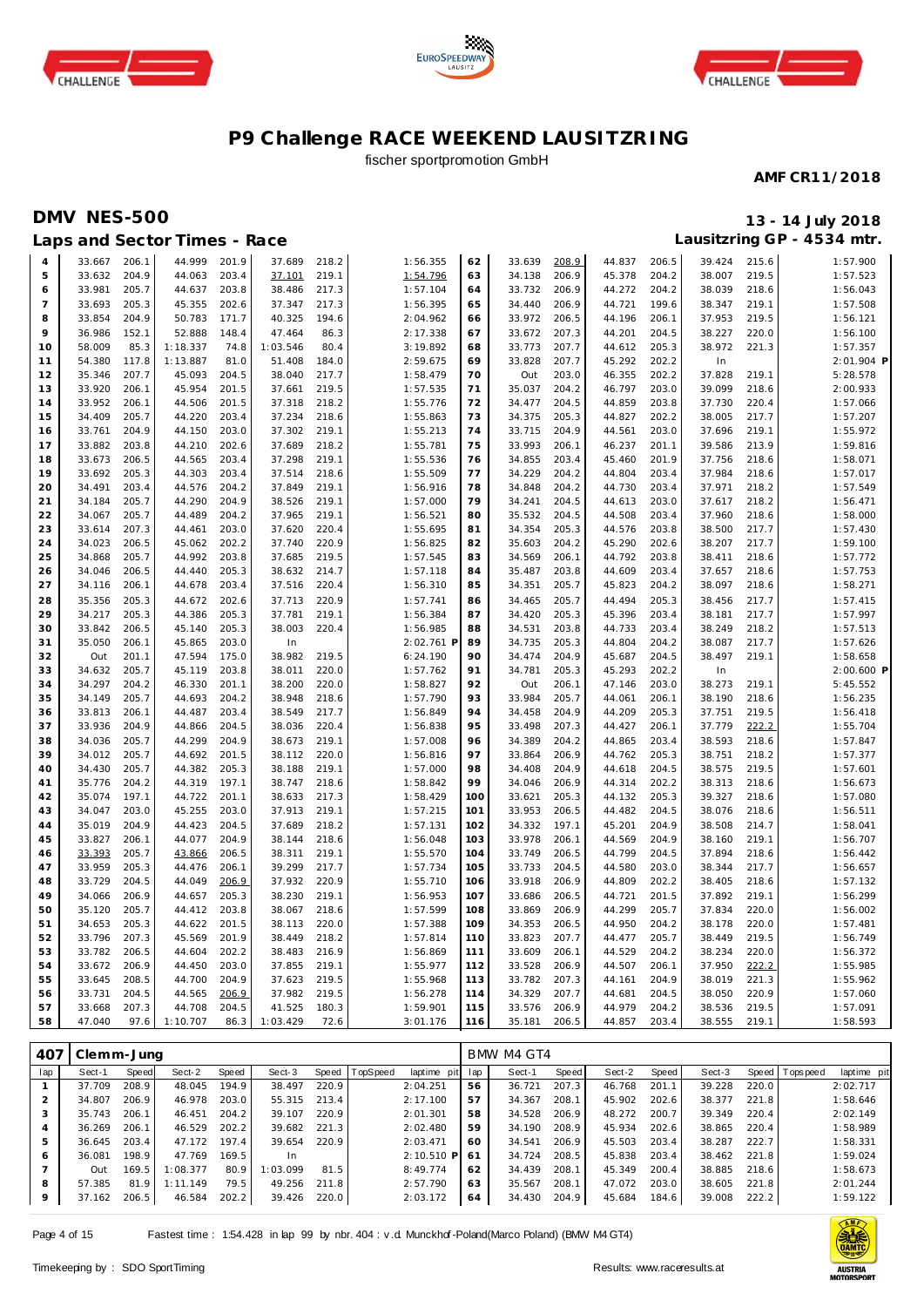





## fischer sportpromotion GmbH

#### **AMF CR11/2018**

## **DMV NES-500 13 - 14 July 2018**

|          |                  |                | Laps and Sector Times - Race |                |                  |                |                      |          |                  |                |                  |                |                  |                | Lausitzring GP - 4534 mtr. |
|----------|------------------|----------------|------------------------------|----------------|------------------|----------------|----------------------|----------|------------------|----------------|------------------|----------------|------------------|----------------|----------------------------|
| 10       | 34.769           | 206.1          | 46.369                       | 202.2          | 38.822           | 220.4          | 1:59.960             | 65       | 34.324           | 208.1          | 45.208           | 203.8          | 38.304           | 222.2          | 1:57.836                   |
| 11       | 34.641           | 205.7          | 45.359                       | 204.2          | 38.776           | 220.4          | 1:58.776             | 66       | 34.665           | 207.3          | 45.397           | 204.2          | 38.752           | 223.1          | 1:58.814                   |
| 12       | 36.175           | 205.3          | 45.242                       | 204.5          | 39.432           | 220.0          | 2:00.849             | 67       | 36.139           | 207.3          | 45.364           | 204.2          | 38.669           | 222.7          | 2:00.172                   |
| 13       | 34.903           | 204.5          | 45.288                       | 202.2          | 38.040           | 219.5          | 1:58.231             | 68       | 34.435           | 207.7          | 45.234           | 203.8          | 38.626           | 221.8          | 1:58.295                   |
| 14       | 34.723           | 205.7          | 45.708                       | 198.5          | 38.260           | 219.1          | 1:58.691             | 69       | 34.172           | 207.7          | 45.145           | 203.4          | 38.456           | 223.1          | 1:57.773                   |
| 15       | 35.182           | 205.7          | 45.473                       | 202.2          | 39.105           | 217.7          | 1:59.760             | 70       | 34.250           | 209.3          | 47.021           | 190.8          | In               |                | 2:16.342 P                 |
| 16       | 34.694           | 204.2          | 45.806                       | 204.2          | 38.951           | 218.2          | 1:59.451             | 71       | Out              | 201.9          | 47.524           | 200.0          | 38.671           | 216.4          | 5:43.205                   |
| 17       | 34.733           | 204.2          | 45.230                       | 203.8          | 38.037           | 219.1          | 1:58.000             | 72       | 34.644           | 203.0          | 46.240           | 197.8          | 38.211           | 216.9          | 1:59.095                   |
| 18       | 34.587           | 204.5          | 45.658                       | 203.0          | 38.223           | 219.1          | 1:58.468             | 73       | 34.456           | 203.4          | 45.503           | 200.0          | 38.051           | 216.0          | 1:58.010                   |
| 19       | 34.957           | 204.5          | 45.215                       | 201.5          | 38.163           | 216.9          | 1:58.335             | 74       | 34.534           | 204.2          | 46.198           | 199.6          | 38.414           | 215.6          | 1:59.146                   |
| 20       | 34.955           | 204.9          | 45.347                       | 200.7          | 38.902           | 219.1          | 1:59.204             | 75       | 34.716           | 204.2          | 46.020           | 201.5          | 38.803           | 217.3          | 1:59.539                   |
| 21       | 34.459           | 205.3          | 45.549                       | 202.2          | 38.275           | 220.0          | 1:58.283             | 76       | 34.443           | 204.2          | 46.614           | 199.3          | 38.448           | 216.4          | 1:59.505                   |
| 22       | 34.569           | 206.1          | 45.233                       | 203.8          | 38.188           | 219.5          | 1:57.990             | 77       | 34.452           | 204.9          | 45.471           | 201.5          | 38.221           | 216.0          | 1:58.144                   |
| 23       | 34.486           | 205.3          | 46.938                       | 197.1          | 38.543           | 217.3          | 1:59.967             | 78       | 34.353           | 205.7          | 45.426           | 199.6          | 37.955           | 216.9          | 1:57.734                   |
| 24       | 34.741           | 206.1          | 1:00.327                     | 200.0          | 39.198           | 219.5          | 2:14.266             | 79       | 34.553           | 203.4          | 45.379           | 200.7          | 38.175           | 215.6          | 1:58.107                   |
| 25       | 34.499           | 204.5          | 46.327                       | 201.9          | 38.373           | 219.5          | 1:59.199             | 80       | 34.493           | 203.8          | 45.372           | 201.9          | 38.087           | 216.4          | 1:57.952                   |
| 26       | 34.639           | 204.2          | 46.000                       | 201.9          | 38.485           | 219.5          | 1:59.124             | 81       | 34.719           | 204.2          | 45.268           | 203.4          | 38.377           | 217.7          | 1:58.364                   |
| 27       | 34.685           | 204.2          | 45.783                       | 200.4          | 38.430           | 219.1          | 1:58.898             | 82       | 34.639           | 205.7          | 45.712           | 203.0          | 38.172           | 218.6          | 1:58.523                   |
| 28       | 34.776           | 201.1          | 46.015                       | 200.4          | 38.949           | 219.1          | 1:59.740             | 83       | 34.771           | 204.5          | 45.495           | 201.9          | 38.034           | 216.9          | 1:58.300                   |
| 29       | 34.821           | 205.3          | 46.220                       | 199.6          | 38.767           | 217.3          | 1:59.808             | 84       | 34.726           | 204.5          | 45.595           | 202.6          | 39.560           | 216.4          | 1:59.881                   |
| 30       | 34.696<br>34.401 | 205.3<br>204.9 | 45.295<br>46.011             | 200.7<br>202.6 | 38.692<br>38.331 | 217.3<br>219.1 | 1:58.683<br>1:58.743 | 85<br>86 | 34.369<br>34.785 | 205.3<br>204.5 | 45.987<br>45.556 | 201.9<br>199.3 | 38.263<br>38.165 | 217.7<br>218.2 | 1:58.619                   |
| 31<br>32 | 36.655           | 205.7          | 45.555                       | 201.1          | 38.191           | 217.7          | 2:00.401             | 87       | 34.486           | 205.3          | 45.672           | 199.6          | 38.775           | 219.1          | 1:58.506<br>1:58.933       |
| 33       | 34.433           | 204.2          | 45.686                       | 201.5          | 39.061           | 216.0          | 1:59.180             | 88       | 45.668           | 203.8          | 46.276           | 203.4          | 38.896           | 220.9          | 2:10.840                   |
| 34       | 34.728           | 204.5          | 46.759                       | 201.1          | In               |                | 2:02.546 F           | 89       | 34.507           | 204.9          | 44.978           | 203.8          | 39.731           | 219.1          | 1:59.216                   |
| 35       | Out              | 166.7          | 54.584                       | 175.9          | 43.220           | 203.4          | 6:49.708             | 90       | 34.576           | 204.2          | 45.137           | 203.4          | 38.459           | 220.0          | 1:58.172                   |
| 36       | 38.593           | 174.8          | 50.348                       | 150.8          | 43.102           | 206.1          | 2:12.043             | 91       | 34.508           | 206.1          | 45.433           | 205.3          | In               |                | 1:59.368 P                 |
| 37       | 35.761           | 204.9          | 47.347                       | 197.8          | 39.742           | 215.1          | 2:02.850             | 92       | Out              | 192.2          | 52.242           | 186.5          | 43.328           | 206.9          | 5:59.508                   |
| 38       | 35.181           | 205.3          | 47.313                       | 200.7          | 39.822           | 215.1          | 2:02.316             | 93       | 36.527           | 203.0          | 47.753           | 167.4          | 39.975           | 220.0          | 2:04.255                   |
| 39       | 35.919           | 193.9          | 47.861                       | 199.3          | 39.625           | 208.1          | 2:03.405             | 94       | 34.804           | 207.7          | 45.780           | 202.6          | 39.335           | 200.0          | 1:59.919                   |
| 40       | 36.377           | 198.9          | 48.536                       | 183.1          | 39.983           | 213.4          | 2:04.896             | 95       | 35.368           | 207.3          | 45.454           | 204.2          | 38.357           | 221.3          | 1:59.179                   |
| 41       | 35.365           | 192.5          | 47.815                       | 194.6          | 39.563           | 219.5          | 2:02.743             | 96       | 34.568           | 207.3          | 45.719           | 204.2          | 38.553           | 212.2          | 1:58.840                   |
| 42       | 34.984           | 206.9          | 45.720                       | 202.6          | 38.258           | 220.0          | 1:58.962             | 97       | 34.982           | 205.3          | 46.209           | 197.8          | 38.936           | 222.7          | 2:00.127                   |
| 43       | 34.786           | 205.7          | 47.042                       | 198.9          | 38.688           | 219.5          | 2:00.516             | 98       | 35.614           | 205.3          | 45.606           | 201.5          | 40.168           | 205.7          | 2:01.388                   |
| 44       | 34.827           | 203.4          | 46.110                       | 201.9          | 38.661           | 220.4          | 1:59.598             | 99       | 34.289           | 208.1          | 45.326           | 202.2          | 38.654           | 223.6          | 1:58.269                   |
| 45       | 34.279           | 207.3          | 45.549                       | 203.0          | 37.871           | 220.4          | 1:57.699             | 100      | 34.569           | 207.3          | 45.838           | 203.4          | 38.886           | 223.6          | 1:59.293                   |
| 46       | 34.195           | 206.1          | 45.663                       | 201.1          | 38.484           | 220.9          | 1:58.342             | 101      | 34.659           | 208.1          | 45.946           | 203.0          | 39.393           | 220.9          | 1:59.998                   |
| 47       | 34.246           | 207.7          | 44.967                       | 201.9          | 39.312           | 222.2          | 1:58.525             | 102      | 35.031           | 206.1          | 45.558           | 200.0          | 39.457           | 217.7          | 2:00.046                   |
| 48       | 36.173           | 194.9          | 46.445                       | 201.9          | 38.372           | 221.3          | 2:00.990             | 103      | 35.105           | 208.1          | 46.026           | 205.3          | 38.414           | 211.8          | 1:59.545                   |
| 49       | 34.541           | 207.7          | 46.295                       | 202.2          | 38.393           | 221.8          | 1:59.229             | 104      | 35.014           | 208.1          | 45.994           | 196.4          | 40.924           | 221.8          | 2:01.932                   |
| 50       | 33.977           | 209.3          | 45.971                       | 200.7          | 38.046           | 220.4          | 1:57.994             | 105      | 34.858           | 206.5          | 45.129           | 201.5          | 38.869           | 223.1          | 1:58.856                   |
| 51       | 34.149           | 208.1          | 45.559                       | 203.0          | 38.171           | 221.8          | 1:57.879             | 106      | 34.191           | 208.1          | 45.238           | 204.2          | 38.685           | 222.7          | 1:58.114                   |
| 52       | 34.559           | 204.9          | 47.287                       | 201.5          | 40.361           | 211.4          | 2:02.207             | 107      | 34.790           | 208.5          | 52.497           | 195.7          | 40.187           | 218.6          | 2:07.474                   |
| 53       | 47.289           | 119.1          | 55.608                       | 152.8          | 48.212           | 141.2          | 2:31.109             | 108      | 35.013           | 205.3          | 46.805           | 198.5          | 39.812           | 220.9          | 2:01.630                   |
| 54       | 40.925           | 159.3          | 52.062                       | 159.1          | 45.870           | 133.0          | 2:18.857             | 109      | 35.229           | 208.1          | 48.383           | 198.9          | 40.260           | 217.7          | 2:03.872                   |
| 55       | 41.555           | 151.0          | 51.358                       | 133.2          | 46.325           | 186.5          | 2:19.238             | 110      | 41.098           | 142.9          | 52.967           | 189.1          | 40.785           | 217.3          | 2:14.850                   |

| 527            |        |       | Pawlow-Sternkopf-Cerny |       |          |       |          |             |     | BMW 318ti Cup |       |          |       |        |       |             |             |
|----------------|--------|-------|------------------------|-------|----------|-------|----------|-------------|-----|---------------|-------|----------|-------|--------|-------|-------------|-------------|
| lap            | Sect-1 | Speed | Sect-2                 | Speed | Sect-3   | Speed | TopSpeed | laptime pit | lap | Sect-1        | Speed | Sect-2   | Speed | Sect-3 | Speed | T ops pee d | laptime pit |
|                | 40.702 | 149.4 | 53.889                 | 149.6 | 45.567   | 157.2 |          | 2:20.158    | 51  | 41.304        | 145.9 | 53.105   | 149.0 | 46.472 | 152.1 |             | 2:20.881    |
| $\overline{2}$ | 39.574 | 148.4 | 52.088                 | 152.1 | 45.700   | 159.5 |          | 2:17.362    | 52  | 39.928        | 145.7 | 53.915   | 147.3 | In.    |       |             | 2:20.009 P  |
| 3              | 40.151 | 148.6 | 55.003                 | 139.0 | 47.775   | 154.7 |          | 2:22.929    | 53  | Out           | 142.9 | 53.182   | 147.3 | 47.532 | 150.6 |             | 5:50.368    |
| $\overline{4}$ | 39.767 | 147.1 | 52.571                 | 148.1 | 46.568   | 152.3 |          | 2:18.906    | 54  | 39.952        | 144.6 | 53.291   | 148.4 | 46.116 | 150.6 |             | 2:19.359    |
| 5              | 40.353 | 145.0 | 52.587                 | 149.0 | 46.385   | 155.4 |          | 2:19.325    | 55  | 39.999        | 145.0 | 53.563   | 149.0 | 46.079 | 153.6 |             | 2:19.641    |
| 6              | 39.688 | 146.5 | 52.786                 | 149.0 | 46.243   | 132.4 |          | 2:18.717    | 56  | 39.724        | 145.4 | 52.693   | 148.1 | 46.119 | 151.0 |             | 2:18.536    |
|                | 43.275 | 145.4 | 53.805                 | 148.1 | 46.433   | 153.8 |          | 2:23.513    | 57  | 40.014        | 145.4 | 52.736   | 149.0 | 46.642 | 151.3 |             | 2:19.392    |
| 8              | 40.501 | 145.6 | 53.510                 | 148.1 | 45.932   | 154.3 |          | 2:19.943    | 58  | 40.843        | 144.8 | 53.001   | 147.1 | 46.109 | 151.7 |             | 2:19.953    |
| 9              | 39.993 | 146.1 | 53.696                 | 120.9 | 1:01.404 | 82.7  |          | 2:35.093    | 59  | 41.372        | 145.2 | 53.323   | 146.5 | 46.376 | 150.8 |             | 2:21.071    |
| 10             | 58.597 | 89.7  | 1:09.854               | 82.9  | 51.879   | 159.1 |          | 3:00.330    | 60  | 39.863        | 145.2 | 52.940   | 147.9 | 47.058 | 151.5 |             | 2:19.861    |
| 11             | 42.057 | 146.5 | 52.654                 | 148.8 | 46.483   | 155.2 |          | 2:21.194    | 61  | 40.115        | 145.0 | 52.966   | 147.5 | 45.823 | 151.7 |             | 2:18.904    |
| 12             | 40.097 | 146.9 | 52.424                 | 149.8 | 45.771   | 153.8 |          | 2:18.292    | 62  | 39.838        | 143.6 | 53.041   | 148.1 | 46.103 | 151.9 |             | 2:18.982    |
| 13             | 40.047 | 147.3 | 52.655                 | 150.6 | 45.786   | 154.7 |          | 2:18.488    | 63  | 40.533        | 145.6 | 53.203   | 148.1 | 46.073 | 151.0 |             | 2:19.809    |
| 14             | 39.495 | 147.3 | 55.014                 | 137.6 | 46.148   | 154.1 |          | 2:20.657    | 64  | 40.153        | 145.4 | 54.121   | 147.9 | 46.195 | 151.0 |             | 2:20.469    |
| 15             | 39.740 | 146.1 | 53.029                 | 147.7 | 45.892   | 153.6 |          | 2:18.661    | 65  | 39.832        | 144.6 | 52.818   | 147.7 | 45.879 | 151.9 |             | 2:18.529    |
| 16             | 40.118 | 146.3 | 53.018                 | 149.0 | 46.675   | 154.5 |          | 2:19.811    | 66  | 41.071        | 145.6 | 53.052   | 147.9 | 46.054 | 151.0 |             | 2:20.177    |
| 17             | 40.060 | 145.7 | 53.614                 | 149.4 | In       |       |          | 2:19.410 P  | 67  | 39.902        | 146.1 | 53.998   | 148.6 | 46.193 | 151.5 |             | 2:20.093    |
| 18             | Out    | 142.3 | 53.340                 | 149.4 | 45.734   | 153.6 |          | 5:51.851    | 68  | 39.737        | 145.9 | 1:01.540 | 147.7 | 46.126 | 151.7 |             | 2:27.403    |

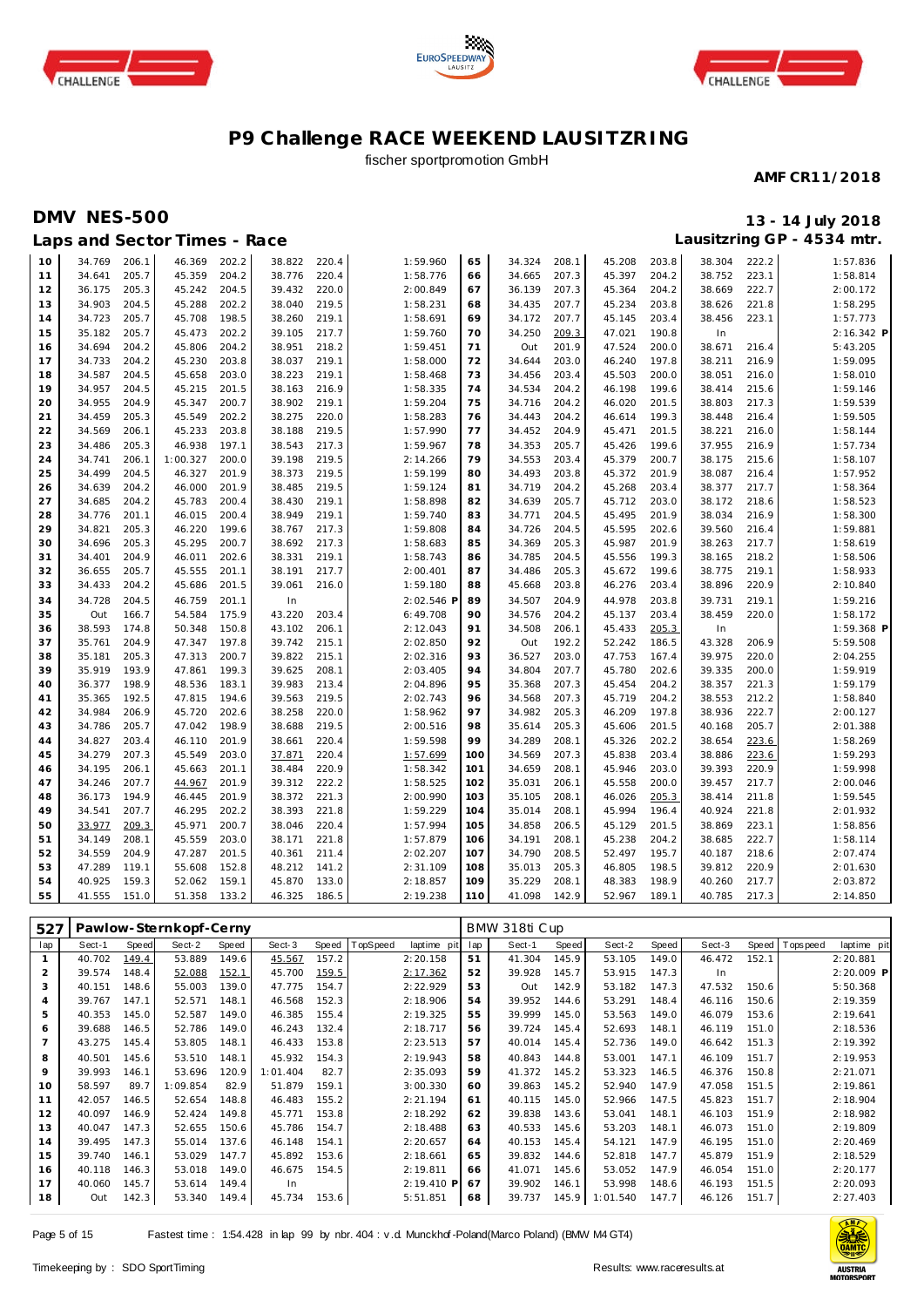





## fischer sportpromotion GmbH

#### **AMF CR11/2018**

## **DMV NES-500 13 - 14 July 2018**

| 41.033<br>145.0<br>152.3<br>19<br>52.831<br>148.1<br>45.739<br>155.4<br>2:19.603<br>69<br>147.9<br>46.039<br>40.116<br>144.4<br>53.111<br>20<br>146.7<br>52.881<br>150.4<br>45.940<br>152.8<br>40.170<br>148.8<br>46.231<br>150.8<br>41.077<br>2:19.898<br>70<br>146.1<br>52.766<br>21<br>40.418<br>145.2<br>53.162<br>148.8<br>45.755<br>154.1<br>41.363<br>53.022<br>149.2<br>46.205<br>151.3<br>2:19.335<br>71<br>144.2<br>52.496<br>150.6<br>45.928<br>2:18.285<br>39.815<br>52.557<br>45.982<br>151.9<br>22<br>39.861<br>146.1<br>156.1<br>145.7<br>148.8<br>72<br>23<br>40.658<br>144.6<br>53.369<br>149.0<br>46.604<br>151.9<br>2:20.631<br>40.016<br>52.876<br>148.8<br>46.049<br>151.7<br>73<br>145.6 | 2:19.266<br>2:19.167<br>2:20.590<br>2:18.354<br>2:18.941<br>2:18.585<br>2:19.422<br>2:18.803<br>2:18.081 |
|----------------------------------------------------------------------------------------------------------------------------------------------------------------------------------------------------------------------------------------------------------------------------------------------------------------------------------------------------------------------------------------------------------------------------------------------------------------------------------------------------------------------------------------------------------------------------------------------------------------------------------------------------------------------------------------------------------------|----------------------------------------------------------------------------------------------------------|
|                                                                                                                                                                                                                                                                                                                                                                                                                                                                                                                                                                                                                                                                                                                |                                                                                                          |
|                                                                                                                                                                                                                                                                                                                                                                                                                                                                                                                                                                                                                                                                                                                |                                                                                                          |
|                                                                                                                                                                                                                                                                                                                                                                                                                                                                                                                                                                                                                                                                                                                |                                                                                                          |
|                                                                                                                                                                                                                                                                                                                                                                                                                                                                                                                                                                                                                                                                                                                |                                                                                                          |
|                                                                                                                                                                                                                                                                                                                                                                                                                                                                                                                                                                                                                                                                                                                |                                                                                                          |
| 2:19.395<br>52.911<br>152.3<br>40.072<br>143.4<br>53.162<br>152.3<br>39.714<br>148.8<br>45.960<br>24<br>149.2<br>46.161<br>74<br>145.0                                                                                                                                                                                                                                                                                                                                                                                                                                                                                                                                                                         |                                                                                                          |
| 25<br>143.2<br>154.5<br>53.313<br>149.4<br>45.903<br>153.4<br>40.871<br>53.443<br>147.1<br>46.540<br>2:20.854<br>75<br>40.206<br>146.5                                                                                                                                                                                                                                                                                                                                                                                                                                                                                                                                                                         |                                                                                                          |
| 152.3<br>40.602<br>145.0<br>52.808<br>150.2<br>155.6<br>2:19.441<br>39.527<br>52.767<br>148.1<br>46.509<br>26<br>46.031<br>76<br>146.5                                                                                                                                                                                                                                                                                                                                                                                                                                                                                                                                                                         |                                                                                                          |
| 143.8<br>39.510<br>52.922<br>152.5<br>27<br>40.682<br>53.183<br>145.4<br>46.237<br>154.3<br>2:20.102<br>146.3<br>149.4<br>45.649<br>77                                                                                                                                                                                                                                                                                                                                                                                                                                                                                                                                                                         |                                                                                                          |
| 28<br>40.849<br>53.491<br>150.2<br>46.248<br>153.6<br>2:20.588<br>39.538<br>52.564<br>45.988<br>153.0<br>141.4<br>78<br>146.3<br>147.9                                                                                                                                                                                                                                                                                                                                                                                                                                                                                                                                                                         | 2:18.090                                                                                                 |
| 2:19.309<br>45.914<br>29<br>40.274<br>143.6<br>52.960<br>149.4<br>46.075<br>151.9<br>79<br>39.690<br>52.568<br>148.1<br>153.0<br>145.2                                                                                                                                                                                                                                                                                                                                                                                                                                                                                                                                                                         | 2:18.172                                                                                                 |
| 53.009<br>52.869<br>45.673<br>152.8<br>40.320<br>141.9<br>148.6<br>46.335<br>151.3<br>2:19.664<br>39.366<br>150.6<br>30<br>80<br>145.6                                                                                                                                                                                                                                                                                                                                                                                                                                                                                                                                                                         | 2:17.908                                                                                                 |
| 31<br>145.2<br>53.363<br>150.8<br>46.088<br>152.3<br>39.438<br>53.010<br>45.658<br>153.4<br>40.257<br>2:19.708<br>81<br>146.3<br>150.4                                                                                                                                                                                                                                                                                                                                                                                                                                                                                                                                                                         | 2:18.106                                                                                                 |
| 32<br>40.383<br>143.8<br>53.361<br>152.1<br>46.876<br>152.5<br>40.047<br>54.005<br>139.5<br>45.842<br>152.8<br>2:20.620<br>82<br>146.5                                                                                                                                                                                                                                                                                                                                                                                                                                                                                                                                                                         | 2:19.894                                                                                                 |
| 33<br>42.843<br>144.2<br>53.071<br>150.6<br>46.058<br>153.4<br>2:21.972<br>39.969<br>52.935<br>150.2<br>46.045<br>152.3<br>83<br>146.1                                                                                                                                                                                                                                                                                                                                                                                                                                                                                                                                                                         | 2:18.949                                                                                                 |
| 2:19.737<br>52.736<br>45.872<br>154.7<br>34<br>40.330<br>143.0<br>53.155<br>149.2<br>46.252<br>151.9<br>39.706<br>150.0<br>84<br>145.6                                                                                                                                                                                                                                                                                                                                                                                                                                                                                                                                                                         | 2:18.314                                                                                                 |
| 45.987<br>2:19.211<br>39.581<br>52.577<br>45.846<br>152.5<br>35<br>40.342<br>144.0<br>52.882<br>149.6<br>151.9<br>147.3<br>148.8<br>85                                                                                                                                                                                                                                                                                                                                                                                                                                                                                                                                                                         | 2:18.004                                                                                                 |
| 36<br>39.998<br>143.6<br>53.257<br>149.0<br>2:16.970 P<br>39.662<br>52.707<br>147.7<br>45.738<br>153.4<br>In<br>86<br>145.9                                                                                                                                                                                                                                                                                                                                                                                                                                                                                                                                                                                    | 2:18.107                                                                                                 |
| 145.2<br>150.8<br>154.3<br>37<br>54.114<br>145.0<br>46.678<br>5:51.397<br>39.653<br>146.1<br>52.763<br>149.6<br>46.566<br>Out<br>87                                                                                                                                                                                                                                                                                                                                                                                                                                                                                                                                                                            | 2:18.982                                                                                                 |
| 145.0<br>40.021<br>52.953<br>148.8<br>46.022<br>151.7<br>2:18.996<br>39.816<br>52.706<br>149.6<br>45.830<br>153.0<br>38<br>88<br>147.5                                                                                                                                                                                                                                                                                                                                                                                                                                                                                                                                                                         | 2:18.352                                                                                                 |
| 53.547<br>39<br>39.962<br>145.2<br>46.147<br>152.5<br>2:19.656<br>40.452<br>52.627<br>149.0<br>45.874<br>152.8<br>147.7<br>89<br>146.3                                                                                                                                                                                                                                                                                                                                                                                                                                                                                                                                                                         | 2:18.953                                                                                                 |
| 40.076<br>145.7<br>52.889<br>2:18.926<br>39.295<br>52.565<br>46.173<br>153.8<br>40<br>150.0<br>45.961<br>151.9<br>146.5<br>148.8<br>90                                                                                                                                                                                                                                                                                                                                                                                                                                                                                                                                                                         | 2:18.033                                                                                                 |
| 39.945<br>52.784<br>2:18.786<br>39.255<br>52.475<br>45.797<br>154.1<br>146.5<br>147.7<br>46.057<br>152.8<br>146.5<br>149.4<br>41<br>91                                                                                                                                                                                                                                                                                                                                                                                                                                                                                                                                                                         | 2:17.527                                                                                                 |
| 42<br>39.806<br>146.1<br>52.600<br>146.3<br>45.916<br>152.8<br>2:18.322<br>39.719<br>52.488<br>148.6<br>45.778<br>154.1<br>92<br>145.6                                                                                                                                                                                                                                                                                                                                                                                                                                                                                                                                                                         | 2:17.985                                                                                                 |
| 153.2<br>155.8<br>43<br>40.516<br>146.1<br>52.809<br>149.2<br>45.948<br>2:19.273<br>39.398<br>52.666<br>150.8<br>46.112<br>93<br>146.5                                                                                                                                                                                                                                                                                                                                                                                                                                                                                                                                                                         | 2:18.176                                                                                                 |
| 52.731<br>45.983<br>2:18.533<br>39.343<br>46.716<br>155.2<br>39.819<br>147.3<br>149.8<br>153.0<br>146.9<br>52.588<br>148.8<br>44<br>94                                                                                                                                                                                                                                                                                                                                                                                                                                                                                                                                                                         | 2:18.647                                                                                                 |
| 52.726<br>2:18.604<br>46.488<br>156.3<br>45<br>39.632<br>145.4<br>148.1<br>46.246<br>151.5<br>95<br>39.131<br>52.441<br>147.7<br>146.7                                                                                                                                                                                                                                                                                                                                                                                                                                                                                                                                                                         | 2:18.060                                                                                                 |
| 153.8<br>40.078<br>145.2<br>53.379<br>45.944<br>151.5<br>2:19.401<br>39.214<br>45.735<br>149.6<br>145.9<br>52.661<br>148.6<br>46<br>96                                                                                                                                                                                                                                                                                                                                                                                                                                                                                                                                                                         | 2:17.610                                                                                                 |
| 153.6<br>47<br>39.835<br>145.7<br>52.831<br>149.2<br>48.716<br>153.4<br>2:21.382<br>97<br>39.602<br>52.655<br>149.4<br>45.909<br>146.1                                                                                                                                                                                                                                                                                                                                                                                                                                                                                                                                                                         | 2:18.166                                                                                                 |
| 39.537<br>149.2<br>45.599<br>154.7<br>48<br>46.031<br>128.9<br>58.125<br>145.4<br>47.040<br>154.7<br>2:31.196<br>98<br>146.5<br>52.880                                                                                                                                                                                                                                                                                                                                                                                                                                                                                                                                                                         | 2:18.016                                                                                                 |
| 49<br>41.362<br>145.4<br>52.947<br>148.6<br>46.390<br>151.5<br>2:20.699<br>99<br>39.328<br>52.712<br>153.4<br>146.9<br>148.6<br>45.813                                                                                                                                                                                                                                                                                                                                                                                                                                                                                                                                                                         | 2:17.853                                                                                                 |
| 50<br>40.211<br>146.3<br>52.927<br>148.4<br>46.651<br>153.2<br>2:19.789<br>100                                                                                                                                                                                                                                                                                                                                                                                                                                                                                                                                                                                                                                 |                                                                                                          |

| 533            |        |       | Sliphorst-Izelaar-Kraan |       |          |       |          |             |     | BMW 325i E90 |       |          |       |        |       |            |             |
|----------------|--------|-------|-------------------------|-------|----------|-------|----------|-------------|-----|--------------|-------|----------|-------|--------|-------|------------|-------------|
| lap            | Sect-1 | Speed | Sect-2                  | Speed | Sect-3   | Speed | TopSpeed | laptime pit | lap | Sect-1       | Speed | Sect-2   | Speed | Sect-3 | Speed | T ops peed | laptime pit |
| $\mathbf{1}$   | 39.235 | 162.4 | 50.450                  | 166.4 | 43.679   | 175.9 |          | 2:13.364    | 52  | 51.430       | 122.7 | 1:08.725 | 104.2 | 50.983 | 161.9 |            | 2:51.138    |
| 2              | 38.430 | 161.9 | 49.817                  | 168.5 | 43.804   | 176.2 |          | 2:12.051    | 53  | 40.743       | 163.1 | 51.562   | 165.9 | 44.133 | 174.5 |            | 2:16.438    |
| 3              | 38.188 | 162.4 | 49.667                  | 168.0 | 43.786   | 175.6 |          | 2:11.641    | 54  | 38.082       | 162.9 | 50.238   | 168.2 | 43.829 | 174.5 |            | 2:12.149    |
| $\overline{4}$ | 37.997 | 163.4 | 50.130                  | 165.9 | 43.803   | 174.5 |          | 2:11.930    | 55  | 38.600       | 162.9 | 50.949   | 166.7 | 43.799 | 173.9 |            | 2:13.348    |
| 5              | 38.253 | 160.5 | 49.918                  | 167.4 | 43.601   | 173.4 |          | 2:11.772    | 56  | 38.403       | 162.4 | 50.683   | 168.2 | 43.803 | 173.1 |            | 2:12.889    |
| 6              | 38.144 | 161.4 | 49.817                  | 166.7 | 43.726   | 172.5 |          | 2:11.687    | 57  | 38.176       | 163.1 | 50.293   | 168.5 | 43.794 | 173.4 |            | 2:12.263    |
| $\overline{7}$ | 38.211 | 160.0 | 53.786                  | 144.4 | 45.189   | 166.9 |          | 2:17.186    | 58  | 38.210       | 162.9 | 50.224   | 168.0 | 43.703 | 176.5 |            | 2:12.137    |
| 8              | 39.472 | 157.7 | 54.023                  | 161.9 | 48.378   | 95.7  |          | 2:21.873    | 59  | 39.428       | 163.6 | 50.614   | 167.7 | 43.438 | 175.6 |            | 2:13.480    |
| 9              | 57.594 | 87.0  | 1:18.339                | 76.4  | 1:03.215 | 86.7  |          | 3:19.148    | 60  | 38.538       | 162.2 | 50.610   | 167.7 | 43.409 | 175.6 |            | 2:12.557    |
| 10             | 54.516 | 110.3 | 1:14.093                | 82.5  | 52.171   | 176.8 |          | 3:00.780    | 61  | 38.299       | 163.1 | 50.225   | 168.8 | 43.535 | 173.6 |            | 2:12.059    |
| 11             | 40.824 | 162.2 | 51.064                  | 165.4 | 44.086   | 175.6 |          | 2:15.974    | 62  | 38.793       | 161.9 | 50.828   | 166.7 | 44.260 | 173.9 |            | 2:13.881    |
| 12             | 39.662 | 160.7 | 50.370                  | 165.6 | 43.923   | 172.5 |          | 2:13.955    | 63  | 40.341       | 161.7 | 52.472   | 165.6 | In     |       |            | 2:18.567 P  |
| 13             | 37.994 | 160.2 | 50.024                  | 164.9 | 43.755   | 171.7 |          | 2:11.773    | 64  | Out          | 159.3 | 53.294   | 166.7 | 45.381 | 172.2 |            | 5:57.103    |
| 14             | 37.916 | 160.5 | 49.996                  | 168.5 | 43.632   | 172.8 |          | 2:11.544    | 65  | 39.209       | 158.6 | 53.199   | 163.9 | 45.214 | 171.2 |            | 2:17.622    |
| 15             | 37.843 | 160.5 | 49.709                  | 167.7 | 43.366   | 174.2 |          | 2:10.918    | 66  | 39.590       | 157.9 | 53.322   | 164.6 | 44.856 | 172.8 |            | 2:17.768    |
| 16             | 43.275 | 164.6 | 52.164                  | 164.6 | 45.189   | 170.1 |          | 2:20.628    | 67  | 39.482       | 159.3 | 51.470   | 165.9 | 44.423 | 171.2 |            | 2:15.375    |
| 17             | 39.414 | 157.4 | 50.957                  | 165.9 | 44.427   | 170.6 |          | 2:14.798    | 68  | 39.137       | 157.4 | 53.378   | 164.6 | 44.763 | 171.4 |            | 2:17.278    |
| 18             | 38.429 | 158.8 | 51.191                  | 164.1 | 45.140   | 169.3 |          | 2:14.760    | 69  | 39.873       | 159.5 | 52.259   | 163.6 | 44.608 | 173.4 |            | 2:16.740    |
| 19             | 38.857 | 158.8 | 51.294                  | 164.6 | 45.110   | 170.3 |          | 2:15.261    | 70  | 39.587       | 160.7 | 51.597   | 165.4 | 45.842 | 171.7 |            | 2:17.026    |
| 20             | 39.114 | 160.0 | 51.422                  | 162.7 | 45.023   | 171.2 |          | 2:15.559    | 71  | 38.930       | 160.0 | 51.797   | 164.6 | 44.927 | 173.4 |            | 2:15.654    |
| 21             | 39.316 | 159.5 | 51.504                  | 161.2 | In       |       |          | 2:23.699 P  | 72  | 39.018       | 160.0 | 52.509   | 165.6 | 45.066 | 172.2 |            | 2:16.593    |
| 22             | Out    | 157.4 | 52.256                  | 158.6 | 46.416   | 172.2 |          | 7:28.007    | 73  | 39.224       | 159.3 | 51.625   | 165.9 | 44.909 | 172.0 |            | 2:15.758    |
| 23             | 38.714 | 160.5 | 50.280                  | 165.6 | 44.609   | 174.5 |          | 2:13.603    | 74  | 39.205       | 159.3 | 51.727   | 164.4 | 45.076 | 171.7 |            | 2:16.008    |
| 24             | 37.931 | 160.7 | 50.766                  | 165.1 | 44.567   | 173.4 |          | 2:13.264    | 75  | 39.091       | 160.0 | 51.741   | 165.4 | 44.856 | 173.9 |            | 2:15.688    |
| 25             | 38.344 | 161.9 | 50.745                  | 165.1 | 44.383   | 174.5 |          | 2:13.472    | 76  | 39.191       | 161.2 | 51.980   | 164.4 | 44.954 | 172.5 |            | 2:16.125    |
| 26             | 38.396 | 162.7 | 50.537                  | 166.7 | 43.941   | 174.8 |          | 2:12.874    | 77  | 39.349       | 159.8 | 51.551   | 165.6 | 44.560 | 173.9 |            | 2:15.460    |
| 27             | 38.184 | 161.9 | 50.298                  | 166.9 | 43.917   | 175.6 |          | 2:12.399    | 78  | 40.776       | 161.2 | 51.802   | 164.6 | 45.108 | 172.8 |            | 2:17.686    |
| 28             | 37.955 | 162.2 | 51.706                  | 166.2 | 43.799   | 173.9 |          | 2:13.460    | 79  | 39.283       | 160.7 | 51.215   | 165.9 | 44.470 | 174.2 |            | 2:14.968    |
| 29             | 38.378 | 161.7 | 50.554                  | 167.4 | 44.123   | 175.3 |          | 2:13.055    | 80  | 40.772       | 160.0 | 51.987   | 167.2 | In     |       |            | 2:17.126 P  |
| 30             | 38.583 | 161.9 | 50.690                  | 165.4 | 43.794   | 174.2 |          | 2:13.067    | 81  | Out          | 157.4 | 51.733   | 163.6 | 44.733 | 172.2 |            | 5:52.758    |
| 31             | 38.323 | 163.1 | 50.224                  | 168.0 | 43.754   | 174.5 |          | 2:12.301    | 82  | 39.124       | 160.5 | 50.927   | 166.2 | 44.114 | 172.0 |            | 2:14.165    |
| 32             | 37.934 | 162.4 | 50.195                  | 168.0 | 43.563   | 173.9 |          | 2:11.692    | 83  | 38.794       | 161.0 | 50.773   | 164.6 | 44.059 | 172.0 |            | 2:13.626    |

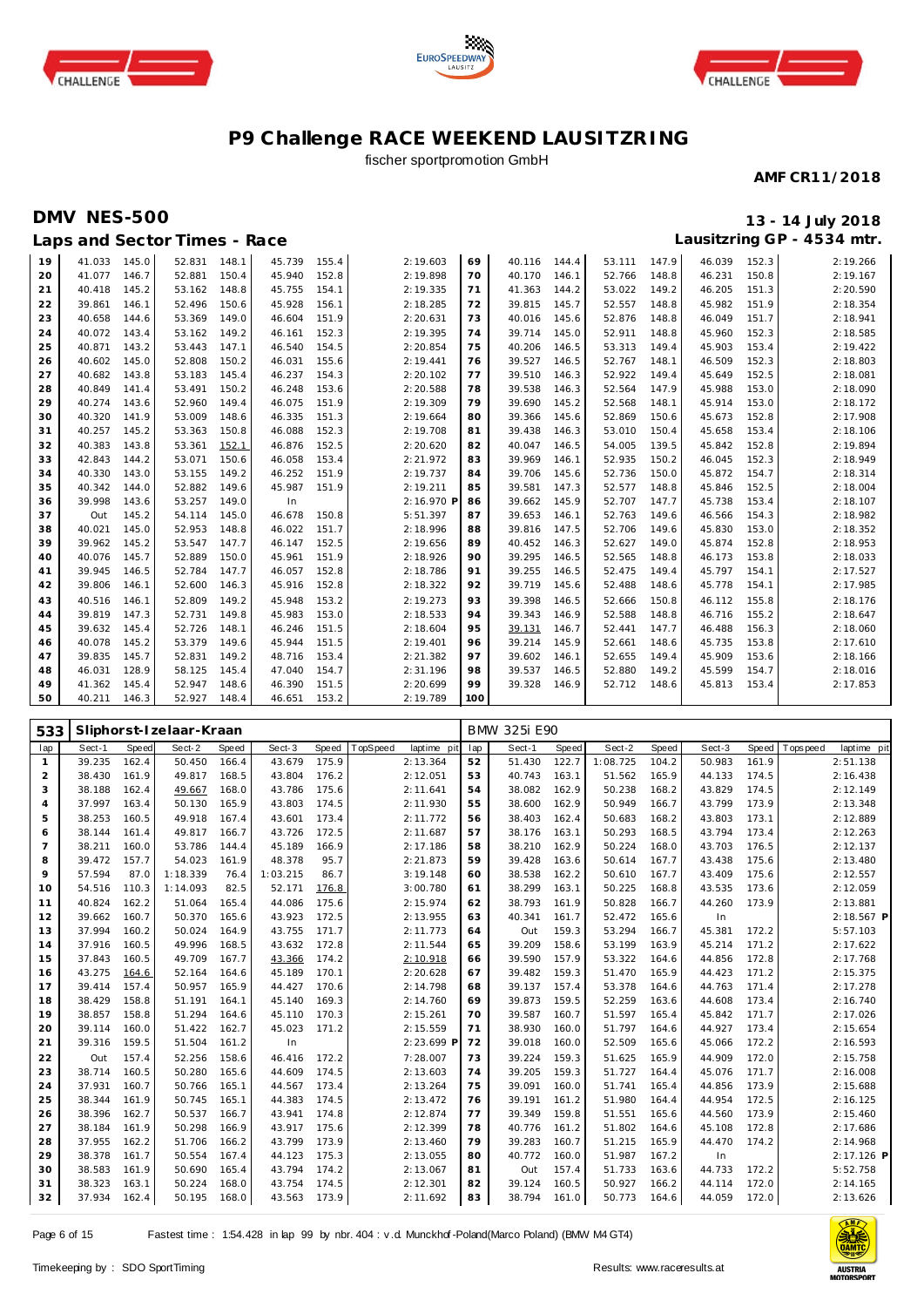





## fischer sportpromotion GmbH

#### **AMF CR11/2018**

## **DMV NES-500 13 - 14 July 2018 Lausitzring GP - 4534 mtr.**

|    |        |       | Laps and Sector Times - Race |       |          |       |          |     |        |       |        |       |        |       | Lausitzring GP - 4534 mtr. |
|----|--------|-------|------------------------------|-------|----------|-------|----------|-----|--------|-------|--------|-------|--------|-------|----------------------------|
| 33 | 38.064 | 163.1 | 50.006                       | 168.2 | 44.403   | 173.9 | 2:12.473 | 84  | 39.302 | 160.5 | 50.274 | 168.5 | 44.004 | 171.7 | 2:13.580                   |
| 34 | 38.121 | 163.1 | 51.187                       | 166.7 | 44.276   | 176.5 | 2:13.584 | 85  | 38.256 | 161.0 | 50.347 | 166.9 | 44.158 | 172.5 | 2:12.761                   |
| 35 | 38.267 | 163.4 | 51.200                       | 166.7 | 44.569   | 175.3 | 2:14.036 | 86  | 38.089 | 161.7 | 50.191 | 166.9 | 44.220 | 172.5 | 2:12.500                   |
| 36 | 38.028 | 162.7 | 50.014                       | 166.2 | 43.558   | 175.9 | 2:11.600 | 87  | 38.571 | 161.2 | 50.643 | 166.4 | 44.520 | 173.4 | 2:13.734                   |
| 37 | 37.946 | 163.1 | 50.697                       | 169.0 | 44.200   | 176.2 | 2:12.843 | 88  | 38.077 | 161.7 | 50.149 | 166.2 | 44.414 | 175.0 | 2:12.640                   |
| 38 | 38.225 | 162.9 | 50.394                       | 168.2 | 43.797   | 172.5 | 2:12.416 | 89  | 38.063 | 161.2 | 50.339 | 167.2 | 44.147 | 172.0 | 2:12.549                   |
| 39 | 38.917 | 161.7 | 50.575                       | 167.2 | 43.731   | 175.3 | 2:13.223 | 90  | 38.108 | 160.7 | 50.488 | 167.2 | 44.035 | 168.2 | 2:12.631                   |
| 40 | 38.474 | 161.7 | 50.273                       | 167.2 | 43.744   | 175.6 | 2:12.491 | 91  | 38.068 | 161.0 | 49.938 | 167.7 | 44.086 | 172.8 | 2:12.092                   |
| 41 | 38.153 | 162.7 | 50.091                       | 167.7 | 44.123   | 174.2 | 2:12.367 | 92  | 38.100 | 160.7 | 50.048 | 168.0 | 44.181 | 175.0 | 2:12.329                   |
| 42 | 38.019 | 162.9 | 50.273                       | 168.8 | 43.564   | 175.3 | 2:11.856 | 93  | 37.973 | 161.9 | 50.041 | 167.7 | 43.688 | 173.4 | 2:11.702                   |
| 43 | 38.214 | 162.9 | 51.642                       | 166.4 | 43.824   | 173.4 | 2:13.680 | 94  | 37.848 | 162.2 | 49.949 | 167.7 | 43.649 | 175.0 | 2:11.446                   |
| 44 | 38.483 | 162.2 | 50.290                       | 166.9 | 43.603   | 175.9 | 2:12.376 | 95  | 37.822 | 162.4 | 50.262 | 169.3 | 44.229 | 173.6 | 2:12.313                   |
| 45 | 38.259 | 162.9 | 50.337                       | 167.4 | 44.467   | 175.3 | 2:13.063 | 96  | 37.886 | 162.9 | 50.119 | 165.9 | 44.088 | 173.1 | 2:12.093                   |
| 46 | 38.399 | 162.7 | 50.559                       | 167.2 | 43.906   | 171.7 | 2:12.864 | 97  | 39.103 | 159.3 | 50.289 | 165.9 | 43.903 | 174.2 | 2:13.295                   |
| 47 | 38.578 | 161.9 | 50.907                       | 166.9 | 43.780   | 175.6 | 2:13.265 | 98  | 38.210 | 162.2 | 50.186 | 167.7 | 44.648 | 173.4 | 2:13.044                   |
| 48 | 38.091 | 163.1 | 50.146                       | 168.0 | 43.543   | 174.8 | 2:11.780 | 99  | 38.652 | 161.9 | 50.548 | 168.8 | 43.755 | 174.8 | 2:12.955                   |
| 49 | 38.727 | 162.4 | 50.259                       | 169.5 | 45.487   | 174.8 | 2:14.473 | 100 | 37.954 | 161.9 | 49.668 | 167.2 | 43.810 | 174.5 | 2:11.432                   |
| 50 | 38.218 | 162.7 | 51.688                       | 129.8 | 48.055   | 167.4 | 2:17.961 | 101 | 37.671 | 162.4 | 50.026 | 168.0 | 44.078 | 173.4 | 2:11.775                   |
| 51 | 41.346 | 125.0 | 1:07.830                     | 105.2 | 1:03.077 | 80.8  | 2:52.253 | 102 | 37.942 | 162.4 | 52.342 | 166.2 | 44.254 | 172.0 | 2:14.538                   |

| 553            | Borcheld-Richert |       |          |       |          |       |                |             |     | BMW M3 3.0 E36 |       |        |       |        |       |                |             |
|----------------|------------------|-------|----------|-------|----------|-------|----------------|-------------|-----|----------------|-------|--------|-------|--------|-------|----------------|-------------|
| lap            | Sect-1           | Speed | Sect-2   | Speed | Sect-3   |       | Speed TopSpeed | laptime pit | lap | Sect-1         | Speed | Sect-2 | Speed | Sect-3 |       | Speed Topspeed | laptime pit |
|                | 40.129           | 184.9 | 48.314   | 185.2 | 41.693   | 201.1 |                | 2:10.136    | 15  | 35.800         | 184.0 | 47.397 | 185.9 | 40.646 | 200.0 |                | 2:03.843    |
| $\overline{2}$ | 36.298           | 184.3 | 47.122   | 185.6 | 40.590   | 200.0 |                | 2:04.010    | 16  | 35.189         | 185.6 | 46.932 | 186.9 | 39.789 | 201.1 |                | 2:01.910    |
| 3              | 35.626           | 184.6 | 48.217   | 182.7 | 40.186   | 200.7 |                | 2:04.029    | 17  | 35.536         | 182.1 | 46.940 | 186.5 | 40.128 | 200.4 |                | 2:02.604    |
| 4              | 35.722           | 184.3 | 48.200   | 184.3 | 40.307   | 201.1 |                | 2:04.229    | 18  | 35.386         | 185.6 | 47.734 | 186.5 | 40.402 | 200.7 |                | 2:03.522    |
| 5              | 36.030           | 184.9 | 47.722   | 183.7 | 40.610   | 200.0 |                | 2:04.362    | 19  | 36.618         | 183.7 | 47.363 | 185.2 | 39.905 | 200.0 |                | 2:03.886    |
| 6              | 35.917           | 184.3 | 47.606   | 186.9 | 39.834   | 200.0 |                | 2:03.357    | 20  | 35.223         | 185.2 | 47.004 | 185.9 | 40.123 | 200.7 |                | 2:02.350    |
|                | 36.628           | 184.3 | 49.128   | 145.9 | 43.890   | 153.4 |                | 2:09.646    | 21  | 36.276         | 183.4 | 47.358 | 180.6 | 39.829 | 200.4 |                | 2:03.463    |
| 8              | 50.351           | 81.2  | 1:19.314 | 89.9  | 1:04.358 | 81.4  |                | 3:14.023    | 22  | 35.763         | 183.7 | 47.020 | 187.5 | 40.366 | 199.3 |                | 2:03.149    |
| 9              | 56.893           | 84.5  | 1:18.868 | 80.4  | 1:02.883 | 92.1  |                | 3:18.644    | 23  | 36.265         | 184.0 | 47.764 | 187.2 | 41.370 | 200.0 |                | 2:05.399    |
| 10             | 54.621           | 87.7  | 1:15.725 | 79.5  | 50.809   | 192.9 |                | 3:01.155    | 24  | 35.587         | 184.0 | 47.125 | 186.9 | 39.992 | 200.4 |                | 2:02.704    |
| 11             | 36.367           | 184.0 | 47.940   | 183.4 | 40.427   | 200.7 |                | 2:04.734    | 25  | 35.617         | 183.4 | 47.046 | 188.5 | 39.991 | 198.9 |                | 2:02.654    |
| 12             | 36.117           | 182.7 | 47.465   | 186.2 | 41.127   | 202.2 |                | 2:04.709    | 26  | 35.405         | 182.1 | 47.426 | 184.6 | 40.096 | 199.6 |                | 2:02.927    |
| 13             | 36.454           | 184.6 | 47.262   | 185.9 | 40.459   | 200.4 |                | 2:04.175    | 27  | 36.456         | 182.7 |        |       |        |       |                | 1:03:35.862 |
| 14             | 37.645           | 184.0 | 48.254   | 186.5 | 40.355   | 201.5 |                | 2:06.254    | 28  |                |       |        |       |        |       |                |             |

| 566            |        |       | Günther-Puth-Sabbatini |       |          |       |          |             |     | Opel Astra OPC Cup |       |        |       |        |       |             |             |
|----------------|--------|-------|------------------------|-------|----------|-------|----------|-------------|-----|--------------------|-------|--------|-------|--------|-------|-------------|-------------|
| lap            | Sect-1 | Speed | Sect-2                 | Speed | Sect-3   | Speed | TopSpeed | laptime pit | lap | Sect-1             | Speed | Sect-2 | Speed | Sect-3 | Speed | T ops pee d | laptime pit |
| $\mathbf{1}$   | 40.720 | 172.8 | 49.139                 | 178.8 | 41.610   | 191.2 |          | 2:11.469    | 55  | 41.985             | 172.0 | 51.430 | 157.7 | 45.479 | 171.7 |             | 2:18.894    |
| $\overline{2}$ | 36.828 | 173.6 | 49.364                 | 177.3 | 41.086   | 188.2 |          | 2:07.278    | 56  | 38.495             | 176.5 | 50.533 | 177.6 | 41.920 | 188.8 |             | 2:10.948    |
| 3              | 36.648 | 174.2 | 47.896                 | 179.7 | 40.771   | 189.5 |          | 2:05.315    | 57  | 37.736             | 175.6 | 51.102 | 174.8 | 42.018 | 189.1 |             | 2:10.856    |
| $\overline{4}$ | 35.987 | 176.5 | 48.157                 | 176.5 | 41.172   | 188.5 |          | 2:05.316    | 58  | 37.794             | 174.8 | 50.758 | 177.6 | 41.675 | 188.5 |             | 2:10.227    |
| 5              | 36.379 | 175.3 | 47.954                 | 178.8 | 40.854   | 189.8 |          | 2:05.187    | 59  | 37.749             | 175.6 | 50.631 | 175.9 | 41.697 | 188.8 |             | 2:10.077    |
| 6              | 36.111 | 174.2 | 48.677                 | 179.4 | 41.230   | 189.5 |          | 2:06.018    | 60  | 37.628             | 174.2 | 49.994 | 178.5 | 41.508 | 188.8 |             | 2:09.130    |
| $\overline{7}$ | 36.372 | 175.9 | 48.409                 | 178.5 | 41.733   | 167.7 |          | 2:06.514    | 61  | 37.451             | 175.3 | 50.071 | 176.5 | 42.110 | 188.5 |             | 2:09.632    |
| 8              | 44.550 | 87.7  | 1:18.472               | 94.3  | 1:03.902 | 75.6  |          | 3:06.924    | 62  | 37.367             | 172.5 | 50.102 | 176.8 | 41.559 | 189.1 |             | 2:09.028    |
| $\circ$        | 56.950 | 79.1  | 1:18.731               | 99.5  | 1:03.343 | 81.9  |          | 3:19.024    | 63  | 37.814             | 174.8 | 49.818 | 178.2 | 41.887 | 189.5 |             | 2:09.519    |
| 10             | 54.392 | 101.2 | 1:15.576               | 87.5  | 50.406   | 190.1 |          | 3:00.374    | 64  | 37.563             | 173.6 | 49.234 | 179.1 | 41.873 | 189.1 |             | 2:08.670    |
| 11             | 36.460 | 176.2 | 48.096                 | 179.4 | 40.875   | 192.2 |          | 2:05.431    | 65  | 37.271             | 174.8 | 49.609 | 178.8 | 41.749 | 187.8 |             | 2:08.629    |
| 12             | 36.747 | 175.9 | 48.830                 | 177.9 | 41.640   | 191.5 |          | 2:07.217    | 66  | 38.233             | 174.5 | 49.446 | 178.2 | 42.096 | 188.8 |             | 2:09.775    |
| 13             | 36.970 | 175.6 | 48.144                 | 180.6 | 41.025   | 189.8 |          | 2:06.139    | 67  | 37.978             | 173.4 | 49.437 | 171.2 | 43.623 | 189.5 |             | 2:11.038    |
| 14             | 36.294 | 174.5 | 49.295                 | 177.0 | 41.201   | 190.1 |          | 2:06.790    | 68  | 37.685             | 179.4 | 49.542 | 177.3 | 41.477 | 189.1 |             | 2:08.704    |
| 15             | 37.099 | 174.8 | 48.536                 | 175.9 | 41.451   | 190.8 |          | 2:07.086    | 69  | 37.582             | 174.5 | 49.256 | 179.1 | 43.446 | 184.6 |             | 2:10.284    |
| 16             | 36.128 | 177.0 | 48.457                 | 180.3 | 41.139   | 190.8 |          | 2:05.724    | 70  | 38.364             | 173.6 | 50.434 | 177.3 | 42.262 | 180.9 |             | 2:11.060    |
| 17             | 36.147 | 176.8 | 48.153                 | 180.3 | 41.004   | 190.8 |          | 2:05.304    | 71  | 39.270             | 175.0 | 49.725 | 175.9 | 43.502 | 190.5 |             | 2:12.497    |
| 18             | 36.051 | 175.3 | 47.925                 | 180.3 | 40.685   | 190.5 |          | 2:04.661    | 72  | 37.814             | 175.3 | 51.397 | 176.5 | 41.968 | 190.8 |             | 2:11.179    |
| 19             | 36.046 | 176.8 | 48.022                 | 180.3 | 41.576   | 190.1 |          | 2:05.644    | 73  | 39.212             | 172.2 | 53.493 | 162.4 | In     |       |             | 2:17.231 P  |
| 20             | 36.152 | 176.5 | 47.732                 | 180.6 | 40.854   | 190.8 |          | 2:04.738    | 74  | Out                | 172.2 | 49.502 | 174.5 | 42.492 | 185.2 |             | 5:55.605    |
| 21             | 36.214 | 176.2 | 48.108                 | 176.8 | 41.188   | 191.2 |          | 2:05.510    | 75  | 36.648             | 175.0 | 47.903 | 177.9 | 41.500 | 186.2 |             | 2:06.051    |
| 22             | 36.096 | 177.6 | 48.204                 | 179.4 | 41.445   | 190.5 |          | 2:05.745    | 76  | 36.022             | 175.0 | 49.627 | 174.8 | 41.708 | 187.8 |             | 2:07.357    |
| 23             | 36.186 | 177.6 | 48.442                 | 180.6 | 41.341   | 190.1 |          | 2:05.969    | 77  | 36.418             | 174.2 | 49.049 | 174.8 | 42.206 | 187.2 |             | 2:07.673    |
| 24             | 36.831 | 175.3 | 48.874                 | 180.3 | 41.352   | 186.9 |          | 2:07.057    | 78  | 36.545             | 172.0 | 48.853 | 176.8 | 41.059 | 186.2 |             | 2:06.457    |
| 25             | 37.735 | 177.0 | 48.076                 | 179.7 | 41.621   | 190.5 |          | 2:07.432    | 79  | 36.969             | 171.7 | 48.729 | 177.3 | 41.836 | 186.9 |             | 2:07.534    |
| 26             | 36.112 | 176.8 | 48.280                 | 179.4 | 41.256   | 189.5 |          | 2:05.648    | 80  | 36.377             | 175.6 | 48.245 | 178.2 | 41.081 | 188.2 |             | 2:05.703    |
| 27             | 36.338 | 176.2 | 47.889                 | 179.7 | 41.104   | 189.5 |          | 2:05.331    | 81  | 36.273             | 174.8 | 48.085 | 178.8 | 40.670 | 187.5 |             | 2:05.028    |

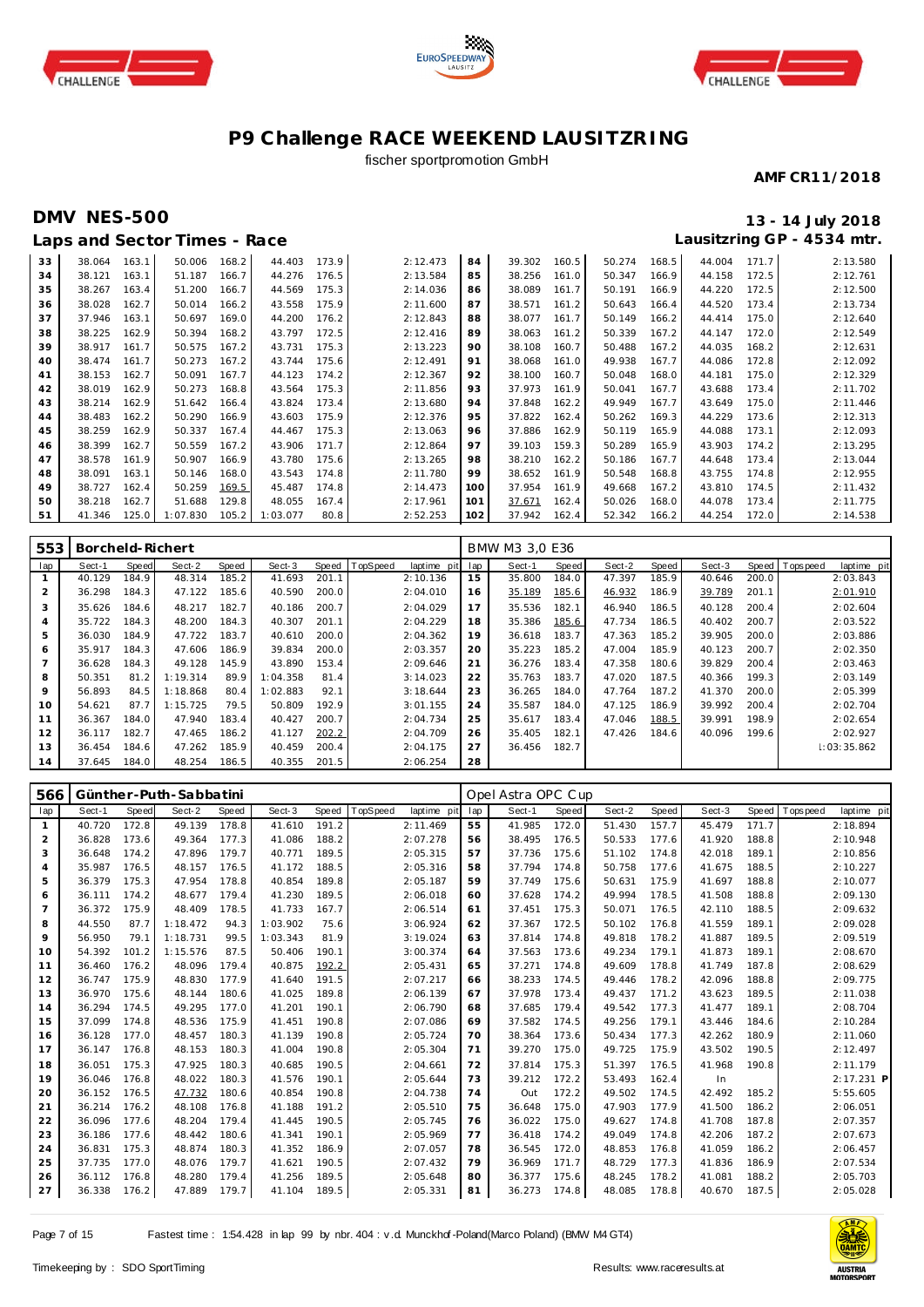





## fischer sportpromotion GmbH

#### **AMF CR11/2018**

**Laps and Sector Times - Race**

## **DMV NES-500 13 - 14 July 2018 Lausitzring GP - 4534 mtr.**

| 28 | 36.341       | 176.2 | 48.555 | 180.3 | 41.162 | 190.5 | 2:06.058   | 82  | 36.370 | 173.4 | 48.766 | 174.8 | In.    |       | 2:13.508 P |
|----|--------------|-------|--------|-------|--------|-------|------------|-----|--------|-------|--------|-------|--------|-------|------------|
| 29 | 36.249       | 176.8 | 48.256 | 177.9 | 41.590 | 189.5 | 2:06.095   | 83  | Out    | 169.5 | 48.841 | 177.3 | 41.486 | 186.2 | 5:51.407   |
| 30 | 36.185       | 177.3 | 47.919 | 178.8 | 41.112 | 190.5 | 2:05.216   | 84  | 36.438 | 170.3 | 48.535 | 178.8 | 41.003 | 186.5 | 2:05.976   |
| 31 | 36.221       | 177.9 | 49.134 | 176.5 | 41.262 | 190.5 | 2:06.617   | 85  | 36.698 | 173.4 | 48.226 | 178.5 | 40.686 | 187.5 | 2:05.610   |
| 32 | 36.390       | 177.0 | 48.592 | 172.0 | 41.332 | 189.8 | 2:06.314   | 86  | 35.989 | 174.5 | 49.260 | 178.5 | 40.988 | 187.8 | 2:06.237   |
| 33 | 36.332       | 177.0 | 47.951 | 180.6 | 41.027 | 190.1 | 2:05.310   | 87  | 36.594 | 172.5 | 48.372 | 178.2 | 41.063 | 188.2 | 2:06.029   |
| 34 | 36.062       | 175.9 | 47.990 | 179.1 | 40.744 | 190.8 | 2:04.796   | 88  | 36.218 | 174.8 | 48.330 | 178.8 | 41.354 | 184.6 | 2:05.902   |
| 35 | 36.190       | 177.3 | 48.052 | 179.7 | 41.344 | 190.8 | 2:05.586   | 89  | 36.868 | 173.9 | 48.542 | 178.8 | 41.175 | 186.2 | 2:06.585   |
| 36 | 35.913       | 176.8 | 48.275 | 180.9 | In     |       | 2:07.532 P | 90  | 36.443 | 173.6 | 48.432 | 178.2 | 41.708 | 185.2 | 2:06.583   |
| 37 | Out          | 178.5 | 52.677 | 182.1 | 42.922 | 187.5 | 5:59.258   | 91  | 36.416 | 173.1 | 48.699 | 177.3 | 41.668 | 186.2 | 2:06.783   |
| 38 | 38.621       | 178.5 | 50.093 | 181.8 | 41.604 | 188.5 | 2:10.318   | 92  | 36.303 | 173.6 | 48.655 | 174.2 | 41.741 | 185.2 | 2:06.699   |
| 39 | 38.037       | 179.4 | 50.414 | 175.6 | 42.413 | 187.2 | 2:10.864   | 93  | 36.570 | 173.6 | 49.254 | 174.5 | 41.056 | 186.5 | 2:06.880   |
| 40 | 38.777       | 178.8 | 51.320 | 180.0 | 43.522 | 187.2 | 2:13.619   | 94  | 36.214 | 173.9 | 48.408 | 178.2 | 40.928 | 185.9 | 2:05.550   |
| 41 | 38.278       | 180.0 | 50.356 | 174.8 | 42.174 | 186.5 | 2:10.808   | 95  | 36.048 | 175.3 | 47.977 | 178.8 | 41.111 | 187.8 | 2:05.136   |
| 42 | 37.879       | 180.6 | 51.730 | 175.9 | 42.289 | 188.2 | 2:11.898   | 96  | 36.125 | 174.5 | 49.087 | 177.9 | 41.122 | 186.9 | 2:06.334   |
| 43 | 37.855       | 179.4 | 51.232 | 177.3 | 42.203 | 187.2 | 2:11.290   | 97  | 36.293 | 175.3 | 50.437 | 177.0 | 41.761 | 186.5 | 2:08.491   |
| 44 | 37.875       | 177.6 | 50.424 | 175.3 | 42.423 | 186.2 | 2:10.722   | 98  | 36.780 | 173.4 | 48.969 | 175.0 | 41.727 | 187.8 | 2:07.476   |
| 45 | 37.840       | 179.7 | 52.301 | 175.9 | 41.746 | 186.9 | 2:11.887   | 99  | 36.877 | 176.5 | 48.102 | 178.8 | 41.743 | 189.5 | 2:06.722   |
| 46 | 38.957       | 180.6 | 50.326 | 177.0 | 41.672 | 188.2 | 2:10.955   | 100 | 36.410 | 174.8 | 48.534 | 179.4 | 40.899 | 188.5 | 2:05.843   |
| 47 | 37.775       | 173.4 | 50.477 | 176.5 | 42.258 | 188.2 | 2:10.510   | 101 | 36.349 | 174.5 | 48.450 | 177.9 | 42.065 | 188.8 | 2:06.864   |
| 48 | 38.295       | 172.5 | 50.676 | 176.5 | 43.065 | 188.8 | 2:12.036   | 102 | 36.764 | 174.8 | 48.316 | 179.7 | 43.269 | 190.1 | 2:08.349   |
| 49 | 37.548       | 176.2 | 49.845 | 176.8 | 42.022 | 188.8 | 2:09.415   | 103 | 36.379 | 175.3 | 48.042 | 179.7 | 41.204 | 190.1 | 2:05.625   |
| 50 | 37.778       | 175.0 | 49.943 | 177.6 | 41.843 | 188.2 | 2:09.564   | 104 | 36.394 | 177.3 | 48.963 | 178.2 | 41.355 | 188.5 | 2:06.712   |
| 51 | 37.408       | 175.3 | 49.680 | 178.2 | 41.998 | 188.5 | 2:09.086   | 105 | 36.299 | 175.0 | 48.350 | 178.8 | 40.940 | 187.8 | 2:05.589   |
| 52 | 37.917       | 175.9 | 50.228 | 175.0 | 43.485 | 179.1 | 2:11.630   | 106 | 36.427 | 174.8 | 48.687 | 180.0 | 40.466 | 189.8 | 2:05.580   |
| 53 | 49.430       | 110.5 | 56.384 | 171.7 | 46.894 | 160.2 | 2:32.708   | 107 | 35.962 | 177.0 | 48.343 | 180.6 | 40.337 | 189.1 | 2:04.642   |
| 54 | 41.800 164.4 |       | 52.363 | 170.9 | 44.812 | 135.7 | 2:18.975   | 108 |        |       |        |       |        |       |            |

| 571            | Kry-Mühlenz |              |          |       |          |       |          |             |     | VW Golf 2,0 T |       |        |       |        |              |             |             |
|----------------|-------------|--------------|----------|-------|----------|-------|----------|-------------|-----|---------------|-------|--------|-------|--------|--------------|-------------|-------------|
| lap            | Sect-1      | <b>Speed</b> | Sect-2   | Speed | Sect-3   | Speed | TopSpeed | laptime pit | lap | Sect-1        | Speed | Sect-2 | Speed | Sect-3 | <b>Speed</b> | T ops pee d | laptime pit |
| $\mathbf{1}$   | 39.781      | 189.1        | 47.655   | 188.5 | 40.354   | 200.4 |          | 2:07.790    | 58  | 41.919        | 137.4 | 57.006 | 106.8 | In     |              |             | 2:34.144 P  |
| $\overline{2}$ | 35.531      | 185.6        | 46.595   | 189.8 | 40.619   | 202.6 |          | 2:02.745    | 59  | Out           | 186.9 | 48.556 | 186.5 | 40.266 | 200.0        |             | 5:41.261    |
| 3              | 35.084      | 188.5        | 46.856   | 189.5 | 39.930   | 200.0 |          | 2:01.870    | 60  | 35.140        | 191.5 | 46.831 | 191.5 | 39.714 | 199.3        |             | 2:01.685    |
| $\overline{4}$ | 35.023      | 189.8        | 47.203   | 189.5 | 39.997   | 201.1 |          | 2:02.223    | 61  | 35.055        | 190.5 | 46.787 | 187.2 | 39.698 | 198.9        |             | 2:01.540    |
| 5              | 35.987      | 188.5        | 47.274   | 187.5 | 40.326   | 200.4 |          | 2:03.587    | 62  | 35.118        | 190.1 | 46.533 | 191.5 | 39.593 | 197.4        |             | 2:01.244    |
| 6              | 35.308      | 187.2        | 46.678   | 188.2 | 39.779   | 199.6 |          | 2:01.765    | 63  | 35.276        | 188.2 | 46.846 | 187.2 | 39.691 | 197.4        |             | 2:01.813    |
| $\overline{7}$ | 35.036      | 189.1        | 46.860   | 185.9 | 40.248   | 192.9 |          | 2:02.144    | 64  | 35.001        | 188.8 | 47.416 | 191.5 | 39.734 | 198.2        |             | 2:02.151    |
| 8              | 41.931      | 117.6        | 54.495   | 141.7 | 45.251   | 134.3 |          | 2:21.677    | 65  | 34.974        | 186.5 | 46.384 | 190.5 | 40.001 | 199.6        |             | 2:01.359    |
| $\circ$        | 40.966      | 158.4        | 54.692   | 139.7 | 43.367   | 170.1 |          | 2:19.025    | 66  | 34.979        | 189.1 | 46.711 | 189.8 | 39.832 | 200.0        |             | 2:01.522    |
| 10             | 40.530      | 145.0        | 52.546   | 144.6 | 1:01.059 | 80.9  |          | 2:34.135    | 67  | 34.939        | 187.5 | 46.740 | 188.8 | 40.008 | 197.1        |             | 2:01.687    |
| 11             | 1:00.278    | 76.3         | 1:08.667 | 109.9 | 48.377   | 201.9 |          | 2:57.322    | 68  | 35.270        | 187.8 | 46.601 | 186.9 | 39.804 | 198.5        |             | 2:01.675    |
| 12             | 36.973      | 192.9        | 47.721   | 189.8 | 40.140   | 201.5 |          | 2:04.834    | 69  | 35.524        | 187.2 | 46.950 | 188.8 | 39.892 | 201.1        |             | 2:02.366    |
| 13             | 36.068      | 191.2        | 46.411   | 191.8 | 40.891   | 199.6 |          | 2:03.370    | 70  | 35.103        | 188.5 | 46.726 | 187.8 | 39.341 | 198.2        |             | 2:01.170    |
| 14             | 35.298      | 188.8        | 47.163   | 187.2 | 39.910   | 199.3 |          | 2:02.371    | 71  | 34.818        | 190.8 | 46.370 | 186.2 | 40.151 | 197.4        |             | 2:01.339    |
| 15             | 35.171      | 189.8        | 46.679   | 187.8 | 40.374   | 195.3 |          | 2:02.224    | 72  | 35.310        | 186.9 | 47.074 | 186.5 | 39.612 | 197.8        |             | 2:01.996    |
| 16             | 35.377      | 187.8        | 47.589   | 184.6 | 39.860   | 200.7 |          | 2:02.826    | 73  | 35.016        | 188.8 | 46.430 | 191.2 | 39.516 | 198.2        |             | 2:00.962    |
| 17             | 35.064      | 188.8        | 46.757   | 188.2 | 39.982   | 198.5 |          | 2:01.803    | 74  | 34.890        | 190.8 | 46.789 | 187.8 | 39.359 | 197.8        |             | 2:01.038    |
| 18             | 35.368      | 186.9        | 47.161   | 188.5 | 40.217   | 200.4 |          | 2:02.746    | 75  | 34.831        | 188.8 | 46.556 | 190.5 | 39.555 | 197.8        |             | 2:00.942    |
| 19             | 36.738      | 186.9        | 46.637   | 188.8 | 40.341   | 197.8 |          | 2:03.716    | 76  | 35.439        | 186.2 | 46.826 | 189.1 | 40.162 | 198.2        |             | 2:02.427    |
| 20             | 35.367      | 187.8        | 47.149   | 184.9 | 39.984   | 197.8 |          | 2:02.500    | 77  | 34.542        | 188.5 | 46.484 | 188.5 | 39.558 | 197.8        |             | 2:00.584    |
| 21             | 35.593      | 184.3        | 46.942   | 184.0 | 39.762   | 201.5 |          | 2:02.297    | 78  | 34.793        | 189.1 | 46.324 | 189.1 | 39.255 | 200.4        |             | 2:00.372    |
| 22             | 35.169      | 189.1        | 46.780   | 186.2 | 40.179   | 199.6 |          | 2:02.128    | 79  | 34.802        | 189.1 | 46.100 | 190.5 | 39.693 | 197.8        |             | 2:00.595    |
| 23             | 35.458      | 185.6        | 47.066   | 185.6 | 40.062   | 197.1 |          | 2:02.586    | 80  | 34.855        | 190.5 | 46.774 | 189.8 | 40.311 | 198.2        |             | 2:01.940    |
| 24             | 35.339      | 187.2        | 47.638   | 187.8 | 39.754   | 199.3 |          | 2:02.731    | 81  | 34.815        | 187.2 | 46.698 | 190.8 | 39.898 | 197.1        |             | 2:01.411    |
| 25             | 35.743      | 188.2        | 47.334   | 184.6 | 40.135   | 200.0 |          | 2:03.212    | 82  | 35.099        | 187.8 | 47.079 | 188.2 | 40.530 | 197.8        |             | 2:02.708    |
| 26             | 36.166      | 188.2        | 46.945   | 190.5 | 39.991   | 197.4 |          | 2:03.102    | 83  | 34.921        | 189.8 | 46.483 | 187.2 | 39.728 | 197.1        |             | 2:01.132    |
| 27             | 35.476      | 186.5        | 46.778   | 187.8 | 39.672   | 197.4 |          | 2:01.926    | 84  | 35.024        | 189.1 | 46.874 | 186.5 | 39.691 | 198.5        |             | 2:01.589    |
| 28             | 35.012      | 187.8        | 46.863   | 183.1 | 39.990   | 197.4 |          | 2:01.865    | 85  | 34.977        | 188.8 | 46.276 | 188.8 | 39.396 | 198.2        |             | 2:00.649    |
| 29             | 35.048      | 189.1        | 46.562   | 183.7 | In       |       |          | 2:04.813 F  | 86  | 34.904        | 187.5 | 46.634 | 187.2 | In     |              |             | 2:02.975 P  |
| 30             | Out         | 182.7        | 48.720   | 187.5 | 40.341   | 197.1 |          | 5:41.820    | 87  | Out           | 182.4 | 47.278 | 190.5 | 39.209 | 198.9        |             | 5:38.024    |
| 31             | 35.064      | 190.1        | 46.433   | 189.5 | 39.149   | 200.0 |          | 2:00.646    | 88  | 35.482        | 188.2 | 46.412 | 188.8 | 39.040 | 198.5        |             | 2:00.934    |
| 32             | 34.737      | 186.9        | 45.809   | 188.8 | 39.057   | 198.2 |          | 1:59.603    | 89  | 34.729        | 185.2 | 45.799 | 191.5 | 38.721 | 197.8        |             | 1:59.249    |
| 33             | 34.751      | 184.9        | 46.194   | 188.2 | 38.964   | 200.0 |          | 1:59.909    | 90  | 34.947        | 186.2 | 45.964 | 188.2 | 38.758 | 199.3        |             | 1:59.669    |
| 34             | 34.453      | 185.9        | 46.086   | 188.8 | 38.739   | 198.9 |          | 1:59.278    | 91  | 34.452        | 188.2 | 45.806 | 189.1 | 38.649 | 198.9        |             | 1:58.907    |
| 35             | 35.025      | 186.5        | 46.298   | 189.5 | 39.187   | 200.4 |          | 2:00.510    | 92  | 34.236        | 187.8 | 45.875 | 189.8 | 38.991 | 195.7        |             | 1:59.102    |
| 36             | 34.628      | 187.2        | 46.331   | 189.8 | 39.493   | 198.5 |          | 2:00.452    | 93  | 34.597        | 186.5 | 47.125 | 183.7 | 39.357 | 196.7        |             | 2:01.079    |
| 37             | 34.846      | 188.2        | 47.707   | 185.2 | 39.501   | 198.5 |          | 2:02.054    | 94  | 34.948        | 184.3 | 46.170 | 189.8 | 39.447 | 194.2        |             | 2:00.565    |

Page 8 of 15 Fastest time : 1:54.428 in lap 99 by nbr. 404 : v .d. Munckhof -Poland(Marco Poland) (BMW M4 GT4)

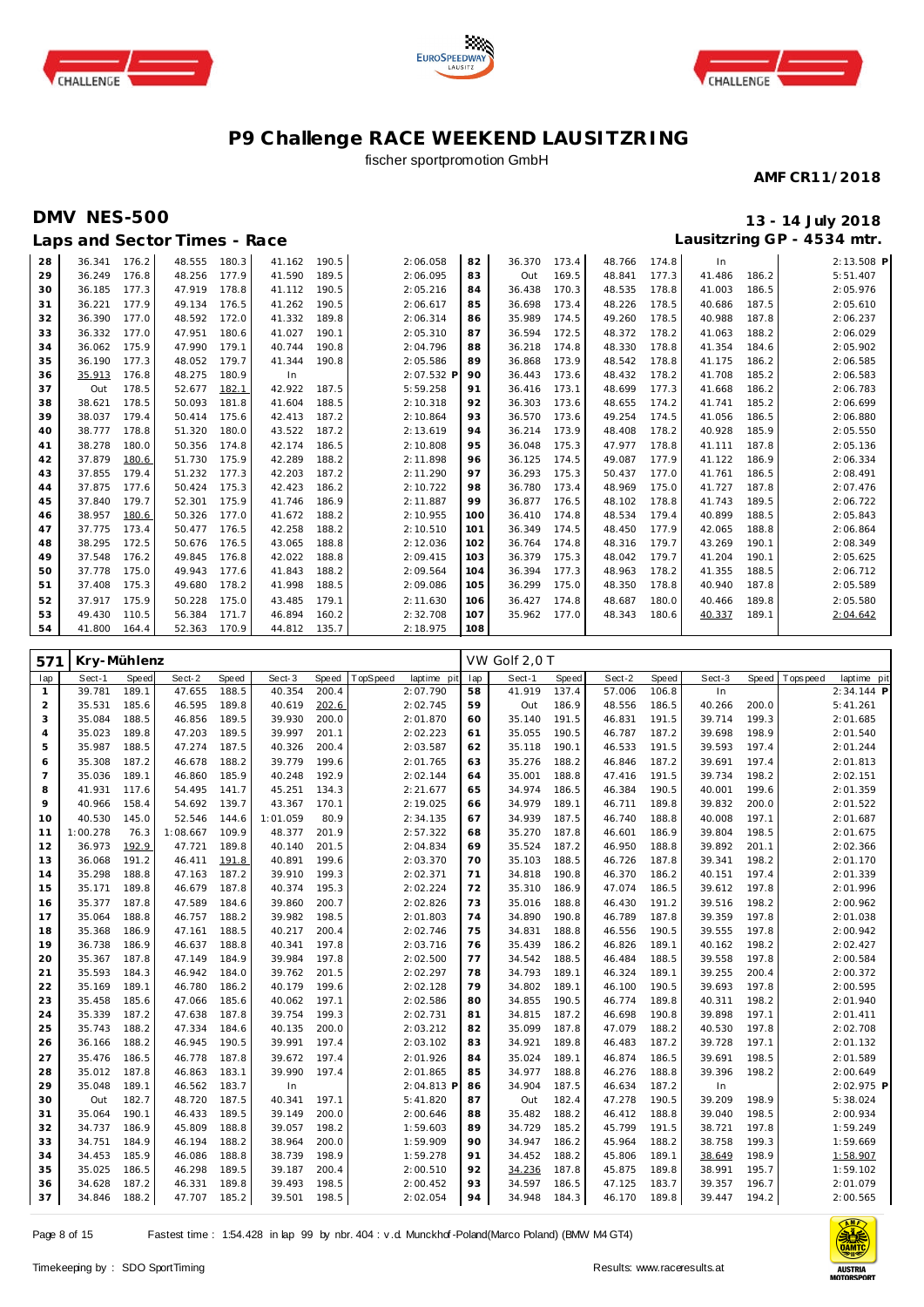





## fischer sportpromotion GmbH

#### **AMF CR11/2018**

## **DMV NES-500 13 - 14 July 2018**

# **Lausitzring GP - 4534 mtr.**

|    |        |       | Laps and Sector Times - Race |       |        |       |          |     |        |       |        |       |        |       | Lausitzring GP - 4534 mtr. |
|----|--------|-------|------------------------------|-------|--------|-------|----------|-----|--------|-------|--------|-------|--------|-------|----------------------------|
| 38 | 34.742 | 188.5 | 46.852                       | 188.2 | 39.715 | 198.9 | 2:01.309 | 95  | 34.704 | 184.6 | 46.217 | 186.2 | 39.240 | 196.0 | 2:00.161                   |
| 39 | 34.727 | 186.5 | 46.198                       | 187.2 | 39.495 | 197.4 | 2:00.420 | 96  | 34.615 | 186.2 | 46.738 | 187.8 | 39.027 | 196.7 | 2:00.380                   |
| 40 | 34.770 | 188.5 | 46.162                       | 189.5 | 39.067 | 198.5 | 1:59.999 | 97  | 34.971 | 184.6 | 46.396 | 187.8 | 39.047 | 197.4 | 2:00.414                   |
| 41 | 34.855 | 186.2 | 46.075                       | 188.5 | 39.446 | 198.2 | 2:00.376 | 98  | 34.685 | 183.7 | 46.420 | 186.9 | 39.082 | 198.2 | 2:00.187                   |
| 42 | 35.439 | 186.2 | 47.261                       | 188.5 | 39.477 | 194.2 | 2:02.177 | 99  | 34.439 | 188.2 | 45.814 | 188.8 | 39.174 | 197.8 | 1:59.427                   |
| 43 | 35.038 | 185.6 | 46.284                       | 189.5 | 39.337 | 198.9 | 2:00.659 | 100 | 34.405 | 186.9 | 46.180 | 190.5 | 39.185 | 197.8 | 1:59.770                   |
| 44 | 34.920 | 187.5 | 46.150                       | 187.5 | 39.378 | 197.1 | 2:00.448 | 101 | 35.307 | 184.0 | 46.244 | 188.2 | 39.247 | 197.1 | 2:00.798                   |
| 45 | 34.466 | 188.2 | 45.936                       | 188.8 | 40.001 | 196.7 | 2:00.403 | 102 | 34.946 | 186.5 | 46.099 | 189.5 | 39.020 | 198.2 | 2:00.065                   |
| 46 | 34.840 | 184.6 | 46.408                       | 188.2 | 39.326 | 198.2 | 2:00.574 | 103 | 34.585 | 185.6 | 45.871 | 190.1 | 39.120 | 195.7 | 1:59.576                   |
| 47 | 34.739 | 188.2 | 45.968                       | 187.2 | 39.210 | 198.2 | 1:59.917 | 104 | 34.586 | 187.8 | 46.207 | 188.5 | 39.363 | 195.7 | 2:00.156                   |
| 48 | 35.705 | 187.2 | 46.316                       | 189.1 | 39.191 | 197.4 | 2:01.212 | 105 | 34.810 | 185.9 | 45.968 | 187.8 | 38.920 | 197.1 | 1:59.698                   |
| 49 | 34.834 | 187.8 | 46.377                       | 184.9 | 39.631 | 198.5 | 2:00.842 | 106 | 34.721 | 184.9 | 46.020 | 188.5 | 39.471 | 197.1 | 2:00.212                   |
| 50 | 35.344 | 187.8 | 46.201                       | 189.1 | 39.082 | 197.8 | 2:00.627 | 107 | 34.811 | 185.9 | 46.055 | 187.5 | 39.442 | 197.8 | 2:00.308                   |
| 51 | 34.755 | 184.6 | 46.243                       | 191.5 | 39.248 | 198.2 | 2:00.246 | 108 | 34.831 | 186.2 | 45.888 | 188.8 | 40.458 | 197.4 | 2:01.177                   |
| 52 | 34.883 | 185.2 | 46.038                       | 191.8 | 38.911 | 199.6 | 1:59.832 | 109 | 34.979 | 184.6 | 46.242 | 185.9 | 39.360 | 197.4 | 2:00.581                   |
| 53 | 34.554 | 187.5 | 46.512                       | 189.5 | 40.395 | 197.1 | 2:01.461 | 110 | 34.836 | 187.5 | 45.766 | 191.8 | 39.026 | 197.8 | 1:59.628                   |
| 54 | 36.106 | 186.9 | 46.553                       | 187.5 | 40.993 | 196.7 | 2:03.652 | 111 | 34.936 | 188.2 | 46.360 | 186.9 | 39.017 | 200.4 | 2:00.313                   |
| 55 | 35.022 | 187.8 | 46.341                       | 188.5 | 46.500 | 188.5 | 2:07.863 | 112 | 35.478 | 187.2 | 46.129 | 187.5 | 39.204 | 196.4 | 2:00.811                   |
| 56 | 45.880 | 136.4 | 56.391                       | 140.1 | 45.026 | 177.6 | 2:27.297 | 113 | 34.760 | 186.2 | 46.382 | 186.9 | 39.582 | 197.4 | 2:00.724                   |
| 57 | 36.549 | 184.6 | 48.674                       | 146.1 | 42.681 | 171.2 | 2:07.904 | 114 |        |       |        |       |        |       |                            |

| 573            | Nehls-Eis        |                |                  |                |                  |                |                         |          | Mini Cup 1,6 T   |                |                  |                |                  |                |                            |
|----------------|------------------|----------------|------------------|----------------|------------------|----------------|-------------------------|----------|------------------|----------------|------------------|----------------|------------------|----------------|----------------------------|
| lap            | Sect-1           | Speed          | Sect-2           | Speed          | Sect-3           | <b>Speed</b>   | TopSpeed<br>laptime pit | lap      | Sect-1           | Speed          | Sect-2           | Speed          | Sect-3           | <b>Speed</b>   | T ops pee d<br>laptime pit |
| $\mathbf{1}$   | Out              | 157.4          | 50.569           | 189.1          | 40.570           | 195.7          | 2:09.640                | 54       | 36.732           | 190.5          | 48.010           | 187.8          | 40.420           | 199.6          | 2:05.162                   |
| 2              | 37.013           | 187.2          | 47.826           | 190.1          | 40.289           | 202.6          | 2:05.128                | 55       | 36.206           | 189.8          | 49.546           | 187.5          | 40.485           | 200.0          | 2:06.237                   |
| 3              | 36.173           | 190.1          | 47.224           | 187.5          | 41.526           | 200.4          | 2:04.923                | 56       | 36.371           | 190.1          | 47.115           | 190.8          | 40.031           | 198.9          | 2:03.517                   |
| $\overline{4}$ | 36.305           | 187.8          | 49.371           | 188.2          | 41.082           | 201.9          | 2:06.758                | 57       | 37.865           | 189.5          | 46.943           | 188.8          | 40.143           | 198.5          | 2:04.951                   |
| 5              | 36.608           | 186.9          | 47.762           | 188.2          | 40.382           | 201.9          | 2:04.752                | 58       | 36.564           | 188.8          | 47.798           | 188.2          | 40.527           | 200.0          | 2:04.889                   |
| 6              | 36.022           | 188.2          | 47.357           | 188.2          | 40.897           | 194.2          | 2:04.276                | 59       | 37.580           | 188.8          | 48.816           | 187.2          | 41.103           | 201.1          | 2:07.499                   |
| $\overline{7}$ | 37.533           | 187.8          | 50.490           | 158.6          | 43.677           | 169.5          | 2:11.700                | 60       | 37.003           | 187.5          | 47.375           | 189.8          | 40.057           | 200.7          | 2:04.435                   |
| 8              | 39.022           | 159.5          | 1:03.185         | 102.3          | 1:02.538         | 76.8           | 2:44.745                | 61       | 36.210           | 189.5          | 47.741           | 189.1          | 39.772           | 201.5          | 2:03.723                   |
| 9              | 57.385           | 94.7           | 1:19.385         | 80.4           | 1:02.519         | 90.3           | 3:19.289                | 62       | 36.121           | 189.8          | 47.672           | 187.8          | 40.104           | 199.6          | 2:03.897                   |
| 10             | 54.678           | 109.4          | 1:15.204         | 91.7           | 50.681           | 186.5          | 3:00.563                | 63       | 35.989           | 183.1          | 48.058           | 187.5          | 40.060           | 201.9          | 2:04.107                   |
| 11             | 36.814           | 189.1          | 47.833           | 186.9          | 42.442           | 203.0          | 2:07.089                | 64       | 36.044           | 189.5          | 47.710           | 188.8          | 39.731           | 201.5          | 2:03.485                   |
| 12             | 37.517           | 186.2          | 48.737           | 189.1          | 41.001           | 201.5          | 2:07.255                | 65       | 36.569           | 189.5          | 47.285           | 187.8          | 40.027           | 201.5          | 2:03.881                   |
| 13             | 36.805           | 189.5          | 47.464           | 190.5          | 39.959           | 201.5          | 2:04.228                | 66       | 36.067           | 190.8          | 47.395           | 188.8          | 39.691           | 201.5          | 2:03.153                   |
| 14             | 37.276           | 189.5          | 47.551           | 189.8          | 39.982           | 198.9          | 2:04.809                | 67       | 36.255           | 189.8          | 47.234           | 188.2          | 39.872           | 199.6          | 2:03.361                   |
| 15             | 36.158           | 188.5          | 47.492           | 187.8          | 40.140           | 202.2          | 2:03.790                | 68       | 36.527           | 188.8          | 48.777           | 189.5          | 41.916           | 197.8          | 2:07.220                   |
| 16             | 37.146           | 190.5          | 47.117           | 188.8          | 40.330           | 202.2          | 2:04.593                | 69       | 36.585           | 190.5          | 47.970           | 188.2          | 40.264           | 200.0          | 2:04.819                   |
| 17             | 36.208           | 186.9          | 47.945           | 187.8          | 40.179           | 202.6          | 2:04.332                | 70       | 36.346           | 189.8          | 47.703           | 189.5          | 40.117           | 199.3          | 2:04.166                   |
| 18             | 37.486           | 182.4          | 47.494           | 186.5          | 40.589           | 197.4          | 2:05.569                | 71       | 36.204           | 190.1          | 47.462           | 188.8          | 40.013           | 198.2          | 2:03.679                   |
| 19             | 37.204           | 186.9          | 48.196           | 184.9          | 40.581           | 200.7          | 2:05.981                | 72       | 36.082           | 190.5          | 47.308           | 190.5          | 40.098           | 200.0          | 2:03.488                   |
| 20             | 36.660           | 190.8          | 47.662           | 182.7          | 40.357           | 200.7          | 2:04.679                | 73       | 37.699           | 190.8          | 47.786           | 188.5          | 40.111           | 198.5          | 2:05.596                   |
| 21             | 36.386           | 187.2          | 48.188           | 187.8          | 40.064           | 200.7          | 2:04.638                | 74       | 36.422           | 191.5          | 47.927           | 189.1          | 40.220           | 200.7          | 2:04.569                   |
| 22             | 36.586           | 188.2          | 47.791           | 187.2          | 40.647           | 200.0          | 2:05.024                | 75       | 36.989           | 190.1          | 47.801           | 187.8          | 40.419           | 201.1          | 2:05.209                   |
| 23             | 36.663           | 188.5          | 48.035           | 187.8          | 40.127           | 198.5          | 2:04.825                | 76       | 36.965           | 189.8          | 47.264           | 189.8          | 40.198           | 201.5          | 2:04.427                   |
| 24             | 37.479           | 184.0          | 47.738           | 189.5          | 41.660           | 201.1          | 2:06.877                | 77       | 36.883           | 190.1          | 47.904           | 191.2          | 40.223           | 201.1          | 2:05.010                   |
| 25             | 36.202           | 189.8          | 47.485           | 186.5          | 42.118           | 201.1          | 2:05.805                | 78       | 36.716           | 190.5          | 49.169           | 191.5          | 40.203           | 201.5          | 2:06.088                   |
| 26             | 38.437           | 184.0          | 48.663           | 187.2          | In               |                | 2:14.058 F              | 79       | 36.969           | 189.1          | 47.752           | 186.9          | In               |                | 2:11.285 P                 |
| 27             | Out              | 184.0          | 52.124           | 181.5          | 41.107           | 198.2          | 9:15.418                | 80       | Out              | 185.2          | 48.780           | 185.6          | 40.913           | 196.4          | 7:29.454                   |
| 28             | 36.504           | 190.1          | 49.582           | 185.9          | 41.256           | 195.7          | 2:07.342                | 81       | 35.610           | 190.5          | 47.743           | 181.2          | 39.838           | 199.3          | 2:03.191                   |
| 29             | 36.423           | 184.9          | 48.607           | 186.2          | 39.844           | 198.5          | 2:04.874                | 82       | 35.441           | 189.5          | 46.847           | 189.5          | 39.516           | 200.4          | 2:01.804                   |
| 30             | 36.129           | 188.8<br>188.5 | 47.951<br>47.407 | 190.5<br>190.5 | 39.842<br>39.946 | 202.6<br>200.0 | 2:03.922                | 83<br>84 | 35.400           | 187.8          | 46.978<br>47.393 | 188.8<br>189.5 | 39.685<br>39.931 | 200.0<br>200.0 | 2:02.063                   |
| 31<br>32       | 35.466<br>35.280 | 190.8          | 47.590           | 188.5          | 40.086           | 199.3          | 2:02.819<br>2:02.956    | 85       | 35.661<br>35.708 | 190.5<br>189.8 | 47.140           | 190.1          | 40.044           | 201.1          | 2:02.985<br>2:02.892       |
| 33             | 35.684           | 188.5          | 47.299           | 190.1          | 40.062           | 197.1          | 2:03.045                | 86       | 35.756           | 189.5          | 47.405           | 187.8          | 40.148           | 196.0          | 2:03.309                   |
| 34             |                  | 189.1          |                  | 189.8          |                  | 200.0          |                         | 87       | 35.623           | 190.1          |                  | 189.8          | 40.013           | 198.5          |                            |
| 35             | 35.876<br>35.343 | 189.1          | 47.682<br>47.699 | 188.2          | 40.422<br>39.905 | 198.2          | 2:03.980<br>2:02.947    | 88       |                  | 190.1          | 47.111           | 189.1          | 39.986           | 196.0          | 2:02.747                   |
| 36             | 35.701           | 187.2          | 47.903           | 186.2          | 40.001           | 198.2          | 2:03.605                | 89       | 36.524<br>35.972 | 187.5          | 48.679<br>47.241 | 189.1          | 40.049           | 194.9          | 2:05.189<br>2:03.262       |
| 37             | 35.676           | 188.2          | 47.782           | 187.5          | 40.025           | 198.2          | 2:03.483                | 90       | 36.265           | 191.2          | 48.594           | 173.1          | 40.990           | 194.6          | 2:05.849                   |
| 38             | 36.008           | 188.2          | 47.737           | 188.2          | 40.474           | 201.1          | 2:04.219                | 91       | 36.003           | 183.4          | 48.873           | 181.2          | 42.018           | 155.8          | 2:06.894                   |
| 39             | 36.662           | 189.5          | 47.978           | 189.5          | 40.131           | 196.7          | 2:04.771                | 92       | 37.401           | 188.8          | 48.488           | 185.6          | 40.019           | 201.1          | 2:05.908                   |
| 40             | 36.180           | 188.5          | 47.825           | 184.9          | 40.274           | 196.0          | 2:04.279                | 93       | 35.817           | 190.5          | 47.326           | 186.9          | 40.541           | 194.2          | 2:03.684                   |
| 41             | 35.609           | 186.9          | 47.894           | 187.5          | 39.993           | 197.1          | 2:03.496                | 94       | 35.714           | 189.5          | 47.422           | 187.2          | 39.767           | 198.2          | 2:02.903                   |
| 42             | 35.888           | 187.8          | 47.824           | 189.8          | 39.996           | 198.2          | 2:03.708                | 95       | 35.738           | 188.8          | 47.337           | 189.8          | 40.065           | 196.4          | 2:03.140                   |
| 43             | 35.627           | 189.1          | 48.711           | 188.8          | 41.952           | 197.1          | 2:06.290                | 96       | 35.906           | 189.5          | 47.655           | 188.8          | 40.109           | 196.4          | 2:03.670                   |
| 44             | 35.742           | 189.1          | 52.409           | 189.5          | 40.532           | 196.7          | 2:08.683                | 97       | 35.770           | 189.1          | 47.438           | 189.8          | 39.942           | 198.2          | 2:03.150                   |
|                |                  |                |                  |                |                  |                |                         |          |                  |                |                  |                |                  |                |                            |

Page 9 of 15 Fastest time : 1:54.428 in lap 99 by nbr. 404 : v .d. Munckhof -Poland(Marco Poland) (BMW M4 GT4)

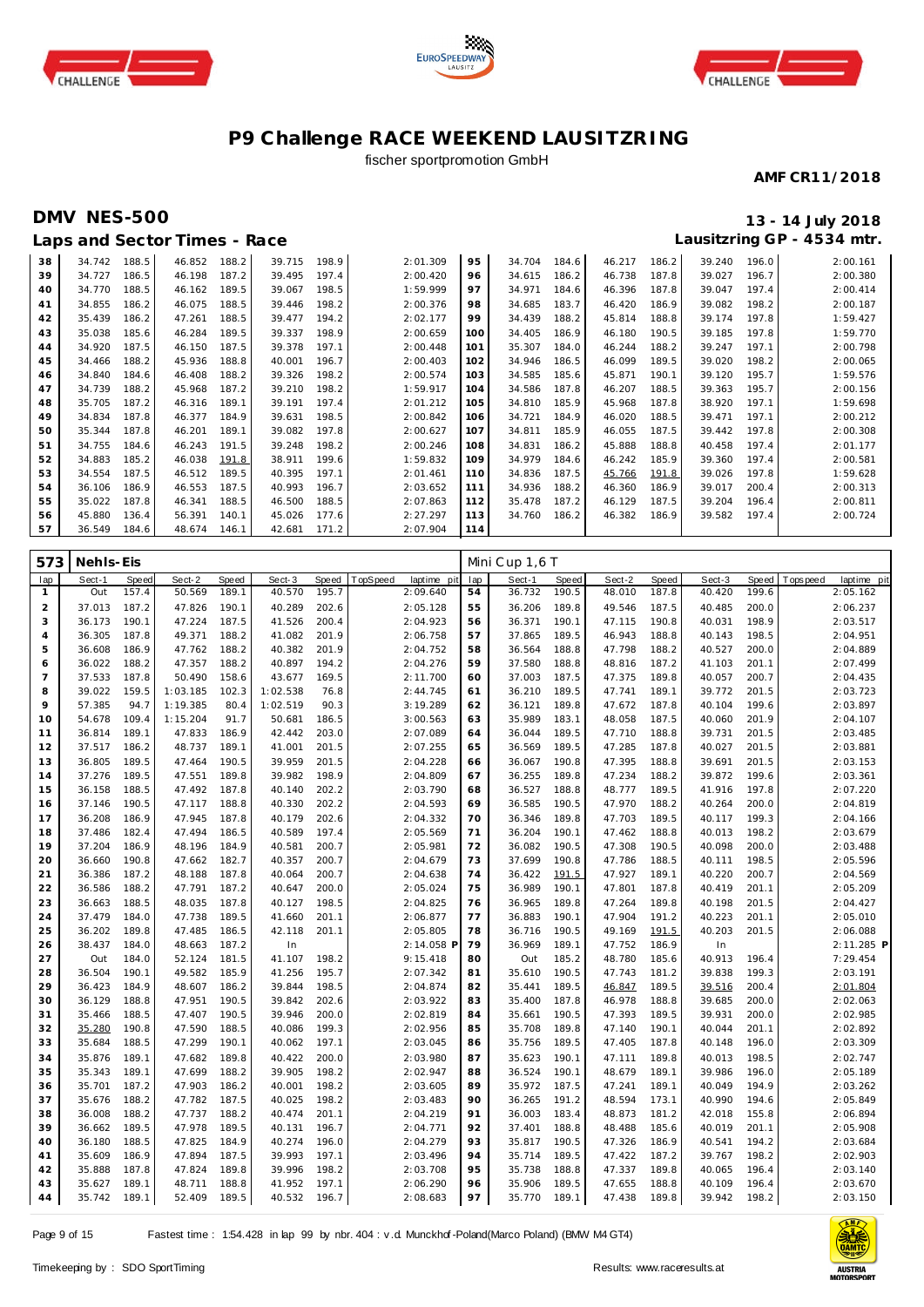





## fischer sportpromotion GmbH

#### **AMF CR11/2018**

## **DMV NES-500 13 - 14 July 2018 Lausitzring GP - 4534 mtr.**

|    |        |       | Laps and Sector Times - Race |       |        |       |                  |                   |        |       |        |       |        |       | Lausitzring GP - 4534 mtr. |
|----|--------|-------|------------------------------|-------|--------|-------|------------------|-------------------|--------|-------|--------|-------|--------|-------|----------------------------|
| 45 | 35.792 | 188.5 | 47.909                       | 187.2 | 40.124 | 198.2 | 2:03.825         | 98                | 36.723 | 175.9 | 47.771 | 188.8 | 41.349 | 187.8 | 2:05.843                   |
| 46 | 35.647 | 189.1 | 47.748                       | 186.5 | 40.066 | 197.4 | 2:03.461         | 99                | 36.542 | 179.1 | 48.920 | 187.8 | 41.543 | 191.8 | 2:07.005                   |
| 47 | 35.587 | 189.1 | 47.189                       | 189.1 | 40.402 | 195.3 | 2:03.178         | 100               | 36.014 | 187.8 | 48.783 | 172.2 | 41.339 | 189.1 | 2:06.136                   |
| 48 | 36.157 | 190.1 | 47.694                       | 189.5 | 40.270 | 197.1 | 2:04.121         | 101               | 36.078 | 189.1 | 48.152 | 186.5 | 40.594 | 188.2 | 2:04.824                   |
| 49 | 35.979 | 189.8 | 47.666                       | 190.8 | 40.134 | 197.4 | 2:03.779         | 102               | 36.106 | 191.2 | 47.517 | 186.9 | 39.733 | 203.4 | 2:03.356                   |
| 50 | 35.720 | 188.8 | 48.785                       | 188.2 | 40.594 | 195.7 | 2:05.099         | 10.3 <sup>2</sup> | 35.429 | 190.8 | 47.536 | 189.8 | 40.161 | 196.7 | 2:03.126                   |
| 51 | 35.964 | 188.8 | 48.333                       | 186.9 | In.    |       | $2:10.854$ P 104 |                   | 35.496 | 190.1 | 48.202 | 184.9 | 41.660 | 188.2 | 2:05.358                   |
| 52 | Out    | 181.5 | 50.046                       | 186.2 | 41.141 | 196.7 | 9:14.913         | $105 -$           | 36.894 | 183.4 | 47.920 | 186.9 | 42.348 | 161.7 | 2:07.162                   |
| 53 | 36.616 | 189.8 | 47.723                       | 188.2 | 39.981 | 200.0 | 2:04.320         | 106               |        |       |        |       |        |       |                            |

| 574            | Marcel Lenerz    |                |                  |                |                  |                |          |                      |            | <b>BMW M235i</b> |                |                  |                |                  |                |             |                      |
|----------------|------------------|----------------|------------------|----------------|------------------|----------------|----------|----------------------|------------|------------------|----------------|------------------|----------------|------------------|----------------|-------------|----------------------|
| lap            | Sect-1           | Speed          | Sect-2           | Speed          | Sect-3           | Speed          | TopSpeed | laptime pit          | lap        | Sect-1           | Speed          | Sect-2           | Speed          | Sect-3           | <b>Speed</b>   | T ops pee d | laptime pit          |
| $\mathbf{1}$   | 39.186           | 184.3          | 48.153           | 185.6          | 40.520           | 200.4          |          | 2:07.859             | 57         | 41.885           | 137.4          | 52.393           | 139.9          | 46.558           | 145.2          |             | 2:20.836             |
| $\overline{c}$ | 35.232           | 187.2          | 46.559           | 188.8          | 39.755           | 199.3          |          | 2:01.546             | 58         | 40.103           | 143.8          | 52.733           | 138.3          | 46.272           | 159.5          |             | 2:19.108             |
| 3              | 34.787           | 186.5          | 46.601           | 187.8          | 39.490           | 198.9          |          | 2:00.878             | 59         | 37.163           | 188.2          | 47.731           | 184.0          | 39.860           | 200.4          |             | 2:04.754             |
| $\overline{4}$ | 35.107           | 188.5          | 46.684           | 187.2          | 39.917           | 198.9          |          | 2:01.708             | 60         | 35.257           | 188.5          | 46.841           | 186.2          | In               |                |             | 2:02.272 P           |
| 5              | 35.286           | 187.2          | 46.642           | 187.5          | 39.594           | 200.0          |          | 2:01.522             | 61         | Out              | 186.2          | 47.990           | 188.2          | 40.239           | 198.5          |             | 5:41.354             |
| 6              | 35.114           | 187.2          | 46.326           | 188.5          | 39.609           | 200.0          |          | 2:01.049             | 62         | 35.023           | 188.5          | 46.941           | 187.8          | 39.798           | 198.9          |             | 2:01.762             |
| $\overline{7}$ | 35.142           | 187.8          | 47.408           | 178.2          | 41.969           | 141.0          |          | 2:04.519             | 63         | 34.982           | 188.5          | 46.471           | 188.8          | 40.146           | 198.2          |             | 2:01.599             |
| 8<br>9         | 42.401<br>39.890 | 127.5<br>133.2 | 54.618<br>53.660 | 153.8<br>142.1 | 45.464<br>45.542 | 141.4          |          | 2:22.483<br>2:19.092 | 64<br>65   | 36.737<br>35.922 | 188.5<br>186.9 | 46.865<br>46.471 | 188.5<br>188.2 | 40.919<br>39.648 | 200.4<br>198.5 |             | 2:04.521<br>2:02.041 |
| 10             | 39.441           | 147.9          | 53.711           | 139.9          | 1:00.614         | 154.7<br>85.2  |          | 2:33.766             | 66         | 34.950           | 187.2          | 46.729           | 186.9          | 39.656           | 198.2          |             | 2:01.335             |
| 11             | 58.935           | 85.6           | 1:09.608         | 91.4           | 49.733           | 171.2          |          | 2:58.276             | 67         | 35.102           | 187.2          | 46.441           | 188.2          | 39.479           | 198.5          |             | 2:01.022             |
| 12             | 37.240           | 187.5          | 47.934           | 186.9          | 39.941           | 200.0          |          | 2:05.115             | 68         | 34.975           | 187.8          | 46.504           | 187.5          | 40.067           | 198.9          |             | 2:01.546             |
| 13             | 35.620           | 187.2          | 46.611           | 188.2          | 39.854           | 201.5          |          | 2:02.085             | 69         | 35.163           | 186.9          | 46.887           | 187.2          | 39.738           | 197.1          |             | 2:01.788             |
| 14             | 35.599           | 188.5          | 46.781           | 188.8          | 39.667           | 199.3          |          | 2:02.047             | 70         | 34.975           | 188.2          | 46.954           | 185.2          | 39.702           | 198.2          |             | 2:01.631             |
| 15             | 34.816           | 188.8          | 46.475           | 189.8          | 39.434           | 201.5          |          | 2:00.725             | 71         | 35.642           | 188.2          | 46.508           | 188.8          | 40.199           | 198.2          |             | 2:02.349             |
| 16             | 35.441           | 187.5          | 47.119           | 188.2          | 39.946           | 201.9          |          | 2:02.506             | 72         | 34.972           | 188.2          | 46.936           | 189.5          | 39.549           | 198.5          |             | 2:01.457             |
| 17             | 35.618           | 188.2          | 46.477           | 189.5          | 39.630           | 201.1          |          | 2:01.725             | 73         | 34.965           | 187.8          | 46.486           | 189.1          | 39.458           | 198.2          |             | 2:00.909             |
| 18             | 36.532           | 187.5          | 46.921           | 188.8          | 39.509           | 200.7          |          | 2:02.962             | 74         | 34.985           | 188.2          | 46.367           | 189.1          | 39.438           | 198.5          |             | 2:00.790             |
| 19             | 35.041           | 187.2          | 46.430           | 189.5          | 39.702           | 200.7          |          | 2:01.173             | 75         | 35.211           | 187.8          | 46.133           | 189.5          | 39.586           | 198.5          |             | 2:00.930             |
| 20             | 34.997           | 188.5          | 46.501           | 188.5          | 40.070           | 200.4          |          | 2:01.568             | 76         | 34.836           | 188.2          | 46.318           | 189.8          | 39.421           | 198.5          |             | 2:00.575             |
| 21             | 35.229           | 186.9          | 46.319           | 188.8          | 40.064           | 200.0          |          | 2:01.612             | 77         | 34.875           | 188.2          | 46.487           | 188.5          | 39.397           | 197.4          |             | 2:00.759             |
| 22             | 35.101           | 187.5          | 46.554           | 189.5          | 40.211           | 201.5          |          | 2:01.866             | 78         | 35.086           | 188.2          | 47.106           | 187.8          | 39.391           | 199.3          |             | 2:01.583             |
| 23             | 36.083           | 188.2          | 46.329           | 188.8          | 39.822           | 200.0          |          | 2:02.234             | 79         | 36.457           | 188.5          | 46.451           | 189.8          | 40.644           | 198.2          |             | 2:03.552             |
| 24             | 36.124           | 188.5          | 46.749           | 189.1          | 41.691           | 199.3          |          | 2:04.564             | 80         | 35.405           | 188.8          | 46.812           | 188.5          | 39.729           | 198.5          |             | 2:01.946             |
| 25             | 35.050           | 187.8          | 47.333           | 185.9          | 39.564           | 200.0          |          | 2:01.947             | 81         | 35.002           | 188.8          | 46.272           | 189.1          | 39.601           | 199.3          |             | 2:00.875             |
| 26             | 35.004           | 188.5          | 46.364           | 189.5          | 39.801           | 201.1          |          | 2:01.169             | 82         | 37.335           | 187.2          | 46.477           | 189.1          | 39.741           | 197.4          |             | 2:03.553             |
| 27             | 35.334           | 188.2          | 47.068           | 187.5          | 39.861           | 197.1          |          | 2:02.263             | 83         | 35.066           | 188.2          | 46.544           | 188.5          | 39.643           | 198.5          |             | 2:01.253             |
| 28             | 36.068           | 188.5          | 46.592           | 188.8          | 40.051           | 197.8          |          | 2:02.711             | 84         | 34.967           | 188.2          | 46.506           | 187.8          | 39.607           | 194.6          |             | 2:01.080             |
| 29             | 35.094           | 187.5          | 46.396           | 189.5          | 39.774           | 199.6          |          | 2:01.264             | 85         | 35.913           | 187.8          | 47.362           | 188.2          | In               |                |             | 2:04.260 P           |
| 30             | 35.103<br>35.036 | 186.9<br>187.8 | 47.232<br>46.404 | 188.5<br>188.8 | 39.837<br>39.904 | 198.9<br>201.5 |          | 2:02.172<br>2:01.344 | 86<br>87   | Out<br>36.674    | 186.5<br>187.2 | 47.133<br>46.730 | 187.5<br>188.5 | 39.499<br>39.542 | 199.3<br>198.5 |             | 5:38.512<br>2:02.946 |
| 31<br>32       | 35.270           | 188.5          | 46.586           | 187.5          | 39.599           | 199.3          |          | 2:01.455             | 88         | 35.675           | 185.9          | 46.388           | 188.8          | 39.565           | 198.2          |             | 2:01.628             |
| 33             | 35.307           | 188.5          | 46.654           | 187.5          | 39.600           | 200.0          |          | 2:01.561             | 89         | 34.954           | 187.5          | 46.553           | 186.9          | 39.610           | 198.9          |             | 2:01.117             |
| 34             | 35.109           | 187.8          | 46.567           | 187.8          | 39.719           | 199.6          |          | 2:01.395             | 90         | 34.964           | 187.8          | 46.183           | 188.8          | 39.614           | 198.2          |             | 2:00.761             |
| 35             | 35.343           | 188.2          | 46.856           | 187.5          | 39.652           | 200.0          |          | 2:01.851             | 91         | 34.964           | 188.5          | 46.299           | 189.5          | 39.437           | 199.3          |             | 2:00.700             |
| 36             | 35.328           | 187.5          | 46.100           | 188.8          | 39.531           | 200.4          |          | 2:00.959             | 92         | 35.647           | 188.2          | 46.375           | 189.8          | 39.438           | 199.3          |             | 2:01.460             |
| 37             | 35.288           | 187.5          | 46.244           | 188.2          | 39.871           | 197.8          |          | 2:01.403             | 93         | 34.973           | 188.5          | 46.648           | 189.8          | 39.664           | 199.3          |             | 2:01.285             |
| 38             | 34.936           | 188.2          | 46.161           | 188.8          | 39.796           | 199.3          |          | 2:00.893             | 94         | 35.287           | 188.8          | 46.869           | 187.8          | 39.722           | 198.2          |             | 2:01.878             |
| 39             | 35.104           | 187.8          | 46.650           | 188.8          | 40.450           | 200.0          |          | 2:02.204             | 95         | 35.163           | 188.5          | 47.157           | 187.8          | 39.735           | 197.8          |             | 2:02.055             |
| 40             | 36.341           | 187.8          | 46.350           | 189.8          | 39.871           | 200.7          |          | 2:02.562             | 96         | 35.216           | 187.5          | 46.627           | 187.5          | 39.670           | 197.8          |             | 2:01.513             |
| 41             | 35.003           | 189.1          | 46.651           | 188.5          | In               |                |          | 2:03.017 F           | 97         | 35.384           | 186.9          | 46.682           | 187.8          | 39.930           | 197.1          |             | 2:01.996             |
| 42             | Out              | 184.9          | 48.333           | 185.9          | 41.403           | 198.9          |          | 5:46.865             | 98         | 35.074           | 187.8          | 46.686           | 187.5          | 40.513           | 196.7          |             | 2:02.273             |
| 43             | 35.043           | 187.5          | 46.686           | 189.5          | 39.734           | 198.9          |          | 2:01.463             | 99         | 35.301           | 187.5          | 46.469           | 187.5          | 39.810           | 197.4          |             | 2:01.580             |
| 44             | 34.978           | 187.8          | 46.546           | 189.1          | 40.170           | 198.5          |          | 2:01.694             | 100        | 35.589           | 187.2          | 47.609           | 187.5          | 40.057           | 197.8          |             | 2:03.255             |
| 45             | 35.216           | 186.5          | 46.469           | 188.2          | 39.929           | 198.2          |          | 2:01.614             | 101        | 35.366           | 186.9          | 46.839           | 186.9          | 39.690           | 198.9          |             | 2:01.895             |
| 46             | 35.093           | 187.2          | 46.528           | 188.8          | 39.572           | 199.6          |          | 2:01.193             | 102        | 35.176           | 187.5          | 46.556           | 188.5          | 40.484           | 197.4          |             | 2:02.216             |
| 47             | 35.312           | 187.5          | 46.788           | 187.8          | 39.579           | 198.9          |          | 2:01.679             | 103        | 35.275           | 186.5          | 47.011           | 187.2          | 39.734           | 197.8          |             | 2:02.020             |
| 48             | 35.717 186.5     |                | 46.793           | 189.1          | 39.837           | 198.2          |          | 2:02.347             | 104        | 35.310 187.5     |                | 46.685           | 188.2          | 40.003           | 198.2          |             | 2:01.998             |
| 49             | 35.082           | 188.2          | 46.227           | 188.2          | 39.531           | 198.5          |          | 2:00.840             | 105        | 35.172           | 187.5          | 46.660           | 188.2          | 39.997           | 198.2          |             | 2:01.829             |
| 50             | 34.917           | 188.5          | 46.274           | 188.8          | 41.268           | 189.8          |          | 2:02.459             | 106        | 35.195           | 187.5          | 47.082           | 188.2          | 39.854           | 198.9          |             | 2:02.131             |
| 51<br>52       | 35.029<br>35.170 | 188.5<br>188.2 | 46.389<br>46.635 | 189.5<br>189.1 | 39.418<br>39.584 | 198.2<br>198.9 |          | 2:00.836<br>2:01.389 | 107<br>108 | 35.187<br>35.303 | 188.5<br>186.9 | 47.000<br>46.523 | 186.9<br>188.2 | 40.105<br>39.895 | 199.6<br>199.6 |             | 2:02.292<br>2:01.721 |
| 53             | 34.916           | 188.8          | 47.261           | 187.8          | 39.600           | 199.6          |          | 2:01.777             | 109        | 34.962           | 187.5          | 47.055           | 187.2          | 39.701           | 198.9          |             | 2:01.718             |
| 54             | 35.098           | 188.5          | 46.460           | 190.1          | 39.407           | 199.3          |          | 2:00.965             | 110        | 35.313           | 187.5          | 47.116           | 189.5          | 39.847           | 199.6          |             | 2:02.276             |
| 55             | 35.016           | 189.1          | 46.506           | 187.5          | 40.892           | 183.7          |          | 2:02.414             | 111        | 35.143           | 188.2          | 47.407           | 186.9          | 40.049           | 198.5          |             | 2:02.599             |
|                |                  |                |                  |                |                  |                |          |                      |            |                  |                |                  |                |                  |                |             |                      |

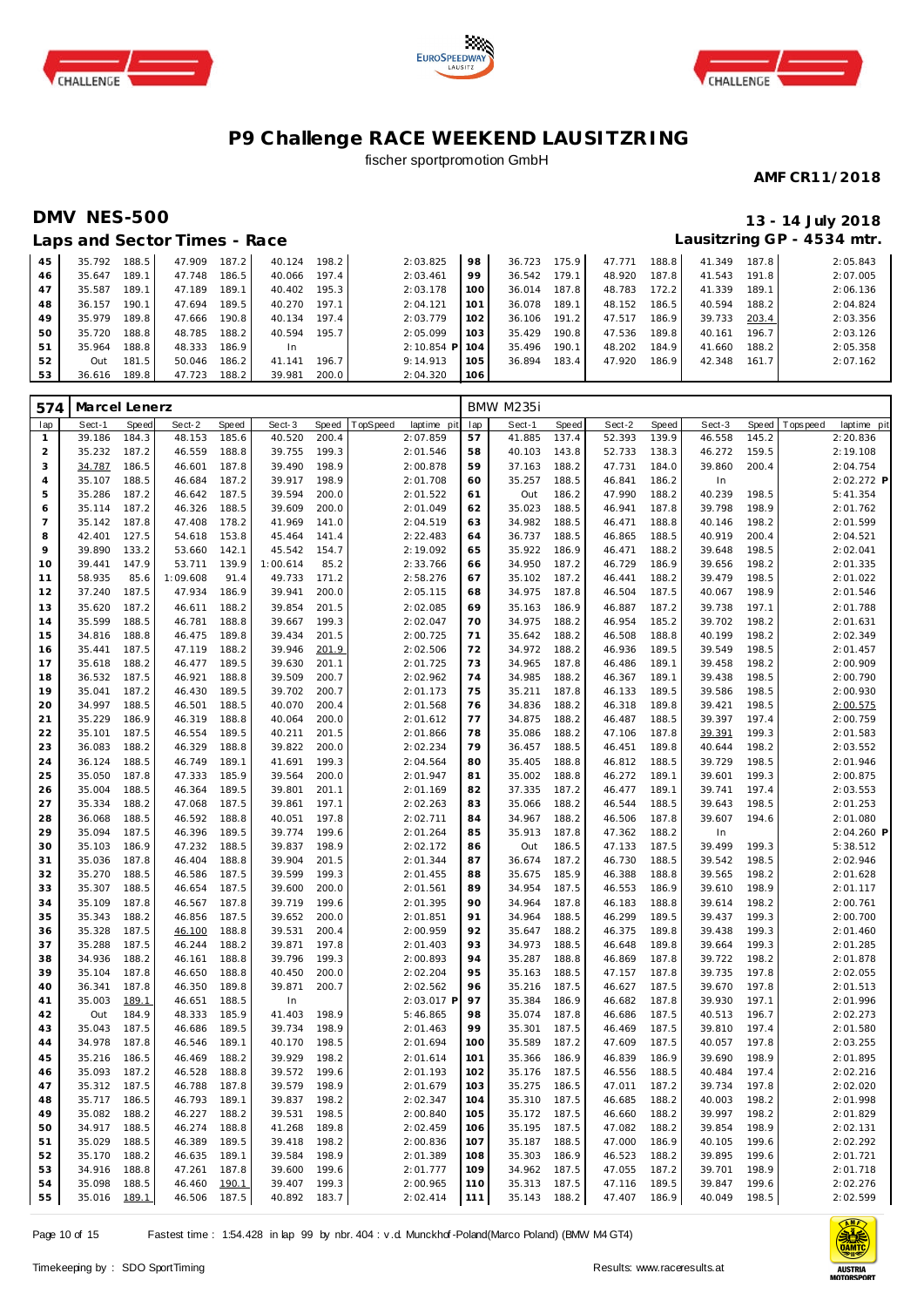





## fischer sportpromotion GmbH

**AMF CR11/2018**

**DMV NES-500 13 - 14 July 2018**

**Lausitzring GP - 4534 mtr.**

**Laps and Sector Times - Race**

| 56 I | 45.749 | 127.2 | 58.054 | 127.5 | 46.884 | 145.2 | 2:30.687 | 112 | 35.561 | 187.8 | 47.780 | 187.8 | 39.797 | 197.8 | 2:03.138 |
|------|--------|-------|--------|-------|--------|-------|----------|-----|--------|-------|--------|-------|--------|-------|----------|
|      |        |       |        |       |        |       |          |     |        |       |        |       |        |       |          |
|      |        |       |        |       |        |       |          |     |        |       |        |       |        |       |          |

| Speed<br>Sect-1<br>Speed<br>Sect-2<br>Speed<br>Sect-3<br>Speed<br>TopSpeed<br>laptime pit<br>lap<br>Sect-1<br>Speed<br>Sect-2<br>Speed<br>Sect-3<br>T ops pee d<br>laptime pit<br>lap<br>38.701<br>193.9<br>48.425<br>193.2<br>39.696<br>207.7<br>2:06.822<br>58<br>34.766<br>193.9<br>46.504<br>192.5<br>39.315<br>205.7<br>2:00.585<br>$\mathbf{1}$<br>192.9<br>205.3<br>35.062<br>193.5<br>46.729<br>39.347<br>206.5<br>2:01.138<br>59<br>34.565<br>193.5<br>46.636<br>192.2<br>39.599<br>2:00.800<br>2<br>192.5<br>46.345<br>193.5<br>39.517<br>205.7<br>2:00.564<br>34.729<br>193.9<br>46.355<br>194.6<br>39.321<br>204.5<br>2:00.405<br>3<br>34.702<br>60<br>34.689<br>193.2<br>46.747<br>192.5<br>39.528<br>204.9<br>2:00.964<br>61<br>34.723<br>195.7<br>47.090<br>191.8<br>39.409<br>204.5<br>2:01.222<br>4<br>5<br>191.8<br>46.727<br>191.2<br>39.329<br>205.7<br>2:01.119<br>62<br>34.781<br>193.2<br>46.122<br>193.5<br>39.764<br>202.6<br>2:00.667<br>35.063<br>39.384<br>205.3<br>192.2<br>46.760<br>191.8<br>39.329<br>205.7<br>2:00.950<br>63<br>35.243<br>194.2<br>46.815<br>191.2<br>2:01.442<br>34.861<br>6<br>7<br>192.5<br>47.027<br>177.0<br>41.578<br>119.9<br>2:03.432<br>35.789<br>192.5<br>46.865<br>192.5<br>39.523<br>205.3<br>34.827<br>64<br>2:02.177<br>205.7<br>43.713<br>137.4<br>54.008<br>144.4<br>46.584<br>148.1<br>2:24.305<br>65<br>34.916<br>192.9<br>46.312<br>192.5<br>39.233<br>2:00.461<br>8<br>9<br>40.238<br>143.0<br>54.098<br>143.4<br>45.237<br>159.1<br>2:19.573<br>35.701<br>193.5<br>46.122<br>193.9<br>39.301<br>206.1<br>66<br>2:01.124<br>205.3<br>40.298<br>134.5<br>54.279<br>141.5<br>1:00.492<br>84.2<br>2:35.069<br>67<br>35.054<br>191.8<br>46.147<br>192.5<br>39.192<br>2:00.393<br>10<br>193.9<br>39.212<br>205.3<br>11<br>58.826<br>82.4<br>1:10.157<br>92.8<br>50.713<br>168.8<br>2:59.696<br>35.026<br>194.6<br>46.392<br>2:00.630<br>68<br>193.9<br>12<br>36.397<br>194.6<br>46.280<br>39.777<br>207.3<br>2:02.454<br>69<br>34.691<br>193.5<br>45.945<br>193.5<br>39.228<br>206.5<br>1:59.864<br>192.9<br>13<br>34.735<br>193.2<br>46.687<br>39.566<br>206.9<br>2:00.988<br>70<br>34.811<br>193.2<br>46.182<br>193.5<br>39.191<br>205.7<br>2:00.184<br>192.9<br>14<br>34.671<br>194.2<br>46.486<br>39.364<br>205.7<br>2:00.521<br>71<br>34.522<br>194.2<br>46.401<br>193.2<br>39.060<br>206.1<br>1:59.983<br>15<br>35.633<br>192.9<br>46.951<br>191.2<br>39.405<br>206.9<br>2:01.989<br>72<br>36.164<br>191.8<br>45.712<br>194.9<br>39.127<br>205.7<br>2:01.003<br>34.949<br>193.2<br>46.917<br>192.5<br>39.330<br>206.9<br>2:01.196<br>73<br>34.845<br>194.2<br>45.826<br>195.3<br>39.171<br>204.9<br>1:59.842<br>16<br>17<br>34.836<br>193.5<br>46.531<br>193.2<br>39.706<br>205.7<br>2:01.073<br>74<br>34.702<br>194.2<br>46.189<br>194.6<br>39.199<br>205.3<br>2:00.090<br>193.2<br>207.3<br>34.839<br>193.2<br>46.866<br>39.590<br>206.1<br>2:01.295<br>75<br>34.726<br>193.5<br>46.243<br>182.7<br>39.408<br>2:00.377<br>18<br>193.2<br>19<br>35.257<br>194.2<br>46.939<br>39.541<br>205.7<br>2:01.737<br>35.454<br>192.9<br>46.125<br>193.2<br>39.276<br>204.5<br>2:00.855<br>76<br>192.9<br>20<br>34.874<br>192.5<br>46.606<br>39.876<br>204.2<br>2:01.356<br>77<br>34.808<br>193.2<br>46.108<br>194.6<br>39.223<br>204.9<br>2:00.139<br>39.315<br>205.7<br>21<br>34.765<br>193.5<br>46.651<br>192.5<br>2:00.731<br>78<br>34.546<br>195.3<br>45.822<br>195.7<br>39.154<br>206.5<br>1:59.522<br>22<br>191.8<br>79<br>34.707<br>193.5<br>46.464<br>39.360<br>207.7<br>2:00.531<br>34.837<br>194.2<br>45.838<br>196.0<br>39.778<br>204.9<br>2:00.453<br>23<br>35.099<br>193.5<br>47.782<br>182.1<br>40.124<br>205.7<br>2:03.005<br>34.654<br>193.9<br>45.965<br>193.9<br>39.218<br>206.1<br>1:59.837<br>80<br>24<br>35.583<br>193.5<br>46.434<br>191.8<br>39.422<br>206.5<br>2:01.439<br>81<br>34.616<br>193.9<br>46.279<br>194.2<br>39.684<br>204.2<br>2:00.579<br>25<br>35.014<br>193.5<br>46.313<br>192.5<br>39.184<br>206.5<br>2:00.511<br>82<br>34.884<br>193.9<br>46.058<br>193.5<br>In<br>2:02.088 P<br>194.2<br>5:38.794<br>26<br>34.740<br>46.268<br>194.6<br>206.5<br>2:00.671<br>83<br>194.2<br>46.375<br>196.0<br>39.493<br>204.9<br>39.663<br>Out<br>27<br>194.2<br>187.8<br>45.740<br>207.3<br>34.931<br>47.230<br>39.615<br>207.7<br>2:01.776<br>84<br>35.273<br>194.2<br>195.3<br>38.844<br>1:59.857<br>193.5<br>205.7<br>28<br>34.999<br>46.618<br>192.5<br>39.338<br>206.9<br>2:00.955<br>85<br>35.712<br>195.3<br>45.863<br>195.3<br>39.408<br>2:00.983<br>29<br>35.334<br>193.9<br>46.960<br>179.7<br>In<br>2:05.169 F<br>34.397<br>193.5<br>45.669<br>194.2<br>38.729<br>205.3<br>1:58.795<br>86<br>192.2<br>205.7<br>30<br>46.564<br>190.8<br>39.520<br>205.3<br>5:46.176<br>87<br>34.548<br>192.9<br>45.780<br>193.5<br>38.851<br>1:59.179<br>Out<br>205.7<br>31<br>34.910<br>193.5<br>46.779<br>192.2<br>39.446<br>204.9<br>2:01.135<br>34.344<br>193.5<br>45.945<br>193.2<br>38.977<br>1:59.266<br>88<br>192.2<br>192.2<br>205.7<br>46.949<br>193.5<br>39.192<br>32<br>35.574<br>46.691<br>39.618<br>2:01.883<br>89<br>34.365<br>188.2<br>206.1<br>2:00.506<br>191.8<br>192.5<br>34.430<br>46.239<br>39.031<br>34.930<br>46.703<br>39.887<br>208.1<br>2:01.520<br>90<br>192.9<br>193.2<br>206.9<br>1:59.700<br>33<br>35.434<br>192.2<br>47.567<br>191.5<br>40.186<br>207.3<br>2:03.187<br>91<br>34.414<br>193.5<br>45.664<br>194.6<br>38.828<br>206.5<br>1:58.906<br>34<br>192.9<br>193.5<br>39.078<br>204.2<br>35<br>36.208<br>47.001<br>39.698<br>204.9<br>2:02.907<br>92<br>34.245<br>193.5<br>45.820<br>188.5<br>1:59.143<br>192.5<br>205.3<br>34.961<br>193.5<br>47.155<br>39.936<br>204.9<br>2:02.052<br>93<br>34.344<br>193.5<br>45.974<br>193.9<br>39.085<br>1:59.403<br>36<br>192.9<br>193.2<br>35.498<br>35.793<br>46.939<br>39.765<br>206.5<br>2:02.497<br>94<br>194.2<br>46.021<br>195.7<br>39.173<br>205.7<br>2:00.692<br>37<br>192.5<br>205.7<br>35.797<br>191.8<br>46.769<br>39.940<br>206.1<br>2:02.506<br>95<br>34.365<br>194.9<br>45.871<br>194.2<br>39.306<br>1:59.542<br>38<br>192.9<br>194.9<br>39<br>35.230<br>193.2<br>46.843<br>39.898<br>206.1<br>2:01.971<br>96<br>34.329<br>46.093<br>193.5<br>39.439<br>205.3<br>1:59.861<br>192.5<br>35.129<br>192.5<br>47.198<br>39.970<br>206.1<br>2:02.297<br>97<br>34.502<br>194.2<br>46.043<br>191.5<br>39.569<br>203.8<br>2:00.114<br>40<br>192.5<br>192.9<br>192.9<br>35.548<br>46.981<br>39.984<br>204.5<br>2:02.513<br>98<br>34.363<br>45.888<br>193.9<br>38.809<br>205.7<br>1:59.060<br>41<br>190.1<br>190.8<br>40.057<br>204.2<br>2:03.441<br>99<br>34.095<br>193.9<br>45.841<br>194.2<br>39.077<br>206.9<br>1:59.013<br>42<br>35.842<br>47.542<br>192.9<br>205.7<br>43<br>35.769<br>192.2<br>47.342<br>In<br>2:04.934 F<br>100<br>34.783<br>193.5<br>46.279<br>193.9<br>39.068<br>2:00.130<br>190.8<br>187.8<br>39.597<br>5:39.201<br>34.873<br>194.2<br>45.825<br>195.3<br>38.953<br>206.5<br>44<br>Out<br>47.457<br>204.5<br>101<br>1:59.651<br>192.9<br>34.753<br>191.8<br>46.422<br>39.296<br>206.5<br>2:00.471<br>34.450<br>194.2<br>45.827<br>194.9<br>39.180<br>206.9<br>1:59.457<br>45<br>102<br>193.5<br>47.097<br>190.5<br>204.9<br>103<br>34.390<br>194.2<br>45.923<br>195.3<br>39.172<br>205.7<br>46<br>35.471<br>39.857<br>2:02.425<br>1:59.485<br>47<br>190.5<br>190.8<br>39.715<br>205.3<br>104<br>34.542<br>194.6<br>46.122<br>193.9<br>39.293<br>208.5<br>1:59.957<br>35.148<br>47.551<br>2:02.414<br>48<br>35.098<br>192.2<br>46.890<br>188.8<br>39.835<br>206.1<br>2:01.823<br>105<br>34.257 194.9<br>45.949<br>194.6<br>40.348<br>207.7<br>2:00.554<br>46.207 193.2<br>203.0<br>1:59.564<br>49<br>34.758 191.5<br>39.430<br>2:00.395<br>106<br>34.294 194.6<br>46.099<br>194.9<br>39.171<br>208.1<br>34.857<br>191.8<br>46.199<br>192.9<br>39.349<br>205.7<br>2:00.405<br>34.291 194.9<br>39.471<br>50<br>107<br>45.881<br>194.2<br>208.1<br>1:59.643<br>192.2<br>46.304<br>192.9<br>39.410<br>203.8<br>2:00.965<br>35.097 193.9<br>38.917<br>1:59.848<br>51<br>35.251<br>108<br>45.834<br>194.6<br>208.1<br>2:01.324<br>38.815<br>52<br>34.671<br>192.9<br>46.525<br>192.9<br>40.128<br>201.9<br>109<br>34.188<br>194.9<br>45.851<br>194.9<br>207.7<br>1:58.854<br>39.029<br>53<br>34.831<br>193.2<br>46.900<br>192.5<br>39.578<br>204.2<br>2:01.309<br>110<br>34.223<br>194.6<br>45.666<br>195.3<br>207.7<br>1:58.918<br>35.537<br>50.041<br>185.2<br>41.540<br>2:07.118<br>34.217 195.3<br>46.092<br>192.5<br>39.553<br>1:59.862<br>54<br>164.4<br>182.1<br>111<br>206.9<br>37.356<br>187.2<br>49.276<br>177.6<br>58.666<br>78.3<br>2:25.298<br>34.885<br>189.5<br>46.820<br>193.9<br>39.467<br>206.5<br>55<br>112<br>2:01.172<br>52.351<br>1:08.196<br>104.9<br>50.122<br>184.9<br>2:50.669<br>34.589 195.3<br>46.903<br>41.103<br>2:02.595<br>113.4<br>113<br>176.2<br>162.9<br>56<br>57<br>35.580<br>194.6<br>47.607<br>192.9<br>39.292<br>206.1<br>2:02.479<br>114 | 575 |  | Mierschke-Schopper |  |  | VW Scirocco Cup |  |  |  |  |
|-------------------------------------------------------------------------------------------------------------------------------------------------------------------------------------------------------------------------------------------------------------------------------------------------------------------------------------------------------------------------------------------------------------------------------------------------------------------------------------------------------------------------------------------------------------------------------------------------------------------------------------------------------------------------------------------------------------------------------------------------------------------------------------------------------------------------------------------------------------------------------------------------------------------------------------------------------------------------------------------------------------------------------------------------------------------------------------------------------------------------------------------------------------------------------------------------------------------------------------------------------------------------------------------------------------------------------------------------------------------------------------------------------------------------------------------------------------------------------------------------------------------------------------------------------------------------------------------------------------------------------------------------------------------------------------------------------------------------------------------------------------------------------------------------------------------------------------------------------------------------------------------------------------------------------------------------------------------------------------------------------------------------------------------------------------------------------------------------------------------------------------------------------------------------------------------------------------------------------------------------------------------------------------------------------------------------------------------------------------------------------------------------------------------------------------------------------------------------------------------------------------------------------------------------------------------------------------------------------------------------------------------------------------------------------------------------------------------------------------------------------------------------------------------------------------------------------------------------------------------------------------------------------------------------------------------------------------------------------------------------------------------------------------------------------------------------------------------------------------------------------------------------------------------------------------------------------------------------------------------------------------------------------------------------------------------------------------------------------------------------------------------------------------------------------------------------------------------------------------------------------------------------------------------------------------------------------------------------------------------------------------------------------------------------------------------------------------------------------------------------------------------------------------------------------------------------------------------------------------------------------------------------------------------------------------------------------------------------------------------------------------------------------------------------------------------------------------------------------------------------------------------------------------------------------------------------------------------------------------------------------------------------------------------------------------------------------------------------------------------------------------------------------------------------------------------------------------------------------------------------------------------------------------------------------------------------------------------------------------------------------------------------------------------------------------------------------------------------------------------------------------------------------------------------------------------------------------------------------------------------------------------------------------------------------------------------------------------------------------------------------------------------------------------------------------------------------------------------------------------------------------------------------------------------------------------------------------------------------------------------------------------------------------------------------------------------------------------------------------------------------------------------------------------------------------------------------------------------------------------------------------------------------------------------------------------------------------------------------------------------------------------------------------------------------------------------------------------------------------------------------------------------------------------------------------------------------------------------------------------------------------------------------------------------------------------------------------------------------------------------------------------------------------------------------------------------------------------------------------------------------------------------------------------------------------------------------------------------------------------------------------------------------------------------------------------------------------------------------------------------------------------------------------------------------------------------------------------------------------------------------------------------------------------------------------------------------------------------------------------------------------------------------------------------------------------------------------------------------------------------------------------------------------------------------------------------------------------------------------------------------------------------------------------------------------------------------------------------------------------------------------------------------------------------------------------------------------------------------------------------------------------------------------------------------------------------------------------------------------------------------------------------------------------------------------------------------------------------------------------------------------------------------------------------------------------------------------------------------------------------------------------------------------------------------------------------------------------------------------------------------------------------------------------------------------------------------------------------------------------------------------------------------------------------------------------------------------------------------------------------------------------------------------------------------------------------------------------------------------------------------------------------------------------------------------------------------------------------------------------------------------------------------------------------------------------------------------------------------------------------------------------------------------------------------------------------------------------------------------------------------------------------------------------------------------------------------------------------------------------------------------------------------------------------------------------------------------------------------------------------------------------------------------------------------------------------------------------------------------------------------------------------------------------------------------------------------------------------------------------------------------------------------------------------------------------------------------------------|-----|--|--------------------|--|--|-----------------|--|--|--|--|
|                                                                                                                                                                                                                                                                                                                                                                                                                                                                                                                                                                                                                                                                                                                                                                                                                                                                                                                                                                                                                                                                                                                                                                                                                                                                                                                                                                                                                                                                                                                                                                                                                                                                                                                                                                                                                                                                                                                                                                                                                                                                                                                                                                                                                                                                                                                                                                                                                                                                                                                                                                                                                                                                                                                                                                                                                                                                                                                                                                                                                                                                                                                                                                                                                                                                                                                                                                                                                                                                                                                                                                                                                                                                                                                                                                                                                                                                                                                                                                                                                                                                                                                                                                                                                                                                                                                                                                                                                                                                                                                                                                                                                                                                                                                                                                                                                                                                                                                                                                                                                                                                                                                                                                                                                                                                                                                                                                                                                                                                                                                                                                                                                                                                                                                                                                                                                                                                                                                                                                                                                                                                                                                                                                                                                                                                                                                                                                                                                                                                                                                                                                                                                                                                                                                                                                                                                                                                                                                                                                                                                                                                                                                                                                                                                                                                                                                                                                                                                                                                                                                                                                                                                                                                                                                                                                                                                                                                                                                                                                                                                                                                                                                                                                                                                                                                                                                                                                                                                                                                                                                                                                                                                                                                                                                                                                                                                                                                                                                                                                         |     |  |                    |  |  |                 |  |  |  |  |
|                                                                                                                                                                                                                                                                                                                                                                                                                                                                                                                                                                                                                                                                                                                                                                                                                                                                                                                                                                                                                                                                                                                                                                                                                                                                                                                                                                                                                                                                                                                                                                                                                                                                                                                                                                                                                                                                                                                                                                                                                                                                                                                                                                                                                                                                                                                                                                                                                                                                                                                                                                                                                                                                                                                                                                                                                                                                                                                                                                                                                                                                                                                                                                                                                                                                                                                                                                                                                                                                                                                                                                                                                                                                                                                                                                                                                                                                                                                                                                                                                                                                                                                                                                                                                                                                                                                                                                                                                                                                                                                                                                                                                                                                                                                                                                                                                                                                                                                                                                                                                                                                                                                                                                                                                                                                                                                                                                                                                                                                                                                                                                                                                                                                                                                                                                                                                                                                                                                                                                                                                                                                                                                                                                                                                                                                                                                                                                                                                                                                                                                                                                                                                                                                                                                                                                                                                                                                                                                                                                                                                                                                                                                                                                                                                                                                                                                                                                                                                                                                                                                                                                                                                                                                                                                                                                                                                                                                                                                                                                                                                                                                                                                                                                                                                                                                                                                                                                                                                                                                                                                                                                                                                                                                                                                                                                                                                                                                                                                                                                         |     |  |                    |  |  |                 |  |  |  |  |
|                                                                                                                                                                                                                                                                                                                                                                                                                                                                                                                                                                                                                                                                                                                                                                                                                                                                                                                                                                                                                                                                                                                                                                                                                                                                                                                                                                                                                                                                                                                                                                                                                                                                                                                                                                                                                                                                                                                                                                                                                                                                                                                                                                                                                                                                                                                                                                                                                                                                                                                                                                                                                                                                                                                                                                                                                                                                                                                                                                                                                                                                                                                                                                                                                                                                                                                                                                                                                                                                                                                                                                                                                                                                                                                                                                                                                                                                                                                                                                                                                                                                                                                                                                                                                                                                                                                                                                                                                                                                                                                                                                                                                                                                                                                                                                                                                                                                                                                                                                                                                                                                                                                                                                                                                                                                                                                                                                                                                                                                                                                                                                                                                                                                                                                                                                                                                                                                                                                                                                                                                                                                                                                                                                                                                                                                                                                                                                                                                                                                                                                                                                                                                                                                                                                                                                                                                                                                                                                                                                                                                                                                                                                                                                                                                                                                                                                                                                                                                                                                                                                                                                                                                                                                                                                                                                                                                                                                                                                                                                                                                                                                                                                                                                                                                                                                                                                                                                                                                                                                                                                                                                                                                                                                                                                                                                                                                                                                                                                                                                         |     |  |                    |  |  |                 |  |  |  |  |
|                                                                                                                                                                                                                                                                                                                                                                                                                                                                                                                                                                                                                                                                                                                                                                                                                                                                                                                                                                                                                                                                                                                                                                                                                                                                                                                                                                                                                                                                                                                                                                                                                                                                                                                                                                                                                                                                                                                                                                                                                                                                                                                                                                                                                                                                                                                                                                                                                                                                                                                                                                                                                                                                                                                                                                                                                                                                                                                                                                                                                                                                                                                                                                                                                                                                                                                                                                                                                                                                                                                                                                                                                                                                                                                                                                                                                                                                                                                                                                                                                                                                                                                                                                                                                                                                                                                                                                                                                                                                                                                                                                                                                                                                                                                                                                                                                                                                                                                                                                                                                                                                                                                                                                                                                                                                                                                                                                                                                                                                                                                                                                                                                                                                                                                                                                                                                                                                                                                                                                                                                                                                                                                                                                                                                                                                                                                                                                                                                                                                                                                                                                                                                                                                                                                                                                                                                                                                                                                                                                                                                                                                                                                                                                                                                                                                                                                                                                                                                                                                                                                                                                                                                                                                                                                                                                                                                                                                                                                                                                                                                                                                                                                                                                                                                                                                                                                                                                                                                                                                                                                                                                                                                                                                                                                                                                                                                                                                                                                                                                         |     |  |                    |  |  |                 |  |  |  |  |
|                                                                                                                                                                                                                                                                                                                                                                                                                                                                                                                                                                                                                                                                                                                                                                                                                                                                                                                                                                                                                                                                                                                                                                                                                                                                                                                                                                                                                                                                                                                                                                                                                                                                                                                                                                                                                                                                                                                                                                                                                                                                                                                                                                                                                                                                                                                                                                                                                                                                                                                                                                                                                                                                                                                                                                                                                                                                                                                                                                                                                                                                                                                                                                                                                                                                                                                                                                                                                                                                                                                                                                                                                                                                                                                                                                                                                                                                                                                                                                                                                                                                                                                                                                                                                                                                                                                                                                                                                                                                                                                                                                                                                                                                                                                                                                                                                                                                                                                                                                                                                                                                                                                                                                                                                                                                                                                                                                                                                                                                                                                                                                                                                                                                                                                                                                                                                                                                                                                                                                                                                                                                                                                                                                                                                                                                                                                                                                                                                                                                                                                                                                                                                                                                                                                                                                                                                                                                                                                                                                                                                                                                                                                                                                                                                                                                                                                                                                                                                                                                                                                                                                                                                                                                                                                                                                                                                                                                                                                                                                                                                                                                                                                                                                                                                                                                                                                                                                                                                                                                                                                                                                                                                                                                                                                                                                                                                                                                                                                                                                         |     |  |                    |  |  |                 |  |  |  |  |
|                                                                                                                                                                                                                                                                                                                                                                                                                                                                                                                                                                                                                                                                                                                                                                                                                                                                                                                                                                                                                                                                                                                                                                                                                                                                                                                                                                                                                                                                                                                                                                                                                                                                                                                                                                                                                                                                                                                                                                                                                                                                                                                                                                                                                                                                                                                                                                                                                                                                                                                                                                                                                                                                                                                                                                                                                                                                                                                                                                                                                                                                                                                                                                                                                                                                                                                                                                                                                                                                                                                                                                                                                                                                                                                                                                                                                                                                                                                                                                                                                                                                                                                                                                                                                                                                                                                                                                                                                                                                                                                                                                                                                                                                                                                                                                                                                                                                                                                                                                                                                                                                                                                                                                                                                                                                                                                                                                                                                                                                                                                                                                                                                                                                                                                                                                                                                                                                                                                                                                                                                                                                                                                                                                                                                                                                                                                                                                                                                                                                                                                                                                                                                                                                                                                                                                                                                                                                                                                                                                                                                                                                                                                                                                                                                                                                                                                                                                                                                                                                                                                                                                                                                                                                                                                                                                                                                                                                                                                                                                                                                                                                                                                                                                                                                                                                                                                                                                                                                                                                                                                                                                                                                                                                                                                                                                                                                                                                                                                                                                         |     |  |                    |  |  |                 |  |  |  |  |
|                                                                                                                                                                                                                                                                                                                                                                                                                                                                                                                                                                                                                                                                                                                                                                                                                                                                                                                                                                                                                                                                                                                                                                                                                                                                                                                                                                                                                                                                                                                                                                                                                                                                                                                                                                                                                                                                                                                                                                                                                                                                                                                                                                                                                                                                                                                                                                                                                                                                                                                                                                                                                                                                                                                                                                                                                                                                                                                                                                                                                                                                                                                                                                                                                                                                                                                                                                                                                                                                                                                                                                                                                                                                                                                                                                                                                                                                                                                                                                                                                                                                                                                                                                                                                                                                                                                                                                                                                                                                                                                                                                                                                                                                                                                                                                                                                                                                                                                                                                                                                                                                                                                                                                                                                                                                                                                                                                                                                                                                                                                                                                                                                                                                                                                                                                                                                                                                                                                                                                                                                                                                                                                                                                                                                                                                                                                                                                                                                                                                                                                                                                                                                                                                                                                                                                                                                                                                                                                                                                                                                                                                                                                                                                                                                                                                                                                                                                                                                                                                                                                                                                                                                                                                                                                                                                                                                                                                                                                                                                                                                                                                                                                                                                                                                                                                                                                                                                                                                                                                                                                                                                                                                                                                                                                                                                                                                                                                                                                                                                         |     |  |                    |  |  |                 |  |  |  |  |
|                                                                                                                                                                                                                                                                                                                                                                                                                                                                                                                                                                                                                                                                                                                                                                                                                                                                                                                                                                                                                                                                                                                                                                                                                                                                                                                                                                                                                                                                                                                                                                                                                                                                                                                                                                                                                                                                                                                                                                                                                                                                                                                                                                                                                                                                                                                                                                                                                                                                                                                                                                                                                                                                                                                                                                                                                                                                                                                                                                                                                                                                                                                                                                                                                                                                                                                                                                                                                                                                                                                                                                                                                                                                                                                                                                                                                                                                                                                                                                                                                                                                                                                                                                                                                                                                                                                                                                                                                                                                                                                                                                                                                                                                                                                                                                                                                                                                                                                                                                                                                                                                                                                                                                                                                                                                                                                                                                                                                                                                                                                                                                                                                                                                                                                                                                                                                                                                                                                                                                                                                                                                                                                                                                                                                                                                                                                                                                                                                                                                                                                                                                                                                                                                                                                                                                                                                                                                                                                                                                                                                                                                                                                                                                                                                                                                                                                                                                                                                                                                                                                                                                                                                                                                                                                                                                                                                                                                                                                                                                                                                                                                                                                                                                                                                                                                                                                                                                                                                                                                                                                                                                                                                                                                                                                                                                                                                                                                                                                                                                         |     |  |                    |  |  |                 |  |  |  |  |
|                                                                                                                                                                                                                                                                                                                                                                                                                                                                                                                                                                                                                                                                                                                                                                                                                                                                                                                                                                                                                                                                                                                                                                                                                                                                                                                                                                                                                                                                                                                                                                                                                                                                                                                                                                                                                                                                                                                                                                                                                                                                                                                                                                                                                                                                                                                                                                                                                                                                                                                                                                                                                                                                                                                                                                                                                                                                                                                                                                                                                                                                                                                                                                                                                                                                                                                                                                                                                                                                                                                                                                                                                                                                                                                                                                                                                                                                                                                                                                                                                                                                                                                                                                                                                                                                                                                                                                                                                                                                                                                                                                                                                                                                                                                                                                                                                                                                                                                                                                                                                                                                                                                                                                                                                                                                                                                                                                                                                                                                                                                                                                                                                                                                                                                                                                                                                                                                                                                                                                                                                                                                                                                                                                                                                                                                                                                                                                                                                                                                                                                                                                                                                                                                                                                                                                                                                                                                                                                                                                                                                                                                                                                                                                                                                                                                                                                                                                                                                                                                                                                                                                                                                                                                                                                                                                                                                                                                                                                                                                                                                                                                                                                                                                                                                                                                                                                                                                                                                                                                                                                                                                                                                                                                                                                                                                                                                                                                                                                                                                         |     |  |                    |  |  |                 |  |  |  |  |
|                                                                                                                                                                                                                                                                                                                                                                                                                                                                                                                                                                                                                                                                                                                                                                                                                                                                                                                                                                                                                                                                                                                                                                                                                                                                                                                                                                                                                                                                                                                                                                                                                                                                                                                                                                                                                                                                                                                                                                                                                                                                                                                                                                                                                                                                                                                                                                                                                                                                                                                                                                                                                                                                                                                                                                                                                                                                                                                                                                                                                                                                                                                                                                                                                                                                                                                                                                                                                                                                                                                                                                                                                                                                                                                                                                                                                                                                                                                                                                                                                                                                                                                                                                                                                                                                                                                                                                                                                                                                                                                                                                                                                                                                                                                                                                                                                                                                                                                                                                                                                                                                                                                                                                                                                                                                                                                                                                                                                                                                                                                                                                                                                                                                                                                                                                                                                                                                                                                                                                                                                                                                                                                                                                                                                                                                                                                                                                                                                                                                                                                                                                                                                                                                                                                                                                                                                                                                                                                                                                                                                                                                                                                                                                                                                                                                                                                                                                                                                                                                                                                                                                                                                                                                                                                                                                                                                                                                                                                                                                                                                                                                                                                                                                                                                                                                                                                                                                                                                                                                                                                                                                                                                                                                                                                                                                                                                                                                                                                                                                         |     |  |                    |  |  |                 |  |  |  |  |
|                                                                                                                                                                                                                                                                                                                                                                                                                                                                                                                                                                                                                                                                                                                                                                                                                                                                                                                                                                                                                                                                                                                                                                                                                                                                                                                                                                                                                                                                                                                                                                                                                                                                                                                                                                                                                                                                                                                                                                                                                                                                                                                                                                                                                                                                                                                                                                                                                                                                                                                                                                                                                                                                                                                                                                                                                                                                                                                                                                                                                                                                                                                                                                                                                                                                                                                                                                                                                                                                                                                                                                                                                                                                                                                                                                                                                                                                                                                                                                                                                                                                                                                                                                                                                                                                                                                                                                                                                                                                                                                                                                                                                                                                                                                                                                                                                                                                                                                                                                                                                                                                                                                                                                                                                                                                                                                                                                                                                                                                                                                                                                                                                                                                                                                                                                                                                                                                                                                                                                                                                                                                                                                                                                                                                                                                                                                                                                                                                                                                                                                                                                                                                                                                                                                                                                                                                                                                                                                                                                                                                                                                                                                                                                                                                                                                                                                                                                                                                                                                                                                                                                                                                                                                                                                                                                                                                                                                                                                                                                                                                                                                                                                                                                                                                                                                                                                                                                                                                                                                                                                                                                                                                                                                                                                                                                                                                                                                                                                                                                         |     |  |                    |  |  |                 |  |  |  |  |
|                                                                                                                                                                                                                                                                                                                                                                                                                                                                                                                                                                                                                                                                                                                                                                                                                                                                                                                                                                                                                                                                                                                                                                                                                                                                                                                                                                                                                                                                                                                                                                                                                                                                                                                                                                                                                                                                                                                                                                                                                                                                                                                                                                                                                                                                                                                                                                                                                                                                                                                                                                                                                                                                                                                                                                                                                                                                                                                                                                                                                                                                                                                                                                                                                                                                                                                                                                                                                                                                                                                                                                                                                                                                                                                                                                                                                                                                                                                                                                                                                                                                                                                                                                                                                                                                                                                                                                                                                                                                                                                                                                                                                                                                                                                                                                                                                                                                                                                                                                                                                                                                                                                                                                                                                                                                                                                                                                                                                                                                                                                                                                                                                                                                                                                                                                                                                                                                                                                                                                                                                                                                                                                                                                                                                                                                                                                                                                                                                                                                                                                                                                                                                                                                                                                                                                                                                                                                                                                                                                                                                                                                                                                                                                                                                                                                                                                                                                                                                                                                                                                                                                                                                                                                                                                                                                                                                                                                                                                                                                                                                                                                                                                                                                                                                                                                                                                                                                                                                                                                                                                                                                                                                                                                                                                                                                                                                                                                                                                                                                         |     |  |                    |  |  |                 |  |  |  |  |
|                                                                                                                                                                                                                                                                                                                                                                                                                                                                                                                                                                                                                                                                                                                                                                                                                                                                                                                                                                                                                                                                                                                                                                                                                                                                                                                                                                                                                                                                                                                                                                                                                                                                                                                                                                                                                                                                                                                                                                                                                                                                                                                                                                                                                                                                                                                                                                                                                                                                                                                                                                                                                                                                                                                                                                                                                                                                                                                                                                                                                                                                                                                                                                                                                                                                                                                                                                                                                                                                                                                                                                                                                                                                                                                                                                                                                                                                                                                                                                                                                                                                                                                                                                                                                                                                                                                                                                                                                                                                                                                                                                                                                                                                                                                                                                                                                                                                                                                                                                                                                                                                                                                                                                                                                                                                                                                                                                                                                                                                                                                                                                                                                                                                                                                                                                                                                                                                                                                                                                                                                                                                                                                                                                                                                                                                                                                                                                                                                                                                                                                                                                                                                                                                                                                                                                                                                                                                                                                                                                                                                                                                                                                                                                                                                                                                                                                                                                                                                                                                                                                                                                                                                                                                                                                                                                                                                                                                                                                                                                                                                                                                                                                                                                                                                                                                                                                                                                                                                                                                                                                                                                                                                                                                                                                                                                                                                                                                                                                                                                         |     |  |                    |  |  |                 |  |  |  |  |
|                                                                                                                                                                                                                                                                                                                                                                                                                                                                                                                                                                                                                                                                                                                                                                                                                                                                                                                                                                                                                                                                                                                                                                                                                                                                                                                                                                                                                                                                                                                                                                                                                                                                                                                                                                                                                                                                                                                                                                                                                                                                                                                                                                                                                                                                                                                                                                                                                                                                                                                                                                                                                                                                                                                                                                                                                                                                                                                                                                                                                                                                                                                                                                                                                                                                                                                                                                                                                                                                                                                                                                                                                                                                                                                                                                                                                                                                                                                                                                                                                                                                                                                                                                                                                                                                                                                                                                                                                                                                                                                                                                                                                                                                                                                                                                                                                                                                                                                                                                                                                                                                                                                                                                                                                                                                                                                                                                                                                                                                                                                                                                                                                                                                                                                                                                                                                                                                                                                                                                                                                                                                                                                                                                                                                                                                                                                                                                                                                                                                                                                                                                                                                                                                                                                                                                                                                                                                                                                                                                                                                                                                                                                                                                                                                                                                                                                                                                                                                                                                                                                                                                                                                                                                                                                                                                                                                                                                                                                                                                                                                                                                                                                                                                                                                                                                                                                                                                                                                                                                                                                                                                                                                                                                                                                                                                                                                                                                                                                                                                         |     |  |                    |  |  |                 |  |  |  |  |
|                                                                                                                                                                                                                                                                                                                                                                                                                                                                                                                                                                                                                                                                                                                                                                                                                                                                                                                                                                                                                                                                                                                                                                                                                                                                                                                                                                                                                                                                                                                                                                                                                                                                                                                                                                                                                                                                                                                                                                                                                                                                                                                                                                                                                                                                                                                                                                                                                                                                                                                                                                                                                                                                                                                                                                                                                                                                                                                                                                                                                                                                                                                                                                                                                                                                                                                                                                                                                                                                                                                                                                                                                                                                                                                                                                                                                                                                                                                                                                                                                                                                                                                                                                                                                                                                                                                                                                                                                                                                                                                                                                                                                                                                                                                                                                                                                                                                                                                                                                                                                                                                                                                                                                                                                                                                                                                                                                                                                                                                                                                                                                                                                                                                                                                                                                                                                                                                                                                                                                                                                                                                                                                                                                                                                                                                                                                                                                                                                                                                                                                                                                                                                                                                                                                                                                                                                                                                                                                                                                                                                                                                                                                                                                                                                                                                                                                                                                                                                                                                                                                                                                                                                                                                                                                                                                                                                                                                                                                                                                                                                                                                                                                                                                                                                                                                                                                                                                                                                                                                                                                                                                                                                                                                                                                                                                                                                                                                                                                                                                         |     |  |                    |  |  |                 |  |  |  |  |
|                                                                                                                                                                                                                                                                                                                                                                                                                                                                                                                                                                                                                                                                                                                                                                                                                                                                                                                                                                                                                                                                                                                                                                                                                                                                                                                                                                                                                                                                                                                                                                                                                                                                                                                                                                                                                                                                                                                                                                                                                                                                                                                                                                                                                                                                                                                                                                                                                                                                                                                                                                                                                                                                                                                                                                                                                                                                                                                                                                                                                                                                                                                                                                                                                                                                                                                                                                                                                                                                                                                                                                                                                                                                                                                                                                                                                                                                                                                                                                                                                                                                                                                                                                                                                                                                                                                                                                                                                                                                                                                                                                                                                                                                                                                                                                                                                                                                                                                                                                                                                                                                                                                                                                                                                                                                                                                                                                                                                                                                                                                                                                                                                                                                                                                                                                                                                                                                                                                                                                                                                                                                                                                                                                                                                                                                                                                                                                                                                                                                                                                                                                                                                                                                                                                                                                                                                                                                                                                                                                                                                                                                                                                                                                                                                                                                                                                                                                                                                                                                                                                                                                                                                                                                                                                                                                                                                                                                                                                                                                                                                                                                                                                                                                                                                                                                                                                                                                                                                                                                                                                                                                                                                                                                                                                                                                                                                                                                                                                                                                         |     |  |                    |  |  |                 |  |  |  |  |
|                                                                                                                                                                                                                                                                                                                                                                                                                                                                                                                                                                                                                                                                                                                                                                                                                                                                                                                                                                                                                                                                                                                                                                                                                                                                                                                                                                                                                                                                                                                                                                                                                                                                                                                                                                                                                                                                                                                                                                                                                                                                                                                                                                                                                                                                                                                                                                                                                                                                                                                                                                                                                                                                                                                                                                                                                                                                                                                                                                                                                                                                                                                                                                                                                                                                                                                                                                                                                                                                                                                                                                                                                                                                                                                                                                                                                                                                                                                                                                                                                                                                                                                                                                                                                                                                                                                                                                                                                                                                                                                                                                                                                                                                                                                                                                                                                                                                                                                                                                                                                                                                                                                                                                                                                                                                                                                                                                                                                                                                                                                                                                                                                                                                                                                                                                                                                                                                                                                                                                                                                                                                                                                                                                                                                                                                                                                                                                                                                                                                                                                                                                                                                                                                                                                                                                                                                                                                                                                                                                                                                                                                                                                                                                                                                                                                                                                                                                                                                                                                                                                                                                                                                                                                                                                                                                                                                                                                                                                                                                                                                                                                                                                                                                                                                                                                                                                                                                                                                                                                                                                                                                                                                                                                                                                                                                                                                                                                                                                                                                         |     |  |                    |  |  |                 |  |  |  |  |
|                                                                                                                                                                                                                                                                                                                                                                                                                                                                                                                                                                                                                                                                                                                                                                                                                                                                                                                                                                                                                                                                                                                                                                                                                                                                                                                                                                                                                                                                                                                                                                                                                                                                                                                                                                                                                                                                                                                                                                                                                                                                                                                                                                                                                                                                                                                                                                                                                                                                                                                                                                                                                                                                                                                                                                                                                                                                                                                                                                                                                                                                                                                                                                                                                                                                                                                                                                                                                                                                                                                                                                                                                                                                                                                                                                                                                                                                                                                                                                                                                                                                                                                                                                                                                                                                                                                                                                                                                                                                                                                                                                                                                                                                                                                                                                                                                                                                                                                                                                                                                                                                                                                                                                                                                                                                                                                                                                                                                                                                                                                                                                                                                                                                                                                                                                                                                                                                                                                                                                                                                                                                                                                                                                                                                                                                                                                                                                                                                                                                                                                                                                                                                                                                                                                                                                                                                                                                                                                                                                                                                                                                                                                                                                                                                                                                                                                                                                                                                                                                                                                                                                                                                                                                                                                                                                                                                                                                                                                                                                                                                                                                                                                                                                                                                                                                                                                                                                                                                                                                                                                                                                                                                                                                                                                                                                                                                                                                                                                                                                         |     |  |                    |  |  |                 |  |  |  |  |
|                                                                                                                                                                                                                                                                                                                                                                                                                                                                                                                                                                                                                                                                                                                                                                                                                                                                                                                                                                                                                                                                                                                                                                                                                                                                                                                                                                                                                                                                                                                                                                                                                                                                                                                                                                                                                                                                                                                                                                                                                                                                                                                                                                                                                                                                                                                                                                                                                                                                                                                                                                                                                                                                                                                                                                                                                                                                                                                                                                                                                                                                                                                                                                                                                                                                                                                                                                                                                                                                                                                                                                                                                                                                                                                                                                                                                                                                                                                                                                                                                                                                                                                                                                                                                                                                                                                                                                                                                                                                                                                                                                                                                                                                                                                                                                                                                                                                                                                                                                                                                                                                                                                                                                                                                                                                                                                                                                                                                                                                                                                                                                                                                                                                                                                                                                                                                                                                                                                                                                                                                                                                                                                                                                                                                                                                                                                                                                                                                                                                                                                                                                                                                                                                                                                                                                                                                                                                                                                                                                                                                                                                                                                                                                                                                                                                                                                                                                                                                                                                                                                                                                                                                                                                                                                                                                                                                                                                                                                                                                                                                                                                                                                                                                                                                                                                                                                                                                                                                                                                                                                                                                                                                                                                                                                                                                                                                                                                                                                                                                         |     |  |                    |  |  |                 |  |  |  |  |
|                                                                                                                                                                                                                                                                                                                                                                                                                                                                                                                                                                                                                                                                                                                                                                                                                                                                                                                                                                                                                                                                                                                                                                                                                                                                                                                                                                                                                                                                                                                                                                                                                                                                                                                                                                                                                                                                                                                                                                                                                                                                                                                                                                                                                                                                                                                                                                                                                                                                                                                                                                                                                                                                                                                                                                                                                                                                                                                                                                                                                                                                                                                                                                                                                                                                                                                                                                                                                                                                                                                                                                                                                                                                                                                                                                                                                                                                                                                                                                                                                                                                                                                                                                                                                                                                                                                                                                                                                                                                                                                                                                                                                                                                                                                                                                                                                                                                                                                                                                                                                                                                                                                                                                                                                                                                                                                                                                                                                                                                                                                                                                                                                                                                                                                                                                                                                                                                                                                                                                                                                                                                                                                                                                                                                                                                                                                                                                                                                                                                                                                                                                                                                                                                                                                                                                                                                                                                                                                                                                                                                                                                                                                                                                                                                                                                                                                                                                                                                                                                                                                                                                                                                                                                                                                                                                                                                                                                                                                                                                                                                                                                                                                                                                                                                                                                                                                                                                                                                                                                                                                                                                                                                                                                                                                                                                                                                                                                                                                                                                         |     |  |                    |  |  |                 |  |  |  |  |
|                                                                                                                                                                                                                                                                                                                                                                                                                                                                                                                                                                                                                                                                                                                                                                                                                                                                                                                                                                                                                                                                                                                                                                                                                                                                                                                                                                                                                                                                                                                                                                                                                                                                                                                                                                                                                                                                                                                                                                                                                                                                                                                                                                                                                                                                                                                                                                                                                                                                                                                                                                                                                                                                                                                                                                                                                                                                                                                                                                                                                                                                                                                                                                                                                                                                                                                                                                                                                                                                                                                                                                                                                                                                                                                                                                                                                                                                                                                                                                                                                                                                                                                                                                                                                                                                                                                                                                                                                                                                                                                                                                                                                                                                                                                                                                                                                                                                                                                                                                                                                                                                                                                                                                                                                                                                                                                                                                                                                                                                                                                                                                                                                                                                                                                                                                                                                                                                                                                                                                                                                                                                                                                                                                                                                                                                                                                                                                                                                                                                                                                                                                                                                                                                                                                                                                                                                                                                                                                                                                                                                                                                                                                                                                                                                                                                                                                                                                                                                                                                                                                                                                                                                                                                                                                                                                                                                                                                                                                                                                                                                                                                                                                                                                                                                                                                                                                                                                                                                                                                                                                                                                                                                                                                                                                                                                                                                                                                                                                                                                         |     |  |                    |  |  |                 |  |  |  |  |
|                                                                                                                                                                                                                                                                                                                                                                                                                                                                                                                                                                                                                                                                                                                                                                                                                                                                                                                                                                                                                                                                                                                                                                                                                                                                                                                                                                                                                                                                                                                                                                                                                                                                                                                                                                                                                                                                                                                                                                                                                                                                                                                                                                                                                                                                                                                                                                                                                                                                                                                                                                                                                                                                                                                                                                                                                                                                                                                                                                                                                                                                                                                                                                                                                                                                                                                                                                                                                                                                                                                                                                                                                                                                                                                                                                                                                                                                                                                                                                                                                                                                                                                                                                                                                                                                                                                                                                                                                                                                                                                                                                                                                                                                                                                                                                                                                                                                                                                                                                                                                                                                                                                                                                                                                                                                                                                                                                                                                                                                                                                                                                                                                                                                                                                                                                                                                                                                                                                                                                                                                                                                                                                                                                                                                                                                                                                                                                                                                                                                                                                                                                                                                                                                                                                                                                                                                                                                                                                                                                                                                                                                                                                                                                                                                                                                                                                                                                                                                                                                                                                                                                                                                                                                                                                                                                                                                                                                                                                                                                                                                                                                                                                                                                                                                                                                                                                                                                                                                                                                                                                                                                                                                                                                                                                                                                                                                                                                                                                                                                         |     |  |                    |  |  |                 |  |  |  |  |
|                                                                                                                                                                                                                                                                                                                                                                                                                                                                                                                                                                                                                                                                                                                                                                                                                                                                                                                                                                                                                                                                                                                                                                                                                                                                                                                                                                                                                                                                                                                                                                                                                                                                                                                                                                                                                                                                                                                                                                                                                                                                                                                                                                                                                                                                                                                                                                                                                                                                                                                                                                                                                                                                                                                                                                                                                                                                                                                                                                                                                                                                                                                                                                                                                                                                                                                                                                                                                                                                                                                                                                                                                                                                                                                                                                                                                                                                                                                                                                                                                                                                                                                                                                                                                                                                                                                                                                                                                                                                                                                                                                                                                                                                                                                                                                                                                                                                                                                                                                                                                                                                                                                                                                                                                                                                                                                                                                                                                                                                                                                                                                                                                                                                                                                                                                                                                                                                                                                                                                                                                                                                                                                                                                                                                                                                                                                                                                                                                                                                                                                                                                                                                                                                                                                                                                                                                                                                                                                                                                                                                                                                                                                                                                                                                                                                                                                                                                                                                                                                                                                                                                                                                                                                                                                                                                                                                                                                                                                                                                                                                                                                                                                                                                                                                                                                                                                                                                                                                                                                                                                                                                                                                                                                                                                                                                                                                                                                                                                                                                         |     |  |                    |  |  |                 |  |  |  |  |
|                                                                                                                                                                                                                                                                                                                                                                                                                                                                                                                                                                                                                                                                                                                                                                                                                                                                                                                                                                                                                                                                                                                                                                                                                                                                                                                                                                                                                                                                                                                                                                                                                                                                                                                                                                                                                                                                                                                                                                                                                                                                                                                                                                                                                                                                                                                                                                                                                                                                                                                                                                                                                                                                                                                                                                                                                                                                                                                                                                                                                                                                                                                                                                                                                                                                                                                                                                                                                                                                                                                                                                                                                                                                                                                                                                                                                                                                                                                                                                                                                                                                                                                                                                                                                                                                                                                                                                                                                                                                                                                                                                                                                                                                                                                                                                                                                                                                                                                                                                                                                                                                                                                                                                                                                                                                                                                                                                                                                                                                                                                                                                                                                                                                                                                                                                                                                                                                                                                                                                                                                                                                                                                                                                                                                                                                                                                                                                                                                                                                                                                                                                                                                                                                                                                                                                                                                                                                                                                                                                                                                                                                                                                                                                                                                                                                                                                                                                                                                                                                                                                                                                                                                                                                                                                                                                                                                                                                                                                                                                                                                                                                                                                                                                                                                                                                                                                                                                                                                                                                                                                                                                                                                                                                                                                                                                                                                                                                                                                                                                         |     |  |                    |  |  |                 |  |  |  |  |
|                                                                                                                                                                                                                                                                                                                                                                                                                                                                                                                                                                                                                                                                                                                                                                                                                                                                                                                                                                                                                                                                                                                                                                                                                                                                                                                                                                                                                                                                                                                                                                                                                                                                                                                                                                                                                                                                                                                                                                                                                                                                                                                                                                                                                                                                                                                                                                                                                                                                                                                                                                                                                                                                                                                                                                                                                                                                                                                                                                                                                                                                                                                                                                                                                                                                                                                                                                                                                                                                                                                                                                                                                                                                                                                                                                                                                                                                                                                                                                                                                                                                                                                                                                                                                                                                                                                                                                                                                                                                                                                                                                                                                                                                                                                                                                                                                                                                                                                                                                                                                                                                                                                                                                                                                                                                                                                                                                                                                                                                                                                                                                                                                                                                                                                                                                                                                                                                                                                                                                                                                                                                                                                                                                                                                                                                                                                                                                                                                                                                                                                                                                                                                                                                                                                                                                                                                                                                                                                                                                                                                                                                                                                                                                                                                                                                                                                                                                                                                                                                                                                                                                                                                                                                                                                                                                                                                                                                                                                                                                                                                                                                                                                                                                                                                                                                                                                                                                                                                                                                                                                                                                                                                                                                                                                                                                                                                                                                                                                                                                         |     |  |                    |  |  |                 |  |  |  |  |
|                                                                                                                                                                                                                                                                                                                                                                                                                                                                                                                                                                                                                                                                                                                                                                                                                                                                                                                                                                                                                                                                                                                                                                                                                                                                                                                                                                                                                                                                                                                                                                                                                                                                                                                                                                                                                                                                                                                                                                                                                                                                                                                                                                                                                                                                                                                                                                                                                                                                                                                                                                                                                                                                                                                                                                                                                                                                                                                                                                                                                                                                                                                                                                                                                                                                                                                                                                                                                                                                                                                                                                                                                                                                                                                                                                                                                                                                                                                                                                                                                                                                                                                                                                                                                                                                                                                                                                                                                                                                                                                                                                                                                                                                                                                                                                                                                                                                                                                                                                                                                                                                                                                                                                                                                                                                                                                                                                                                                                                                                                                                                                                                                                                                                                                                                                                                                                                                                                                                                                                                                                                                                                                                                                                                                                                                                                                                                                                                                                                                                                                                                                                                                                                                                                                                                                                                                                                                                                                                                                                                                                                                                                                                                                                                                                                                                                                                                                                                                                                                                                                                                                                                                                                                                                                                                                                                                                                                                                                                                                                                                                                                                                                                                                                                                                                                                                                                                                                                                                                                                                                                                                                                                                                                                                                                                                                                                                                                                                                                                                         |     |  |                    |  |  |                 |  |  |  |  |
|                                                                                                                                                                                                                                                                                                                                                                                                                                                                                                                                                                                                                                                                                                                                                                                                                                                                                                                                                                                                                                                                                                                                                                                                                                                                                                                                                                                                                                                                                                                                                                                                                                                                                                                                                                                                                                                                                                                                                                                                                                                                                                                                                                                                                                                                                                                                                                                                                                                                                                                                                                                                                                                                                                                                                                                                                                                                                                                                                                                                                                                                                                                                                                                                                                                                                                                                                                                                                                                                                                                                                                                                                                                                                                                                                                                                                                                                                                                                                                                                                                                                                                                                                                                                                                                                                                                                                                                                                                                                                                                                                                                                                                                                                                                                                                                                                                                                                                                                                                                                                                                                                                                                                                                                                                                                                                                                                                                                                                                                                                                                                                                                                                                                                                                                                                                                                                                                                                                                                                                                                                                                                                                                                                                                                                                                                                                                                                                                                                                                                                                                                                                                                                                                                                                                                                                                                                                                                                                                                                                                                                                                                                                                                                                                                                                                                                                                                                                                                                                                                                                                                                                                                                                                                                                                                                                                                                                                                                                                                                                                                                                                                                                                                                                                                                                                                                                                                                                                                                                                                                                                                                                                                                                                                                                                                                                                                                                                                                                                                                         |     |  |                    |  |  |                 |  |  |  |  |
|                                                                                                                                                                                                                                                                                                                                                                                                                                                                                                                                                                                                                                                                                                                                                                                                                                                                                                                                                                                                                                                                                                                                                                                                                                                                                                                                                                                                                                                                                                                                                                                                                                                                                                                                                                                                                                                                                                                                                                                                                                                                                                                                                                                                                                                                                                                                                                                                                                                                                                                                                                                                                                                                                                                                                                                                                                                                                                                                                                                                                                                                                                                                                                                                                                                                                                                                                                                                                                                                                                                                                                                                                                                                                                                                                                                                                                                                                                                                                                                                                                                                                                                                                                                                                                                                                                                                                                                                                                                                                                                                                                                                                                                                                                                                                                                                                                                                                                                                                                                                                                                                                                                                                                                                                                                                                                                                                                                                                                                                                                                                                                                                                                                                                                                                                                                                                                                                                                                                                                                                                                                                                                                                                                                                                                                                                                                                                                                                                                                                                                                                                                                                                                                                                                                                                                                                                                                                                                                                                                                                                                                                                                                                                                                                                                                                                                                                                                                                                                                                                                                                                                                                                                                                                                                                                                                                                                                                                                                                                                                                                                                                                                                                                                                                                                                                                                                                                                                                                                                                                                                                                                                                                                                                                                                                                                                                                                                                                                                                                                         |     |  |                    |  |  |                 |  |  |  |  |
|                                                                                                                                                                                                                                                                                                                                                                                                                                                                                                                                                                                                                                                                                                                                                                                                                                                                                                                                                                                                                                                                                                                                                                                                                                                                                                                                                                                                                                                                                                                                                                                                                                                                                                                                                                                                                                                                                                                                                                                                                                                                                                                                                                                                                                                                                                                                                                                                                                                                                                                                                                                                                                                                                                                                                                                                                                                                                                                                                                                                                                                                                                                                                                                                                                                                                                                                                                                                                                                                                                                                                                                                                                                                                                                                                                                                                                                                                                                                                                                                                                                                                                                                                                                                                                                                                                                                                                                                                                                                                                                                                                                                                                                                                                                                                                                                                                                                                                                                                                                                                                                                                                                                                                                                                                                                                                                                                                                                                                                                                                                                                                                                                                                                                                                                                                                                                                                                                                                                                                                                                                                                                                                                                                                                                                                                                                                                                                                                                                                                                                                                                                                                                                                                                                                                                                                                                                                                                                                                                                                                                                                                                                                                                                                                                                                                                                                                                                                                                                                                                                                                                                                                                                                                                                                                                                                                                                                                                                                                                                                                                                                                                                                                                                                                                                                                                                                                                                                                                                                                                                                                                                                                                                                                                                                                                                                                                                                                                                                                                                         |     |  |                    |  |  |                 |  |  |  |  |
|                                                                                                                                                                                                                                                                                                                                                                                                                                                                                                                                                                                                                                                                                                                                                                                                                                                                                                                                                                                                                                                                                                                                                                                                                                                                                                                                                                                                                                                                                                                                                                                                                                                                                                                                                                                                                                                                                                                                                                                                                                                                                                                                                                                                                                                                                                                                                                                                                                                                                                                                                                                                                                                                                                                                                                                                                                                                                                                                                                                                                                                                                                                                                                                                                                                                                                                                                                                                                                                                                                                                                                                                                                                                                                                                                                                                                                                                                                                                                                                                                                                                                                                                                                                                                                                                                                                                                                                                                                                                                                                                                                                                                                                                                                                                                                                                                                                                                                                                                                                                                                                                                                                                                                                                                                                                                                                                                                                                                                                                                                                                                                                                                                                                                                                                                                                                                                                                                                                                                                                                                                                                                                                                                                                                                                                                                                                                                                                                                                                                                                                                                                                                                                                                                                                                                                                                                                                                                                                                                                                                                                                                                                                                                                                                                                                                                                                                                                                                                                                                                                                                                                                                                                                                                                                                                                                                                                                                                                                                                                                                                                                                                                                                                                                                                                                                                                                                                                                                                                                                                                                                                                                                                                                                                                                                                                                                                                                                                                                                                                         |     |  |                    |  |  |                 |  |  |  |  |
|                                                                                                                                                                                                                                                                                                                                                                                                                                                                                                                                                                                                                                                                                                                                                                                                                                                                                                                                                                                                                                                                                                                                                                                                                                                                                                                                                                                                                                                                                                                                                                                                                                                                                                                                                                                                                                                                                                                                                                                                                                                                                                                                                                                                                                                                                                                                                                                                                                                                                                                                                                                                                                                                                                                                                                                                                                                                                                                                                                                                                                                                                                                                                                                                                                                                                                                                                                                                                                                                                                                                                                                                                                                                                                                                                                                                                                                                                                                                                                                                                                                                                                                                                                                                                                                                                                                                                                                                                                                                                                                                                                                                                                                                                                                                                                                                                                                                                                                                                                                                                                                                                                                                                                                                                                                                                                                                                                                                                                                                                                                                                                                                                                                                                                                                                                                                                                                                                                                                                                                                                                                                                                                                                                                                                                                                                                                                                                                                                                                                                                                                                                                                                                                                                                                                                                                                                                                                                                                                                                                                                                                                                                                                                                                                                                                                                                                                                                                                                                                                                                                                                                                                                                                                                                                                                                                                                                                                                                                                                                                                                                                                                                                                                                                                                                                                                                                                                                                                                                                                                                                                                                                                                                                                                                                                                                                                                                                                                                                                                                         |     |  |                    |  |  |                 |  |  |  |  |
|                                                                                                                                                                                                                                                                                                                                                                                                                                                                                                                                                                                                                                                                                                                                                                                                                                                                                                                                                                                                                                                                                                                                                                                                                                                                                                                                                                                                                                                                                                                                                                                                                                                                                                                                                                                                                                                                                                                                                                                                                                                                                                                                                                                                                                                                                                                                                                                                                                                                                                                                                                                                                                                                                                                                                                                                                                                                                                                                                                                                                                                                                                                                                                                                                                                                                                                                                                                                                                                                                                                                                                                                                                                                                                                                                                                                                                                                                                                                                                                                                                                                                                                                                                                                                                                                                                                                                                                                                                                                                                                                                                                                                                                                                                                                                                                                                                                                                                                                                                                                                                                                                                                                                                                                                                                                                                                                                                                                                                                                                                                                                                                                                                                                                                                                                                                                                                                                                                                                                                                                                                                                                                                                                                                                                                                                                                                                                                                                                                                                                                                                                                                                                                                                                                                                                                                                                                                                                                                                                                                                                                                                                                                                                                                                                                                                                                                                                                                                                                                                                                                                                                                                                                                                                                                                                                                                                                                                                                                                                                                                                                                                                                                                                                                                                                                                                                                                                                                                                                                                                                                                                                                                                                                                                                                                                                                                                                                                                                                                                                         |     |  |                    |  |  |                 |  |  |  |  |
|                                                                                                                                                                                                                                                                                                                                                                                                                                                                                                                                                                                                                                                                                                                                                                                                                                                                                                                                                                                                                                                                                                                                                                                                                                                                                                                                                                                                                                                                                                                                                                                                                                                                                                                                                                                                                                                                                                                                                                                                                                                                                                                                                                                                                                                                                                                                                                                                                                                                                                                                                                                                                                                                                                                                                                                                                                                                                                                                                                                                                                                                                                                                                                                                                                                                                                                                                                                                                                                                                                                                                                                                                                                                                                                                                                                                                                                                                                                                                                                                                                                                                                                                                                                                                                                                                                                                                                                                                                                                                                                                                                                                                                                                                                                                                                                                                                                                                                                                                                                                                                                                                                                                                                                                                                                                                                                                                                                                                                                                                                                                                                                                                                                                                                                                                                                                                                                                                                                                                                                                                                                                                                                                                                                                                                                                                                                                                                                                                                                                                                                                                                                                                                                                                                                                                                                                                                                                                                                                                                                                                                                                                                                                                                                                                                                                                                                                                                                                                                                                                                                                                                                                                                                                                                                                                                                                                                                                                                                                                                                                                                                                                                                                                                                                                                                                                                                                                                                                                                                                                                                                                                                                                                                                                                                                                                                                                                                                                                                                                                         |     |  |                    |  |  |                 |  |  |  |  |
|                                                                                                                                                                                                                                                                                                                                                                                                                                                                                                                                                                                                                                                                                                                                                                                                                                                                                                                                                                                                                                                                                                                                                                                                                                                                                                                                                                                                                                                                                                                                                                                                                                                                                                                                                                                                                                                                                                                                                                                                                                                                                                                                                                                                                                                                                                                                                                                                                                                                                                                                                                                                                                                                                                                                                                                                                                                                                                                                                                                                                                                                                                                                                                                                                                                                                                                                                                                                                                                                                                                                                                                                                                                                                                                                                                                                                                                                                                                                                                                                                                                                                                                                                                                                                                                                                                                                                                                                                                                                                                                                                                                                                                                                                                                                                                                                                                                                                                                                                                                                                                                                                                                                                                                                                                                                                                                                                                                                                                                                                                                                                                                                                                                                                                                                                                                                                                                                                                                                                                                                                                                                                                                                                                                                                                                                                                                                                                                                                                                                                                                                                                                                                                                                                                                                                                                                                                                                                                                                                                                                                                                                                                                                                                                                                                                                                                                                                                                                                                                                                                                                                                                                                                                                                                                                                                                                                                                                                                                                                                                                                                                                                                                                                                                                                                                                                                                                                                                                                                                                                                                                                                                                                                                                                                                                                                                                                                                                                                                                                                         |     |  |                    |  |  |                 |  |  |  |  |
|                                                                                                                                                                                                                                                                                                                                                                                                                                                                                                                                                                                                                                                                                                                                                                                                                                                                                                                                                                                                                                                                                                                                                                                                                                                                                                                                                                                                                                                                                                                                                                                                                                                                                                                                                                                                                                                                                                                                                                                                                                                                                                                                                                                                                                                                                                                                                                                                                                                                                                                                                                                                                                                                                                                                                                                                                                                                                                                                                                                                                                                                                                                                                                                                                                                                                                                                                                                                                                                                                                                                                                                                                                                                                                                                                                                                                                                                                                                                                                                                                                                                                                                                                                                                                                                                                                                                                                                                                                                                                                                                                                                                                                                                                                                                                                                                                                                                                                                                                                                                                                                                                                                                                                                                                                                                                                                                                                                                                                                                                                                                                                                                                                                                                                                                                                                                                                                                                                                                                                                                                                                                                                                                                                                                                                                                                                                                                                                                                                                                                                                                                                                                                                                                                                                                                                                                                                                                                                                                                                                                                                                                                                                                                                                                                                                                                                                                                                                                                                                                                                                                                                                                                                                                                                                                                                                                                                                                                                                                                                                                                                                                                                                                                                                                                                                                                                                                                                                                                                                                                                                                                                                                                                                                                                                                                                                                                                                                                                                                                                         |     |  |                    |  |  |                 |  |  |  |  |
|                                                                                                                                                                                                                                                                                                                                                                                                                                                                                                                                                                                                                                                                                                                                                                                                                                                                                                                                                                                                                                                                                                                                                                                                                                                                                                                                                                                                                                                                                                                                                                                                                                                                                                                                                                                                                                                                                                                                                                                                                                                                                                                                                                                                                                                                                                                                                                                                                                                                                                                                                                                                                                                                                                                                                                                                                                                                                                                                                                                                                                                                                                                                                                                                                                                                                                                                                                                                                                                                                                                                                                                                                                                                                                                                                                                                                                                                                                                                                                                                                                                                                                                                                                                                                                                                                                                                                                                                                                                                                                                                                                                                                                                                                                                                                                                                                                                                                                                                                                                                                                                                                                                                                                                                                                                                                                                                                                                                                                                                                                                                                                                                                                                                                                                                                                                                                                                                                                                                                                                                                                                                                                                                                                                                                                                                                                                                                                                                                                                                                                                                                                                                                                                                                                                                                                                                                                                                                                                                                                                                                                                                                                                                                                                                                                                                                                                                                                                                                                                                                                                                                                                                                                                                                                                                                                                                                                                                                                                                                                                                                                                                                                                                                                                                                                                                                                                                                                                                                                                                                                                                                                                                                                                                                                                                                                                                                                                                                                                                                                         |     |  |                    |  |  |                 |  |  |  |  |
|                                                                                                                                                                                                                                                                                                                                                                                                                                                                                                                                                                                                                                                                                                                                                                                                                                                                                                                                                                                                                                                                                                                                                                                                                                                                                                                                                                                                                                                                                                                                                                                                                                                                                                                                                                                                                                                                                                                                                                                                                                                                                                                                                                                                                                                                                                                                                                                                                                                                                                                                                                                                                                                                                                                                                                                                                                                                                                                                                                                                                                                                                                                                                                                                                                                                                                                                                                                                                                                                                                                                                                                                                                                                                                                                                                                                                                                                                                                                                                                                                                                                                                                                                                                                                                                                                                                                                                                                                                                                                                                                                                                                                                                                                                                                                                                                                                                                                                                                                                                                                                                                                                                                                                                                                                                                                                                                                                                                                                                                                                                                                                                                                                                                                                                                                                                                                                                                                                                                                                                                                                                                                                                                                                                                                                                                                                                                                                                                                                                                                                                                                                                                                                                                                                                                                                                                                                                                                                                                                                                                                                                                                                                                                                                                                                                                                                                                                                                                                                                                                                                                                                                                                                                                                                                                                                                                                                                                                                                                                                                                                                                                                                                                                                                                                                                                                                                                                                                                                                                                                                                                                                                                                                                                                                                                                                                                                                                                                                                                                                         |     |  |                    |  |  |                 |  |  |  |  |
|                                                                                                                                                                                                                                                                                                                                                                                                                                                                                                                                                                                                                                                                                                                                                                                                                                                                                                                                                                                                                                                                                                                                                                                                                                                                                                                                                                                                                                                                                                                                                                                                                                                                                                                                                                                                                                                                                                                                                                                                                                                                                                                                                                                                                                                                                                                                                                                                                                                                                                                                                                                                                                                                                                                                                                                                                                                                                                                                                                                                                                                                                                                                                                                                                                                                                                                                                                                                                                                                                                                                                                                                                                                                                                                                                                                                                                                                                                                                                                                                                                                                                                                                                                                                                                                                                                                                                                                                                                                                                                                                                                                                                                                                                                                                                                                                                                                                                                                                                                                                                                                                                                                                                                                                                                                                                                                                                                                                                                                                                                                                                                                                                                                                                                                                                                                                                                                                                                                                                                                                                                                                                                                                                                                                                                                                                                                                                                                                                                                                                                                                                                                                                                                                                                                                                                                                                                                                                                                                                                                                                                                                                                                                                                                                                                                                                                                                                                                                                                                                                                                                                                                                                                                                                                                                                                                                                                                                                                                                                                                                                                                                                                                                                                                                                                                                                                                                                                                                                                                                                                                                                                                                                                                                                                                                                                                                                                                                                                                                                                         |     |  |                    |  |  |                 |  |  |  |  |
|                                                                                                                                                                                                                                                                                                                                                                                                                                                                                                                                                                                                                                                                                                                                                                                                                                                                                                                                                                                                                                                                                                                                                                                                                                                                                                                                                                                                                                                                                                                                                                                                                                                                                                                                                                                                                                                                                                                                                                                                                                                                                                                                                                                                                                                                                                                                                                                                                                                                                                                                                                                                                                                                                                                                                                                                                                                                                                                                                                                                                                                                                                                                                                                                                                                                                                                                                                                                                                                                                                                                                                                                                                                                                                                                                                                                                                                                                                                                                                                                                                                                                                                                                                                                                                                                                                                                                                                                                                                                                                                                                                                                                                                                                                                                                                                                                                                                                                                                                                                                                                                                                                                                                                                                                                                                                                                                                                                                                                                                                                                                                                                                                                                                                                                                                                                                                                                                                                                                                                                                                                                                                                                                                                                                                                                                                                                                                                                                                                                                                                                                                                                                                                                                                                                                                                                                                                                                                                                                                                                                                                                                                                                                                                                                                                                                                                                                                                                                                                                                                                                                                                                                                                                                                                                                                                                                                                                                                                                                                                                                                                                                                                                                                                                                                                                                                                                                                                                                                                                                                                                                                                                                                                                                                                                                                                                                                                                                                                                                                                         |     |  |                    |  |  |                 |  |  |  |  |
|                                                                                                                                                                                                                                                                                                                                                                                                                                                                                                                                                                                                                                                                                                                                                                                                                                                                                                                                                                                                                                                                                                                                                                                                                                                                                                                                                                                                                                                                                                                                                                                                                                                                                                                                                                                                                                                                                                                                                                                                                                                                                                                                                                                                                                                                                                                                                                                                                                                                                                                                                                                                                                                                                                                                                                                                                                                                                                                                                                                                                                                                                                                                                                                                                                                                                                                                                                                                                                                                                                                                                                                                                                                                                                                                                                                                                                                                                                                                                                                                                                                                                                                                                                                                                                                                                                                                                                                                                                                                                                                                                                                                                                                                                                                                                                                                                                                                                                                                                                                                                                                                                                                                                                                                                                                                                                                                                                                                                                                                                                                                                                                                                                                                                                                                                                                                                                                                                                                                                                                                                                                                                                                                                                                                                                                                                                                                                                                                                                                                                                                                                                                                                                                                                                                                                                                                                                                                                                                                                                                                                                                                                                                                                                                                                                                                                                                                                                                                                                                                                                                                                                                                                                                                                                                                                                                                                                                                                                                                                                                                                                                                                                                                                                                                                                                                                                                                                                                                                                                                                                                                                                                                                                                                                                                                                                                                                                                                                                                                                                         |     |  |                    |  |  |                 |  |  |  |  |
|                                                                                                                                                                                                                                                                                                                                                                                                                                                                                                                                                                                                                                                                                                                                                                                                                                                                                                                                                                                                                                                                                                                                                                                                                                                                                                                                                                                                                                                                                                                                                                                                                                                                                                                                                                                                                                                                                                                                                                                                                                                                                                                                                                                                                                                                                                                                                                                                                                                                                                                                                                                                                                                                                                                                                                                                                                                                                                                                                                                                                                                                                                                                                                                                                                                                                                                                                                                                                                                                                                                                                                                                                                                                                                                                                                                                                                                                                                                                                                                                                                                                                                                                                                                                                                                                                                                                                                                                                                                                                                                                                                                                                                                                                                                                                                                                                                                                                                                                                                                                                                                                                                                                                                                                                                                                                                                                                                                                                                                                                                                                                                                                                                                                                                                                                                                                                                                                                                                                                                                                                                                                                                                                                                                                                                                                                                                                                                                                                                                                                                                                                                                                                                                                                                                                                                                                                                                                                                                                                                                                                                                                                                                                                                                                                                                                                                                                                                                                                                                                                                                                                                                                                                                                                                                                                                                                                                                                                                                                                                                                                                                                                                                                                                                                                                                                                                                                                                                                                                                                                                                                                                                                                                                                                                                                                                                                                                                                                                                                                                         |     |  |                    |  |  |                 |  |  |  |  |
|                                                                                                                                                                                                                                                                                                                                                                                                                                                                                                                                                                                                                                                                                                                                                                                                                                                                                                                                                                                                                                                                                                                                                                                                                                                                                                                                                                                                                                                                                                                                                                                                                                                                                                                                                                                                                                                                                                                                                                                                                                                                                                                                                                                                                                                                                                                                                                                                                                                                                                                                                                                                                                                                                                                                                                                                                                                                                                                                                                                                                                                                                                                                                                                                                                                                                                                                                                                                                                                                                                                                                                                                                                                                                                                                                                                                                                                                                                                                                                                                                                                                                                                                                                                                                                                                                                                                                                                                                                                                                                                                                                                                                                                                                                                                                                                                                                                                                                                                                                                                                                                                                                                                                                                                                                                                                                                                                                                                                                                                                                                                                                                                                                                                                                                                                                                                                                                                                                                                                                                                                                                                                                                                                                                                                                                                                                                                                                                                                                                                                                                                                                                                                                                                                                                                                                                                                                                                                                                                                                                                                                                                                                                                                                                                                                                                                                                                                                                                                                                                                                                                                                                                                                                                                                                                                                                                                                                                                                                                                                                                                                                                                                                                                                                                                                                                                                                                                                                                                                                                                                                                                                                                                                                                                                                                                                                                                                                                                                                                                                         |     |  |                    |  |  |                 |  |  |  |  |
|                                                                                                                                                                                                                                                                                                                                                                                                                                                                                                                                                                                                                                                                                                                                                                                                                                                                                                                                                                                                                                                                                                                                                                                                                                                                                                                                                                                                                                                                                                                                                                                                                                                                                                                                                                                                                                                                                                                                                                                                                                                                                                                                                                                                                                                                                                                                                                                                                                                                                                                                                                                                                                                                                                                                                                                                                                                                                                                                                                                                                                                                                                                                                                                                                                                                                                                                                                                                                                                                                                                                                                                                                                                                                                                                                                                                                                                                                                                                                                                                                                                                                                                                                                                                                                                                                                                                                                                                                                                                                                                                                                                                                                                                                                                                                                                                                                                                                                                                                                                                                                                                                                                                                                                                                                                                                                                                                                                                                                                                                                                                                                                                                                                                                                                                                                                                                                                                                                                                                                                                                                                                                                                                                                                                                                                                                                                                                                                                                                                                                                                                                                                                                                                                                                                                                                                                                                                                                                                                                                                                                                                                                                                                                                                                                                                                                                                                                                                                                                                                                                                                                                                                                                                                                                                                                                                                                                                                                                                                                                                                                                                                                                                                                                                                                                                                                                                                                                                                                                                                                                                                                                                                                                                                                                                                                                                                                                                                                                                                                                         |     |  |                    |  |  |                 |  |  |  |  |
|                                                                                                                                                                                                                                                                                                                                                                                                                                                                                                                                                                                                                                                                                                                                                                                                                                                                                                                                                                                                                                                                                                                                                                                                                                                                                                                                                                                                                                                                                                                                                                                                                                                                                                                                                                                                                                                                                                                                                                                                                                                                                                                                                                                                                                                                                                                                                                                                                                                                                                                                                                                                                                                                                                                                                                                                                                                                                                                                                                                                                                                                                                                                                                                                                                                                                                                                                                                                                                                                                                                                                                                                                                                                                                                                                                                                                                                                                                                                                                                                                                                                                                                                                                                                                                                                                                                                                                                                                                                                                                                                                                                                                                                                                                                                                                                                                                                                                                                                                                                                                                                                                                                                                                                                                                                                                                                                                                                                                                                                                                                                                                                                                                                                                                                                                                                                                                                                                                                                                                                                                                                                                                                                                                                                                                                                                                                                                                                                                                                                                                                                                                                                                                                                                                                                                                                                                                                                                                                                                                                                                                                                                                                                                                                                                                                                                                                                                                                                                                                                                                                                                                                                                                                                                                                                                                                                                                                                                                                                                                                                                                                                                                                                                                                                                                                                                                                                                                                                                                                                                                                                                                                                                                                                                                                                                                                                                                                                                                                                                                         |     |  |                    |  |  |                 |  |  |  |  |
|                                                                                                                                                                                                                                                                                                                                                                                                                                                                                                                                                                                                                                                                                                                                                                                                                                                                                                                                                                                                                                                                                                                                                                                                                                                                                                                                                                                                                                                                                                                                                                                                                                                                                                                                                                                                                                                                                                                                                                                                                                                                                                                                                                                                                                                                                                                                                                                                                                                                                                                                                                                                                                                                                                                                                                                                                                                                                                                                                                                                                                                                                                                                                                                                                                                                                                                                                                                                                                                                                                                                                                                                                                                                                                                                                                                                                                                                                                                                                                                                                                                                                                                                                                                                                                                                                                                                                                                                                                                                                                                                                                                                                                                                                                                                                                                                                                                                                                                                                                                                                                                                                                                                                                                                                                                                                                                                                                                                                                                                                                                                                                                                                                                                                                                                                                                                                                                                                                                                                                                                                                                                                                                                                                                                                                                                                                                                                                                                                                                                                                                                                                                                                                                                                                                                                                                                                                                                                                                                                                                                                                                                                                                                                                                                                                                                                                                                                                                                                                                                                                                                                                                                                                                                                                                                                                                                                                                                                                                                                                                                                                                                                                                                                                                                                                                                                                                                                                                                                                                                                                                                                                                                                                                                                                                                                                                                                                                                                                                                                                         |     |  |                    |  |  |                 |  |  |  |  |
|                                                                                                                                                                                                                                                                                                                                                                                                                                                                                                                                                                                                                                                                                                                                                                                                                                                                                                                                                                                                                                                                                                                                                                                                                                                                                                                                                                                                                                                                                                                                                                                                                                                                                                                                                                                                                                                                                                                                                                                                                                                                                                                                                                                                                                                                                                                                                                                                                                                                                                                                                                                                                                                                                                                                                                                                                                                                                                                                                                                                                                                                                                                                                                                                                                                                                                                                                                                                                                                                                                                                                                                                                                                                                                                                                                                                                                                                                                                                                                                                                                                                                                                                                                                                                                                                                                                                                                                                                                                                                                                                                                                                                                                                                                                                                                                                                                                                                                                                                                                                                                                                                                                                                                                                                                                                                                                                                                                                                                                                                                                                                                                                                                                                                                                                                                                                                                                                                                                                                                                                                                                                                                                                                                                                                                                                                                                                                                                                                                                                                                                                                                                                                                                                                                                                                                                                                                                                                                                                                                                                                                                                                                                                                                                                                                                                                                                                                                                                                                                                                                                                                                                                                                                                                                                                                                                                                                                                                                                                                                                                                                                                                                                                                                                                                                                                                                                                                                                                                                                                                                                                                                                                                                                                                                                                                                                                                                                                                                                                                                         |     |  |                    |  |  |                 |  |  |  |  |
|                                                                                                                                                                                                                                                                                                                                                                                                                                                                                                                                                                                                                                                                                                                                                                                                                                                                                                                                                                                                                                                                                                                                                                                                                                                                                                                                                                                                                                                                                                                                                                                                                                                                                                                                                                                                                                                                                                                                                                                                                                                                                                                                                                                                                                                                                                                                                                                                                                                                                                                                                                                                                                                                                                                                                                                                                                                                                                                                                                                                                                                                                                                                                                                                                                                                                                                                                                                                                                                                                                                                                                                                                                                                                                                                                                                                                                                                                                                                                                                                                                                                                                                                                                                                                                                                                                                                                                                                                                                                                                                                                                                                                                                                                                                                                                                                                                                                                                                                                                                                                                                                                                                                                                                                                                                                                                                                                                                                                                                                                                                                                                                                                                                                                                                                                                                                                                                                                                                                                                                                                                                                                                                                                                                                                                                                                                                                                                                                                                                                                                                                                                                                                                                                                                                                                                                                                                                                                                                                                                                                                                                                                                                                                                                                                                                                                                                                                                                                                                                                                                                                                                                                                                                                                                                                                                                                                                                                                                                                                                                                                                                                                                                                                                                                                                                                                                                                                                                                                                                                                                                                                                                                                                                                                                                                                                                                                                                                                                                                                                         |     |  |                    |  |  |                 |  |  |  |  |
|                                                                                                                                                                                                                                                                                                                                                                                                                                                                                                                                                                                                                                                                                                                                                                                                                                                                                                                                                                                                                                                                                                                                                                                                                                                                                                                                                                                                                                                                                                                                                                                                                                                                                                                                                                                                                                                                                                                                                                                                                                                                                                                                                                                                                                                                                                                                                                                                                                                                                                                                                                                                                                                                                                                                                                                                                                                                                                                                                                                                                                                                                                                                                                                                                                                                                                                                                                                                                                                                                                                                                                                                                                                                                                                                                                                                                                                                                                                                                                                                                                                                                                                                                                                                                                                                                                                                                                                                                                                                                                                                                                                                                                                                                                                                                                                                                                                                                                                                                                                                                                                                                                                                                                                                                                                                                                                                                                                                                                                                                                                                                                                                                                                                                                                                                                                                                                                                                                                                                                                                                                                                                                                                                                                                                                                                                                                                                                                                                                                                                                                                                                                                                                                                                                                                                                                                                                                                                                                                                                                                                                                                                                                                                                                                                                                                                                                                                                                                                                                                                                                                                                                                                                                                                                                                                                                                                                                                                                                                                                                                                                                                                                                                                                                                                                                                                                                                                                                                                                                                                                                                                                                                                                                                                                                                                                                                                                                                                                                                                                         |     |  |                    |  |  |                 |  |  |  |  |
|                                                                                                                                                                                                                                                                                                                                                                                                                                                                                                                                                                                                                                                                                                                                                                                                                                                                                                                                                                                                                                                                                                                                                                                                                                                                                                                                                                                                                                                                                                                                                                                                                                                                                                                                                                                                                                                                                                                                                                                                                                                                                                                                                                                                                                                                                                                                                                                                                                                                                                                                                                                                                                                                                                                                                                                                                                                                                                                                                                                                                                                                                                                                                                                                                                                                                                                                                                                                                                                                                                                                                                                                                                                                                                                                                                                                                                                                                                                                                                                                                                                                                                                                                                                                                                                                                                                                                                                                                                                                                                                                                                                                                                                                                                                                                                                                                                                                                                                                                                                                                                                                                                                                                                                                                                                                                                                                                                                                                                                                                                                                                                                                                                                                                                                                                                                                                                                                                                                                                                                                                                                                                                                                                                                                                                                                                                                                                                                                                                                                                                                                                                                                                                                                                                                                                                                                                                                                                                                                                                                                                                                                                                                                                                                                                                                                                                                                                                                                                                                                                                                                                                                                                                                                                                                                                                                                                                                                                                                                                                                                                                                                                                                                                                                                                                                                                                                                                                                                                                                                                                                                                                                                                                                                                                                                                                                                                                                                                                                                                                         |     |  |                    |  |  |                 |  |  |  |  |
|                                                                                                                                                                                                                                                                                                                                                                                                                                                                                                                                                                                                                                                                                                                                                                                                                                                                                                                                                                                                                                                                                                                                                                                                                                                                                                                                                                                                                                                                                                                                                                                                                                                                                                                                                                                                                                                                                                                                                                                                                                                                                                                                                                                                                                                                                                                                                                                                                                                                                                                                                                                                                                                                                                                                                                                                                                                                                                                                                                                                                                                                                                                                                                                                                                                                                                                                                                                                                                                                                                                                                                                                                                                                                                                                                                                                                                                                                                                                                                                                                                                                                                                                                                                                                                                                                                                                                                                                                                                                                                                                                                                                                                                                                                                                                                                                                                                                                                                                                                                                                                                                                                                                                                                                                                                                                                                                                                                                                                                                                                                                                                                                                                                                                                                                                                                                                                                                                                                                                                                                                                                                                                                                                                                                                                                                                                                                                                                                                                                                                                                                                                                                                                                                                                                                                                                                                                                                                                                                                                                                                                                                                                                                                                                                                                                                                                                                                                                                                                                                                                                                                                                                                                                                                                                                                                                                                                                                                                                                                                                                                                                                                                                                                                                                                                                                                                                                                                                                                                                                                                                                                                                                                                                                                                                                                                                                                                                                                                                                                                         |     |  |                    |  |  |                 |  |  |  |  |
|                                                                                                                                                                                                                                                                                                                                                                                                                                                                                                                                                                                                                                                                                                                                                                                                                                                                                                                                                                                                                                                                                                                                                                                                                                                                                                                                                                                                                                                                                                                                                                                                                                                                                                                                                                                                                                                                                                                                                                                                                                                                                                                                                                                                                                                                                                                                                                                                                                                                                                                                                                                                                                                                                                                                                                                                                                                                                                                                                                                                                                                                                                                                                                                                                                                                                                                                                                                                                                                                                                                                                                                                                                                                                                                                                                                                                                                                                                                                                                                                                                                                                                                                                                                                                                                                                                                                                                                                                                                                                                                                                                                                                                                                                                                                                                                                                                                                                                                                                                                                                                                                                                                                                                                                                                                                                                                                                                                                                                                                                                                                                                                                                                                                                                                                                                                                                                                                                                                                                                                                                                                                                                                                                                                                                                                                                                                                                                                                                                                                                                                                                                                                                                                                                                                                                                                                                                                                                                                                                                                                                                                                                                                                                                                                                                                                                                                                                                                                                                                                                                                                                                                                                                                                                                                                                                                                                                                                                                                                                                                                                                                                                                                                                                                                                                                                                                                                                                                                                                                                                                                                                                                                                                                                                                                                                                                                                                                                                                                                                                         |     |  |                    |  |  |                 |  |  |  |  |
|                                                                                                                                                                                                                                                                                                                                                                                                                                                                                                                                                                                                                                                                                                                                                                                                                                                                                                                                                                                                                                                                                                                                                                                                                                                                                                                                                                                                                                                                                                                                                                                                                                                                                                                                                                                                                                                                                                                                                                                                                                                                                                                                                                                                                                                                                                                                                                                                                                                                                                                                                                                                                                                                                                                                                                                                                                                                                                                                                                                                                                                                                                                                                                                                                                                                                                                                                                                                                                                                                                                                                                                                                                                                                                                                                                                                                                                                                                                                                                                                                                                                                                                                                                                                                                                                                                                                                                                                                                                                                                                                                                                                                                                                                                                                                                                                                                                                                                                                                                                                                                                                                                                                                                                                                                                                                                                                                                                                                                                                                                                                                                                                                                                                                                                                                                                                                                                                                                                                                                                                                                                                                                                                                                                                                                                                                                                                                                                                                                                                                                                                                                                                                                                                                                                                                                                                                                                                                                                                                                                                                                                                                                                                                                                                                                                                                                                                                                                                                                                                                                                                                                                                                                                                                                                                                                                                                                                                                                                                                                                                                                                                                                                                                                                                                                                                                                                                                                                                                                                                                                                                                                                                                                                                                                                                                                                                                                                                                                                                                                         |     |  |                    |  |  |                 |  |  |  |  |
|                                                                                                                                                                                                                                                                                                                                                                                                                                                                                                                                                                                                                                                                                                                                                                                                                                                                                                                                                                                                                                                                                                                                                                                                                                                                                                                                                                                                                                                                                                                                                                                                                                                                                                                                                                                                                                                                                                                                                                                                                                                                                                                                                                                                                                                                                                                                                                                                                                                                                                                                                                                                                                                                                                                                                                                                                                                                                                                                                                                                                                                                                                                                                                                                                                                                                                                                                                                                                                                                                                                                                                                                                                                                                                                                                                                                                                                                                                                                                                                                                                                                                                                                                                                                                                                                                                                                                                                                                                                                                                                                                                                                                                                                                                                                                                                                                                                                                                                                                                                                                                                                                                                                                                                                                                                                                                                                                                                                                                                                                                                                                                                                                                                                                                                                                                                                                                                                                                                                                                                                                                                                                                                                                                                                                                                                                                                                                                                                                                                                                                                                                                                                                                                                                                                                                                                                                                                                                                                                                                                                                                                                                                                                                                                                                                                                                                                                                                                                                                                                                                                                                                                                                                                                                                                                                                                                                                                                                                                                                                                                                                                                                                                                                                                                                                                                                                                                                                                                                                                                                                                                                                                                                                                                                                                                                                                                                                                                                                                                                                         |     |  |                    |  |  |                 |  |  |  |  |
|                                                                                                                                                                                                                                                                                                                                                                                                                                                                                                                                                                                                                                                                                                                                                                                                                                                                                                                                                                                                                                                                                                                                                                                                                                                                                                                                                                                                                                                                                                                                                                                                                                                                                                                                                                                                                                                                                                                                                                                                                                                                                                                                                                                                                                                                                                                                                                                                                                                                                                                                                                                                                                                                                                                                                                                                                                                                                                                                                                                                                                                                                                                                                                                                                                                                                                                                                                                                                                                                                                                                                                                                                                                                                                                                                                                                                                                                                                                                                                                                                                                                                                                                                                                                                                                                                                                                                                                                                                                                                                                                                                                                                                                                                                                                                                                                                                                                                                                                                                                                                                                                                                                                                                                                                                                                                                                                                                                                                                                                                                                                                                                                                                                                                                                                                                                                                                                                                                                                                                                                                                                                                                                                                                                                                                                                                                                                                                                                                                                                                                                                                                                                                                                                                                                                                                                                                                                                                                                                                                                                                                                                                                                                                                                                                                                                                                                                                                                                                                                                                                                                                                                                                                                                                                                                                                                                                                                                                                                                                                                                                                                                                                                                                                                                                                                                                                                                                                                                                                                                                                                                                                                                                                                                                                                                                                                                                                                                                                                                                                         |     |  |                    |  |  |                 |  |  |  |  |

|      | 581   Drasal-Biederbick-Richter-Vincentz |                        |                           |  |                                       |     | Porsche Cayman GT4 |                           |                                     |                       |              |
|------|------------------------------------------|------------------------|---------------------------|--|---------------------------------------|-----|--------------------|---------------------------|-------------------------------------|-----------------------|--------------|
| lap, | Sect-1                                   | Speed Sect-2 Speed     |                           |  | Sect-3 Speed TopSpeed laptime pit lap |     | Sect-1             | Speed Sect-2 Speed        |                                     | Sect-3 Speed Topspeed | laptime pit  |
|      |                                          | Out 148.1 54.704 174.8 | 42.965 194.2              |  | 2:17.498                              | -48 |                    | 35.050 193.2 45.392 195.7 | In.                                 |                       | $2:02.063$ P |
|      | 37.678 195.3                             |                        | 47.444 193.5 39.238 212.2 |  | $2:04.360$ 49                         |     |                    |                           | Out 191.2 47.612 191.5 40.220 207.7 |                       | 5:41.967     |

Page 11 of 15 Fastest time : 1:54.428 in lap 99 by nbr. 404 : v.d. Munckhof-Poland(Marco Poland) (BMW M4 GT4)

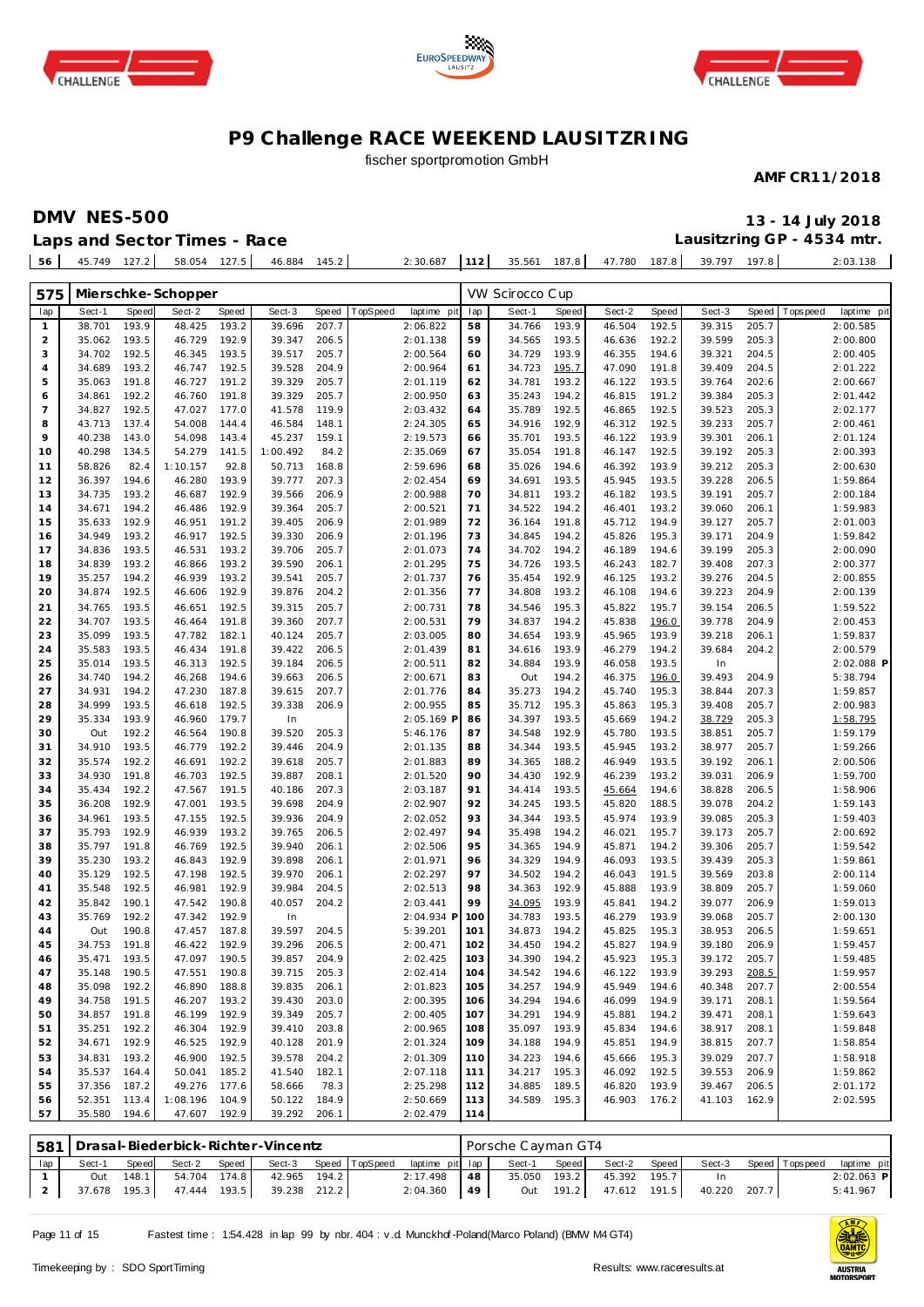





## fischer sportpromotion GmbH

#### **AMF CR11/2018**

## **DMV NES-500 13 - 14 July 2018**

| 39.711<br>197.8<br>45.129<br>50<br>191.2<br>3<br>34.649<br>179.1<br>39.285<br>211.4<br>1:59.063<br>34.980<br>192.2<br>47.141              | 207.7<br>2:01.832 |
|-------------------------------------------------------------------------------------------------------------------------------------------|-------------------|
| 194.9<br>45.802<br>196.4<br>38.052<br>211.8<br>51<br>35.073<br>192.9<br>46.321<br>193.5<br>39.762<br>35.352<br>1:59.206<br>$\overline{4}$ | 207.3<br>2:01.156 |
| 5<br>196.7<br>44.406<br>200.0<br>37.963<br>211.8<br>193.9<br>45.928<br>193.9<br>34.309<br>1:56.678<br>52<br>34.768<br>38.831              | 208.1<br>1:59.527 |
| 35.145<br>196.4<br>44.861<br>197.8<br>38.443<br>211.8<br>1:58.449<br>53<br>34.616<br>193.9<br>46.122<br>193.9<br>38.913<br>6              | 207.7<br>1:59.651 |
| $\overline{7}$<br>33.948<br>196.4<br>44.837<br>198.5<br>38.070<br>212.2<br>1:56.855<br>54<br>194.2<br>46.601<br>195.3<br>38.264<br>34.465 | 208.9<br>1:59.330 |
| 34.124<br>196.7<br>45.055<br>196.7<br>211.8<br>1:57.502<br>34.236<br>45.586<br>195.3<br>38.927<br>8<br>38.323<br>55<br>194.6              | 208.1<br>1:58.749 |
| 9<br>195.7<br>197.8<br>38.374<br>211.4<br>34.037<br>194.6<br>45.674<br>193.5<br>38.874<br>34.215<br>44.614<br>1:57.203<br>56              | 209.7<br>1:58.585 |
| 33.993<br>196.4<br>199.3<br>35.450<br>192.2<br>193.5<br>44.747<br>38.296<br>211.4<br>1:57.036<br>57<br>46.112<br>38.813<br>10             | 208.5<br>2:00.375 |
| 34.209<br>196.7<br>45.379<br>192.2<br>38.261<br>211.8<br>34.465<br>194.9<br>46.326<br>193.9<br>38.752<br>11<br>1:57.849<br>58             | 207.7<br>1:59.543 |
| 12<br>34.237<br>197.4<br>44.402<br>197.1<br>38.192<br>210.1<br>59<br>34.434<br>193.5<br>46.207<br>193.5<br>38.837<br>1:56.831             | 209.3<br>1:59.478 |
| 13<br>34.292<br>196.4<br>44.196<br>198.2<br>38.337<br>1:56.825<br>34.503<br>194.6<br>46.002<br>194.9<br>38.674<br>210.5<br>60             | 210.1<br>1:59.179 |
| 45.874<br>34.150<br>194.9<br>46.312<br>196.4<br>38.266<br>211.4<br>1:58.728<br>34.421<br>194.9<br>196.0<br>40.093<br>14<br>61             | 2:00.388<br>208.1 |
| 44.782<br>198.9<br>38.957<br>34.336<br>45.603<br>15<br>34.041<br>195.7<br>210.9<br>1:57.780<br>194.9<br>195.7<br>38.748<br>62             | 208.9<br>1:58.687 |
| 36.259<br>196.7<br>45.259<br>196.0<br>39.533<br>210.1<br>2:01.051<br>34.635<br>193.9<br>46.128<br>194.9<br>39.080<br>16<br>63             | 208.9<br>1:59.843 |
| 17<br>34.317<br>197.1<br>44.693<br>198.2<br>38.023<br>210.5<br>1:57.033<br>34.863<br>194.9<br>45.884<br>194.9<br>39.319<br>64             | 209.7<br>2:00.066 |
| 44.261<br>198.9<br>38.255<br>210.9<br>1:56.976<br>193.9<br>46.221<br>193.9<br>18<br>34.460<br>194.2<br>65<br>35.570<br>39.472             | 209.3<br>2:01.263 |
| 197.1<br>38.027<br>211.8<br>46.134<br>19<br>34.164<br>44.678<br>199.3<br>1:56.869<br>35.163<br>193.9<br>193.5<br>39.139<br>66             | 209.3<br>2:00.436 |
| 210.9<br>46.985<br>33.949<br>197.1<br>44.821<br>196.4<br>38.115<br>1:56.885<br>35.187<br>194.6<br>193.9<br>In<br>20<br>67                 | 2:01.439 P        |
| 33.929<br>197.1<br>44.529<br>197.4<br>38.201<br>212.6<br>1:56.659<br>Out<br>194.9<br>46.017<br>197.8<br>38.569<br>21<br>68                | 210.1<br>5:38.763 |
| 198.9<br>34.838<br>196.7<br>44.989<br>39.259<br>211.8<br>1:59.086<br>34.292<br>194.6<br>45.350<br>197.8<br>38.374<br>22<br>69             | 208.9<br>1:58.016 |
| 210.5<br>194.2<br>45.387<br>199.3<br>23<br>34.414<br>196.7<br>44.514<br>196.0<br>38.101<br>1:57.029<br>70<br>34.402<br>37.871             | 210.5<br>1:57.660 |
| 198.2<br>211.8<br>71<br>33.915<br>44.632<br>199.3<br>24<br>34.211<br>197.1<br>44.418<br>38.106<br>1:56.735<br>194.6<br>38.431             | 208.1<br>1:56.978 |
| 25<br>33.955<br>197.4<br>44.474<br>199.6<br>37.985<br>211.8<br>1:56.414<br>72<br>33.945<br>195.7<br>44.795<br>197.1<br>37.852             | 210.5<br>1:56.592 |
| 34.044<br>197.8<br>200.4<br>210.1<br>1:56.633<br>73<br>34.312<br>195.3<br>44.843<br>197.8<br>37.828<br>26<br>44.435<br>38.154             | 210.1<br>1:56.983 |
| 44.739<br>34.771<br>197.4<br>45.371<br>196.7<br>38.590<br>209.7<br>1:58.732<br>74<br>34.200<br>195.3<br>198.9<br>37.812<br>27             | 210.1<br>1:56.751 |
| 44.720<br>198.9<br>28<br>34.610<br>197.1<br>45.561<br>197.4<br>In<br>2:01.740 F<br>75<br>34.153<br>194.6<br>38.006                        | 209.3<br>1:56.879 |
| 192.5<br>33.976<br>44.440<br>199.3<br>29<br>Out<br>47.526<br>190.8<br>40.230<br>207.3<br>5:42.676<br>76<br>195.3<br>38.139                | 209.3<br>1:56.555 |
| 193.9<br>192.5<br>35.212<br>46.411<br>39.114<br>208.9<br>2:00.737<br>77<br>33.961<br>194.6<br>44.780<br>197.1<br>37.876<br>30             | 209.7<br>1:56.617 |
| 35.189<br>193.2<br>46.827<br>193.2<br>39.229<br>208.5<br>2:01.245<br>78<br>33.903<br>195.7<br>44.519<br>199.6<br>38.384<br>31             | 209.7<br>1:56.806 |
| 192.9<br>35.358<br>193.9<br>46.330<br>39.436<br>209.3<br>2:01.124<br>79<br>33.985<br>195.7<br>44.636<br>198.5<br>38.023<br>32             | 209.7<br>1:56.644 |
| 194.6<br>46.719<br>192.2<br>39.516<br>33.930<br>194.9<br>198.9<br>33<br>35.858<br>208.1<br>2:02.093<br>80<br>44.498<br>38.141             | 209.3<br>1:56.569 |
| 193.9<br>194.2<br>44.763<br>34<br>34.818<br>46.675<br>39.341<br>208.1<br>2:00.834<br>81<br>33.793<br>195.7<br>198.9<br>37.715             | 209.3<br>1:56.271 |
| 35<br>193.5<br>46.228<br>193.9<br>57.479<br>2:18.823<br>34.125<br>195.3<br>44.960<br>194.2<br>38.309<br>35.116<br>84.6<br>82              | 209.7<br>1:57.394 |
| 104.0<br>1:10.977<br>107.1<br>1:03.790<br>92.2<br>83<br>33.968<br>196.0<br>44.898<br>198.9<br>36<br>56.417<br>3:11.184<br>38.121          | 210.5<br>1:56.987 |
| 50.196<br>1:10.649<br>89.7<br>53.181<br>186.5<br>2:54.026<br>84<br>34.398<br>194.6<br>45.093<br>198.5<br>38.183<br>37<br>110.4            | 210.9<br>1:57.674 |
| 197.1<br>196.7<br>210.1<br>197.1<br>45.381<br>198.5<br>38.575<br>38<br>35.420<br>46.455<br>38.862<br>2:00.737<br>85<br>34.472             | 210.5<br>1:58.428 |
| 195.7<br>34.230<br>44.875<br>39<br>35.608<br>195.7<br>45.892<br>39.384<br>208.5<br>2:00.884<br>195.3<br>198.2<br>38.070<br>86             | 211.4<br>1:57.175 |
| 34.836<br>195.3<br>50.531<br>194.2<br>39.013<br>208.9<br>34.177<br>196.4<br>45.141<br>196.7<br>37.932<br>40<br>2:04.380<br>87             | 211.8<br>1:57.250 |
| 34.256<br>195.7<br>46.334<br>194.2<br>38.567<br>210.9<br>34.328<br>186.2<br>45.368<br>198.2<br>38.024<br>41<br>1:59.157<br>88             | 210.9<br>1:57.720 |
| 194.2<br>45.867<br>196.0<br>1:59.908<br>89<br>44.971<br>198.9<br>37.912<br>42<br>35.145<br>38.896<br>211.4<br>34.185<br>196.0             | 212.6<br>1:57.068 |
| 45.628<br>194.9<br>208.9<br>44.823<br>43<br>35.358<br>194.6<br>39.115<br>2:00.101<br>90<br>34.737<br>196.0<br>199.6<br>37.873             | 212.2<br>1:57.433 |
| 193.9<br>45.742<br>195.7<br>34.182<br>197.4<br>44.625<br>35.240<br>38.721<br>210.1<br>1:59.703<br>91<br>198.5<br>38.430<br>44             | 213.4<br>1:57.237 |
| 195.7<br>195.7<br>45.914<br>38.557<br>210.1<br>1:58.539<br>34.358<br>196.0<br>44.555<br>197.4<br>38.085<br>45<br>34.068<br>92             | 211.4<br>1:56.998 |
| 34.810<br>193.5<br>45.357<br>194.6<br>38.785<br>210.5<br>93<br>34.535<br>197.1<br>45.300<br>198.5<br>1:58.952<br>39.276<br>46             | 202.2<br>1:59.111 |
| 94<br>47<br>34.064<br>196.0<br>46.495<br>197.1<br>39.049<br>209.7<br>1:59.608                                                             |                   |

| 584            |        |       | adurner-Sommer. |       |          |       |         |             | Seat Leon CupRacer |        |       |        |       |        |       |             |             |  |
|----------------|--------|-------|-----------------|-------|----------|-------|---------|-------------|--------------------|--------|-------|--------|-------|--------|-------|-------------|-------------|--|
| lap            | Sect-1 | Speed | Sect-2          | Speed | Sect-3   | Speed | opSpeed | laptime pit | lap                | Sect-1 | Speed | Sect-2 | Speed | Sect-3 | Speed | T ops pee d | laptime pit |  |
|                | 36.568 | 195.7 | 45.423          | 197.1 | 37.994   | 208.9 |         | 1:59.985    | 58                 | 33.788 | 198.9 | 45.478 | 198.5 | 38.307 | 209.7 |             | 1:57.573    |  |
| 2              | 33.725 | 196.0 | 45.269          | 197.4 | 38.153   | 209.3 |         | 1:57.147    | 59                 | 33.793 | 197.4 | 46.768 | 198.2 | 38.536 | 210.1 |             | 1:59.097    |  |
| 3              | 33.800 | 197.8 | 45.187          | 198.9 | 38.063   | 210.5 |         | 1:57.050    | 60                 | 33.542 | 198.5 | 44.685 | 198.2 | 38.394 | 209.7 |             | 1:56.621    |  |
| 4              | 33.368 | 198.9 | 45.262          | 197.4 | 38.230   | 208.1 |         | 1:56.860    | 61                 | 35.352 | 197.4 | 45.353 | 199.3 | 38.372 | 209.3 |             | 1:59.077    |  |
| 5              | 34.546 | 197.8 | 44.856          | 196.7 | 37.972   | 210.1 |         | 1:57.374    | 62                 | 33.763 | 198.9 | 45.065 | 198.9 | 38.397 | 211.8 |             | 1:57.225    |  |
| 6              | 33.429 | 199.3 | 44.416          | 198.9 | 38.615   | 208.5 |         | 1:56.460    | 63                 | 34.309 | 198.5 | 45.430 | 197.4 | 38.266 | 210.5 |             | 1:58.005    |  |
| $\overline{7}$ | 33.432 | 199.6 | 45.614          | 197.8 | 38.173   | 209.3 |         | 1:57.219    | 64                 | 34.550 | 197.4 | 45.050 | 197.8 | 38.571 | 209.7 |             | 1:58.171    |  |
| 8              | 34.309 | 189.8 | 51.366          | 161.7 | 41.614   | 194.6 |         | 2:07.289    | 65                 | 34.073 | 196.4 | 45.627 | 198.2 | 38.790 | 210.1 |             | 1:58.490    |  |
| 9              | 36.206 | 158.1 | 52.380          | 146.1 | 47.022   | 87.3  |         | 2:15.608    | 66                 | 33.974 | 197.4 | 44.789 | 196.7 | 38.701 | 209.3 |             | 1:57.464    |  |
| 10             | 58.172 | 78.8  | 1:18.540        | 84.2  | 1:03.244 | 81.1  |         | 3:19.956    | 67                 | 33.710 | 199.3 | 45.007 | 196.7 | 38.487 | 210.1 |             | 1:57.204    |  |
| 11             | 55.012 | 96.2  | 1:13.605        | 80.7  | 50.778   | 189.5 |         | 2:59.395    | 68                 | 33.696 | 199.3 | 44.540 | 197.4 | 37.906 | 210.9 |             | 1:56.142    |  |
| 12             | 35.676 | 196.0 | 45.576          | 198.2 | 38.979   | 212.2 |         | 2:00.231    | 69                 | 34.136 | 199.3 | 45.072 | 198.2 | 38.540 | 210.9 |             | 1:57.748    |  |
| 13             | 34.275 | 199.6 | 45.277          | 200.4 | 38.727   | 208.1 |         | 1:58.279    | 70                 | 33.784 | 198.2 | 44.627 | 198.2 | 38.059 | 210.5 |             | 1:56.470    |  |
| 14             | 33.450 | 199.6 | 45.221          | 199.3 | 38.315   | 211.8 |         | 1:56.986    | 71                 | 33.723 | 198.9 | 44.732 | 196.4 | 38.374 | 211.4 |             | 1:56.829    |  |
| 15             | 33.511 | 200.7 | 45.285          | 196.0 | 37.986   | 210.9 |         | 1:56.782    | 72                 | 33.502 | 199.3 | 44.954 | 199.3 | 38.410 | 211.8 |             | 1:56.866    |  |
| 16             | 33.577 | 197.8 | 45.021          | 198.5 | 38.152   | 211.4 |         | 1:56.750    | 73                 | 33.801 | 199.3 | 44.985 | 197.4 | 37.992 | 210.5 |             | 1:56.778    |  |
| 17             | 33.629 | 199.6 | 44.934          | 197.4 | 38.218   | 212.6 |         | 1:56.781    | 74                 | 35.155 | 199.6 | 44.837 | 197.4 | 38.292 | 210.5 |             | 1:58.284    |  |
| 18             | 33.407 | 198.9 | 44.591          | 197.4 | 38.246   | 210.5 |         | 1:56.244    | 75                 | 33.811 | 197.8 | 45.041 | 194.6 | 38.235 | 211.8 |             | 1:57.087    |  |
| 19             | 33.403 | 198.5 | 44.615          | 198.2 | 38.020   | 211.8 |         | 1:56.038    | 76                 | 33.582 | 198.9 | 44.714 | 199.6 | 38.114 | 211.8 |             | 1:56.410    |  |

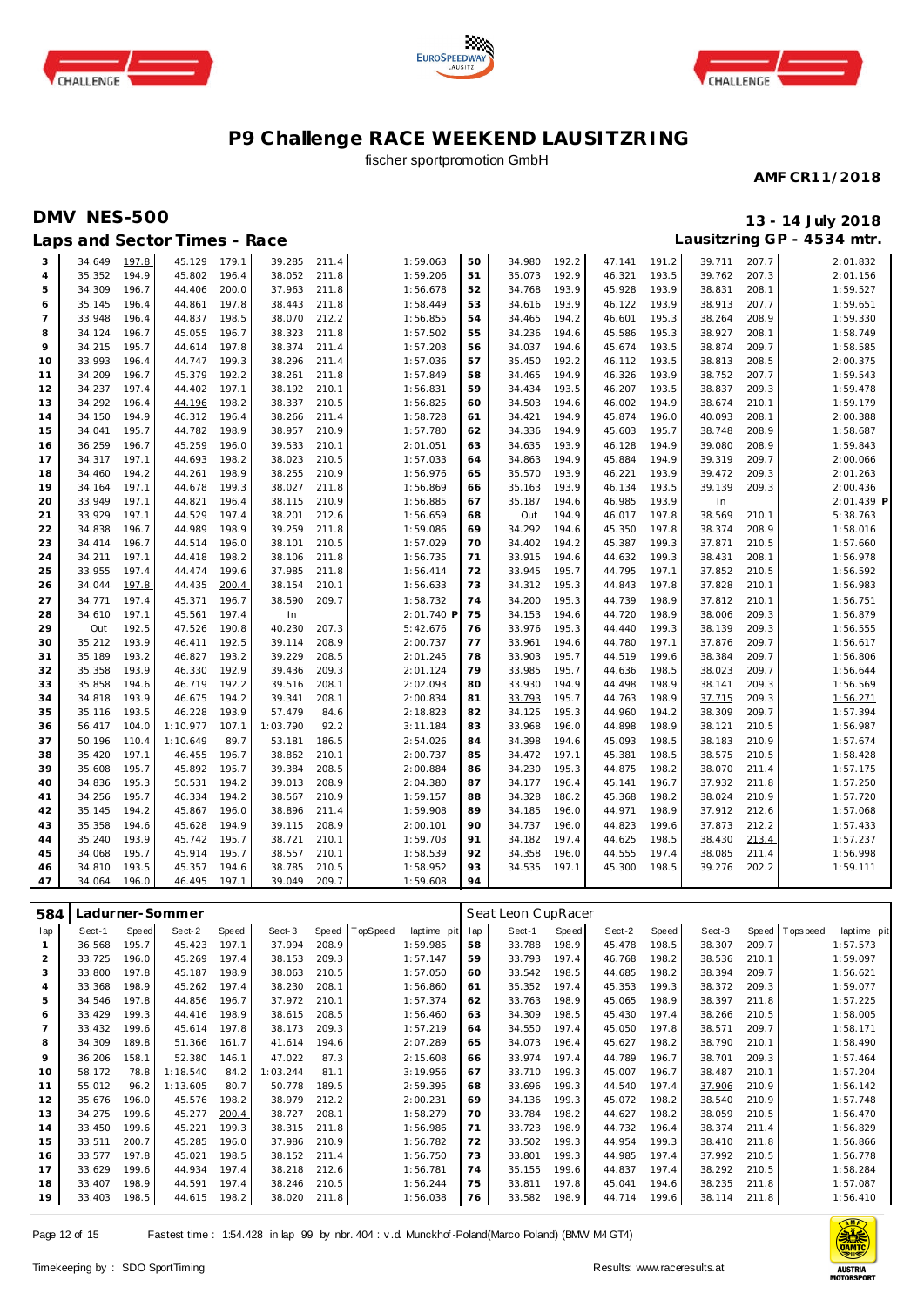





## fischer sportpromotion GmbH

#### **AMF CR11/2018**

## **DMV NES-500 13 - 14 July 2018 Lausitzring GP - 4534 mtr.**

| Lausitzring GP - 4534 mtr.<br>Laps and Sector Times - Race |        |       |        |       |        |       |              |     |        |       |        |       |        |       |              |
|------------------------------------------------------------|--------|-------|--------|-------|--------|-------|--------------|-----|--------|-------|--------|-------|--------|-------|--------------|
| 20                                                         | 33.338 | 199.6 | 44.401 | 197.1 | 38.674 | 211.8 | 1:56.413     | 77  | 33.537 | 199.3 | 44.623 | 196.4 | 38.104 | 210.9 | 1:56.264     |
| 21                                                         | 34.457 | 198.9 | 44.949 | 198.9 | 38.027 | 212.6 | 1:57.433     | 78  | 33.664 | 201.1 | 44.624 | 199.6 | 38.315 | 210.5 | 1:56.603     |
| 22                                                         | 33.700 | 200.4 | 44.703 | 191.8 | 38.147 | 211.8 | 1:56.550     | 79  | 33.777 | 199.3 | 45.165 | 197.4 | 38.353 | 211.4 | 1:57.295     |
| 23                                                         | 33.912 | 200.4 | 45.774 | 196.7 | 38.217 | 212.2 | 1:57.903     | 80  | 33.416 | 198.9 | 44.692 | 199.6 | In     |       | $1:58.279$ P |
| 24                                                         | 33.684 | 197.8 | 44.569 | 195.3 | 38.156 | 212.2 | 1:56.409     | 81  | Out    | 191.8 | 45.977 | 194.9 | 38.671 | 206.5 | 5:44.372     |
| 25                                                         | 33.660 | 200.0 | 44.425 | 198.5 | 38.098 | 213.0 | 1:56.183     | 82  | 34.110 | 195.7 | 44.966 | 196.4 | 38.290 | 200.7 | 1:57.366     |
| 26                                                         | 33.697 | 199.6 | 44.466 | 200.0 | 38.113 | 212.6 | 1:56.276     | 83  | 34.355 | 196.0 | 45.085 | 195.3 | 38.218 | 206.1 | 1:57.658     |
| 27                                                         | 33.682 | 199.6 | 44.828 | 198.9 | 38.517 | 212.2 | 1:57.027     | 84  | 34.309 | 197.4 | 45.030 | 193.9 | 38.226 | 207.7 | 1:57.565     |
| 28                                                         | 33.835 | 199.3 | 44.816 | 197.4 | 38.363 | 211.8 | 1:57.014     | 85  | 34.392 | 196.0 | 45.461 | 195.3 | 38.404 | 208.5 | 1:58.257     |
| 29                                                         | 34.216 | 199.3 | 44.943 | 197.4 | 38.421 | 212.6 | 1:57.580     | 86  | 34.286 | 197.1 | 45.457 | 196.7 | 38.019 | 207.3 | 1:57.762     |
| 30                                                         | 34.253 | 196.4 | 45.249 | 197.4 | 38.794 | 212.6 | 1:58.296     | 87  | 34.597 | 196.7 | 44.766 | 197.4 | 38.055 | 208.1 | 1:57.418     |
| 31                                                         | 33.654 | 200.4 | 44.964 | 198.5 | In     |       | $1:57.704$ P | 88  | 33.920 | 195.7 | 45.236 | 190.5 | 38.420 | 208.5 | 1:57.576     |
| 32                                                         | Out    | 196.7 | 45.205 | 196.7 | 38.310 | 208.9 | 5:33.436     | 89  | 34.129 | 198.2 | 45.009 | 197.8 | 38.833 | 207.3 | 1:57.971     |
| 33                                                         | 33.885 | 196.4 | 44.936 | 198.2 | 38.074 | 208.9 | 1:56.895     | 90  | 34.803 | 195.7 | 44.724 | 196.4 | 38.558 | 208.1 | 1:58.085     |
| 34                                                         | 33.676 | 196.4 | 45.161 | 197.1 | 38.064 | 211.8 | 1:56.901     | 91  | 34.112 | 197.8 | 44.812 | 198.2 | 38.105 | 208.5 | 1:57.029     |
| 35                                                         | 34.178 | 196.4 | 46.254 | 196.0 | 39.540 | 205.3 | 1:59.972     | 92  | 34.131 | 197.8 | 44.908 | 196.7 | 38.365 | 207.3 | 1:57.404     |
| 36                                                         | 34.748 | 197.1 | 45.328 | 197.4 | 38.619 | 208.1 | 1:58.695     | 93  | 34.061 | 197.4 | 44.607 | 197.8 | 38.238 | 209.3 | 1:56.906     |
| 37                                                         | 34.726 | 196.7 | 45.431 | 196.7 | 38.280 | 208.1 | 1:58.437     | 94  | 33.843 | 197.1 | 45.215 | 198.2 | 38.619 | 208.5 | 1:57.677     |
| 38                                                         | 34.709 | 196.7 | 45.697 | 194.9 | 38.404 | 202.2 | 1:58.810     | 95  | 35.210 | 199.6 | 45.954 | 189.8 | 39.866 | 202.2 | 2:01.030     |
| 39                                                         | 34.207 | 197.1 | 45.014 | 196.4 | 38.321 | 208.1 | 1:57.542     | 96  | 34.591 | 196.4 | 45.540 | 192.9 | 38.718 | 204.2 | 1:58.849     |
| 40                                                         | 34.271 | 197.1 | 45.412 | 197.1 | 38.275 | 207.3 | 1:57.958     | 97  | 34.184 | 197.8 | 44.866 | 197.1 | 38.675 | 207.7 | 1:57.725     |
| 41                                                         | 34.078 | 196.7 | 45.382 | 196.0 | 38.091 | 207.3 | 1:57.551     | 98  | 34.461 | 195.7 | 45.049 | 195.7 | 38.836 | 204.5 | 1:58.346     |
| 42                                                         | 34.017 | 196.7 | 45.243 | 197.8 | 38.237 | 207.7 | 1:57.497     | 99  | 34.769 | 196.4 | 45.513 | 196.7 | 38.426 | 206.9 | 1:58.708     |
| 43                                                         | 33.889 | 196.7 | 45.118 | 196.0 | 38.422 | 207.7 | 1:57.429     | 100 | 34.886 | 195.3 | 45.181 | 197.4 | 38.829 | 206.5 | 1:58.896     |
| 44                                                         | 34.202 | 197.8 | 44.716 | 196.7 | 38.471 | 208.5 | 1:57.389     | 101 | 34.546 | 198.9 | 44.907 | 197.1 | 38.330 | 208.5 | 1:57.783     |
| 45                                                         | 34.142 | 196.4 | 45.712 | 192.2 | 38.505 | 210.5 | 1:58.359     | 102 | 34.297 | 197.1 | 45.201 | 195.3 | 38.998 | 203.0 | 1:58.496     |
| 46                                                         | 33.958 | 197.4 | 45.047 | 196.7 | 38.150 | 208.9 | 1:57.155     | 103 | 34.499 | 197.1 | 45.990 | 191.5 | 38.854 | 200.0 | 1:59.343     |
| 47                                                         | 34.256 | 196.0 | 44.818 | 198.9 | 38.259 | 209.7 | 1:57.333     | 104 | 34.531 | 192.2 | 45.698 | 189.8 | 38.831 | 199.6 | 1:59.060     |
| 48                                                         | 34.110 | 198.2 | 45.402 | 197.8 | 38.291 | 207.7 | 1:57.803     | 105 | 34.914 | 188.8 | 45.669 | 191.8 | 38.751 | 202.2 | 1:59.334     |
| 49                                                         | 34.840 | 194.9 | 45.656 | 196.7 | 38.557 | 206.9 | 1:59.053     | 106 | 34.546 | 191.5 | 45.719 | 191.5 | 38.898 | 206.9 | 1:59.163     |
| 50                                                         | 34.942 | 194.2 | 45.149 | 194.6 | 38.681 | 207.3 | 1:58.772     | 107 | 34.957 | 194.9 | 45.652 | 193.5 | 39.226 | 206.9 | 1:59.835     |
| 51                                                         | 34.312 | 197.1 | 44.587 | 197.8 | 38.681 | 208.9 | 1:57.580     | 108 | 34.804 | 190.8 | 45.922 | 191.8 | 39.057 | 202.6 | 1:59.783     |
| 52                                                         | 34.324 | 196.0 | 45.212 | 198.2 | 38.413 | 209.7 | 1:57.949     | 109 | 34.694 | 195.7 | 45.673 | 189.5 | 38.894 | 208.1 | 1:59.261     |
| 53                                                         | 34.182 | 198.5 | 44.869 | 199.6 | 38.682 | 208.9 | 1:57.733     | 110 | 34.654 | 189.1 | 45.826 | 191.8 | 39.160 | 204.9 | 1:59.640     |
| 54                                                         | 34.676 | 198.2 | 45.739 | 195.7 | 38.737 | 208.5 | 1:59.152     | 111 | 34.694 | 188.5 | 45.758 | 193.5 | 38.867 | 208.1 | 1:59.319     |
| 55                                                         | 34.851 | 198.9 | 45.151 | 197.4 | 38.482 | 209.3 | 1:58.484     | 112 | 35.040 | 186.9 | 45.849 | 196.7 | 39.178 | 208.5 | 2:00.067     |
| 56                                                         | 34.744 | 197.4 | 50.222 | 112.3 | In     |       | 8:08.081 P   | 113 | 35.099 | 191.2 | 46.503 | 191.8 | 39.881 | 184.3 | 2:01.483     |
| 57                                                         | Out    | 197.8 | 46.395 | 195.7 | 38.675 | 209.3 | 5:38.300     | 114 |        |       |        |       |        |       |              |

| 585            |        |       | Hunt-Nale-Feucht-Lubner |       |          |       |          |              |     | Opel Astra TCR |              |          |       |          |       |                 |             |
|----------------|--------|-------|-------------------------|-------|----------|-------|----------|--------------|-----|----------------|--------------|----------|-------|----------|-------|-----------------|-------------|
| lap            | Sect-1 | Speed | Sect-2                  | Speed | Sect-3   | Speed | TopSpeed | laptime pit  | lap | Sect-1         | <b>Speed</b> | Sect-2   | Speed | Sect-3   | Speed | <b>Topspeed</b> | laptime pit |
|                | 37.820 | 194.6 | 46.276                  | 197.4 | 38.577   | 209.7 |          | 2:02.673     | 50  | 35.355         | 199.3        | 47.489   | 192.5 | 40.501   | 202.2 |                 | 2:03.345    |
| 2              | 34.301 | 196.7 | 44.814                  | 196.0 | In       |       |          | 2:02.591 P   | 51  | 35.361         | 195.3        | 46.556   | 194.9 | 41.583   | 201.5 |                 | 2:03.500    |
| 3              | Out    | 195.7 | 44.945                  | 200.0 | 37.933   | 213.0 |          | 5:51.754     | 52  | 35.367         | 194.9        | 47.853   | 191.8 | 45.824   | 170.9 |                 | 2:09.044    |
| 4              | 34.203 | 196.4 | 44.228                  | 201.9 | 38.049   | 212.2 |          | 1:56.480     | 53  | 48.038         | 105.2        | 1:10.371 | 92.9  | 1:03.838 | 82.1  |                 | 3:02.247    |
| 5              | 34.296 | 197.1 | 45.563                  | 199.3 | 38.300   | 212.6 |          | 1:58.159     | 54  | 49.736         | 131.9        | 1:10.404 | 84.5  | 52.307   | 189.8 |                 | 2:52.447    |
| 6              | 34.056 | 196.4 | 47.025                  | 175.6 | 40.354   | 210.5 |          | 2:01.435     | 55  | 37.288         | 195.3        | 48.226   | 192.5 | 40.616   | 201.9 |                 | 2:06.130    |
| $\overline{7}$ | 35.382 | 197.4 | 50.961                  | 149.6 | 47.529   | 91.1  |          | 2:13.872     | 56  | 35.852         | 193.5        | 50.443   | 193.5 | 40.851   | 202.2 |                 | 2:07.146    |
| 8              | 58.202 | 72.0  | 1:18.300                | 77.0  | 1:03.366 | 81.4  |          | 3:19.868     | 57  | 36.180         | 192.5        | 51.991   | 189.8 | 40.590   | 201.9 |                 | 2:08.761    |
| 9              | 55.750 | 99.0  | 1:12.886                | 81.7  | 48.702   | 204.9 |          | 2:57.338     | 58  | 36.012         | 196.0        | 48.630   | 190.8 | 40.895   | 200.4 |                 | 2:05.537    |
| 10             | 35.868 | 197.4 | 45.705                  | 201.1 | 39.024   | 216.0 |          | 2:00.597     | 59  | 35.875         | 189.5        | 49.604   | 190.1 | In       |       |                 | 2:07.627 P  |
| 11             | 34.246 | 200.7 | 45.367                  | 198.2 | 39.044   | 213.0 |          | 1:58.657     | 60  | Out            | 163.4        | 59.619   | 156.1 | In       |       |                 | 9:35.336 P  |
| 12             | 34.381 | 200.0 | 44.539                  | 202.2 | 37.850   | 213.4 |          | 1:56.770     | 61  | Out            | 165.6        | 54.525   | 156.3 | 43.715   | 179.4 |                 | 21:33.084   |
| 13             | 33.733 | 201.5 | 44.954                  | 202.2 | 38.137   | 213.4 |          | 1:56.824     | 62  | 39.707         | 180.6        | 50.173   | 190.5 | 41.378   | 205.3 |                 | 2:11.258    |
| 14             | 33.740 | 198.5 | 44.742                  | 198.5 | 38.152   | 215.1 |          | 1:56.634     | 63  | 37.119         | 192.5        | 49.479   | 191.5 | 42.765   | 190.5 |                 | 2:09.363    |
| 15             | 33.884 | 199.3 | 44.901                  | 197.4 | 39.150   | 213.9 |          | 1:57.935     | 64  | 37.917         | 194.2        | 48.947   | 183.4 | 42.160   | 194.6 |                 | 2:09.024    |
| 16             | 34.021 | 200.4 | 45.410                  | 199.3 | 40.418   | 170.6 |          | 1:59.849     | 65  | 37.564         | 190.1        | 49.015   | 183.7 | 42.801   | 197.1 |                 | 2:09.380    |
| 17             | 40.171 | 166.7 | 48.825                  | 179.1 | In       |       |          | $2:10.606$ P | 66  | 37.687         | 194.6        | 48.591   | 188.8 | 43.230   | 198.9 |                 | 2:09.508    |
| 18             | Out    | 196.0 | 45.392                  | 201.1 | 38.731   | 209.7 |          | 3:47.420     | 67  | 37.967         | 189.5        | 49.605   | 189.1 | 41.708   | 194.6 |                 | 2:09.280    |
| 19             | 34.407 | 196.7 | 45.043                  | 198.2 | 40.462   | 202.2 |          | 1:59.912     | 68  | 37.999         | 185.9        | 48.873   | 190.1 | 41.273   | 200.7 |                 | 2:08.145    |
| 20             | 36.059 | 191.5 | 45.905                  | 198.9 | In       |       |          | 2:00.585 P   | 69  | 36.831         | 194.2        | 48.589   | 185.6 | 42.725   | 194.2 |                 | 2:08.145    |
| 21             | Out    | 197.1 | 45.555                  | 200.4 | 38.631   | 211.4 |          | 2:13.542     | 70  | 37.486         | 189.8        | 48.451   | 189.1 | 41.922   | 202.6 |                 | 2:07.859    |
| 22             | 35.106 | 182.4 | 47.733                  | 181.2 | 40.961   | 189.8 |          | 2:03.800     | 71  | 36.476         | 195.3        | 48.664   | 189.8 | 40.855   | 200.7 |                 | 2:05.995    |
| 23             | 36.501 | 185.6 | 46.647                  | 194.6 | In       |       |          | 2:05.891 P   | 72  | 36.751         | 190.1        | 47.870   | 191.5 | 40.738   | 201.9 |                 | 2:05.359    |
| 24             | Out    | 190.1 | 46.624                  | 196.7 | 38.887   | 207.7 |          | 2:16.920     | 73  | 36.597         | 191.5        | 47.304   | 189.1 | 39.984   | 204.2 |                 | 2:03.885    |
| 25             | 34.806 | 196.7 | 45.392                  | 199.6 | 38.965   | 206.1 |          | 1:59.163     | 74  | 36.316         | 195.7        | 47.357   | 183.7 | 41.060   | 202.6 |                 | 2:04.733    |
| 26             | 34.800 | 195.7 | 45.560                  | 198.5 | 38.874   | 209.3 |          | 1:59.234     | 75  | 36.443         | 191.2        | 47.085   | 188.5 | 40.914   | 202.6 |                 | 2:04.442    |

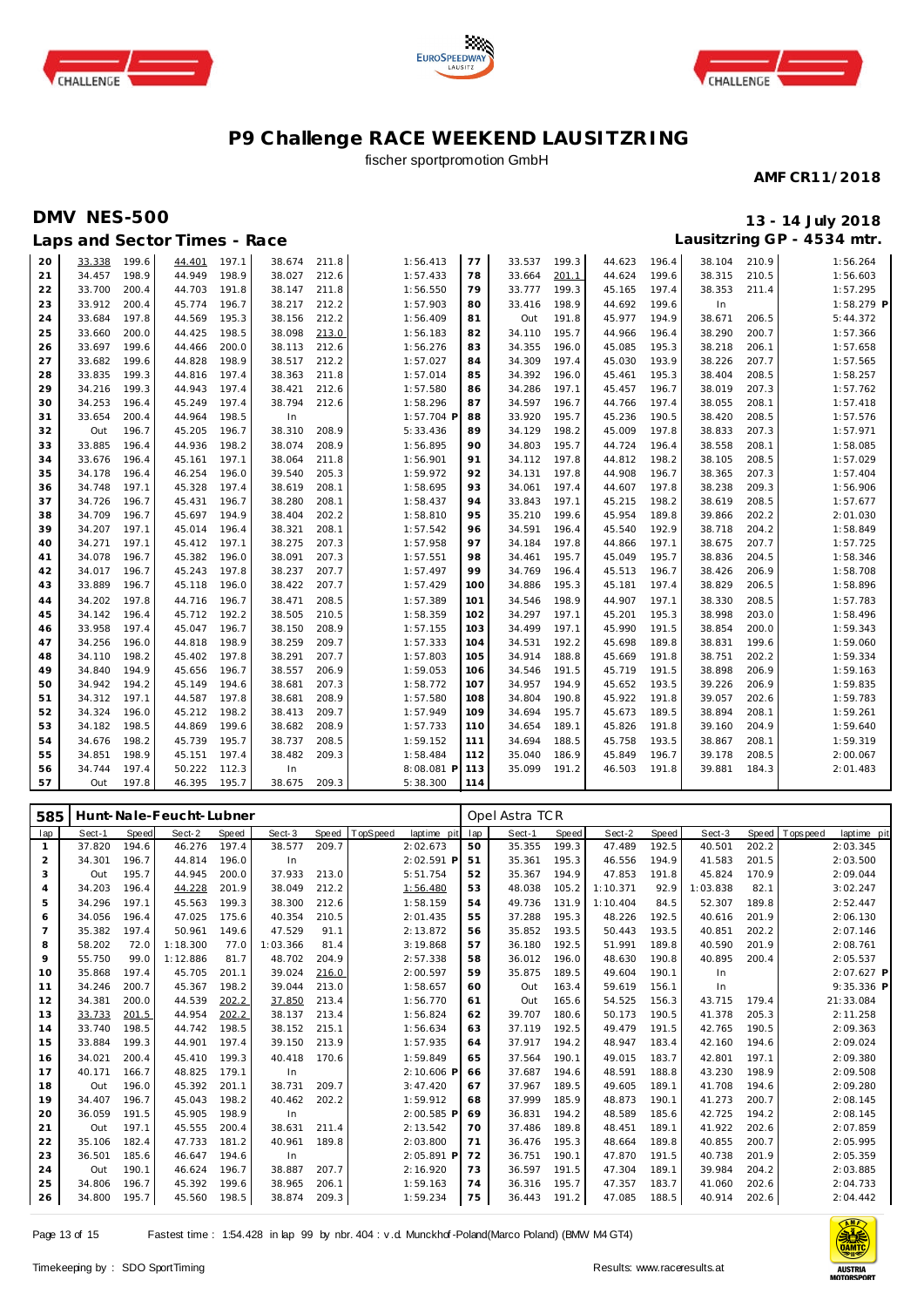





## fischer sportpromotion GmbH

#### **AMF CR11/2018**

## **DMV NES-500 13 - 14 July 2018 Laps and Sector Times - Race**

| 27 | 34.867       | 196.7 | 46.162 | 194.2 | 39.599 | 204.5 | 2:00.628   | 76 | 36.750 | 192.2 | 47.092 | 197.4 | 40.004 | 201.1 | 2:03.846   |
|----|--------------|-------|--------|-------|--------|-------|------------|----|--------|-------|--------|-------|--------|-------|------------|
| 28 | 35.150       | 193.9 | 46.177 | 193.2 | 39.788 | 200.7 | 2:01.115   | 77 | 36.361 | 192.5 | 46.935 | 193.2 | 40.469 | 204.5 | 2:03.765   |
| 29 | 34.958       | 195.3 | 46.129 | 197.1 | In     |       | 2:03.285 P | 78 | 36.497 | 183.7 | 48.232 | 187.8 | 40.609 | 206.1 | 2:05.338   |
| 30 | Out          | 192.5 | 51.655 | 192.2 | 41.225 | 204.2 | 5:55.219   | 79 | 36.054 | 196.0 | 47.343 | 192.9 | 41.355 | 199.3 | 2:04.752   |
| 31 | 36.699       | 194.6 | 48.760 | 191.2 | 40.829 | 203.0 | 2:06.288   | 80 | 37.156 | 192.5 | 48.654 | 189.1 | In     |       | 2:09.055 P |
| 32 | 36.596       | 195.7 | 49.237 | 196.0 | 40.763 | 204.9 | 2:06.596   | 81 | Out    | 189.8 | 47.706 | 192.9 | 40.497 | 201.9 | 3:44.713   |
| 33 | 36.470       | 196.0 | 48.503 | 193.2 | 40.792 | 202.2 | 2:05.765   | 82 | 35.251 | 188.8 | 48.065 | 186.5 | 41.562 | 195.3 | 2:04.878   |
| 34 | 35.311       | 196.4 | 48.495 | 192.9 | 41.355 | 206.1 | 2:05.161   | 83 | 35.302 | 190.8 | 46.933 | 187.2 | 40.913 | 200.0 | 2:03.148   |
| 35 | 36.402       | 195.7 | 48.402 | 190.5 | 41.387 | 207.7 | 2:06.191   | 84 | 34.703 | 194.2 | 46.373 | 193.9 | 40.154 | 201.1 | 2:01.230   |
| 36 | 36.159       | 196.4 | 47.667 | 193.5 | 40.835 | 206.1 | 2:04.661   | 85 | 34.683 | 194.2 | 46.191 | 194.2 | 39.350 | 203.0 | 2:00.224   |
| 37 | 37.260       | 194.9 | 48.175 | 192.5 | 40.803 | 208.5 | 2:06.238   | 86 | 34.513 | 191.5 | 46.390 | 191.5 | 40.220 | 204.2 | 2:01.123   |
| 38 | 35.934       | 196.0 | 47.870 | 194.6 | 40.473 | 205.3 | 2:04.277   | 87 | 34.779 | 171.7 | 46.946 | 196.7 | 39.305 | 201.5 | 2:01.030   |
| 39 | 35.604       | 196.7 | 47.647 | 192.9 | 40.011 | 209.7 | 2:03.262   | 88 | 34.795 | 193.5 | 46.399 | 194.9 | 39.735 | 204.9 | 2:00.929   |
| 40 | 36.097       | 196.4 | 48.575 | 193.2 | 40.080 | 208.5 | 2:04.752   | 89 | 34.460 | 193.9 | 46.411 | 194.6 | 39.719 | 202.2 | 2:00.590   |
| 41 | 35.285       | 196.7 | 47.717 | 195.7 | 40.592 | 204.2 | 2:03.594   | 90 | 34.273 | 191.8 | 46.085 | 197.4 | 39.103 | 204.5 | 1:59.461   |
| 42 | 35.826       | 196.7 | 47.325 | 192.9 | 40.097 | 204.2 | 2:03.248   | 91 | 34.093 | 194.6 | 45.378 | 194.6 | 45.752 | 154.3 | 2:05.223   |
| 43 | 35.538       | 192.9 | 48.122 | 193.5 | 40.398 | 203.0 | 2:04.058   | 92 | 38.775 | 169.3 | 48.433 | 171.7 | 42.815 | 172.2 | 2:10.023   |
| 44 | 35.733       | 196.0 | 47.623 | 194.6 | 40.579 | 206.5 | 2:03.935   | 93 | 37.910 | 169.0 | 49.874 | 146.1 | 43.002 | 183.7 | 2:10.786   |
| 45 | 35.733       | 198.2 | 48.689 | 191.2 | 40.654 | 206.5 | 2:05.076   | 94 | 37.138 | 168.2 | 49.612 | 174.5 | 43.186 | 170.9 | 2:09.936   |
| 46 | 35.892       | 193.9 | 47.796 | 192.9 | 39.525 | 206.1 | 2:03.213   | 95 | 37.920 | 169.3 | 49.320 | 184.0 | 40.811 | 200.0 | 2:08.051   |
| 47 | 35.466       | 196.7 | 47.185 | 196.4 | 41.254 | 203.0 | 2:03.905   | 96 | 35.657 | 187.2 | 47.868 | 184.3 | 40.157 | 182.4 | 2:03.682   |
| 48 | 35.425       | 197.1 | 47.780 | 192.9 | 40.798 | 200.7 | 2:04.003   | 97 | 36.385 | 179.7 | 48.343 | 185.6 | 39.308 | 187.2 | 2:04.036   |
| 49 | 35.656 194.9 |       | 48.056 | 193.5 | 40.830 | 200.7 | 2:04.542   | 98 |        |       |        |       |        |       |            |

| 587            |        |       | Vodder-Henriksen |       |          |       |          |             | Ginetta G55 3,5 |           |       |          |       |          |       |            |             |
|----------------|--------|-------|------------------|-------|----------|-------|----------|-------------|-----------------|-----------|-------|----------|-------|----------|-------|------------|-------------|
| lap            | Sect-1 | Speed | Sect-2           | Speed | Sect-3   | Speed | TopSpeed | laptime pit | lap             | Sect-1    | Speed | Sect-2   | Speed | Sect-3   | Speed | T ops peed | laptime pit |
| $\mathbf{1}$   | 38.176 | 188.8 | 46.484           | 191.5 | 39.316   | 200.0 |          | 2:03.976    | 38              | 34.089    | 187.5 | 44.831   | 192.9 | 38.823   | 196.4 |            | 1:57.743    |
| 2              | 35.018 | 189.8 | 44.900           | 192.9 | 38.948   | 198.9 |          | 1:58.866    | 39              | 33.852    | 186.5 | 44.591   | 191.8 | In       |       |            | 2:04.261 P  |
| 3              | 34.150 | 187.8 | 44.848           | 192.9 | 38.955   | 197.4 |          | 1:57.953    | 40              | Out       | 187.5 | 46.757   | 189.5 | 40.111   | 194.2 |            | 5:38.765    |
| 4              | 34.173 | 187.2 | 44.843           | 191.5 | 38.890   | 195.7 |          | 1:57.906    | 41              | 35.111    | 184.9 | 45.570   | 187.2 | 39.397   | 193.9 |            | 2:00.078    |
| 5              | 34.312 | 186.5 | 44.714           | 189.8 | 38.705   | 198.2 |          | 1:57.731    | 42              | 34.221    | 185.2 | 45.004   | 188.8 | 39.243   | 193.2 |            | 1:58.468    |
| 6              | 34.191 | 185.2 | 44.383           | 191.5 | 38.618   | 195.3 |          | 1:57.192    | 43              | 34.254    | 185.9 | 45.417   | 188.2 | 39.013   | 195.3 |            | 1:58.684    |
| $\overline{7}$ | 35.127 | 186.5 | 45.106           | 192.2 | 39.834   | 197.4 |          | 2:00.067    | 44              | 34.164    | 185.9 | 45.204   | 188.5 | 39.111   | 195.3 |            | 1:58.479    |
| 8              | 34.837 | 186.9 | 47.148           | 153.4 | 41.191   | 197.4 |          | 2:03.176    | 45              | 34.093    | 186.2 | 45.226   | 188.5 | 39.018   | 195.3 |            | 1:58.337    |
| 9              | 35.874 | 185.9 | 48.965           | 149.8 | 47.597   | 94.7  |          | 2:12.436    | 46              | 34.056    | 185.9 | 45.447   | 188.5 | 38.937   | 193.9 |            | 1:58.440    |
| 10             | 57.319 | 72.0  | 1:18.673         | 86.7  | 1:03.170 | 78.2  |          | 3:19.162    | 47              | 33.947    | 186.5 | 45.169   | 189.1 | 39.270   | 194.6 |            | 1:58.386    |
| 11             | 56.860 | 87.5  | 1:11.717         | 81.9  | 48.664   | 201.1 |          | 2:57.241    | 48              | 34.062    | 186.9 | 45.258   | 187.8 | 38.965   | 193.9 |            | 1:58.285    |
| 12             | 36.977 | 189.5 | 46.354           | 190.1 | 40.300   | 199.3 |          | 2:03.631    | 49              | 33.822    | 186.2 | 44.856   | 189.1 | 38.840   | 193.9 |            | 1:57.518    |
| 13             | 34.674 | 186.2 | 44.951           | 192.5 | 39.488   | 199.6 |          | 1:59.113    | 50              | 33.842    | 185.9 | 45.924   | 182.4 | 38.756   | 195.7 |            | 1:58.522    |
| 14             | 34.085 | 189.5 | 45.951           | 190.8 | 39.531   | 194.2 |          | 1:59.567    | 51              | 34.037    | 185.9 | 44.952   | 187.2 | 38.869   | 195.3 |            | 1:57.858    |
| 15             | 34.848 | 187.2 | 45.217           | 191.5 | 39.135   | 197.1 |          | 1:59.200    | 52              | 33.839    | 187.5 | 44.822   | 188.5 | 38.629   | 194.2 |            | 1:57.290    |
| 16             | 34.267 | 185.6 | 44.327           | 191.2 | 38.763   | 197.4 |          | 1:57.357    | 53              | 33.812    | 184.3 | 44.823   | 189.5 | 39.053   | 193.2 |            | 1:57.688    |
| 17             | 34.149 | 186.9 | 44.194           | 192.9 | 39.283   | 198.9 |          | 1:57.626    | 54              | 33.659    | 187.2 | 48.475   | 189.5 | 38.859   | 195.7 |            | 2:00.993    |
| 18             | 34.032 | 186.5 | 44.395           | 191.2 | 38.799   | 198.2 |          | 1:57.226    | 55              | 36.073    | 185.6 | 45.292   | 189.5 | 39.070   | 194.6 |            | 2:00.435    |
| 19             | 33.925 | 186.2 | 44.841           | 190.8 | 38.891   | 196.4 |          | 1:57.657    | 56              | 34.175    | 185.6 | 45.136   | 191.5 | 39.617   | 194.9 |            | 1:58.928    |
| 20             | 34.034 | 186.5 | 44.282           | 192.5 | 39.303   | 195.7 |          | 1:57.619    | 57              | 34.165    | 185.6 | 48.163   | 176.5 | 42.103   | 154.1 |            | 2:04.431    |
| 21             | 34.080 | 186.5 | 44.270           | 193.2 | 38.885   | 197.4 |          | 1:57.235    | 58              | 39.789    | 141.5 | 53.550   | 130.8 | 1:01.418 | 80.6  |            | 2:34.757    |
| 22             | 34.017 | 185.9 | 44.035           | 190.1 | 39.826   | 198.2 |          | 1:57.878    | 59              | 52.696    | 119.2 | 1:07.760 | 109.4 | 50.445   | 161.9 |            | 2:50.901    |
| 23             | 35.277 | 185.9 | 44.348           | 190.1 | 38.946   | 197.1 |          | 1:58.571    | 60              | 35.778    | 189.1 | 45.226   | 190.1 | 39.098   | 193.9 |            | 2:00.102    |
| 24             | 34.841 | 185.9 | 45.859           | 189.1 | 39.081   | 197.1 |          | 1:59.781    | 61              | 58:17.655 | 176.8 | 50.184   | 188.5 | 41.076   | 200.0 |            | 59:48.915   |
| 25             | 34.291 | 187.5 | 46.127           | 190.5 | 39.082   | 196.4 |          | 1:59.500    | 62              | 35.489    | 190.8 | 45.103   | 193.5 | 38.872   | 199.3 |            | 1:59.464    |
| 26             | 34.246 | 185.6 | 44.343           | 192.2 | 39.300   | 197.8 |          | 1:57.889    | 63              | 33.986    | 189.5 | 44.802   | 192.2 | 39.217   | 197.8 |            | 1:58.005    |
| 27             | 36.152 | 185.9 | 44.519           | 191.8 | 38.817   | 198.2 |          | 1:59.488    | 64              | 34.151    | 189.5 | 44.380   | 190.8 | 38.898   | 197.8 |            | 1:57.429    |
| 28             | 34.279 | 186.2 | 44.997           | 191.5 | 38.994   | 198.2 |          | 1:58.270    | 65              | 35.482    | 186.5 | 45.950   | 187.5 | In       |       |            | 2:02.975 P  |
| 29             | 34.289 | 186.2 | 44.147           | 191.2 | 38.886   | 198.2 |          | 1:57.322    | 66              | Out       | 187.8 | 45.263   | 191.8 | 39.408   | 197.4 |            | 5:30.515    |
| 30             | 34.393 | 186.2 | 45.013           | 191.2 | 39.333   | 196.7 |          | 1:58.739    | 67              | 34.476    | 187.8 | 44.787   | 190.8 | 39.283   | 197.8 |            | 1:58.546    |
| 31             | 34.104 | 186.5 | 44.540           | 189.8 | 39.126   | 196.4 |          | 1:57.770    | 68              | 34.345    | 187.8 | 44.404   | 192.2 | 39.253   | 196.4 |            | 1:58.002    |
| 32             | 33.899 | 187.5 | 44.026           | 191.8 | 38.854   | 197.1 |          | 1:56.779    | 69              | 34.356    | 186.2 | 45.386   | 191.5 | 39.344   | 196.0 |            | 1:59.086    |
| 33             | 33.906 | 187.2 | 44.562           | 191.5 | 38.862   | 198.2 |          | 1:57.330    | 70              | 34.757    | 186.5 | 44.994   | 191.2 | 39.311   | 195.3 |            | 1:59.062    |
| 34             | 33.934 | 188.2 | 45.804           | 191.8 | 38.856   | 197.1 |          | 1:58.594    | 71              | 34.401    | 186.9 | 45.585   | 190.8 | 39.161   | 194.6 |            | 1:59.147    |
| 35             | 35.706 | 185.6 | 44.234           | 192.5 | 38.684   | 197.1 |          | 1:58.624    | 72              | 34.618    | 185.9 | 44.814   | 190.8 | 39.161   | 195.7 |            | 1:58.593    |
| 36             | 34.174 | 184.9 | 43.988           | 192.2 | 38.679   | 198.2 |          | 1:56.841    | 73              | 34.996    | 187.8 | 45.316   | 190.1 | In       |       |            | 2:04.583 P  |
| 37             | 33.738 | 187.2 | 44.496           | 191.8 | 39.113   | 197.1 |          | 1:57.347    | 74              |           |       |          |       |          |       |            |             |